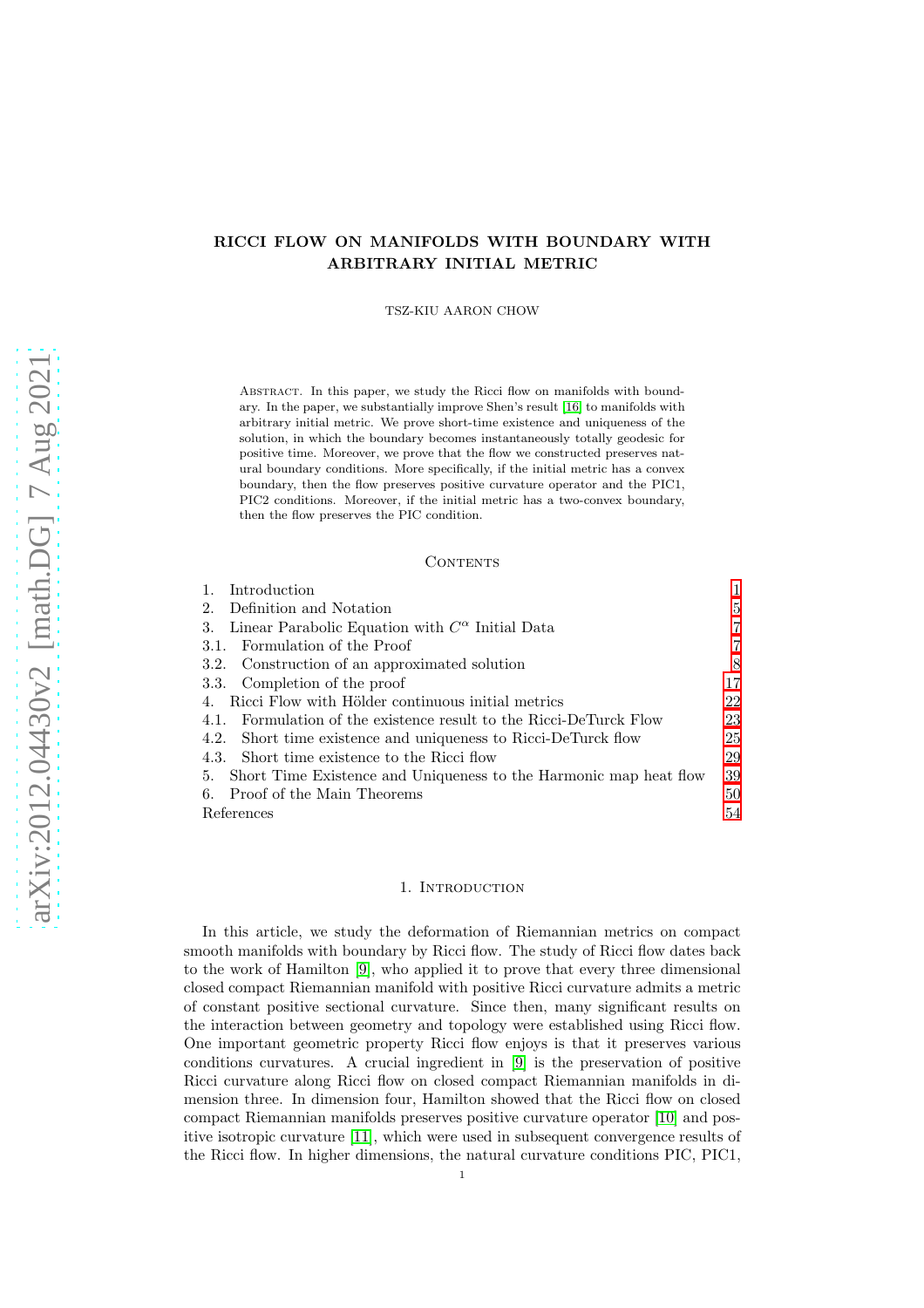PIC2 are preserved by the Ricci flow on closed compact Riemannian manifolds, as observed by Brendle [\[2\]](#page-53-1), Brendle and Schoen [\[3\]](#page-54-4), Nguyen [\[14\]](#page-54-5). These curvature conditions play vital roles in general convergence of Ricci flow in higher dimensions. as in the results of Brendle [\[2,](#page-53-1) [4\]](#page-54-6).

A natural question to ask is whether these results can be generalized to smooth manifolds with boundary. More specifically, we would like to study short-time existence problem for Ricci flow on manifold with boundary. Moreover, we would like the flow to preserve natural curvature conditions as its counterpart in the case of closed manifolds. The challenge to the short-time existence problem is the diffoemorphism invariance of the Ricci curvature. One would need to study carefully the geometry of the boundary in order to set up a well-posed boundary value problem. The challenge to the preservation of curvature conditions is the failure of usual parabolic maximum principle on the boundary, if one asks for an arbitrary initial metric.

The first work in this direction was done by Shen [\[16\]](#page-54-0), where he proved shorttime existence to the Ricci flow on smooth compact manifold with umbilic boundary. One might ask for deformation of a more arbitrary metric. Later on, short-time existence results for Ricci flow on smooth compact manifold with boundary with an arbitrary initial metric were established in the works of Pulemotov [\[13\]](#page-54-7) and Gianniotis [\[8\]](#page-54-8). In particular, Gianniotis [\[8\]](#page-54-8) has proven both short-time existence and uniqueness results, where he set up the evolution equations by prescribing the mean curvature and the conformal class of the boundary. However, there are no results so far on preserving curvature conditions in this setting. In dimension 2, more results were contributed by Brendle [\[1\]](#page-53-2), Cortissoz and Murcia [\[6\]](#page-54-9).

Our work substantially improves the result of [\[16\]](#page-54-0), where we prove short-time existence and uniqueness of solutions to Ricci flow on manifold with boundary in which the boundary become instantaneously umbilic for positive time. We remark that our result does not require the initial metric to have a umbilic boundary. We approach the problem via doubling of the manifold. Extending the initial metric to the doubled manifold by reflection, we obtain an extended metric which is merely Hölder continuous. We seek a solution to Ricci flow on the doubled manifold with a Hölder continuous initial metric that is smooth for positive time. To that end, we proved:

**Main Theorem 1.** Let M be a closed compact smooth manifold and  $g_0 \in C^{\alpha}(M)$ be a Rimannian metric for some  $\alpha \in (0,1)$ . Let  $k \geq 2$ ,  $\gamma \in (0,\alpha)$  and  $\beta \in (\gamma,\alpha)$ be given. Then there exists a  $C^{1,\beta}$  diffeomorphism  $\psi$  and  $T = T(M, ||g_0||_{\alpha}),$  $K = K(M, k, \|q_0\|_{\alpha})$  such that the following holds:

There is a solution  $g(t) \in \mathcal{X}_{k,\gamma}^{(\beta)}(M \times [0,T])$  to the Ricci flow

$$
\frac{\partial}{\partial t}g(t) = -2Ric(g(t)) \quad on \quad \tilde{M} \times (0,T]
$$

such that  $g(0) = \psi^* g_0$  and

$$
\|g\|_{\mathcal{X}_{k,\gamma}^{(\beta)}(M\times [0,T])}\leq K.
$$

Here the Banach spaces  $\mathcal{X}_{k,\gamma}^{(\beta)}(M \times (0,T])$  will be defined in the beginning of section 4. We also show that the above theorem gives a canonical solution to the Ricci flow, in the sense of the following uniqueness theorem: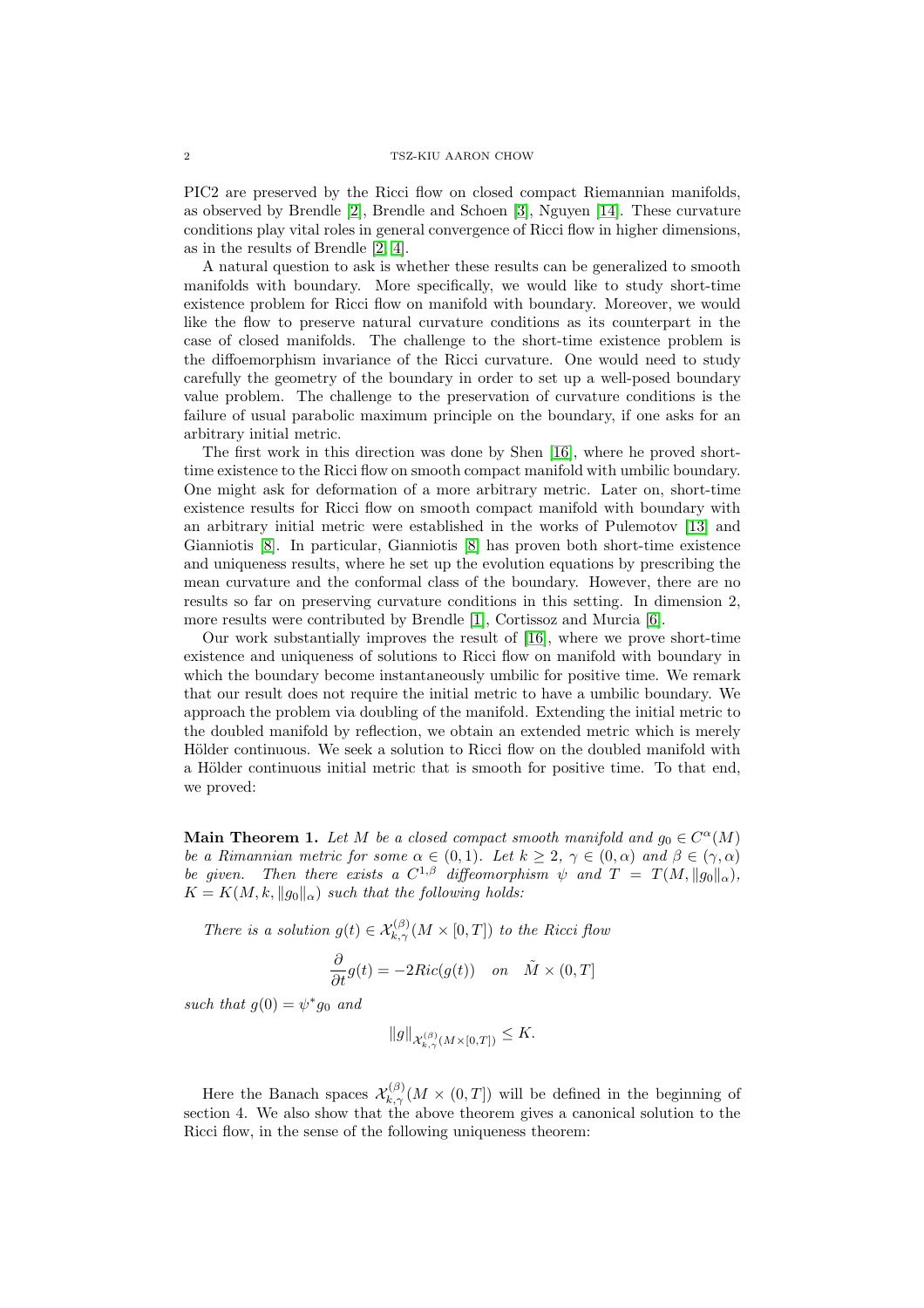**Main Theorem 2.** Let  $\alpha \in (0,1)$  be given. Let M be a closed compact smooth manifold and  $g_0 \in C^{\alpha}(M)$  be a Riemannian metric on M. Suppose that the pairs  $(g^1(t), \psi^1)$  and  $(g^2(t), \psi^2)$  satisfy the conclusion of Main Theorem 1. Then there exists a  $C^{k+1}$  diffeomorphism  $\varphi : M \to M$  such that

$$
g^{2}(t) = \varphi^{*}(g^{1}(t)),
$$
  
where  $\psi^{2} = \psi^{1} \circ \varphi$ . In particular,  $((\psi^{1})^{-1})^{*}g^{1}(t) = ((\psi^{2})^{-1})^{*}g^{2}(t)$ .

Via doubling the above results imply the existence and uniqueness results for Ricci flow on manifolds with boundary:

Main Theorem 3. Let  $(M, g_0)$  be a compact smooth Riemannian manifold with boundary. Let  $k \geq 2$ ,  $\beta \in (0,1)$  and  $\varepsilon \in (0,1-\beta)$  be given. Then there exists a  $C^{1+\beta}$  diffeomorphism  $\psi$  and  $T = T(M, \hat{g}, \|g_0\|_{\beta+\varepsilon})$ ,  $K = K(M, k, \hat{g}, \|g_0\|_{\beta+\varepsilon})$  such that the following holds:

There is a solution  $g(t) \in \mathcal{X}_{k,\gamma}^{(\beta)}(M \times [0,T])$  to the Ricci flow on manifold with boundary

(1.1) 
$$
\begin{cases} \frac{\partial}{\partial t}g(t) = -2Ric(g(t)) & \text{on} \quad M \times (0,T] \\ A_{g(t)} = 0 & \text{on} \quad \partial M \times (0,T] \end{cases}
$$

such that  $g(0) = \psi^* g_0$  and

$$
||g||_{\mathcal{X}_{k,\gamma}^{(\beta)}(M\times [0,T])}\leq K.
$$

Here  $A_{q(t)}$  stands for the second fundamental form of the boundary with respect to the metric  $g(t)$ . For each  $t > 0$ , the metric  $g(t)$  extends smoothly to the doubled manifold  $\tilde{M}$  of  $M$ , and the doubled metric lies in  $\mathcal{X}^{(\beta)}_{k,\gamma}(\tilde{M}\times [0,T])$ . The diffeomorphism  $\psi$  also extends to a  $C^{1+\beta}$  diffeomorphism on the doubled manifold.

**Main Theorem 4.** Let  $(M, q_0)$  be a compact smooth Riemannian manifold with boundary. Suppose that the pairs  $(g^1(t), \psi^1)$  and  $(g^2(t), \psi^2)$  satisfy the conclusion of Main Theorem 3. Then there exists a  $C^{k+1}$  diffeomorphism  $\varphi : M \to M$  such that  $\varphi$  extends to a  $C^{k+1}$  diffeomorphism on the doubled manifold and

 $g^2(t) = \varphi^*(g^1(t)),$ where  $\psi^2 = \psi^1 \circ \varphi$ . In particular,  $((\psi^1)^{-1})^* g^1(t) = ((\psi^2)^{-1})^* g^2(t)$ .

Next, we show that the canonical solution constructed above preserves natural curvature conditions, provided that the geometry of the boundary is controlled. More precisely, we prove that the flow preserves positive curvature operator, PIC1 and PIC2 conditions, provided that the boundary is convex with respect to the initial metric. Moreover, if the initial metric has a two-convex boundary, we prove that the flow preserves the PIC conditions. We recall the definitions of various curvature conditions we are interested in:

# Definition 1.1.

- (i) We say that  $(M, g)$  has positive curvature operator if  $R(\varphi, \varphi) > 0$  for all nonzero two-vectors  $\varphi \in \bigwedge^2 T_pM$  and all  $p \in M$ .
- (ii) We say that  $(M, g)$  is PIC if  $R(z, w, \bar{z}, \bar{w}) > 0$  for all linearly independent vectors  $z, w \in T_pM \otimes \mathbb{C}$  such that  $g(z, z) = g(w, w) = g(z, w) = 0$ .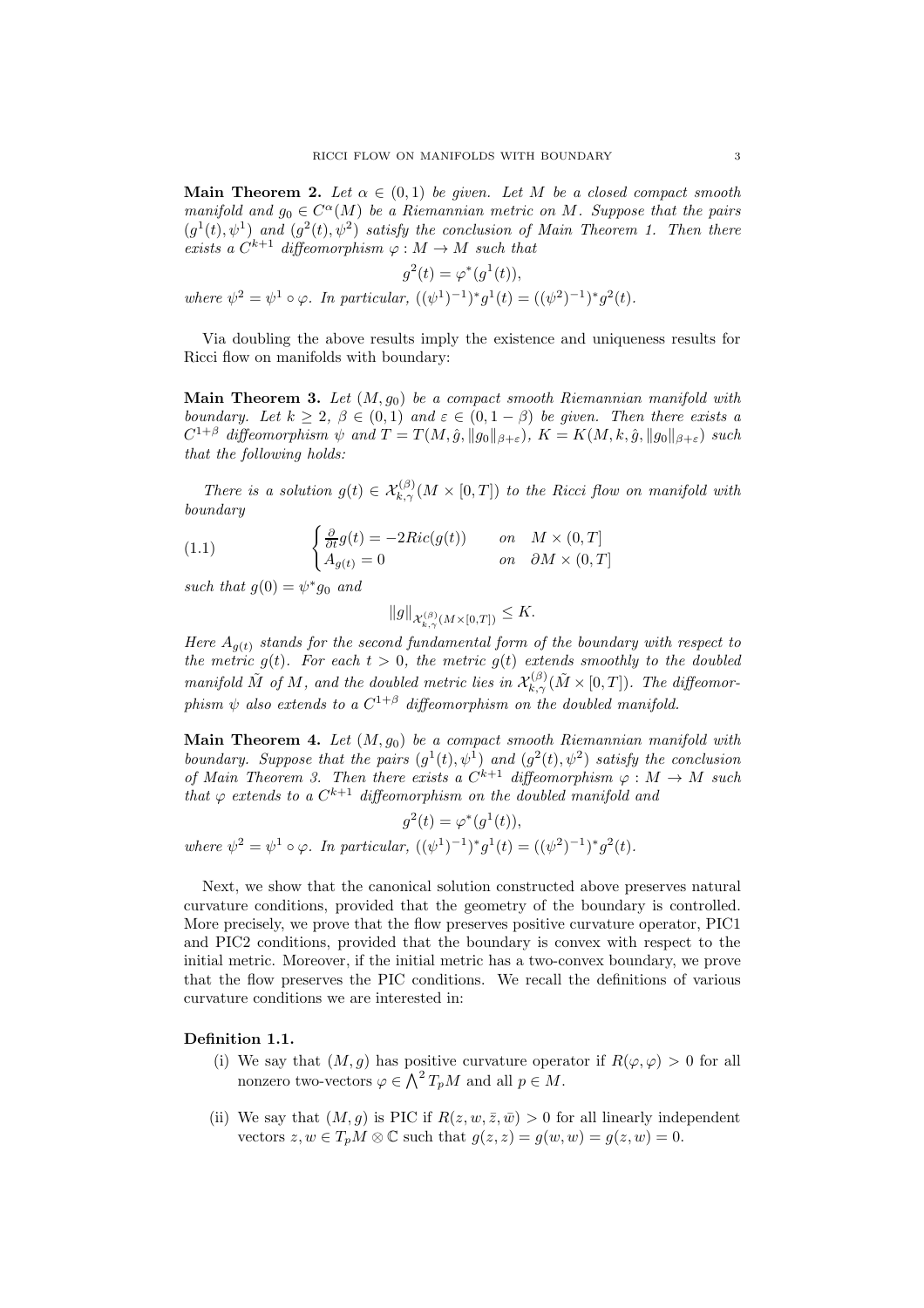## 4 TSZ-KIU AARON CHOW

- (iii) We say that  $(M, g)$  is PIC1 if  $R(z, w, \bar{z}, \bar{w}) > 0$  for all linearly independent vectors  $z, w \in T_pM \otimes \mathbb{C}$  such that  $g(z, z)g(w, w) - g(z, w)^2 = 0$ .
- (iv) We say that  $(M, q)$  is PIC2 if  $R(z, w, \overline{z}, \overline{w}) > 0$  for all linearly independent vectors  $z, w \in T_pM \otimes \mathbb{C}$ . That means  $(M, g)$  has positive complex sectional curvature.

We now state the result for curvature preservation:

**Main Theorem 5.** Suppose that  $g(t)$  is a canonical solution to the Ricci flow on manifold with boundary on  $M \times [0,T]$  given by the Main Theorem 3. Then the following holds:

If  $(M, g_0)$  has a convex boundary, then

- (i)  $(M, g_0)$  has positive curvature operator  $\implies (M, g(t))$  has positive curvature operator;
- (ii)  $(M, g_0)$  is  $PIC1 \implies (M, g(t))$  is  $PIC1;$
- (iii)  $(M, g_0)$  is  $PIC2 \implies (M, g(t))$  is PIC2.

If  $(M, q_0)$  has a two-convex boundary, then

(iv)  $(M, q_0)$  is  $\text{PIC} \implies (M, q(t))$  is  $\text{PIC}$ .

Moreover, if  $(M, g_0)$  has a mean-convex boundary, then

(v)  $(M, g_0)$  has positive scalar curvature  $\implies$   $(M, g(t))$  has positive scalar curvature.

It is worth noting that a similar result to the Main Theorem 5 was proved by Schlichting in his Ph.D. thesis [\[15\]](#page-54-10) which concerns with curvature preservation along the Ricci-DeTurck flow under convexity assumptions on the boundary. Nevertheless, our result allows the boundary to be two-convex for preserving positive isotropic curvature. The proof in Schlichting's thesis is different from ours, whereas in our proof of Main Theorem 5 additional properties of the approximated metrics constructed in [\[5\]](#page-54-11) are used.

Since the canonical solution we obtained preserves natural curvature conditions under suitable assumptions of the boundary data and can be extended smoothly to the doubled manifold, many results in Ricci flow on closed compact manifolds can be applied to our case. For examples, if the initial metric is PIC1 and has a convex boundary, our results and [\[2\]](#page-53-1) then imply that the Ricci flow converges to a metric of constant curvature with a totally geodesic boundary after rescaling. From [\[4\]](#page-54-6), we can also obtain a topological classification of all compact manifolds with boundary of dimension  $n \geq 12$  which admit metrics that are PIC and have twoconvex boundary and do not contain non-trivial incompressible  $(n-1)$ -dimensional space forms.

The proof of the Main Theorems will occupy section 6. In section 3, we study a linear parabolic equation on vector bundles over  $M$ . This result will be applied to prove the existence and uniqueness of solutions to the Ricci-DeTurck flow and the harmonic map heat flow in section 4 and 5 using the Banach fixed point argument.

Acknowledgement: The author would like to express his gratitude to his advisor Professor Simon Brendle for his continuing support, his guidance and many inspiring discussions. The author would also like to thank the anonymous referee for his/her very careful reading and insightful comments, and for his/her valuable suggestions to improve the exposition of the previous version.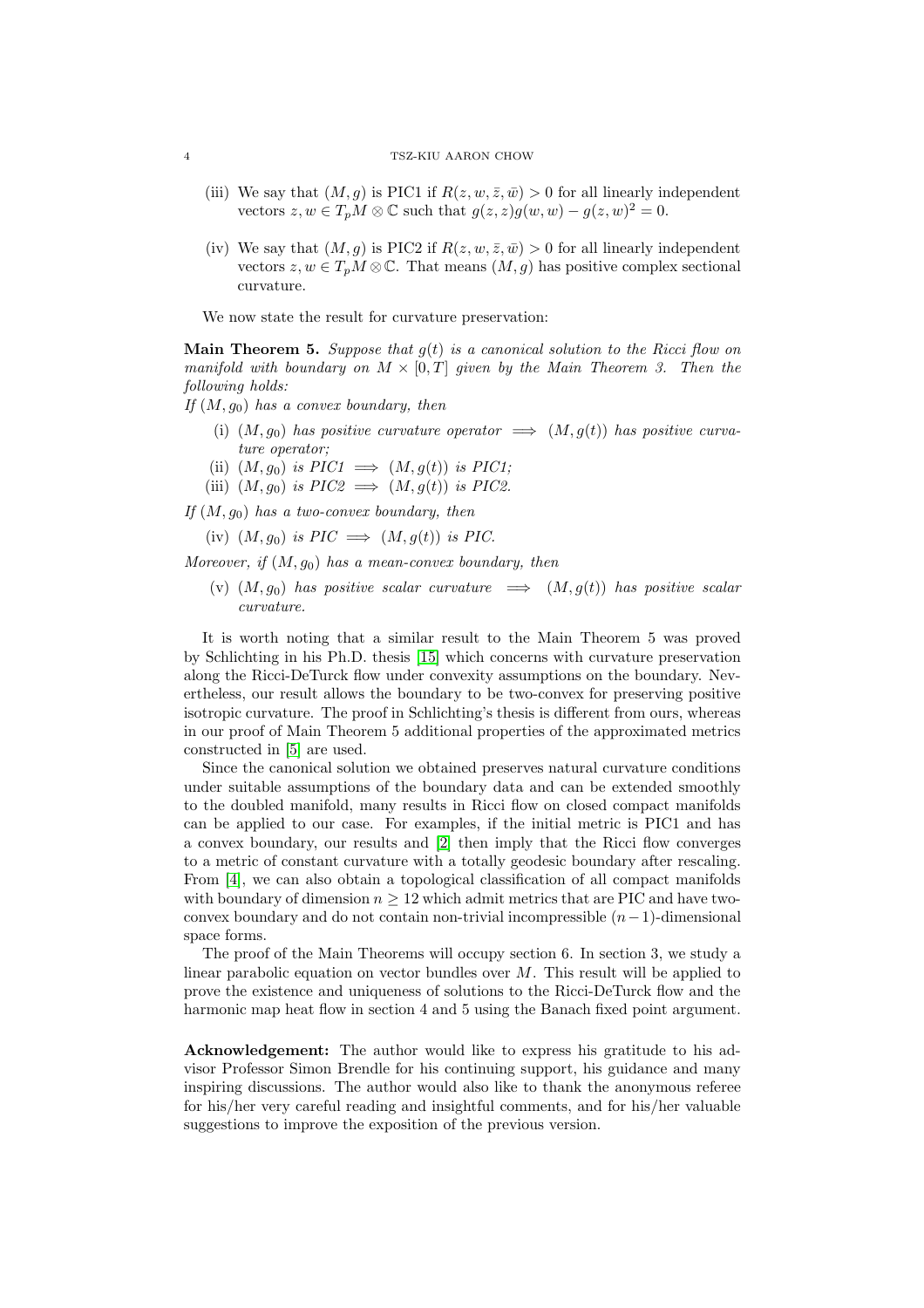#### 2. Definition and Notation

<span id="page-4-0"></span>Throughout Sections 2, 3, 4, and 5, we assume, unless said otherwise, that  $M$  is a closed compact manifold,  $\pi : E \to M$  is a smooth vector bundle, and  $\hat{q}$  a smooth metric on M. For sections  $\eta, \zeta$  of E, the expression  $\eta * \zeta$  means a bilinear combination with respect to  $\hat{g}$ . We fix a time  $T \leq 1$ , which we will make small according to our needs. We fix a finite set of coordinate charts which simultaneously serve as trivializations of the vector bundle  $\{U_s, \varphi_s, \tilde{\varphi}_s\}_{s=1,\dots,m}$  so that  $\varphi_s: U_s \to \mathbb{R}^n$ is a diffeomorphism and  $\tilde{\varphi}_s : \pi^{-1}(U_s) \to U_s \times \mathbb{R}^N$  is a trivialization. We may also assume the charts trivialize the vector bundle  $Sym^2(T^*M)$ . Our trivializations give local frames  $e_r^s$  for E and local frames  $dx^i dx^j$  for  $\text{Sym}^2(T^*M)$  on  $U_s$  (note the coordinates  $x_1, \ldots, x_n$  depend on s).

We want to work on the parabolic Hölder spaces of tensors on  $M$ . Consider any tensor bundle of the form  $E = T^{(p,q)}M$ . If S is a section of E, then in the open set  $U_s$  it can be written as  $S = \sum_{r=1}^{N} S_s^r \mathbf{e}_r^s$ , where  $\{\mathbf{e}_r^s\}$  is a local frame on  $E|_{\pi^{-1}(U_s)}$ . For any  $\alpha \in (0,1)$ , we define by  $C^{\alpha,\alpha/2}(M \times [t_1,t_2];E)$  the space of maps  $\eta: M \times [t_1, t_2] \to E$  such that  $\eta(t) \in C^{\alpha, \alpha/2}(M; E)$  is a  $\alpha$ -Hölder continuous section of E for each  $t \in [t_1, t_2]$ . Given any map  $\eta \in C^{\alpha, \alpha/2}(M \times [t_1, t_2]; E)$ , we define the associated  $C^0$  norm to be

$$
|\eta|_{0;M\times[t_1,t_2]}:=\sum_{s}\sum_{r=1}^N|\eta_s^r|_{0;\varphi_s(U_s)\times[t_1,t_2]},
$$

and we also define the associated parabolic Hölder semi-norm to be

$$
[\eta]_{\alpha,\alpha/2;M\times[t_1,t_2]}:=\sum_{s}\sum_{r=1}^N[\eta^r_s]_{\alpha,\alpha/2;\varphi_s(U_s)\times[t_1,t_2]}.
$$

Subsequently, we define the parabolic Hölder norm on the space  $C^{\alpha,\alpha/2}(M \times$  $[t_1, t_2]$ ; E) to be

$$
\|\eta\|_{\alpha,\alpha/2;M\times[t_1,t_2]}:=|\eta|_{0;M\times[t_1,t_2]}+[\eta]_{\alpha,\alpha/2;M\times[t_1,t_2]}.
$$

Next, for any nonnegative integer  $k \geq 0$ , the space of maps  $C^{k+\alpha,(k+\alpha)/2}(M \times$  $[t_1, t_2]; E$  can be defined similarly using the same charts  $\{U_s\}$ , where the derivatives are taken with respect to the fixed connection  $\hat{\nabla}$ . For instance, the space  $C^{k+\alpha,(k+\alpha)/2}(M\times [t_1,t_2];E)$  consists of maps  $\eta: M\times [t_1,t_2] \to E$  such that  $\eta(t) \in C^k(M; E)$  is a  $C^k$ -differentiable section of E for each t with respect to  $\hat{\nabla}$ , and  $\hat{\nabla}^k \eta(t) \in C^{\alpha,\alpha/2}(M;(T^*M)^{\otimes k} \otimes E)$  is a  $\alpha$ -Hölder continuous section for each  $t$ . Then the associated norm can be defined similarly by

$$
\|\eta\|_{k+\alpha,\frac{k+\alpha}{2};M\times[t_1,t_2]}:=|\eta|_{0;M\times[t_1,t_2]}+\cdots+|\hat{\nabla}^k\eta|_{0;M\times[t_1,t_2]}+[\hat{\nabla}^k\eta]_{\alpha,\alpha/2;M\times[t_1,t_2]}.
$$

The elliptic Hölder space  $C^{k+\alpha}(M \times [t_1, t_2]; E)$  can also be defined similarly. Note that the Hölder norms defined this way are equivalent in different atlas.

We wish to work on weighted parabolic Hölder spaces in order to prove existence results. In the sequel, we define weighted norms on  $M \times (0, T]$ . Given a nonnegative integer  $k > 0$ , a Hölder exponent  $\alpha \in (0, 1)$  and a positive real number  $\gamma$ , we define:

$$
\|\eta\|_{\mathcal{C}^{k, \alpha}_{\gamma}(M\times(0, T])}:=\sum_{i=0}^k \sup_{\sigma\in (0, T]}\sigma^{\gamma+ \frac{i}{2}}|\hat{\nabla}^i\eta|_{0; M\times [\frac{\sigma}{2}, \sigma]}+\sum_{i=0}^k \sup_{\sigma\in (0, T]}\sigma^{\gamma+ \frac{\alpha}{2}+ \frac{i}{2}}[\hat{\nabla}^i\eta]_{\alpha, \alpha/2; M\times [\frac{\sigma}{2}, \sigma]},
$$

Throughout the note, we will work on the Banach spaces that we define below.

(2.1)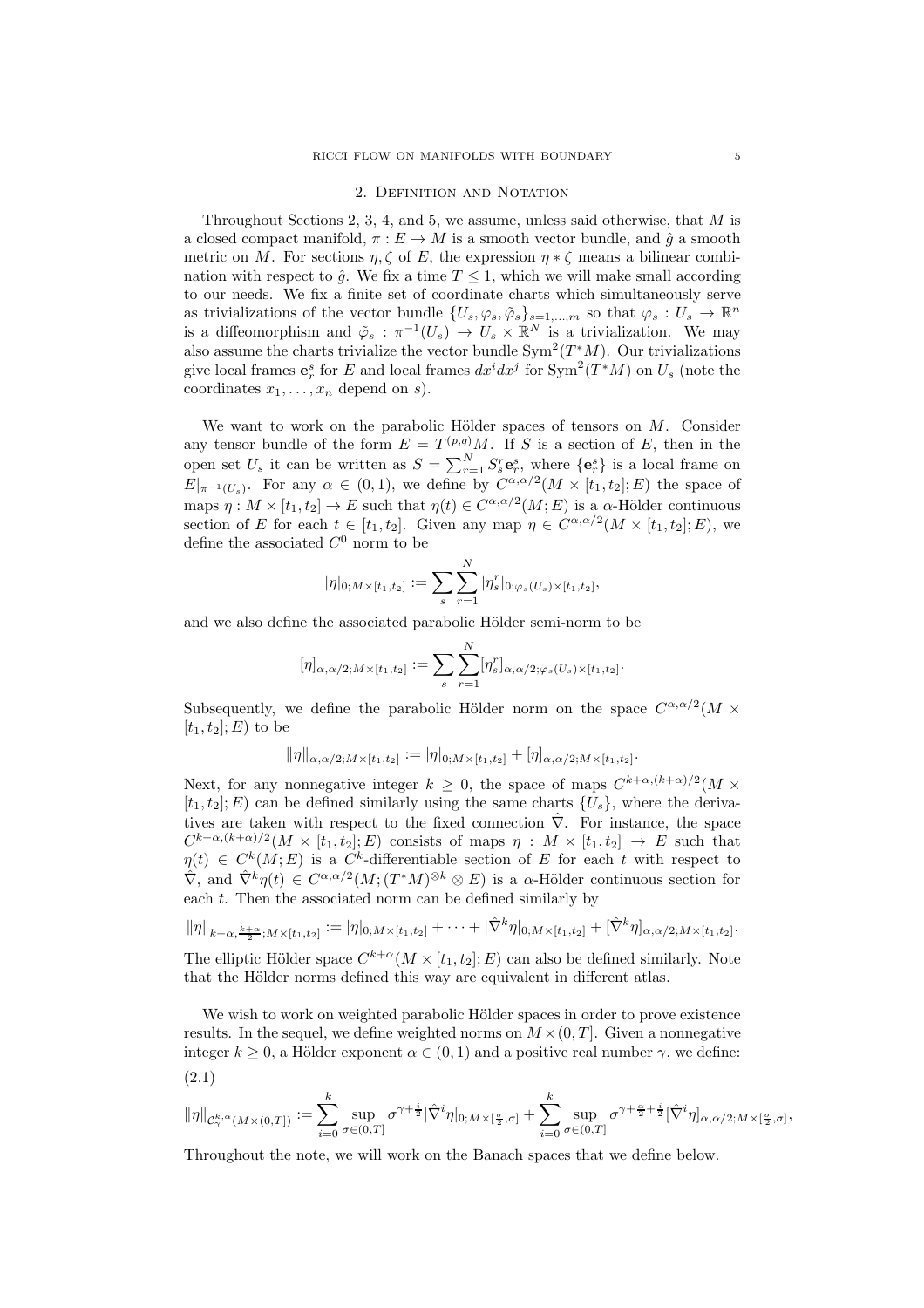**Definition 2.1.** Let  $M$  be a smooth closed compact manifold,  $E$  a vector bundle on  $M$ , and  $\hat{g}$  a smooth background metric on  $M$ . Given a nonnegative integer  $k \geq 0$ , a Hölder exponent  $\alpha \in (0,1)$  and a positive real number  $\gamma$ , we define a weighted parabolic Hölder space on the space of sections by

$$
(2.2)
$$

$$
\mathcal{C}^{\kappa,\alpha}_{\gamma}(M\times(0,T];E)
$$

 $:= \{ \eta : M \times (0,T] \to E | \eta(t) \in C^k(M;E) \text{ for each } t \in (0,T], \ \|\eta\|_{C^{k,\alpha}_\gamma(M \times (0,T])} < \infty \}.$ 

We now state some easy consequences from the definition of these spaces:

## <span id="page-5-0"></span>Lemma 2.2.

- (1)  $\eta \in C^{k,\alpha}_{\gamma}(M \times (0,T])$  implies  $\hat{\nabla}^j \eta \in C^{k-j,\alpha}_{\gamma+\frac{j}{2}}(M \times (0,T])$  for  $j \leq k$ ;
- (2) For any  $\delta > 0$ ,  $\|\eta\|_{\mathcal{C}^{k,\alpha}_{\gamma+\delta}(M\times(0,T])} \leq T^{\delta}\|\eta\|_{\mathcal{C}^{k,\alpha}_{\gamma}(M\times(0,T])}$ . In particular, this implies that

$$
\mathcal{C}^{k,\alpha}_{\gamma}(M\times(0,T])\subset \mathcal{C}^{k,\alpha}_{\gamma+\delta}(M\times(0,T]).
$$

- (3) Suppose that  $\eta \in C^{k,\alpha}_{\gamma}(M\times (0,T])$ , then  $\eta \in C^{k,\beta}_{\gamma}(M\times (0,T])$  for any  $\beta < \alpha$ ;
- (4) Suppose that  $\eta \in \mathcal{C}^{k,\alpha}_{\gamma}(M \times (0,T])$  and  $\zeta \in \mathcal{C}^{k,\alpha}_{\delta}(M \times (0,T])$ . Then

$$
\eta * \zeta \in \mathcal{C}_{\gamma+\delta}^{k,\alpha}(M \times (0,T]),
$$

where  $\eta * \zeta$  means a bilinear combination with respect to  $\hat{q}$ . Moreover,

$$
\|\eta * \zeta\|_{\mathcal{C}^{k,\alpha}_{\gamma+\delta}(M\times(0,T])} \leq K(\hat{g}) \|\eta\|_{\mathcal{C}^{k,\alpha}_{\gamma}(M\times(0,T])} \|\zeta\|_{\mathcal{C}^{k,\alpha}_{\delta}(M\times(0,T])}.
$$

Proof. Statements (1) and (2) follow from the definition. Statement (3) follows from the properties of parabolic Hölder spaces. Now we prove statement  $(4)$ . Fix  $\sigma \in (0, T]$ . For any  $j \leq k$ , we have

$$
\hat{\nabla}^j(\eta * \zeta) = \sum_{j_1 + j_2 = j} \hat{\nabla}^{j_1} \eta * \hat{\nabla}^{j_2} \zeta.
$$

Let us denote  $M_{\sigma} = M \times [\frac{\sigma}{2}, \sigma]$  for simplicity, we have

$$
\sigma^{\gamma+\delta+\frac{j}{2}}|\hat{\nabla}^j(\eta*\zeta)|_{0;M_\sigma}\leq K(\hat{g})\sum_{j_1+j_2=j}\sigma^{\gamma+\frac{j_1}{2}}|\hat{\nabla}^{j_1}\eta|_{0;M_\sigma}\sigma^{\delta+\frac{j_2}{2}}|\hat{\nabla}^{j_2}\zeta|_{0;M_\sigma}
$$

$$
\leq K(\hat{g})\|\eta\|_{\mathcal{C}^{k,\alpha}_{\gamma}(M\times(0,T])}\|\zeta\|_{\mathcal{C}^{k,\alpha}_{\delta}(M\times(0,T])}
$$

and

$$
\sigma^{\gamma+\delta+\frac{\alpha}{2}+\frac{j}{2}}[\hat{\nabla}^{j}(\eta*\zeta)]_{\alpha,\frac{\alpha}{2};M_{\sigma}}\leq K(\hat{g})\sum_{j_{1}+j_{2}=j}\left(\sigma^{\gamma+\frac{j_{1}}{2}}|\hat{\nabla}^{j_{1}}\eta|_{0;M_{\sigma}}\sigma^{\delta+\frac{\alpha}{2}+\frac{j_{2}}{2}}[\hat{\nabla}^{j_{2}}\zeta]_{\alpha,\frac{\alpha}{2};M_{\sigma}}+\sigma^{\gamma+\frac{\alpha}{2}+\frac{j_{1}}{2}}[\hat{\nabla}^{j_{1}}\eta]_{\alpha,\frac{\alpha}{2};M_{\sigma}}\sigma^{\delta+\frac{j_{2}}{2}}|\hat{\nabla}^{j_{2}}\zeta|_{0;M_{\sigma}}\right)\leq K(\hat{g})\|\eta\|_{\mathcal{C}_{\gamma}^{k,\alpha}(M\times(0,T])}\|\zeta\|_{\mathcal{C}_{\delta}^{k,\alpha}(M\times(0,T])}.
$$

From these, statement (4) follows.  $\square$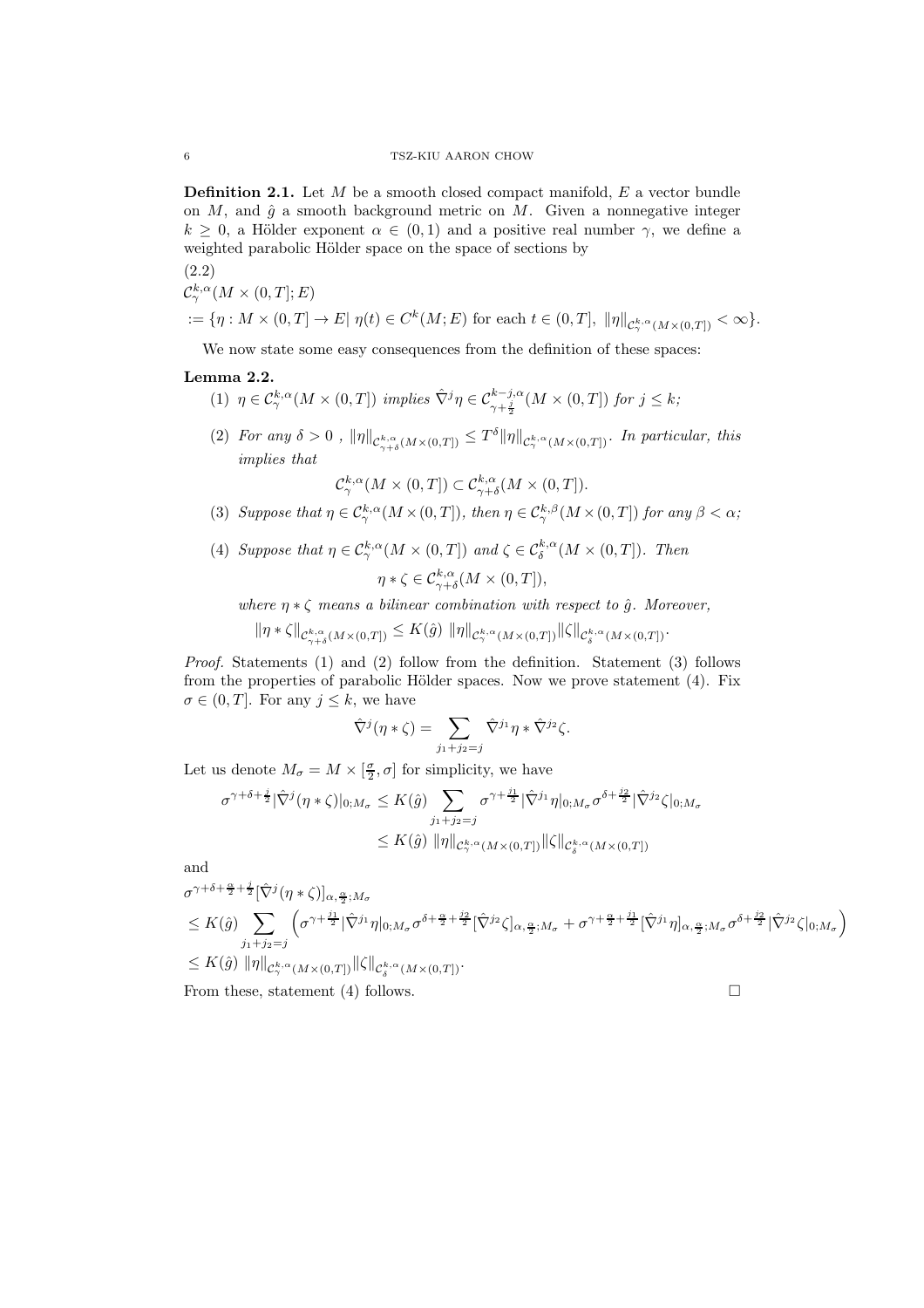## 3. LINEAR PARABOLIC EQUATION WITH  $C^{\alpha}$  Initial Data

<span id="page-6-0"></span>Although our goal is to solve a boundary-value problem for PDE on a manifold with boundary, it is equivalent to work with PDE with rough initial data on a closed manifold. Fix a real number  $I \in (0,1)$ . Let  $w(x,t), t \in [0, I]$  be a continuous family of Riemannian metrics on M. Given a section  $\eta_0 \in C^{\alpha}(M; E)$ , we consider the following parabolic system on vector bundle:

(3.1) 
$$
\begin{cases} \frac{\partial}{\partial t} \eta(x,t) - t r_w \hat{\nabla}^2 \eta(x,t) = F(x,t) & \text{on} \quad M \times (0,T] \\ \eta(x,0) = \eta_0(x) & \text{on} \quad M, \end{cases}
$$

where  $T \leq I$  and  $F \in \Gamma(M \times (0,T]; E)$ ,  $w \in \Gamma(M \times [0,T]; Sym^2(T^*M))$ . Here  $\hat{\nabla}$  is the Levi-Civita connection with respect to the background metric  $\hat{q}$ . Our goal is to prove solvability of (3.1). To do that, we need the uniform parabolicity assumption on w: there is a  $\lambda > 0$  such that

(3.2) 
$$
\lambda |\xi|^2_{\hat{g}}(x) \geq w^{kl}(x,t)\xi_k(x)\xi_l(x) \geq \frac{1}{\lambda} |\xi|^2_{\hat{g}}(x)
$$

for any  $(x, t) \in M \times [0, I]$  and any  $\xi \in \Gamma(TM)$ .

We now state the main result of this section. It will be utilized to study the existence of Ricci flow on manifold with boundary in the next section.

<span id="page-6-2"></span>**Theorem 3.1.** Let  $\alpha, \gamma \in (0,1)$  be given such that  $\alpha > \gamma$ . Let  $k \geq 0$  be an non-negative integer. Suppose that

- (1)  $\eta_0 \in C^{\alpha}(M; E);$
- (2) w satisfies the uniform parabolicity condition  $(3.2)$ ;
- (3)  $||w||_{\gamma, \frac{\gamma}{2}; M\times [0, I]} + ||\hat{\nabla}w||_{\mathcal{C}_{\frac{1}{2}}^{k-1,\gamma}(M\times(0, I])} \leq A$  when  $k \geq 1;$

or  $||w||_{\gamma, \frac{\gamma}{2}; M\times[0, I]} \leq A$  when  $k = 0$ .

Then there exits a positive constant  $K = K(M, k, \hat{g}, A)$  such that the following holds:

For each  $T \leq I$ , if  $F \in C^{k,\gamma}_{1-\frac{\alpha}{2}}(M \times (0,T];E)$ , then there is an unique solution  $\eta$ to the system (3.1) such that

$$
\eta\in C^{\alpha,\frac{\alpha}{2}}(M\times[0,T];E),\ \hat{\nabla}\eta\in \mathcal{C}^{k+1,\gamma}_{\frac{1}{2}-\frac{\alpha}{2}}(M\times(0,T];E).
$$

Moreover,  $\eta$  satisfies the estimate

$$
\|\eta\|_{\alpha,\frac{\alpha}{2};M\times[0,T]}+\|\hat{\nabla}\eta\|_{\mathcal{C}^{k+1,\gamma}_{\frac{1}{2}-\frac{\alpha}{2}}(M\times(0,T])}\leq K(\|F\|_{\mathcal{C}^{k,\gamma}_{1-\frac{\alpha}{2}}(M\times(0,T])}+\|\eta_0\|_{\alpha;M}).
$$

We will prove this theorem in the remainder of the section.

## <span id="page-6-1"></span>3.1. Formulation of the Proof.

For every  $T \in (0, I]$ , we define the Banach space

$$
\mathcal{W}_k(M \times (0,T]; E) := \mathcal{C}_{1-\frac{\alpha}{2}}^{k,\gamma}(M \times (0,T]; E) \times C^{\alpha}(M; E)
$$

whose elements are the pairs of sections  $h = (F, \eta_0)$ , where  $F \in C^{k, \gamma}_{1-\frac{\alpha}{2}}(M \times (0, T]; E)$ and  $\eta_0 \in C^{\alpha}(M; E)$ . We equip  $\mathcal{W}_k$  with the norm

$$
||h||_{\mathcal{W}_k} := ||F||_{\mathcal{C}_{1-\frac{\alpha}{2}}^{k,\gamma}(M \times (0,T])} + ||\eta_0||_{\alpha;M}.
$$

Moreover, we define the norm  $\|\cdot\|_{\mathcal{X}_k(M\times [0,T];E)}$  by

$$
||\eta||_{\mathcal{X}_k} := ||\eta||_{\alpha, \frac{\alpha}{2}; M \times [0,T]} + ||\hat{\nabla}\eta||_{\mathcal{C}_{\frac{1}{2} - \frac{\alpha}{2}}^{k-1,\gamma}(M \times (0,T])}.
$$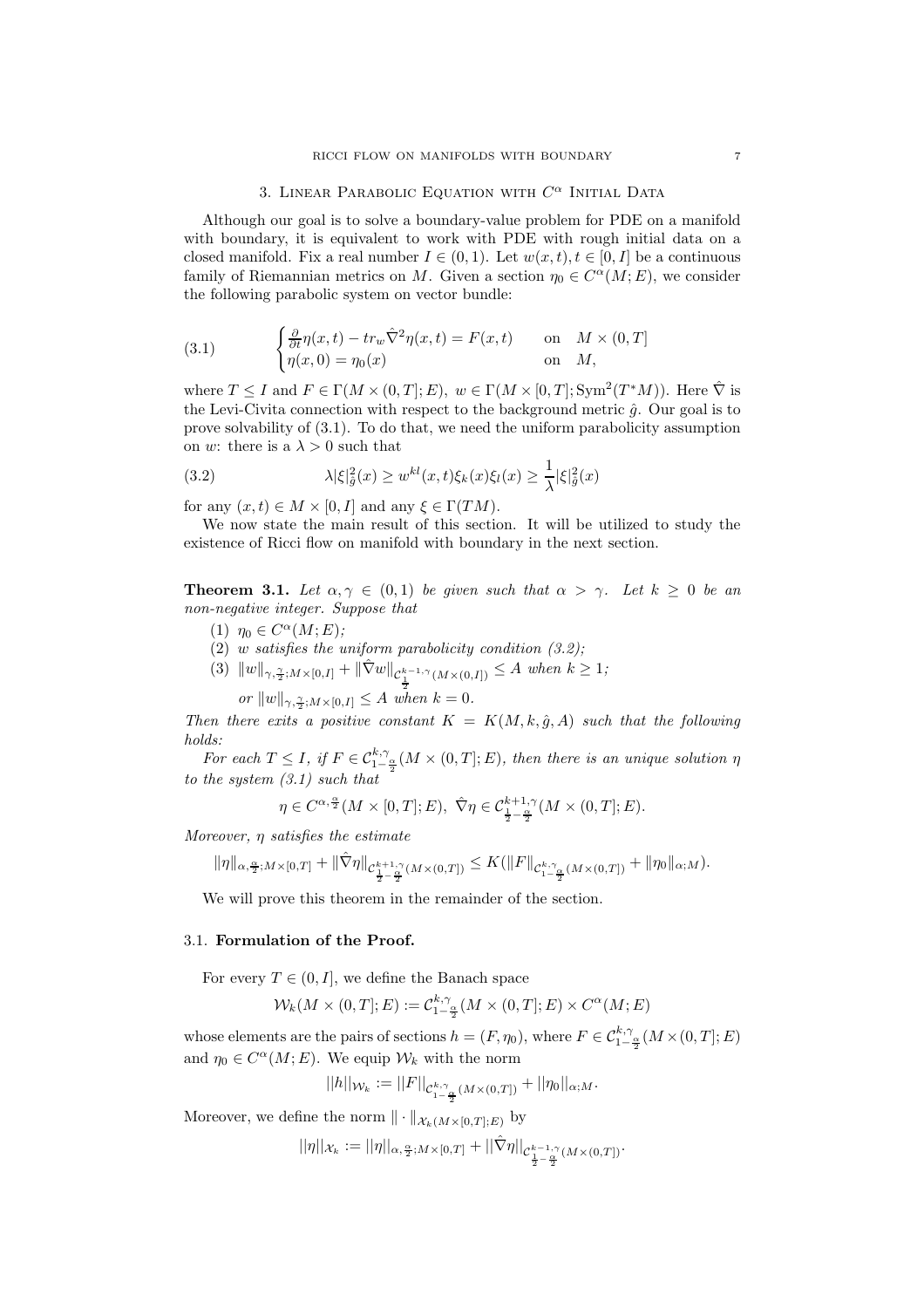#### 8 TSZ-KIU AARON CHOW

We define the associated Banach space  $\mathcal{X}_k(M \times [0,T]; E)$  by

$$
\mathcal{X}_k(M\times[0,T];E):=\{\eta: M\times[0,T]\to E|\ \|\eta\|_{\mathcal{X}_k}<\infty\}.
$$

Subsequently  $\mathcal{X}_{k+2}$  will serve as the solution space. We basically adapt the method in Chapter IV of [\[12\]](#page-54-12) to the case of vector bundles. The idea of the proof is as follows:

Let  $H: \mathcal{X}_{k+2} \to \mathcal{W}_k$  to be the linear operator that associates any  $\eta \in \mathcal{X}_{k+2}$  to

$$
H\eta = (L\eta, \eta(\cdot, 0)),
$$

where  $L\eta = \frac{\partial}{\partial t}\eta - tr_w \hat{\nabla}^2 \eta$ . Then Theorem [3.1](#page-6-2) can be interpreted to the solvability of

$$
H\eta = h
$$

for any  $h \in \mathcal{W}_k(M \times (0,T]; E)$ . It is equivalent to prove the existence of a bounded inverse operator  $H^{-1}$ . The key is to construct an operator  $R: \mathcal{W}_k \to \mathcal{X}_{k+2}$  which satisfies

$$
\begin{cases}\nHRh = h + Sh \\
RH\eta = \eta + G\eta\n\end{cases}
$$

for some bounded operators  $S: \mathcal{W}_k \to \mathcal{W}_k$  and  $G: \mathcal{X}_{k+2} \to \mathcal{X}_{k+2}$ . If their norms can be controlled such that  $||S||, ||G|| < 1$ , then it follows from an elementary argument that  $H^{-1}$  exists.

## <span id="page-7-0"></span>3.2. Construction of an approximated solution.

Let  $h = (F, \eta_0) \in \mathcal{W}_k$  be given. To construct the operator R, we consider a system of PDE on each chart  $U_s$ . As in the beginning of section 2, we let  $\tilde{\varphi}_s : \pi^{-1}(U_s) \to U_s \times \mathbb{R}^N$  be the local trivialization of E on the open set  $U_s$ , and let  $\{e_r^s\}_{r=1,\dots,N}$  be the canonical local frame of  $\pi^{-1}(U_s)$  with respect to the trivialization. Then F can be written as  $F = \sum_{r=1}^{N} F_s^r \mathbf{e}_r^s$ , similarly for  $\eta$ , where we abbreviate  $F_s^r(x,t) = F_s^r \circ (\varphi_s^{-1}(x),t)$  for  $x \in \varphi_s(\tilde{U}_s) \cong \mathbb{R}^n$ . On each chart  $U_s$ , we consider the following parabolic system:

<span id="page-7-3"></span>
$$
(3.3)
$$

$$
\begin{cases} \frac{\partial}{\partial t} \eta_s^r(x,t) - w^{kl}(x,t) \frac{\partial^2}{\partial x_k \partial x_l} \eta_s^r(x,t) = F_s^r(x,t) & \text{on } \mathbb{R}^n \times (0,T], \quad r = 1,..,N\\ \eta_s^r(x,0) = (\eta_0)_s^r(x) & \text{on } \mathbb{R}^n, \quad r = 1,..,N. \end{cases}
$$

We see that the system is equivalent to  $N$  uncoupled scalar equations, one for each  $\eta_s^r$ . We will prove the existences and the uniqueness for the uncoupled problems in this subsection. We begin with an auxiliary lemma for linear parabolic PDEs.

<span id="page-7-2"></span>**Lemma 3.2.** Let  $\alpha, \gamma \in (0, 1)$  be given such that  $\alpha > \gamma$ . Suppose that

(1)  $a_{ij}(x,t) \in C^{\gamma, \frac{\gamma}{2}}(\mathbb{R}^n \times [0,T])$  and satisfies the uniform parabolicity condition. *i.e.* there is  $\lambda > 0$  such that  $\frac{1}{\lambda} \delta_{ij} < a_{ij}(x, t) < \lambda \delta_{ij}$ ;  $(2) \|f\|_{\mathcal{C}_{1-\frac{\alpha}{2}}^{0,\gamma}(\mathbb{R}^n\times(0,T])}<\infty$  and  $\|u_0\|_{\alpha;\mathbb{R}^n}<\infty$ .

Then the initial-value problem

<span id="page-7-1"></span>(3.4) 
$$
\begin{cases} \frac{\partial}{\partial t} u(x,t) - a_{kl}(x,t) \frac{\partial^2}{\partial x_k \partial x_l} u(x,t) = f(x,t) & \text{on } \mathbb{R}^n \times (0,T] \\ u(x,0) = u_0(x) & \text{on } \mathbb{R}^n \end{cases}
$$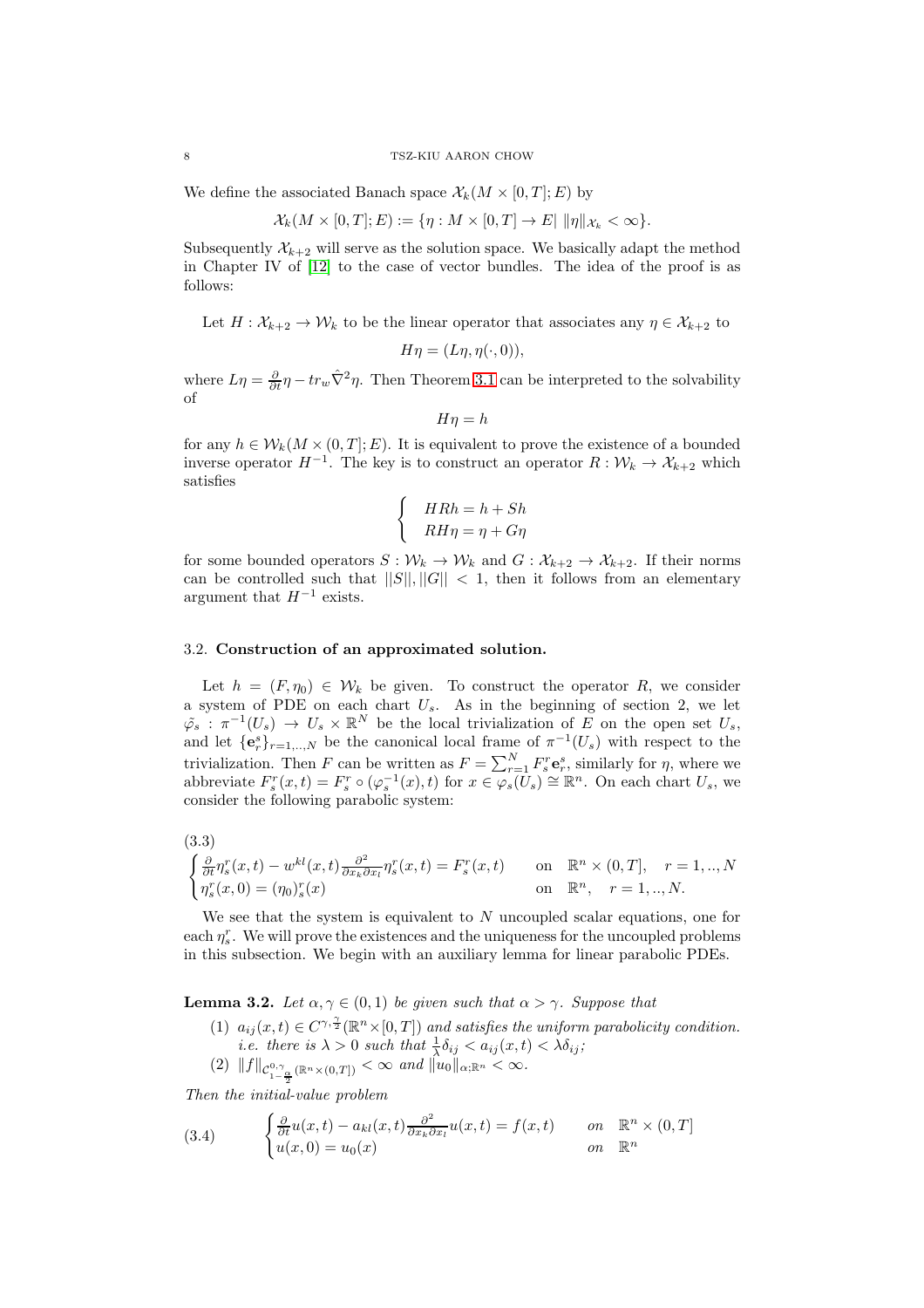has a unique solution u, where  $u \in C^{\alpha, \frac{\alpha}{2}}(\mathbb{R}^n \times [0, T])$  and  $Du \in C^{\frac{1}{1}, \gamma}_{\frac{1}{2} - \frac{\alpha}{2}}(\mathbb{R}^n \times (0, T]).$ Moreover, u satisfies the estimate

$$
(3.5)
$$

$$
||u||_{\alpha,\frac{\alpha}{2};\mathbb{R}^n\times[0,T]}+||D_xu||_{\mathcal{C}^{1,\gamma}_{\frac{1}{2}-\frac{\alpha}{2}}(\mathbb{R}^n\times(0,T])}\leq K(||f||_{\mathcal{C}^{0,\gamma}_{1-\frac{\alpha}{2}}(\mathbb{R}^n\times(0,T])}+||u_0||_{\alpha;\mathbb{R}^n}).
$$

Here K is a constant depending only on  $\lambda$ ,  $||a_{ij}||_{\gamma, \frac{\gamma}{2}}$ .

*Proof.* In the sequel of the proof,  $K$  will denote a constant depending only on  $\lambda, \|a_{ij}\|_{\gamma, \frac{\gamma}{2}}, \alpha, \gamma$  unless otherwise specified.

Step1: We use the single layer potential method to construct a unique solution  $u$ to [\(3.4\)](#page-7-1). Given  $(\xi, \tau) \in \mathbb{R}^n \times [0, T]$  , let  $\Gamma(x, t; \xi, \tau)$  to be the fundamental solution to

$$
\frac{\partial}{\partial t}u - a_{kl}(x,t)\frac{\partial^2}{\partial x_k \partial x_l}u = 0
$$

on  $\mathbb{R}^n \times (\tau, T]$  such that  $\Gamma(x, t; \xi, \tau) \to \delta(x - \xi)$  as  $t \to \tau$  in the sense of distribution. We claim that the formula

(3.6) 
$$
u(x,t) = -\int_0^t \int_{\mathbb{R}^n} \Gamma(x,t;\xi,\tau) f(\xi,\tau) d\xi d\tau + \int_{\mathbb{R}^n} \Gamma(x,t;\xi,0) u_0(\xi) d\xi
$$

<span id="page-8-0"></span>gives a solution to the system [\(3.4\)](#page-7-1), and uniqueness would follow from the maximum principle. It is well known from [\[7\]](#page-54-13) that the formula [\(3.6\)](#page-8-0) gives a unique solution to  $(3.4)$  provided that f in a Hölder-continuous function on  $\mathbb{R}^n \times [0,T]$ . In our case, the assumption  $||f||_{C^{0,\gamma}_{1-\frac{\alpha}{2}}(\mathbb{R}^n \times (0,T])} < \infty$  implies that f is Hölder-continuous on  $\mathbb{R}^n \times [\sigma/2, \sigma]$  for any  $\sigma \in (0, T]$ , and that

$$
\tau^{1-\frac{\alpha}{2}}|f|_{0;\mathbb{R}^n\times [\tau/2,\tau]} + \tau^{1-\frac{\alpha}{2}+\frac{\gamma}{2}}[f]_{\gamma,\frac{\gamma}{2};\mathbb{R}^n\times [\tau/2,\tau]}\leq K
$$

for each  $\tau \in (0, T]$ . Hence

$$
||f(\cdot,\tau)||_{\gamma;\mathbb{R}^n} = |f(\cdot,\tau)|_{0;\mathbb{R}^n} + [f(\cdot,\tau)]_{\gamma;\mathbb{R}^n}
$$
  
\n
$$
\leq |f|_{0;\mathbb{R}^n \times [\tau/2,\tau]} + [f]_{\gamma,\frac{\gamma}{2};\mathbb{R}^n \times [\tau/2,\tau]}
$$
  
\n
$$
\leq K\tau^{\frac{\alpha}{2}-1} + K\tau^{\frac{\alpha}{2}-1-\frac{\gamma}{2}}
$$
  
\n
$$
\leq K\tau^{\frac{\alpha}{2}-1-\frac{\gamma}{2}}
$$

for each  $\tau \in (0, T]$ . In particular, the elliptic Hölder bound for  $f(\cdot, \tau)$  is integrable over  $\tau \in (0, t)$  for any  $t \in (0, T]$ . This implies that the proof of Theorem 9 in Chapter 1 of [\[7\]](#page-54-13) still works so that [\(3.6\)](#page-8-0) satisfies the evolution equation in [\(3.4\)](#page-7-1) for every  $t > 0$ . To show that [\(3.6\)](#page-8-0) gives the correct initial condition, it suffices to show that the first integral in RHS of [\(3.6\)](#page-8-0) tends to zero as  $t \to 0$ .

Let us write [\(3.6\)](#page-8-0) as  $u := u_1 + u_2$ , where  $u_1$  stands for the first term in RHS of  $(3.6)$ , and  $u_2$  stands for the second term in RHS of  $(3.6)$ . We recall the estimates for the fundamental solution

<span id="page-8-1"></span>
$$
(3.7) \qquad \left| D_t^r D_x^s \Gamma(x, t; \xi, \tau) \right| \le K(t - \tau)^{-\frac{n + 2r + s}{2}} \exp\left(-\frac{|x - \xi|^2}{K(t - \tau)}\right) \quad , 2r + s \le 2
$$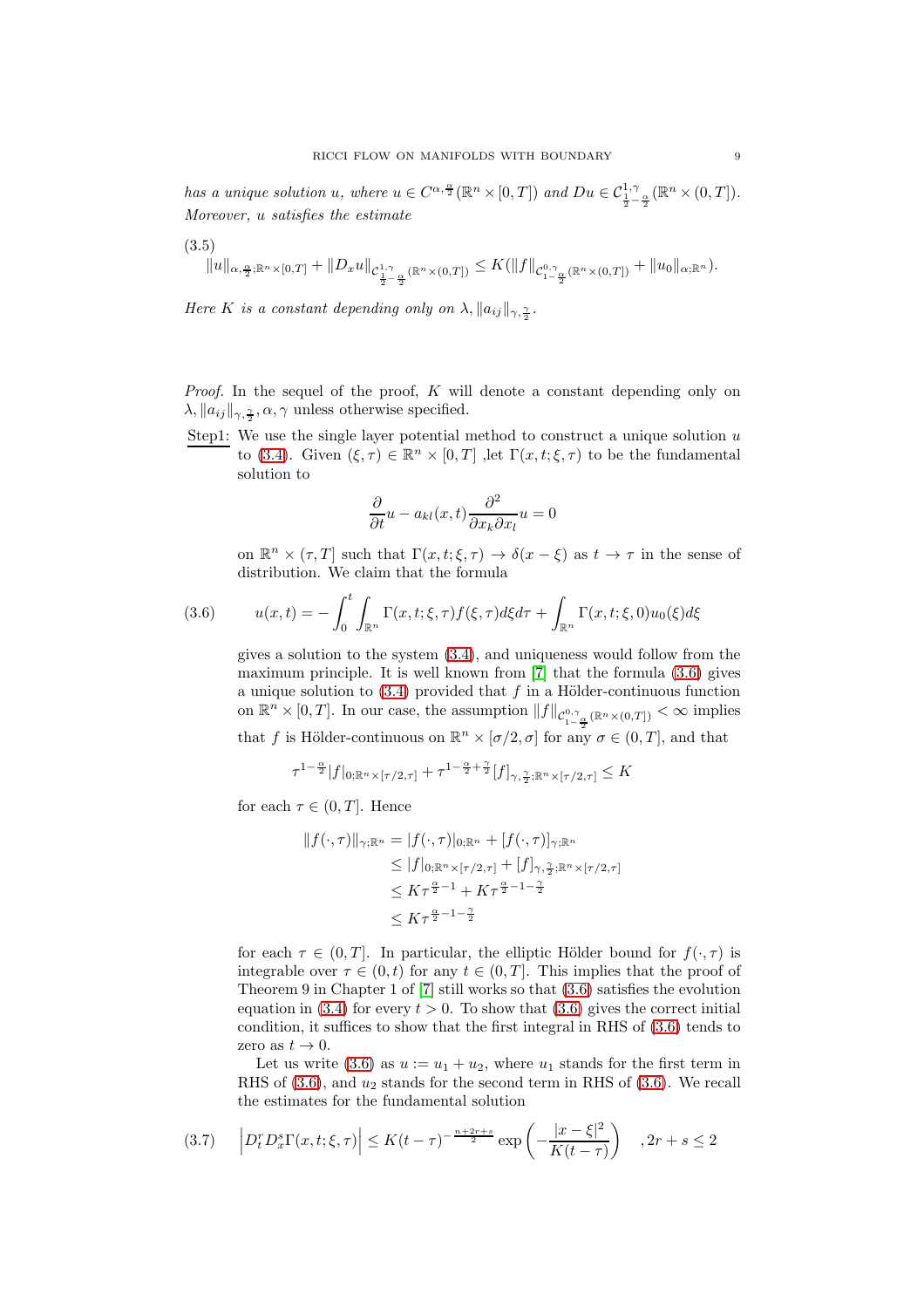given in page 376 of [\[12\]](#page-54-12). For any  $(x,t) \in \mathbb{R}^n \times [0,T]$ , we estimate

<span id="page-9-2"></span>
$$
(3.8) \quad |u_{1}(x,t)|
$$
\n
$$
\leq \int_{0}^{t} \int_{\mathbb{R}^{n}} |\Gamma(x,t;\xi,\tau)f(\xi,\tau)| d\xi d\tau
$$
\n
$$
\leq K \int_{0}^{t} \int_{\mathbb{R}^{n}} (t-\tau)^{-\frac{n}{2}} \exp\left(-\frac{|x-\xi|^{2}}{K(t-\tau)}\right) |f(\xi,\tau)| d\xi d\tau
$$
\n
$$
\leq K \int_{0}^{t} \int_{\mathbb{R}^{n}} (t-\tau)^{-\frac{n}{2}} \exp\left(-\frac{|x-\xi|^{2}}{K(t-\tau)}\right) \tau^{-1+\frac{\alpha}{2}} \|f\|_{\mathcal{C}_{1-\frac{\alpha}{2}}^{0,\gamma}(M\times(0,T))} d\xi d\tau
$$
\n
$$
\leq K \int_{0}^{t} \int_{0}^{\infty} \rho^{n-1} \exp(-\frac{1}{K}\rho^{2}) \tau^{-1+\frac{\alpha}{2}} \|f\|_{\mathcal{C}_{1-\frac{\alpha}{2}}^{0,\gamma}(M\times(0,T))} d\rho d\tau
$$
\n
$$
\leq K t^{\frac{\alpha}{2}} \|f\|_{\mathcal{C}_{1-\frac{\alpha}{2}}^{0,\gamma}(M\times(0,T))}.
$$

Since  $u_2(x, t)$  converges to  $u_0(x)$  as  $t \to 0$ , this shows that  $u(x, t)$  converges to  $u_0(x)$  as  $t \to 0$ , and that u is continuous on  $\mathbb{R}^n \times [0, T]$ . For the integral  $u_2$ , it is easy to see that

(3.9) 
$$
|u_2(x,t)| \leq K \sup_{\mathbb{R}^n} |u_0|
$$

for any  $(x, t) \in \mathbb{R}^n \times [0, T]$ . Thus we have obtained a  $C^0$  estimate for  $u(x, t)$ :

<span id="page-9-3"></span>
$$
(3.10) \t\t ||u||_{0;\mathbb{R}^n\times[0,T]} \leq K(T^{\frac{\alpha}{2}}||f||_{\mathcal{C}^{0,\gamma}_{1-\frac{\alpha}{2}}(M\times(0,T])} + ||u_0||_{0;\mathbb{R}^n})
$$

Step2: In this step, we are going to derive

<span id="page-9-4"></span>
$$
(3.11) \t\t\t ||u||_{\alpha,\frac{\alpha}{2};\mathbb{R}^n\times[0,T]} \leq K(||f||_{\mathcal{C}^{0,\gamma}_{1-\frac{\alpha}{2}}(M\times(0,T])}+||u_0||_{\alpha;\mathbb{R}^n}).
$$

We first bound the Hölder semi-norm for  $u_1$ . That is, we seek the following inequalities for any  $x, y \in \mathbb{R}^n$  and  $s, t \in [0, T]$ :

<span id="page-9-0"></span>(3.12) 
$$
\begin{cases} |u_1(x,t) - u_1(y,t)| \le K|x-y|^{\alpha} ||f||_{\mathcal{C}_{1-\frac{\alpha}{2}}^{0,\gamma}(M\times(0,T])} \\ |u_1(x,t) - u_1(x,s)| \le K|t-s|^{\frac{\alpha}{2}} ||f||_{\mathcal{C}_{1-\frac{\alpha}{2}}^{0,\gamma}(M\times(0,T])} \end{cases}
$$

To derive the first inequality in [\(3.12\)](#page-9-0), we divide  $\mathbb{R}^n$  into  $A_1 = \{ \xi \in \mathbb{R}^n :$  $|x-\xi| > 2|x-y|$  and  $A_2 = \mathbb{R}^n - A_1$ . Using the estimates for fundamental solutions [\(3.7\)](#page-8-1), we obtain

<span id="page-9-1"></span>
$$
(3.13)
$$

$$
|u_{1}(x,t) - u_{1}(y,t)|
$$
\n
$$
\leq \int_{0}^{t} \int_{A_{1}} \sup_{z \in \overline{xy}} |D_{x}\Gamma(z,t;\xi,\tau)||x-y||f(\xi,\tau)|d\xi d\tau + \int_{0}^{t} \int_{A_{2}} (|\Gamma(x,t;\xi,\tau)| + |\Gamma(y,t;\xi,\tau)|) |f(\xi,\tau)|d\xi d\tau
$$
\n
$$
\leq K|x-y| \int_{0}^{t} \int_{\{|x-\xi| > 2|x-y|\}} (t-\tau)^{-\frac{n+1}{2}} \sup_{z \in \overline{xy}} \exp\left(-\frac{|z-\xi|^{2}}{K(t-\tau)}\right) |f(\xi,\tau)|d\xi d\tau
$$
\n
$$
+ K \int_{0}^{t} \int_{\{|x-\xi| < 2|x-y|\}} (t-\tau)^{-\frac{n}{2}} \left( \exp\left(-\frac{|x-\xi|^{2}}{K(t-\tau)}\right) + \exp\left(-\frac{|y-\xi|^{2}}{K(t-\tau)}\right) \right) |f(\xi,\tau)|d\xi d\tau.
$$
\nNote that if  $\xi \in \mathcal{A}$ , and this is a point on the segment in the  $|x| \leq |x|$ , then  $|x| \leq |x|$ , then  $|x| \leq |x|$ , and  $|x| \leq |x|$ .

Note that if  $\xi \in A_1$  and z is a point on the segment  $\overline{xy}$ , then  $|z-\xi| > \frac{1}{2}|x-\xi|$ . Thus

$$
\sup_{z \in \overline{xy}} \exp \left(-\frac{|z-\xi|^2}{K(t-\tau)}\right) \le \exp \left(-\frac{|x-\xi|^2}{4K(t-\tau)}\right).
$$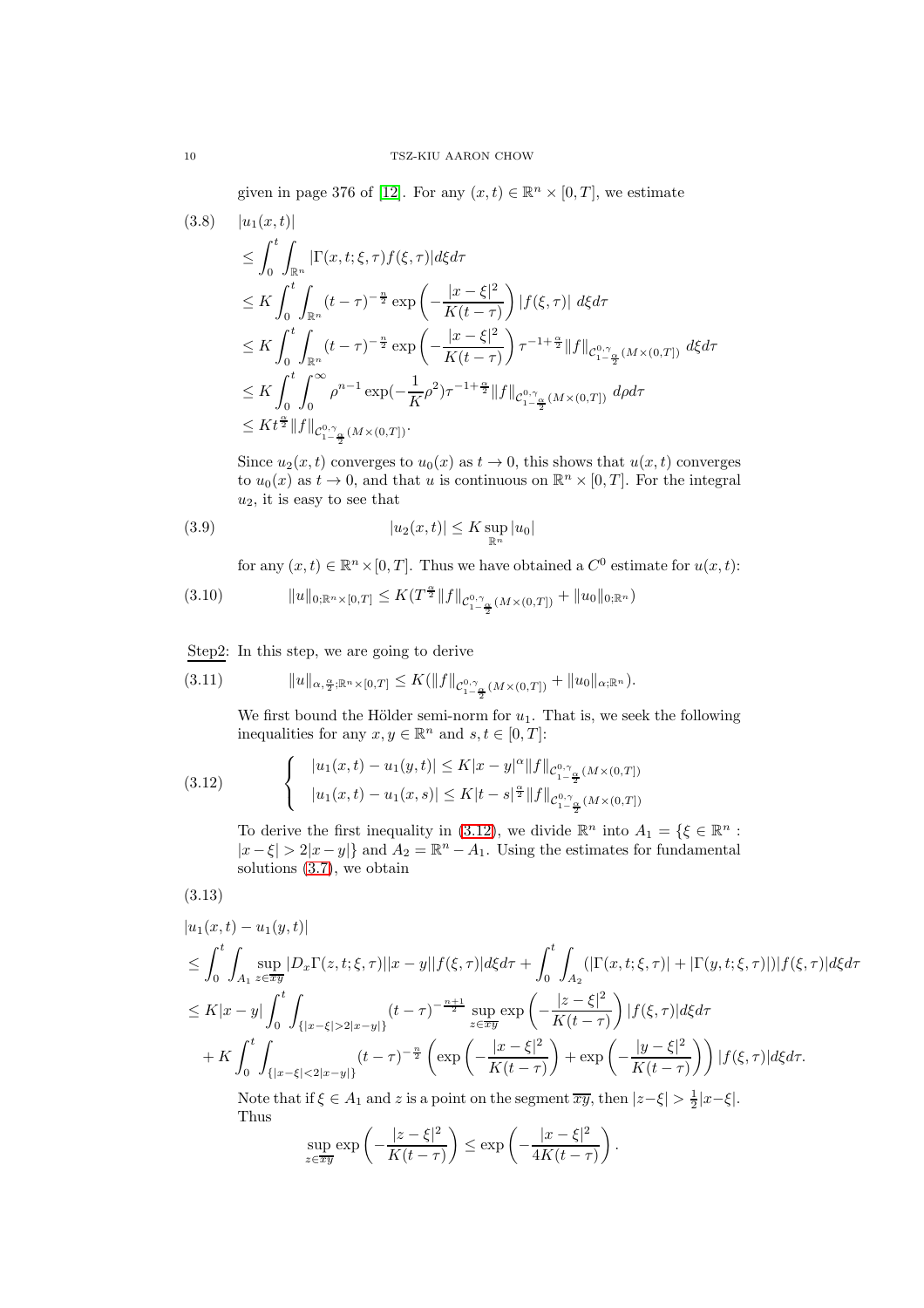We observe that for any  $m \geq \alpha$ , we have

$$
(3.14)
$$
\n
$$
(t-\tau)^{-\frac{m}{2}} \exp\left(-\frac{|x-\xi|^2}{K(t-\tau)}\right) = \frac{1}{|t-\tau|^{\frac{\alpha}{2}}|x-\xi|^{m-\alpha}} \frac{|x-\xi|^{m-\alpha}}{|t-\tau|^{\frac{m-\alpha}{2}}} \exp\left(-\frac{|x-\xi|^2}{K(t-\tau)}\right)
$$
\n
$$
\leq \frac{K}{|t-\tau|^{\frac{\alpha}{2}}|x-\xi|^{m-\alpha}}.
$$

Using the above estimate with  $m = n + 1$  for the first term and  $m = n$ for the second term respectively in the last inequality in [\(3.13\)](#page-9-1), we proceed as in [\(3.8\)](#page-9-2) to obtain that

$$
(3.15) \t|u_1(x,t) - u_1(y,t)|
$$
  
\n
$$
\leq K|x - y| \int_0^t \int_{\{|x - \xi| > 2|x - y|\}} \frac{1}{|t - \tau|^{\frac{\alpha}{2}} |x - \xi|^{n+1-\alpha}} |f(\xi, \tau)| d\xi d\tau
$$
  
\n
$$
+ K \int_0^t \Big( \int_{\{|x - \xi| < 2|x - y|\}} \frac{1}{|t - \tau|^{\frac{\alpha}{2}} |x - \xi|^{n-\alpha}} |f(\xi, \tau)| d\xi
$$
  
\n
$$
+ \int_{\{|y - \xi| < 3|x - y|\}} \frac{1}{|t - \tau|^{\frac{\alpha}{2}} |y - \xi|^{n-\alpha}} |f(\xi, \tau)| d\xi \Big) d\tau
$$
  
\n
$$
\leq K|x - y|^{\alpha} ||f||_{\mathcal{C}_{1 - \frac{\alpha}{2}}^{0, \gamma}(M \times (0, T])},
$$

where we have used the inequality

$$
\int_0^t \frac{\tau^{\frac{\alpha}{2}-1}}{(t-\tau)^{\frac{\alpha}{2}}}d\tau \leq K(\alpha)
$$

in deriving the last line. Next, to derive the second inequality in [\(3.12\)](#page-9-0), we assume without loss of generality that  $s < t$ . and we divide  $\mathbb{R}^n$  into  $A_3 = \{ \xi \in \mathbb{R}^n : |x - \xi| > \sqrt{t - s} \}$  and  $A_4 = \mathbb{R}^n - A_3$ . Then

<span id="page-10-1"></span>
$$
(3.16)
$$

<span id="page-10-0"></span> $(9.14)$ 

$$
|u_1(x,t) - u_1(x,s)|
$$
  
\n
$$
\leq \int_0^s \int_{A_3} \sup_{\bar{t} \in [s,t]} |D_t \Gamma(x,\bar{t};\xi,\tau)| |t-s||f(\xi,\tau)| d\xi d\tau + \int_s^t \int_{A_3} |\Gamma(x,t;\xi,\tau)| |f(\xi,\tau)| d\xi d\tau
$$
  
\n
$$
+ \int_0^t \int_{A_4} |\Gamma(x,t;\xi,\tau)| |f(\xi,\tau)| d\xi d\tau + \int_0^s \int_{A_4} |\Gamma(x,s;\xi,\tau)| |f(\xi,\tau)| d\xi d\tau
$$

For instance, using [\(3.7\)](#page-8-1) and [\(3.14\)](#page-10-0) with  $m = n + 1$ , we can estimate the second term in the RHS of the above inequality

$$
\int_{s}^{t} \int_{A_{3}} |\Gamma(x, t; \xi, \tau)| |f(\xi, \tau)| d\xi d\tau
$$
\n
$$
\leq K \int_{s}^{t} (t - \tau)^{\frac{1}{2}} \int_{A_{3}} (t - \tau)^{-\frac{n+1}{2}} \exp\left(-\frac{|x - \xi|^{2}}{K(t - \tau)}\right) |f(\xi, \tau)| d\xi d\tau
$$
\n
$$
\leq K \int_{s}^{t} (t - s)^{\frac{1}{2}} \int_{|x - \xi| > \sqrt{t - s}} \frac{1}{|t - \tau|^{\frac{\alpha}{2}} |x - \xi|^{n+1 - \alpha}} |f(\xi, \tau)| d\xi d\tau
$$
\n
$$
\leq K |t - s|^{\frac{\alpha}{2}} \|f\|_{C_{1 - \frac{\alpha}{2}}^{0, \gamma} (M \times (0, T))} \int_{0}^{t} \frac{\tau^{\frac{\alpha}{2} - 1}}{|t - \tau|^{\frac{\alpha}{2}}} d\tau.
$$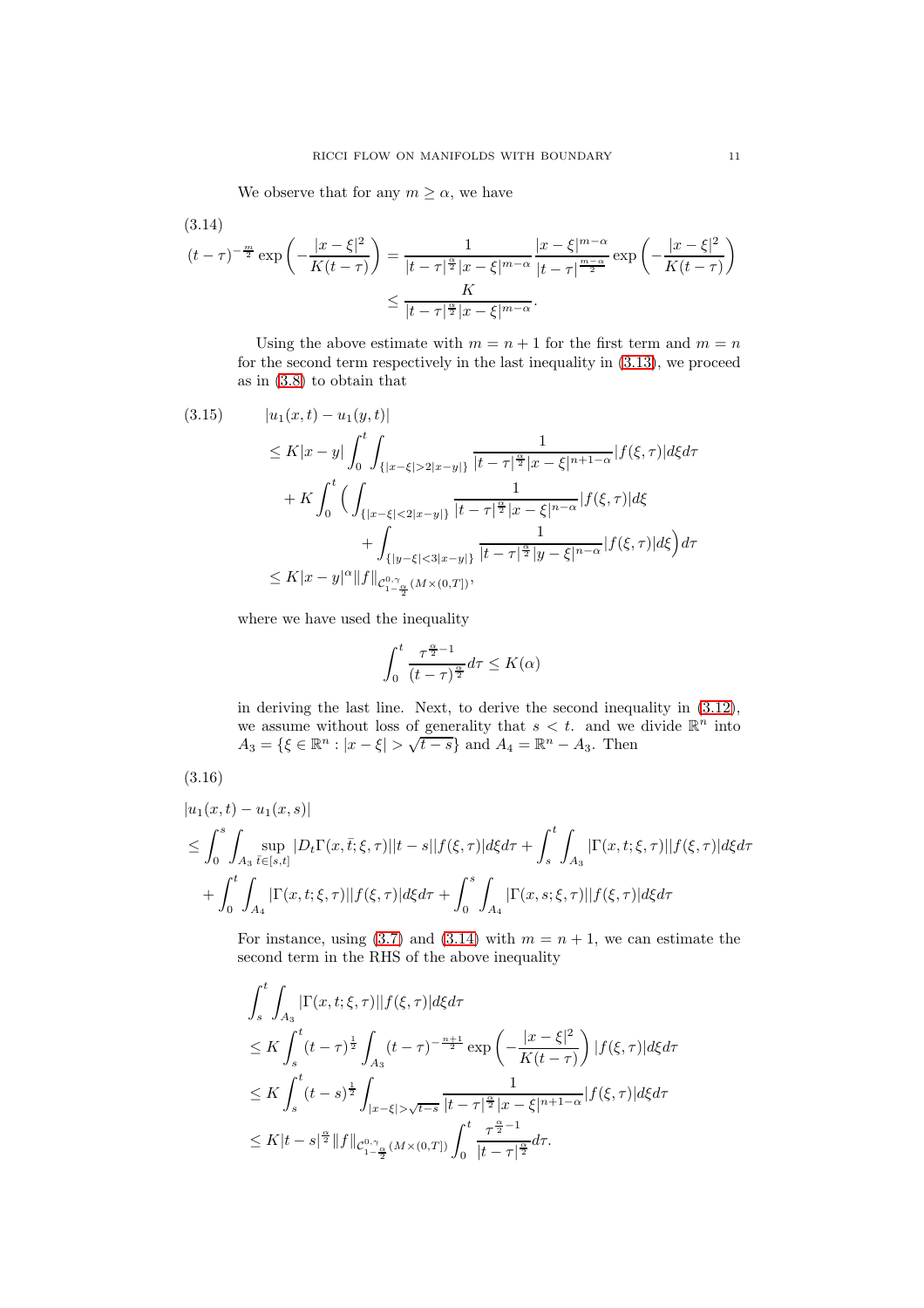We can estimate the other terms in the RHS of [\(3.16\)](#page-10-1) similarly. Hence we obtain

$$
|u_1(x,t) - u_1(x,s)|
$$
  
\n
$$
\leq K|t-s|^{\frac{\alpha}{2}} \|f\|_{C_{1-\frac{\alpha}{2}}^{0,\gamma}(M\times(0,T])} \left(\int_0^t \frac{\tau^{\frac{\alpha}{2}-1}}{|t-\tau|^{\frac{\alpha}{2}}} d\tau + \int_0^s \frac{\tau^{\frac{\alpha}{2}-1}}{|s-\tau|^{\frac{\alpha}{2}}} d\tau\right)
$$
  
\n
$$
\leq K|t-s|^{\frac{\alpha}{2}} \|f\|_{C_{1-\frac{\alpha}{2}}^{0,\gamma}(M\times(0,T])}.
$$

From which [\(3.12\)](#page-9-0) follows.

In the remainder of this step, we derive the following estimate for the Hölder semi-norm of  $u_2$ :

$$
[u_2]_{\alpha,\frac{\alpha}{2};\mathbb{R}^n\times[0,T]}\leq K\ [u_0]_{\alpha;\mathbb{R}^n}.
$$

That is, for any  $x, y \in \mathbb{R}^n$  and  $s, t \in [0, T]$ , we claim that:

<span id="page-11-1"></span>(3.17) 
$$
\begin{cases} |u_2(x,t) - u_2(y,t)| \le K|x-y|^{\alpha} [u_0]_{\alpha; \mathbb{R}^n} \\ |u_2(x,t) - u_2(x,s)| \le K|t-s|^{\frac{\alpha}{2}} [u_0]_{\alpha; \mathbb{R}^n} \end{cases}.
$$

To derive the first inequality, we break  $u_2(x,t) - u_2(y,t)$  into two integrals as follows:

$$
u_2(x,t) - u_2(y,t) = \int_{\mathbb{R}^n} (\Gamma(x,t;\xi,0) - \Gamma(y,t;\xi,0))(u_0(\xi) - u_0(x))d\xi
$$
  
+ 
$$
u_0(x) \int_{\mathbb{R}^n} (\Gamma(x,t;\xi,0) - \Gamma(y,t;\xi,0))d\xi
$$
  
:=  $J_1 + J_2$ .

For the integral  $J_1$ , we use  $(3.7)$  to estimate

<span id="page-11-0"></span>(3.18)  
\n
$$
|J_{1}| \leq \int_{A_{1}} \sup_{z \in \overline{xy}} |D_{x}\Gamma(z, t; \xi, 0)||x - y||u_{0}(x) - u_{0}(\xi)|d\xi
$$
\n
$$
+ \int_{A_{2}} (|\Gamma(x, t; \xi, 0)| + |\Gamma(y, t; \xi, 0)|)|u_{0}(x) - u_{0}(\xi)|d\xi
$$
\n
$$
\leq K|x - y| \int_{\{|x - \xi| > 2|x - y|\}} (t - \tau)^{-\frac{n+1}{2}} \exp\left(-\frac{|x - \xi|^{2}}{4K(t - \tau)}\right) |x - \xi|^{\alpha}[u_{0}]_{\alpha;\Omega} d\xi
$$
\n
$$
+ K \int_{\{|x - \xi| < 2|x - y|\}} (t - \tau)^{-\frac{n}{2}} \left(\exp\left(-\frac{|x - \xi|^{2}}{K(t - \tau)}\right) + \exp\left(-\frac{|y - \xi|^{2}}{K(t - \tau)}\right)\right) |x - \xi|^{\alpha}[u_{0}]_{\alpha;\Omega} d\xi.
$$
\nSimilarly, the derivation in (3.13) to (3.15), we apply (3.14) with  $\alpha = 0$  to

Similar to the derivation in (3.13) to (3.15), we apply [\(3.14\)](#page-10-0) with  $\alpha = 0$  to above, and we subsequently obtain

$$
|J_1| \le K|x-y|^{\alpha} [u_0]_{\alpha;\mathbb{R}^n}.
$$

On the other hand, we see that the second integral  $J_2$  vanishes since the fundamental solution satisfies  $\int_{\Omega} \Gamma(x, t; \xi, 0) d\xi = \int_{\Omega} \Gamma(y, t; \xi, 0) d\xi = 1$ .

Next, we preform the same procedure on the term  $u_2(x,t)-u_2(x,s)$ . We break it into two integrals:

$$
u_2(x,t) - u_2(x,s) = \int_{\mathbb{R}^n} (\Gamma(x,t;\xi,0) - \Gamma(x,s;\xi,0))(u_0(\xi) - u_0(x))d\xi
$$
  
+ 
$$
u_0(x) \int_{\mathbb{R}^n} (\Gamma(x,t;\xi,0) - \Gamma(x,s;\xi,0))d\xi
$$
  
:= 
$$
J_3 + J_4.
$$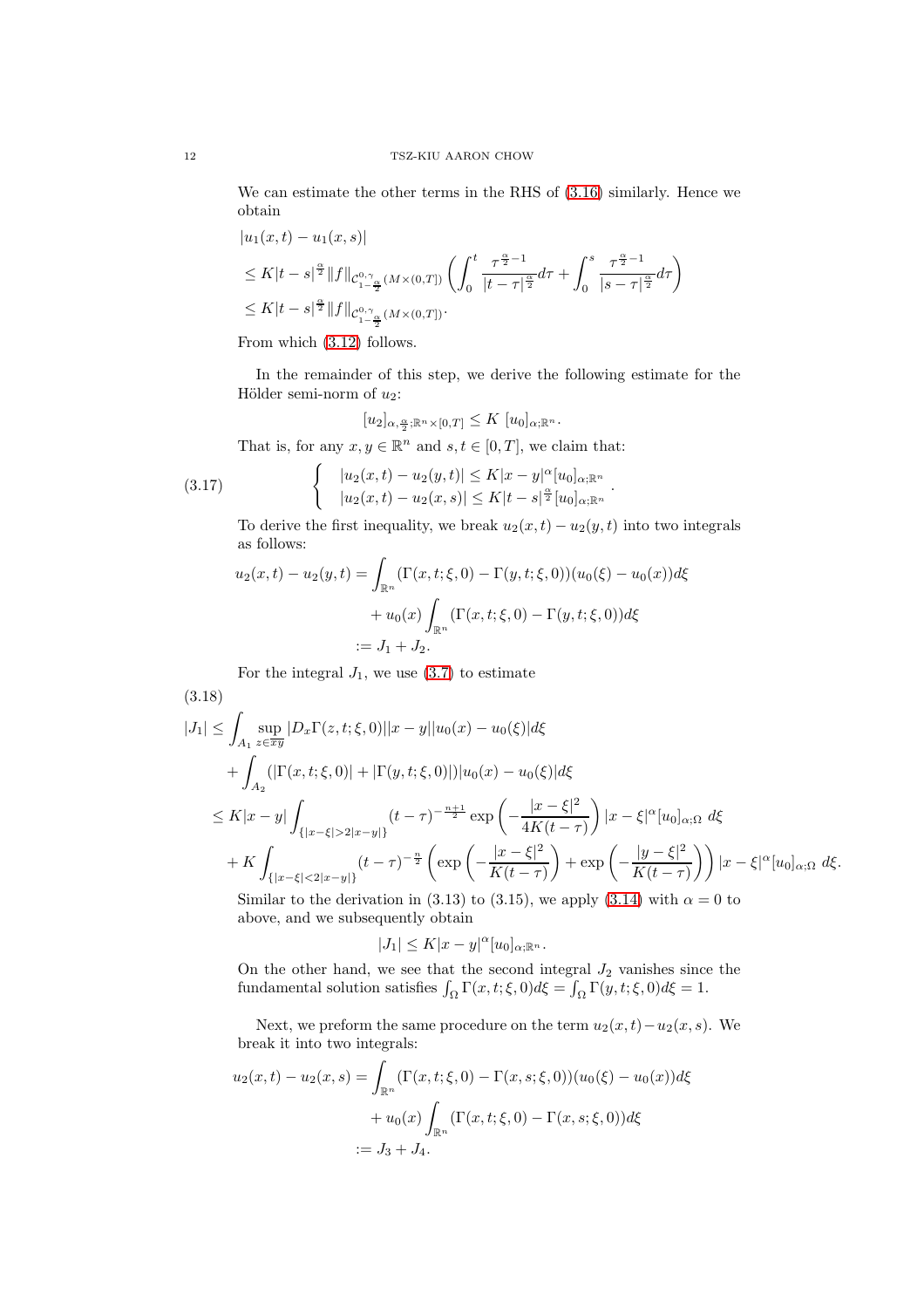Again, the integral  $J_4$  vanishes. Using a similar argument as in  $(3.16)$  and [\(3.18\)](#page-11-0), we have

(3.19) 
$$
|J_3| \leq \int_{A_3} \sup_{\bar{t} \in [s,t]} |D_t \Gamma(x, \bar{t}; \xi, 0)| |t - s| |u_0(x) - u_0(\xi)| d\xi + \int_{A_4} (|\Gamma(x, t; \xi, 0)| + |\Gamma(x, s; \xi, 0)|) |u_0(x) - u_0(\xi)| d\xi \leq K|t - s|^{\frac{\alpha}{2}} [u_0]_{\alpha; \Omega}.
$$

From this, [\(3.17\)](#page-11-1) follows.

Therefore we summarize that

<span id="page-12-0"></span>
$$
(3.20) \t [u]_{\alpha, \frac{\alpha}{2}; \mathbb{R}^n \times [0,T]} \leq K(||f||_{\mathcal{C}_{1-\frac{\alpha}{2}}^{0,\gamma}(\mathbb{R}^n \times (0,T])} + [u_0]_{\alpha; \mathbb{R}^n}).
$$

From  $(3.10)$  and  $(3.20)$ , the estimate  $(3.11)$  follows.

Step3: In this step we claim that the solution  $u(x, t)$  satisfies the estimates

<span id="page-12-1"></span>
$$
(3.21) \t\t ||D_xu||_{\mathcal{C}_{\frac{1}{2}-\frac{\alpha}{2}}^{1,\gamma}(\mathbb{R}^n\times(0,T])}\leq K(||f||_{\mathcal{C}_{1-\frac{\alpha}{2}}^{0,\gamma}(\mathbb{R}^n\times(0,T])}+[u_0]_{\alpha;\mathbb{R}^n}).
$$

Fix a point  $z \in \mathbb{R}^n$  and  $\sigma \in (0, T]$ , we consider the parabolic cylinder

(3.22) 
$$
P_{\sigma}(z) := B_{\sqrt{\sigma}}(z) \times [0, \sigma].
$$

We define a function v on the parabolic cylinder  $P_1(0) = B_1(0) \times [0, 1]$  by scaling:

(3.23) 
$$
v(y,s) := u(z + \sigma^{\frac{1}{2}}y, \sigma s).
$$

Let  $\chi(s)$  be a three times continuously differentiable cutoff function on [0, 1] such that

(3.24) 
$$
\chi(s) = \begin{cases} 1, & \text{if } s \in [\frac{1}{2}, 1] \\ 0, & \text{if } s \in [0, \frac{1}{4}] \end{cases}
$$

and

(3.25) 
$$
|D_s^j \chi(s)| \le C \quad , j = 0, 1, 2.
$$

We now define a function  $\tilde{v}$  on  $P_1(0)$  by

$$
\tilde{v}(y, s) := \chi(s) (v(y, s) - v(0, 1)).
$$

Then  $\tilde{v}$  satisfies

(3.26) 
$$
\begin{cases} \frac{\partial \tilde{v}}{\partial s} - a_{ij}(z + \sigma^{\frac{1}{2}}y, \sigma s) \frac{\partial^2 \tilde{v}}{\partial y_i \partial y_j} = \tilde{f}(y, s) & \text{on} \quad B_1(0) \times (0, 1] \\ \tilde{v}(y, 0) = 0 & \text{on} \quad B_1(0), \end{cases}
$$

where  $\tilde{f}(y, s) = \chi'(s) (v(y, s) - v(0, 1)) + \sigma \chi(s) f(z + \sigma^{\frac{1}{2}} y, \sigma s).$ 

Note that  $\tilde{f} \in C^{\gamma, \frac{2}{2}}(B_1(0) \times [0, 1])$  after change of variables since by the previous step we have  $u \in C^{\alpha, \frac{\alpha}{2}}(B_{\sqrt{\sigma}}(z) \times [0, \sigma])$  and  $\alpha \geq \gamma$ . Hence by standard parabolic Schauder interior estimate  $\tilde{v} \in C^{2+\gamma,\frac{2+\gamma}{2}}(B_{\frac{1}{2}}(0) \times [\frac{1}{2},1])$ and we have the following estimate:

$$
(3.27)
$$

$$
\begin{split} |\tilde{v}|_{2+\gamma,\frac{2+\gamma}{2};B_{\frac{1}{2}}(0)\times[\frac{1}{2},1]} &\leq K(\|a_{ij}\|_{\gamma,\frac{\gamma}{2}})(|\chi'(v-v(0,1))|_{\gamma,\frac{\gamma}{2};B_1(0)\times[0,1]}+\sigma|\chi f|_{\gamma,\frac{\gamma}{2};B_1(0)\times[0,1]})\\ &\leq K(\|a_{ij}\|_{\gamma,\frac{\gamma}{2}},C)(|v-v(0,1)|_{\gamma,\frac{\gamma}{2};B_1(0)\times[\frac{1}{4},1]}+\sigma|f|_{\gamma,\frac{\gamma}{2};B_1(0)\times[\frac{1}{4},1]}). \end{split}
$$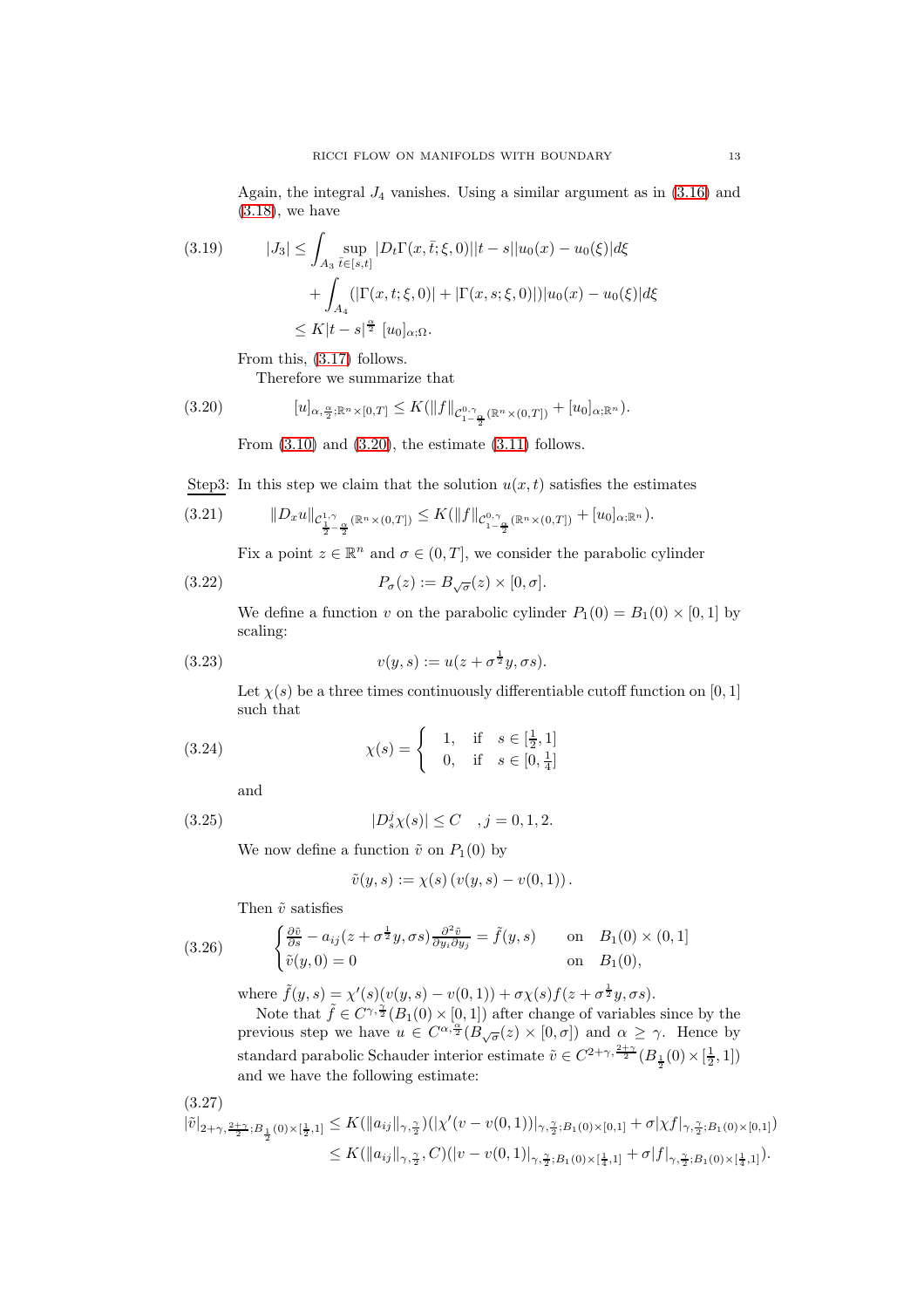Then it follows from the rescaling  $u(x,t) = v(\sigma^{-\frac{1}{2}}(x-z), \sigma^{-1}t)$  that

<span id="page-13-0"></span>
$$
(3.28)
$$
\n
$$
\sum_{i=1}^{2} \sigma^{\frac{i}{2}} |D_x^i u|_{0; B_{\sqrt{\sigma}/2}(z) \times [\frac{\sigma}{2}, \sigma]} + \sum_{i=1}^{2} \sigma^{\frac{i}{2} + \frac{\gamma}{2}} [D_x^i u]_{\gamma, \frac{\gamma}{2}; B_{\sqrt{\sigma}/2}(z) \times [\frac{\sigma}{2}, \sigma]}
$$
\n
$$
\leq K(||a_{ij}||_{\gamma, \frac{\gamma}{2}}, C) \Big( |u - u(z, \sigma)|_{0; B_{\sqrt{\sigma}}(z) \times [\frac{\sigma}{4}, \sigma]} + \sigma^{\frac{\gamma}{2}} [u - u(z, \sigma)]_{\gamma, \frac{\gamma}{2}; B_{\sqrt{\sigma}}(z) \times [\frac{\sigma}{4}, \sigma]}
$$
\n
$$
+ \sigma |f|_{0; B_{\sqrt{\sigma}}(z) \times [\frac{\sigma}{4}, \sigma]} + \sigma^{1 + \frac{\gamma}{2}} [f]_{\gamma, \frac{\gamma}{2}; B_{\sqrt{\sigma}}(z) \times [\frac{\sigma}{4}, \sigma]}
$$
\n
$$
\leq K(||a_{ij}||_{\gamma, \frac{\gamma}{2}}, C) \Big( |u - u(z, \sigma)|_{0; B_{\sqrt{\sigma}}(z) \times [\frac{\sigma}{4}, \sigma]} + \sigma^{\frac{\gamma}{2}} [u - u(z, \sigma)]_{\gamma, \frac{\gamma}{2}; B_{\sqrt{\sigma}}(z) \times [\frac{\sigma}{4}, \sigma]}
$$
\n
$$
+ \sigma^{\frac{\alpha}{2}} ||f||_{\mathcal{C}_{1 - \frac{\alpha}{2}}^{0, \gamma} (\mathbb{R}^n \times (0, T))} \Big).
$$

Observe that  $[f]_{\gamma, \frac{\gamma}{2}; B_{\sqrt{\sigma}}(z) \times [\frac{\sigma}{4}, \sigma]}$  can be controlled by norms of f on  $[\frac{\sigma}{4}, \frac{\sigma}{2}]$ and  $[\frac{\sigma}{2}, \sigma]$ . Indeed, for any  $x \in B_{\sqrt{\sigma}}(z)$  and  $\tau, t \in [\frac{\sigma}{4}, \sigma]$ , we have

.

$$
\frac{|f(x,t)-f(x,\tau)|}{|t-\tau|^{\frac{\gamma}{2}}}\leq \frac{|f(x,t)-f(x,\frac{\sigma}{2})|}{|t-\tau|^{\frac{\gamma}{2}}}+\frac{|f(x,\tau)-f(x,\frac{\sigma}{2})|}{|t-\tau|^{\frac{\gamma}{2}}}.
$$

It suffices to consider the case where  $\tau \leq \frac{\sigma}{2} \leq t$ , then

$$
\frac{|f(x,t)-f(x,\tau)|}{|t-\tau|^{\frac{\gamma}{2}}}\leq \frac{|f(x,t)-f(x,\frac{\sigma}{2})|}{|t-\frac{\sigma}{2}|^{\frac{\gamma}{2}}}+\frac{|f(x,\tau)-f(x,\frac{\sigma}{2})|}{|\tau-\frac{\sigma}{2}|^{\frac{\gamma}{2}}}\n\leq [f]_{\gamma,\frac{\gamma}{2};B_{\sqrt{\sigma}}(z)\times[\frac{\sigma}{4},\frac{\sigma}{2}]}+[f]_{\gamma,\frac{\gamma}{2};B_{\sqrt{\sigma}}(z)\times[\frac{\sigma}{2},\sigma]}
$$

This implies

$$
\sigma^{1+\frac{\gamma}{2}}[f]_{\gamma,\frac{\gamma}{2};B_{\sqrt{\sigma}}(z)\times[\frac{\sigma}{4},\sigma]}\leq \sigma^{\frac{\alpha}{2}}\|f\|_{\mathcal{C}^{0,\gamma}_{1-\frac{\alpha}{2}}(\mathbb{R}^n\times(0,T])}.
$$

Putting this inequality into [\(3.28\)](#page-13-0), we obtain

<span id="page-13-1"></span>
$$
(3.29)
$$
\n
$$
\sum_{i=1}^{2} \sigma^{\frac{i}{2}} |D_x^i u|_{0; B_{\sqrt{\sigma}/2}(z) \times [\frac{\sigma}{2}, \sigma]} + \sum_{i=1}^{2} \sigma^{\frac{i}{2} + \frac{\gamma}{2}} [D_x^i u]_{\gamma, \frac{\gamma}{2}; B_{\sqrt{\sigma}/2}(z) \times [\frac{\sigma}{2}, \sigma]}
$$
\n
$$
\leq K(||a_{ij}||_{\gamma, \frac{\gamma}{2}}, C) \Big( |u - u(z, \sigma)|_{0; B_{\sqrt{\sigma}}(z) \times [\frac{\sigma}{4}, \sigma]} + \sigma^{\frac{\gamma}{2}} [u - u(z, \sigma)]_{\gamma, \frac{\gamma}{2}; B_{\sqrt{\sigma}}(z) \times [\frac{\sigma}{4}, \sigma]}
$$
\n
$$
+ \sigma^{\frac{\alpha}{2}} ||f||_{\mathcal{C}_{1-\frac{\alpha}{2}}^{0, \gamma}(\mathbb{R}^n \times (0, T))} \Big).
$$

Now, note that the Hölder estimate for  $[u]_{\alpha,\frac{\alpha}{2}}$  in [\(3.20\)](#page-12-0) implies that

$$
|u - u(z, \sigma)|_{0; B_{\sqrt{\sigma}}(z) \times [\frac{\sigma}{4}, \sigma]} \leq K \sigma^{\frac{\alpha}{2}} [u]_{\alpha, \frac{\alpha}{2}; B_{\sqrt{\sigma}}(z) \times [\frac{\sigma}{4}, \sigma]}
$$
  

$$
\leq K \sigma^{\frac{\alpha}{2}} (\|f\|_{\mathcal{C}_{1-\frac{\alpha}{2}}^{0,\gamma}(\mathbb{R}^n \times (0,T])} + [u_0]_{\alpha; \mathbb{R}^n})
$$

and

$$
[u - u(z, \sigma)]_{\gamma, \frac{\gamma}{2}; B_{\sqrt{\sigma}}(z) \times [\frac{\sigma}{4}, \sigma]} \leq K \sigma^{\frac{\alpha}{2} - \frac{\gamma}{2}} [u]_{\alpha, \frac{\alpha}{2}; B_{\sqrt{\sigma}}(z) \times [\frac{\sigma}{4}, \sigma]}
$$
  

$$
\leq K \sigma^{\frac{\alpha}{2} - \frac{\gamma}{2}} (\|f\|_{\mathcal{C}_{1-\frac{\alpha}{2}}^{0,\alpha}(\mathbb{R}^n \times (0,T])} + [u_0]_{\alpha; \mathbb{R}^n}).
$$

Putting these facts into [\(3.29\)](#page-13-1), we obtain

$$
(3.30) \qquad \sum_{i=1}^{2} \sigma^{\frac{i}{2} - \frac{\alpha}{2}} |D_x^i u|_{0; B_{\sqrt{\sigma}/2}(z) \times [\frac{\sigma}{2}, \sigma]} + \sum_{i=1}^{2} \sigma^{\frac{i}{2} - \frac{\alpha}{2} + \frac{\gamma}{2}} [D_x^i u]_{\gamma, \frac{\gamma}{2}; B_{\sqrt{\sigma}/2}(z) \times [\frac{\sigma}{2}, \sigma]} \leq K(||a_{ij}||_{\gamma, \frac{\gamma}{2}}, C) \Big( ||f||_{\mathcal{C}_{1 - \frac{\alpha}{2}}^{0, \gamma}(M \times (0, T])} + ||u_0||_{\alpha; \mathbb{R}^n} \Big).
$$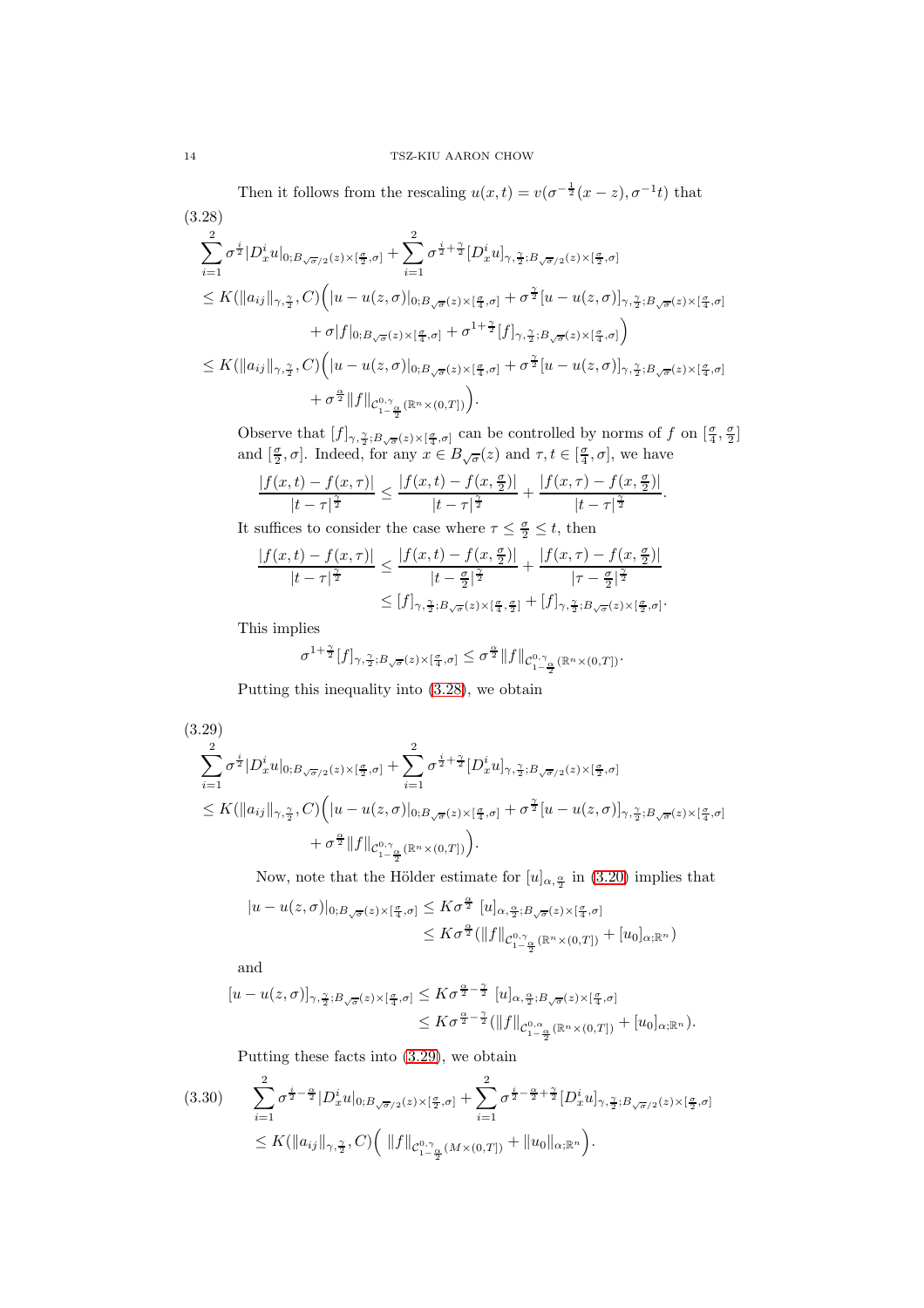Since  $z \in \mathbb{R}^n$  and  $\sigma \in (0, T]$  are arbitrary, the desired estimate [\(3.21\)](#page-12-1) follows. Putting [\(3.11\)](#page-9-4) and [\(3.21\)](#page-12-1) together, the lemma is thus proved.

 $\Box$ 

Using a standard bootstrap argument, we can improve the regularity of  $u$ . We have the following auxiliary lemmas for higher order regularity:

<span id="page-14-1"></span>**Lemma 3.3.** Let  $\alpha, \gamma \in (0, 1)$  be given such that  $\alpha > \gamma$ . Suppose that

- (1)  $a_{ij}(x,t) \in C^{\gamma, \frac{\gamma}{2}}(\mathbb{R}^n \times [0,T])$  and satisfies the uniform parabolicity condition. *i.e.* there is  $\lambda > 0$  such that  $\frac{1}{\lambda} \delta_{ij} < a_{ij}(x, t) < \lambda \delta_{ij}$ ;
- $(2)$   $||D_x a_{ij}||_{\mathcal{C}_{\frac{1}{2}}^{k-1,\gamma}(\mathbb{R}^n \times (0,T])} < \infty$  if  $k \geq 1;$
- (3)  $||f||_{\mathcal{C}_{1-\frac{\alpha}{2}}^{k,\gamma}(\mathbb{R}^n\times(0,T])}<\infty$  and  $||u_0||_{\alpha;\mathbb{R}^n}<\infty$ .

Then the initial-value problem

(3.31) 
$$
\begin{cases} \frac{\partial}{\partial t}u(x,t) - a_{kl}(x,t) \frac{\partial^2}{\partial x_k \partial x_l}u(x,t) = f(x,t) & \text{on } \mathbb{R}^n \times (0,T] \\ u(x,0) = u_0(x) & \text{on } \mathbb{R}^n \end{cases}
$$

has a unique solution u, where  $u \in C^{\alpha, \frac{\alpha}{2}}(\mathbb{R}^n \times [0, T])$  and  $Du \in C_{\frac{1}{2} - \frac{\alpha}{2}}^{k+1, \gamma}(\mathbb{R}^n \times (0, T]),$ such that

<span id="page-14-0"></span>(3.32)

$$
\|u\|_{\alpha,\frac{\alpha}{2}; {\mathbb{R}}^n\times [0,T]}+\|D_xu\|_{{\mathcal C}^{k+1,\gamma}_{\frac{1}{2}-\frac{\alpha}{2}}({\mathbb{R}}^n\times (0,T])}\leq K(\|f\|_{{\mathcal C}^{k,\gamma}_{1-\frac{\alpha}{2}}({\mathbb{R}}^n\times (0,T])}+\|u_0\|_{\alpha;{\mathbb{R}}^n}).
$$

Here K is a constant depending only on  $k, \mathbb{R}^n, ||a_{ij}||_{\alpha, \frac{\alpha}{2}}$  and  $||a_{ij}||_{\mathcal{C}_0^{k,\alpha}}$ .

*Proof.* We intend to prove the lemma by induction on k. The case  $k = 0$  follows from Lemma [3.2.](#page-7-2) We suppose that the conditions (2) and (3) in the lemma holds with k replaced by  $k + 1$ . That is,

- $||D_x a_{ij}||_{\mathcal{C}_{\frac{1}{2}}^{k,\gamma}(\mathbb{R}^n \times(0,T])} < \infty;$
- $||f||_{\mathcal{C}_{1-\frac{\alpha}{2}}^{k+1,\gamma}(\mathbb{R}^{n}\times(0,T])}<\infty$  and  $||u_{0}||_{\alpha;\mathbb{R}^{n}}<\infty$ .

Moreover, the induction hypothesis implies that the estimate

$$
||u||_{\alpha,\frac{\alpha}{2};\mathbb{R}^n\times[0,T]}+||D_xu||_{\mathcal{C}^{k+1,\gamma}_{\frac{1}{2}-\frac{\alpha}{2}}(\mathbb{R}^n\times(0,T])}\leq K(||f||_{\mathcal{C}^{k,\gamma}_{1-\frac{\alpha}{2}}(\mathbb{R}^n\times(0,T])}+||u_0||_{\alpha;\mathbb{R}^n})
$$

holds. Let us fix  $\sigma \in (0, T]$ . Let  $\chi(t)$  be a three times continuously differentiable cutoff function on  $[0, \sigma]$  such that

(3.33) 
$$
\chi(t) = \begin{cases} 1, & \text{if } s \in [\frac{\sigma}{2}, \sigma] \\ 0, & \text{if } s \in [0, \frac{\sigma}{4}] \end{cases}
$$

and

(3.34) 
$$
|D_t^h \chi(t)| \leq C\sigma^{-h} \quad , h = 0, 1, 2.
$$

It follows that the  $\frac{\gamma}{2}$ -Hölder norm for  $\chi$  and  $\chi'$  have estimates

$$
[\chi]_{\frac{\gamma}{2};[0,\sigma]}\leq C\sigma^{-\frac{\gamma}{2}}\quad\text{and}\quad [\chi']_{\frac{\gamma}{2};[0,\sigma]}\leq C\sigma^{-1-\frac{\gamma}{2}}.
$$

On  $\mathbb{R}^n \times (0, \sigma]$ , we define  $\bar{u}(x, t) := \chi(t) D_x^{k+1} u(x, t)$ , then  $\bar{u}$  is the solution to the system

$$
\begin{cases} \frac{\partial}{\partial t}\bar{u}(x,t) - a_{ij}\frac{\partial^2}{\partial x_i \partial x_j}\bar{u}(x,t) = \bar{f}(x,t) & \text{on } \mathbb{R}^n \times (0,\sigma] \\ \bar{u}(x,0) = 0 & \text{on } \mathbb{R}^n, \end{cases}
$$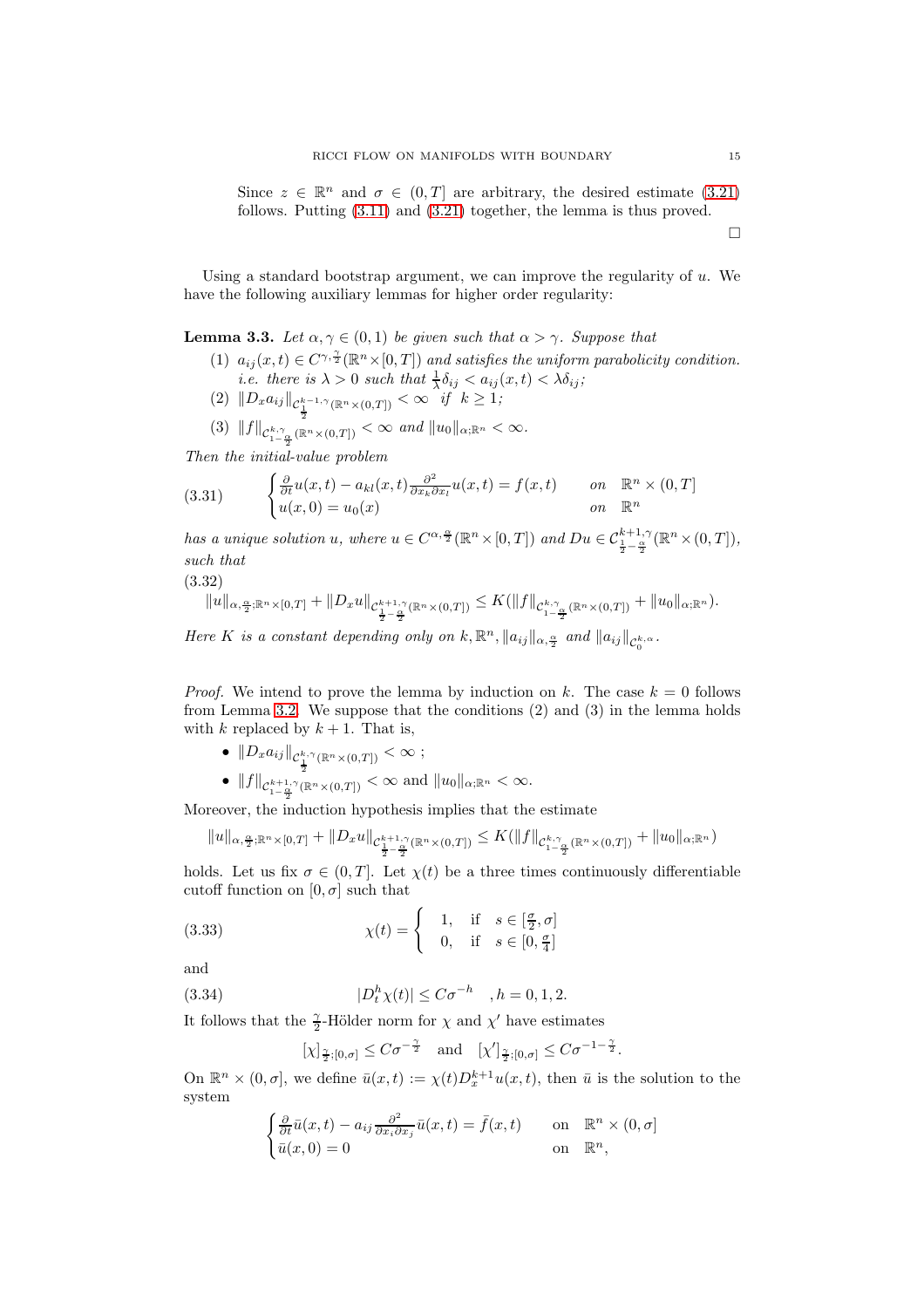where  $\bar{f}$  is given by

(3.35) 
$$
\bar{f} = \chi' D_x^{k+1} u + \chi D^{k+1} f + \chi \sum_{r=0}^k {k+1 \choose r} D^{k+1-r} a_{ij} D^r D_{ij}^2 u.
$$

Note that by the induction hypothesis we have  $\bar{f} \in C^{\gamma, \frac{\gamma}{2}}(\mathbb{R}^n \times [0, \sigma])$ . Then we apply Theorem 5.1 in [\[12\]](#page-54-12) to obtain  $D_x^{k+1}u \in C^{2+\gamma,\frac{2+\gamma}{2}}(\mathbb{R}^n \times [\frac{\sigma}{2}, \sigma])$  and the estimate

$$
\sigma|D^{k+3}u|_{0;\mathbb{R}^n\times[\frac{\sigma}{2},\sigma]}+\sigma^{1+\frac{\gamma}{2}}[D^{k+3}u]_{\gamma,\frac{\gamma}{2};\mathbb{R}^n\times[\frac{\sigma}{2},\sigma]}\leq K\Big(\sigma|\bar{f}|_{0;\mathbb{R}^n\times[0,\sigma]}+\sigma^{1+\frac{\gamma}{2}}[\bar{f}]_{\gamma,\frac{\gamma}{2};\mathbb{R}^n\times[0,\sigma]}\Big).
$$

Hence,

<span id="page-15-0"></span>
$$
(3.36) \qquad \sigma^{\frac{1}{2}-\frac{\alpha}{2}+\frac{k+2}{2}}|D^{k+3}u|_{0;\mathbb{R}^n\times[\frac{\sigma}{2},\sigma]} + \sigma^{\frac{1}{2}-\frac{\alpha}{2}+\frac{k+2}{2}+\frac{\gamma}{2}}[D^{k+3}u]_{\gamma,\frac{\gamma}{2};\mathbb{R}^n\times[\frac{\sigma}{2},\sigma]}\leq K\left(\sigma^{\frac{1}{2}-\frac{\alpha}{2}+\frac{k+2}{2}}|\bar{f}|_{0;\mathbb{R}^n\times[\frac{\sigma}{4},\sigma]} + \sigma^{\frac{1}{2}-\frac{\alpha}{2}+\frac{k+2}{2}+\frac{\gamma}{2}}[\bar{f}]_{\gamma,\frac{\gamma}{2};\mathbb{R}^n\times[\frac{\sigma}{4},\sigma]}\right).
$$

We can check that  $(3.36)$  implies the estimate  $(3.32)$ . For instance, we can check for the Hölder-semi norm term of  $\bar{f}$  in the last line of [\(3.36\)](#page-15-0). We have

$$
\sigma^{\frac{1}{2}-\frac{\alpha}{2}+\frac{k+2}{2}+\frac{\gamma}{2}}[\chi'D_{x}^{k+1}u]_{\gamma,\frac{\gamma}{2};\mathbb{R}^{n}\times[\frac{\sigma}{4},\sigma]} \leq K\Big(\sigma^{\frac{1}{2}-\frac{\alpha}{2}+\frac{k}{2}}|D_{x}^{k+1}u|_{0;\mathbb{R}^{n}\times[\frac{\sigma}{4},\sigma]} + \sigma^{\frac{1}{2}-\frac{\alpha}{2}+\frac{k}{2}+\frac{\gamma}{2}}[D_{x}^{k+1}u]_{\gamma,\frac{\gamma}{2};\mathbb{R}^{n}\times[\frac{\sigma}{4},\sigma]}\Big) \leq K(||u||_{\alpha,\frac{\alpha}{2};\mathbb{R}^{n}\times[0,T]} + ||D_{x}u||_{\mathcal{C}^{k+1,\gamma}_{\frac{1}{2}-\frac{\alpha}{2}}(\mathbb{R}^{n}\times(0,T])}) \leq K(||f||_{\mathcal{C}^{k-1,\gamma}_{1-\frac{\alpha}{2}}(\mathbb{R}^{n}\times(0,T])} + ||u_{0}||_{\alpha;\mathbb{R}^{n}})
$$

and

$$
\sigma^{\frac12-\frac\alpha2+\frac{k+2}2+\frac\gamma2}[\chi D^{k+1}f]_{\gamma,\frac\gamma2;\mathbb R^n\times[\frac{\sigma}4,\sigma]}\leq K\Big(\sigma^{\frac12-\frac\alpha2+\frac{k+2}2}|D^{k+1}f|_{0;\mathbb R^n\times[\frac{\sigma}4,\sigma]}+\sigma^{\frac12-\frac\alpha2+\frac{k+2}2+\frac\gamma2}[D^{k+1}f]_{\gamma,\frac\gamma2;\mathbb R^n\times[\frac{\sigma}4,\sigma]}\Big)\notag\\qquad \qquad \leq K\|f\|_{\mathcal C^{k+1,\gamma}_{1-\frac\alpha2}((\mathbb R^n\times (0,T])}.
$$

Also, for each integer  $r \in [0, k]$  we have

$$
\sigma^{\frac{1}{2}-\frac{\alpha}{2}+\frac{k+2}{2}+\frac{\gamma}{2}}[\chi D^{k+1-r}a_{ij}D^{r}u_{ij}]_{\gamma,\frac{\gamma}{2};\mathbb{R}^{n}\times[\frac{\sigma}{4},\sigma]} \n\leq K\Big(\sigma^{\frac{1}{2}-\frac{\alpha}{2}+\frac{k+2}{2}}|D^{k+1-r}a_{ij}D^{r+2}u|_{0;\mathbb{R}^{n}\times[\frac{\sigma}{4},\sigma]} + \sigma^{\frac{1}{2}-\frac{\alpha}{2}+\frac{k+2}{2}+\frac{\gamma}{2}}|D^{k+1-r}a_{ij}|_{0;\mathbb{R}^{n}\times[\frac{\sigma}{4},\sigma]}[D^{r+2}u]_{\gamma,\frac{\gamma}{2};\mathbb{R}^{n}\times[\frac{\sigma}{4},\sigma]} \n+ \sigma^{\frac{1}{2}-\frac{\alpha}{2}+\frac{k+2}{2}+\frac{\gamma}{2}}[D^{k+1-r}a_{ij}]_{\gamma,\frac{\gamma}{2};\mathbb{R}^{n}\times[\frac{\sigma}{4},\sigma]}|D^{r+2}u|_{0;\mathbb{R}^{n}\times[\frac{\sigma}{4},\sigma]}\Big) \n\leq K\|D_xa_{ij}\|_{\mathcal{C}_{\frac{1}{2}}^{k,\gamma}(\mathbb{R}^{n}\times(0,T))} \|D_xu\|_{\mathcal{C}_{\frac{1}{2}-\frac{\alpha}{2}}^{k+1,\gamma}(\mathbb{R}^{n}\times(0,\sigma])} \n\leq K\|D_xa_{ij}\|_{\mathcal{C}_{\frac{1}{2}}^{k,\gamma}(\mathbb{R}^{n}\times(0,T))} (\|f\|_{\mathcal{C}_{1-\frac{\alpha}{2}}^{k,\gamma}(\mathbb{R}^{n}\times(0,T))} + \|u_{0}\|_{\alpha;\mathbb{R}^{n}}).
$$

From these, we have

$$
(3.37) \quad \sigma^{\frac{1}{2}-\frac{\alpha}{2}+\frac{k+2}{2}+\frac{\gamma}{2}}[\bar{f}]_{\gamma,\frac{\gamma}{2};\mathbb{R}^n\times[\frac{\sigma}{4},\sigma]}\leq K(a_{ij})\left(\|f\|_{\mathcal{C}_{1-\frac{\alpha}{2}}^{k+1,\gamma}(\mathbb{R}^n\times(0,T])}+\|u_0\|_{\alpha;\mathbb{R}^n}\right).
$$

And similarly we get

$$
\frac{(3.38)}{\sigma^{\frac{1}{2}-\frac{\alpha}{2}+\frac{k+2}{2}}|\bar{f}|_{0;\mathbb{R}^n\times[\frac{\sigma}{4},\sigma]}+\sigma^{\frac{1}{2}-\frac{\alpha}{2}+\frac{k+2}{2}+\frac{\gamma}{2}}[\bar{f}]_{\gamma,\frac{\gamma}{2};\mathbb{R}^n\times[\frac{\sigma}{4},\sigma]}\leq K(a_{ij})\left(\|f\|_{\mathcal{C}_{1-\frac{\alpha}{2}}^{k+1,\gamma}(\mathbb{R}^n\times(0,T])}+\|u_{0}\|_{\alpha;\mathbb{R}^n}\right).
$$

Therefore we have completed the induction.  $\hfill \Box$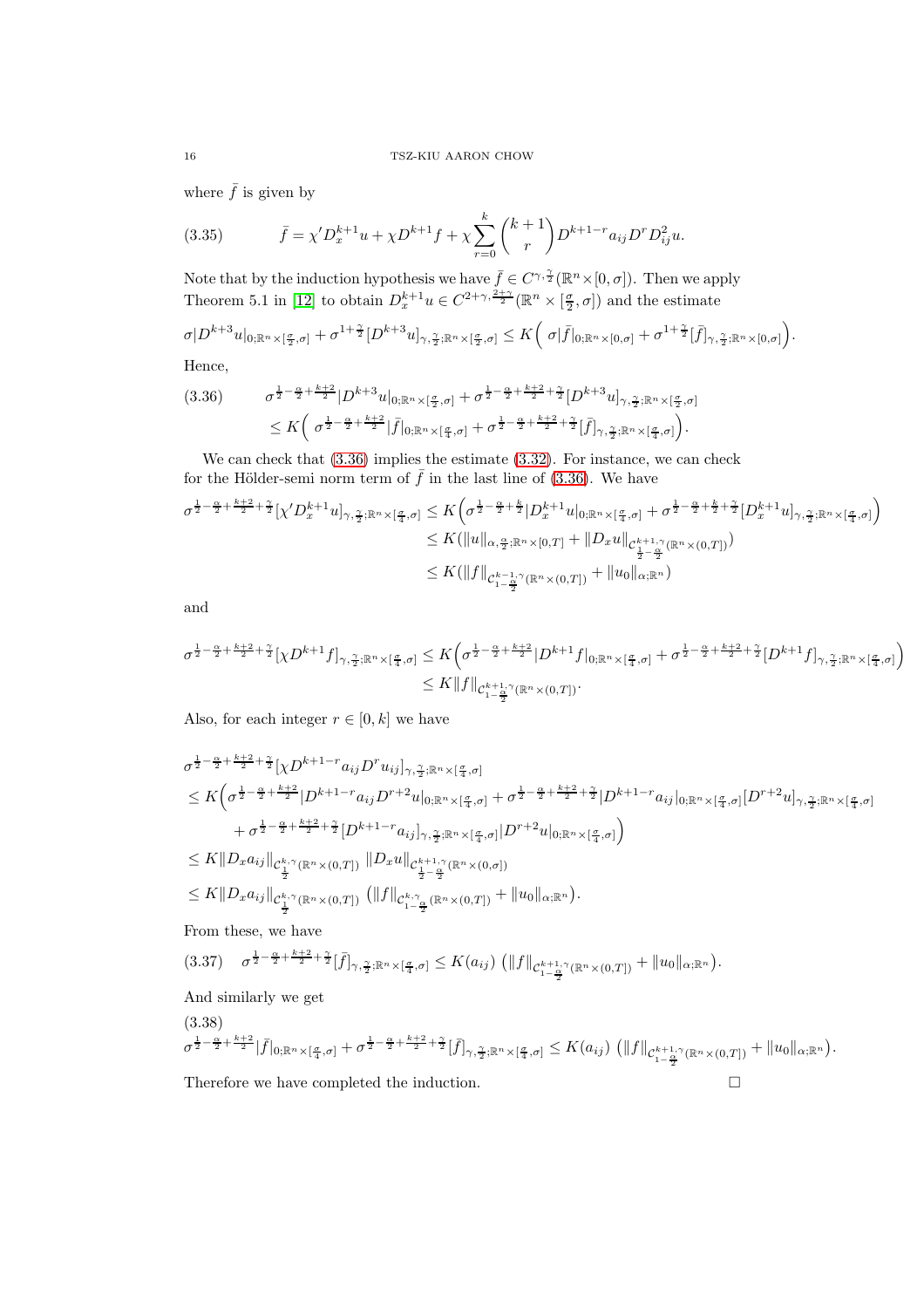## <span id="page-16-0"></span>3.3. Completion of the proof.

Now we are on the ground of constructing the operator  $R : \mathcal{W}_k \to \mathcal{X}_{k+2}$ . To begin with, let  $\{\rho_s\}$  be the partition of unity subordinate to the charts  $\{U_s\}$ . On the basis of Lemma [3.2](#page-7-2) and Lemma [3.3,](#page-14-1) there is a unique solution set  $\{\eta_s^r\}$  to the system  $(3.3)$  such that for each  $(r, s)$ ,

$$
\eta_s^r \in C^{\alpha, \frac{\alpha}{2}}(\mathbb{R}^n \times [0, T]), \quad D_x \eta_s^r \in C^{k+1, \gamma}_{\frac{1}{2} - \frac{\alpha}{2}}(\mathbb{R}^n \times (0, T])
$$

and

<span id="page-16-1"></span>(3.39)

$$
\|\eta_s^r\|_{\alpha,\frac{\alpha}{2};\varphi_s(U_s)\times[0,T]}+\|D_x\eta_s^r\|_{\mathcal{C}^{k+1,\gamma}_{\frac{1}{2}-\frac{\alpha}{2}}(\varphi_s(U_s)\times(0,T])}\leq K(||F||_{\mathcal{C}^{k,\gamma}_{1-\frac{\alpha}{2}}(M\times(0,T])}+\|\eta_0\|_{\alpha;M}).
$$

We then define  $R_s: \mathcal{W}_k \to \Gamma(U_s \times [0,T], \pi^{-1}(U_s))$  by

(3.40) 
$$
(R_s h)(p,t) = \rho_s(p) \sum_r \eta_s^r(\varphi_s(p),t) \mathbf{e}_r^s(p)
$$

for any  $(p, t) \in U_s \times [0, T]$ . Moreover, by setting  $R_s h$  to be the zero section outside the support of  $\rho_s$ , we can extend  $R_sh$  to a section of  $\Gamma(M \times [0, T], E)$ . Now, we define a map  $R: \mathcal{W}_k \to \Gamma(M \times [0,T], E)$  by

$$
(3.41)\t\t\t Rh = \sum_{s} R_{s}h.
$$

From the construction of R it is clear that  $Rh \in \mathcal{X}_{k+2}$  for any  $h \in \mathcal{W}_k$ . By [\(3.39\)](#page-16-1), Rh satisfies the following estimates:

<span id="page-16-3"></span>
$$
(3.42) \t\t\t ||Rh||_{\mathcal{X}_{k+2}(M\times[0,T])} \leq K||h||_{\mathcal{W}_k(M\times(0,T])}.
$$

Here K is a constant depending only on  $k, M, A$ . Recall that A is the positive constant such that  $||w||_{\gamma, \frac{\gamma}{2}; M\times[0,T]} + ||\hat{\nabla}w||_{\mathcal{C}_{\frac{1}{2}}^{k-1,\gamma}(M\times(0,T])} \leq A$  provided in the assumption of the theorem.

Next, we define  $S: \mathcal{W}_k \to \mathcal{W}_k$  and  $G: \mathcal{X}_{k+2} \to \mathcal{X}_{k+2}$  by

<span id="page-16-2"></span>(3.43) 
$$
\begin{cases} Sh = HRh - h \\ G\eta = RH\eta - \eta \end{cases}.
$$

<span id="page-16-4"></span>**Lemma 3.4.** The operators defined above in  $(3.43)$  satisfies

$$
||Sh||_{W_k} \leq KT^{\frac{1}{2}}||h||_{W_k}
$$
  
and 
$$
||G\eta||_{\mathcal{X}_{k+2}} \leq KT^{\frac{1}{2}}||\eta||_{\mathcal{X}_{k+2}}.
$$

Here K is a constant depending only on  $k, M, \hat{q}, A$ .

*Proof.* Firstly, note that on the intersection  $U_{\mu} \cap U_{\nu}$ , the transition map for the vector bundle  $E$  is given by

$$
\tilde{\varphi}_{\mu\nu} := \tilde{\varphi}_{\mu} \circ (\tilde{\varphi}_{\nu})^{-1} : (U_{\mu} \cap U_{\nu}) \times \mathbb{R}^{N} \to (U_{\mu} \cap U_{\nu}) \times \mathbb{R}^{N}.
$$

We denote by  $\Phi_{\mu\nu}$ :  $(U_{\mu} \cap U_{\nu}) \to GL_N \mathbb{R}$  the induced isomorphism which is given by

$$
\tilde{\varphi}_{\mu\nu}(p,V) := (p, \Phi_{\mu\nu}(x)V), \quad \forall p \in U_{\mu} \cap U_{\nu}, \ V \in \mathbb{R}^N.
$$

Then with respect to the canonical basis  $\{e_i^{\mu}\}\$ and  $\{e_j^{\nu}\}\$  of  $\pi^{-1}(U_{\mu})$  and  $\pi^{-1}(U_{\nu})$ , the matrix components for the map  $\Phi_{\mu\nu}$  are given by

$$
\mathbf{e}_i^{\mu} = (\Phi_{\mu\nu})_i^j (\mathbf{e}_j^{\nu}).
$$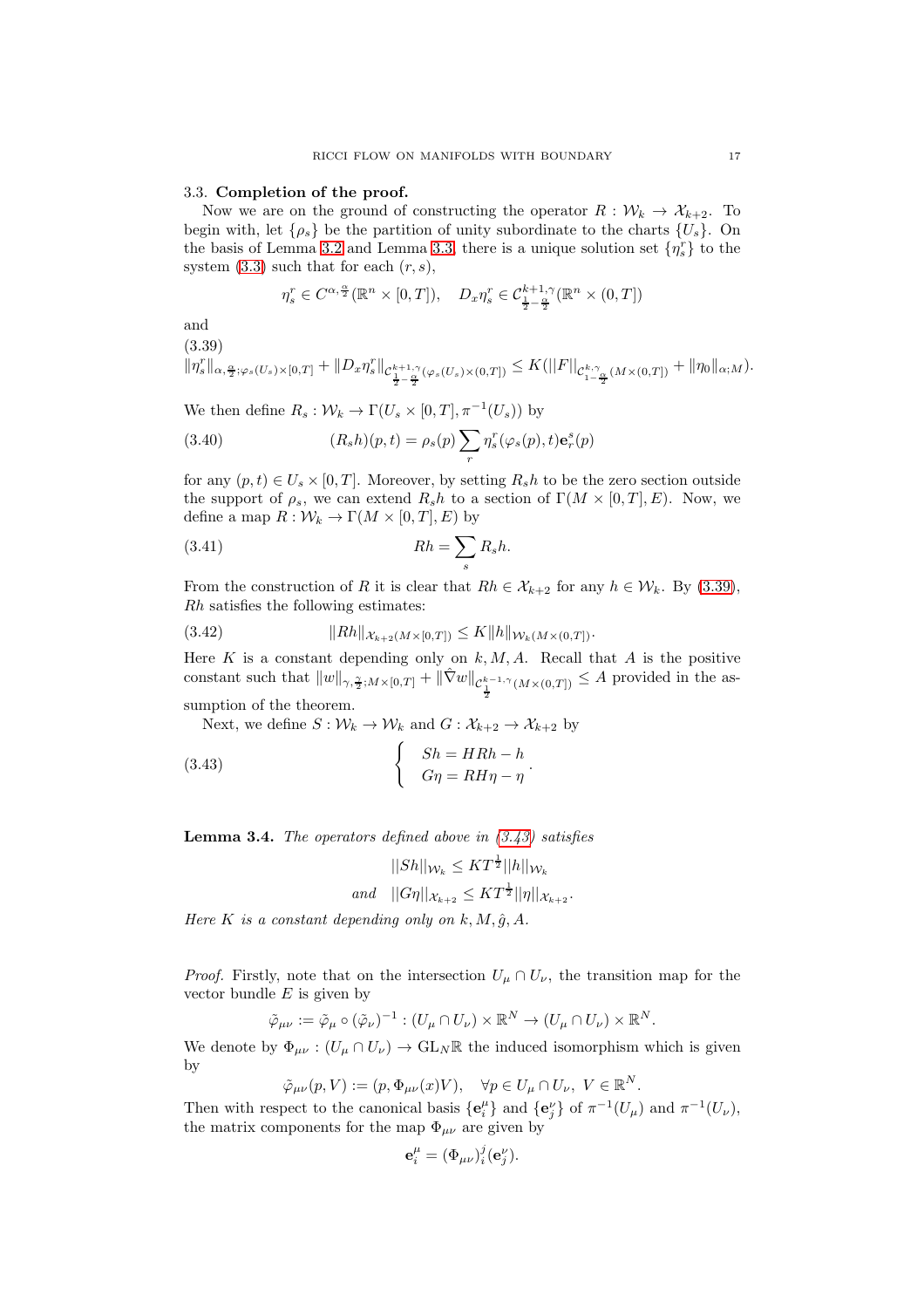With this notation, we can write the components of  $R_\mu h$  on  $U_\mu \cap U_\nu$  with respect to the basis  $\{e_j^{\nu}\}\$ as

$$
(R_{\mu}h)^j_{\nu} = \sum_i \rho_{\mu} \eta^i_{\mu} (\Phi_{\mu\nu})^j_i.
$$

Thus we can write the component  $(Rh)_{\mu}^{i}$  on  $U_{\mu}$  as

<span id="page-17-0"></span>(3.44) 
$$
(Rh)^i_{\mu} = \sum_{\nu} (R_{\nu}h)^i_{\mu} = \sum_{j,\nu} \rho_{\nu} (\Phi_{\nu\mu})^i_j \eta^j_{\nu}.
$$

Now, let us prove the first inequality in the lemma. For any  $h = (F, \eta_0) \in \mathcal{W}_k$ , we have

$$
Sh = (LRh - F, 0).
$$

Let us write  $v = Rh$ . Then on each chart  $U_{\mu}$ , we have  $v = \sum_i v_{\mu}^i e_i^{\mu}$  satisfying

$$
v^i_\mu = \sum_{j,\nu} \rho_\nu (\Phi_{\nu\mu})^i_j \eta^j_\nu,
$$

where  $\{\eta_{\nu}^j\}$  denotes the unique solution of the system [\(3.3\)](#page-7-3). By [\(3.44\)](#page-17-0), we have

$$
\frac{\partial}{\partial t}v_{\mu}^{i} = \sum_{j,\nu} \rho_{\nu}(\Phi_{\nu\mu})_{j}^{i}(\frac{\partial}{\partial t}\eta_{\nu}^{j}),
$$

and

$$
w^{kl} D_{kl}^2 v_{\mu}^i = \sum_{j,\nu} \left\{ \rho_{\nu} (\Phi_{\nu\mu})_j^i (w^{kl} D_{kl}^2 \eta_{\nu}^j) + 2 w^{kl} D_k (\rho_{\nu} (\Phi_{\nu\mu})_j^i) \cdot D_l (\eta_{\nu}^j) + w^{kl} D_{kl}^2 (\rho_{\nu} (\Phi_{\nu\mu})_j^i) \cdot \eta_{\nu}^j \right\}.
$$

This implies that  $\{v^i_\mu\}$  satisfies the system

$$
\begin{cases} \frac{\partial}{\partial t} v^i_\mu(x,t) - w^{kl} D^2_{kl} v^i_\mu(x,t) = \tilde{F}^i_\mu(x,t) & \text{on } \varphi_\mu(U_\mu) \times (0,T], \quad i = 1,..,N \\ v^i_\mu(x,0) = 0 & \text{on } \varphi_\mu(U_\mu), \quad i = 1,..,N \end{cases},
$$

where

<span id="page-17-2"></span>(3.45)  
\n
$$
\tilde{F}^i_\mu = \sum_{j,\nu} \left\{ \rho_\nu (\Phi_{\nu\mu})^i_j F^j_\nu + 2w^{kl} D_k (\rho_\nu (\Phi_{\nu\mu})^i_j) \cdot D_l(\eta^j_\nu) + w^{kl} D^2_{kl} (\rho_\nu (\Phi_{\nu\mu})^i_j) \cdot \eta^j_\nu \right\}.
$$

Note that  $v$  satisfies the estimate

$$
||v||_{\alpha, \frac{\alpha}{2}; M \times [0,T]} + ||\hat{\nabla}v||_{\mathcal{C}_{\frac{1}{2} - \frac{\alpha}{2}}^{k+1,\gamma}(M \times (0,T])} \leq K||h||_{\mathcal{W}_k(M \times (0,T])}
$$

<span id="page-17-1"></span>by [\(3.42\)](#page-16-3). And by  $F^i_\mu = \sum_\nu \rho_\nu F^i_\mu = \sum_{j,\nu} \rho_\nu (\Phi_{\nu\mu})^i_j F^j_\nu$ , we have the estimate (3.46)

$$
\label{eq:3.1} \begin{split} &\|\tilde{F}^i_\mu-F^i_\mu\|_{\mathcal{C}^{k,\gamma}_{1-\frac{\alpha}{2}}(\mathbb{R}^N\times(0,T])}\\ &=\left\|\sum_{j,\nu}\left\{2w^{kl}D_k(\rho_\nu(\Phi_{\nu\mu})^i_j)\cdot D_l(\eta^j_\nu)+w^{kl}D^2_{kl}(\rho_\nu(\Phi_{\nu\mu})^i_j)\cdot \eta^j_\nu\right\}\right\|_{\mathcal{C}^{k,\gamma}_{1-\frac{\alpha}{2}}(\mathbb{R}^N\times(0,T])}\\ &\leq K\sum_{j,\nu}\left\{\|D_x\eta^j_\nu\|_{\mathcal{C}^{k,\gamma}_{1-\frac{\alpha}{2}}(\mathbb{R}^N\times(0,T])}+\|\eta^j_\nu\|_{\mathcal{C}^{k,\gamma}_{1-\frac{\alpha}{2}}(\mathbb{R}^N\times(0,T])}\right\}\\ &\leq K(\|v\|_{\mathcal{C}^{k,\gamma}_{1-\frac{\alpha}{2}}(M\times(0,T])}+\|\hat{\nabla}v\|_{\mathcal{C}^{k,\gamma}_{1-\frac{\alpha}{2}}(M\times(0,T])})\\ &\leq KT^{\frac{1}{2}}(\|v\|_{\alpha,\frac{\alpha}{2};M\times[0,T]}+\|\hat{\nabla}v\|_{\mathcal{C}^{k+1,\gamma}_{1-\frac{\alpha}{2}}(M\times(0,T])}). \end{split}
$$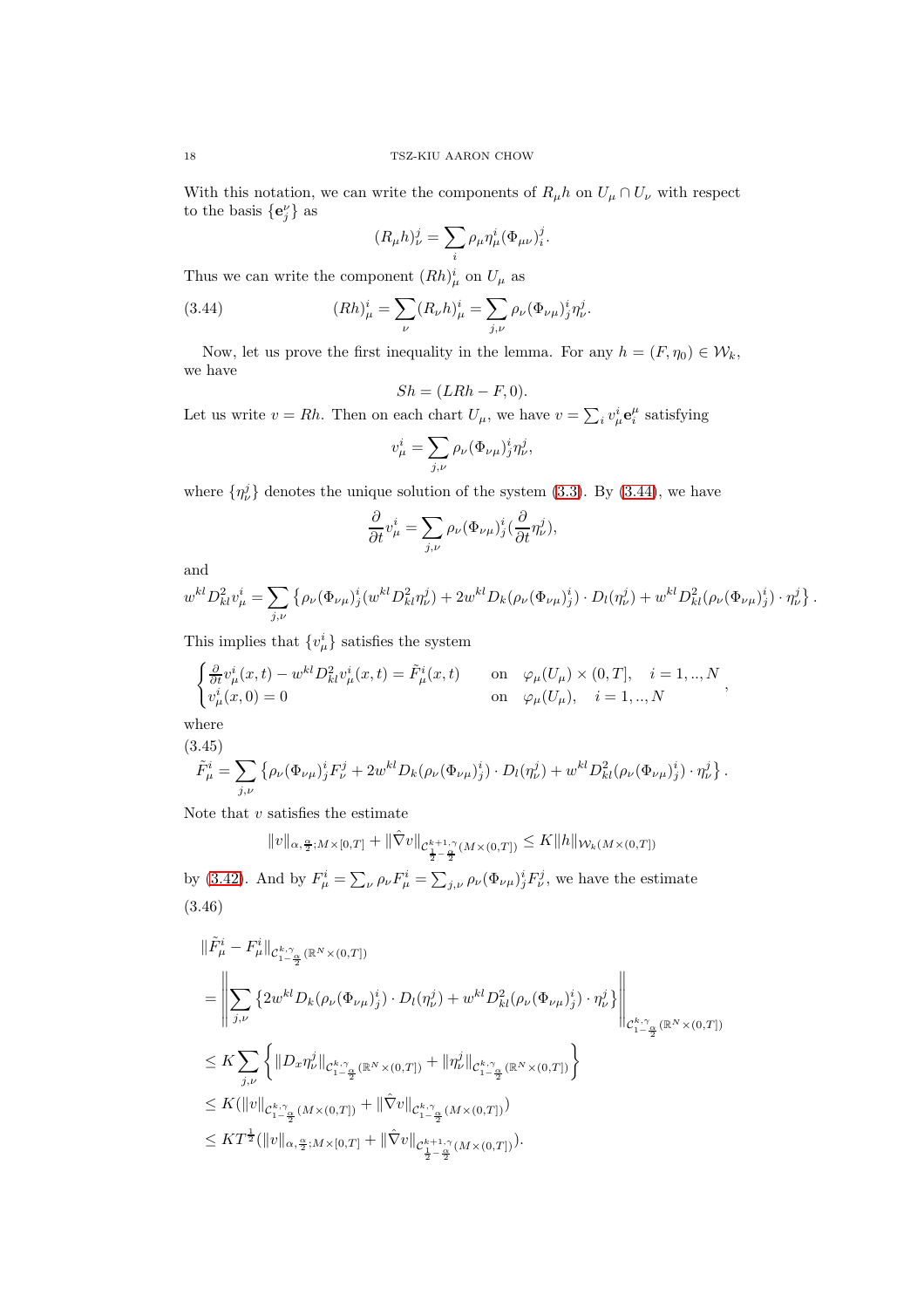Hence, we have

$$
LRh - F = \sum_{r} \left( \frac{\partial}{\partial t} v_{\mu}^{i}(x, t) - w^{kl} \hat{\nabla}_{k} \hat{\nabla}_{l} v_{\mu}^{i}(x, t) - F_{i}^{\mu}(x, t) \right) \mathbf{e}_{\mu}^{i}
$$
  
= 
$$
\sum_{r} \left( (\partial \hat{\Gamma} + \hat{\Gamma} *_{w} \hat{\Gamma}) *_{w} v + \hat{\Gamma} *_{w} \hat{\nabla} v + \tilde{F}_{\mu}^{i} - F_{\mu}^{i} \right) \mathbf{e}_{\mu}^{i},
$$

where  $\hat{\Gamma}$  are the connection terms with respect to  $\hat{g}$ . Thus, using Lemma [2.2](#page-5-0) and [\(3.46\)](#page-17-1) we obtain the estimate

$$
(3.47)
$$

$$
||Sh||_{\mathcal{W}_{k}(M\times(0,T])} = ||LRh - F||_{\mathcal{C}^{k,\gamma}_{1-\frac{\alpha}{2}}(M\times(0,T])}
$$
  
\n
$$
\leq K \left( ||v||_{\mathcal{C}^{k,\gamma}_{1-\frac{\alpha}{2}}(M\times(0,T])} + ||\hat{\nabla}v||_{\mathcal{C}^{k,\gamma}_{1-\frac{\alpha}{2}}(M\times(0,T])} + \sum_{i,\mu} ||\tilde{F}^{i}_{\mu} - F^{i}_{\mu}||_{\mathcal{C}^{k,\gamma}_{1-\frac{\alpha}{2}}(\mathbb{R}^{N}\times(0,T])} \right)
$$
  
\n
$$
\leq KT^{\frac{1}{2}}(||v||_{\alpha,\frac{\alpha}{2};M\times[0,T]} + ||\hat{\nabla}v||_{\mathcal{C}^{k+1,\gamma}_{\frac{1}{2}-\frac{\alpha}{2}}(M\times(0,T])})
$$
  
\n
$$
\leq KT^{\frac{1}{2}}||h||_{\mathcal{W}_{k}(M\times(0,T])},
$$

where  $K = K(k, M, \hat{g}, A)$ .

In the next step, we derive the second inequality in the lemma. For any  $\eta \in$  $\mathcal{X}_{k+2}(M \times [0,T]; E)$ , we denote by  $(F, \eta_0) := (L_{\eta, \eta}(\cdot, 0)) = H\eta$  and  $\zeta := RH\eta$ . Then on each chart  $U_{\mu}$ , we see that  $(F, \eta_0) = (\sum_{r=1}^{N} F_{\mu}^i \mathbf{e}_i^{\mu}, \eta(\cdot, 0))$  satisfies

$$
F_{\mu}^{i}(x,t) = \frac{\partial}{\partial t}\eta_{\mu}^{i}(x,t) - w^{kl}\hat{\nabla}_{k}\hat{\nabla}_{l}\eta_{\mu}^{i}(x,t) \quad \text{on} \quad \varphi_{\mu}(U_{\mu}) \times (0,T], \quad r = 1,..,N.
$$

Now, we denote by  $\{\tilde{\eta}^j_{\nu}\}\)$  the unique solution of the system

$$
\begin{cases} \frac{\partial}{\partial t} \tilde{\eta}_{\nu}^{j}(x,t) - w^{kl}(x,t) D_{kl}^{2} \tilde{\eta}_{\nu}^{j}(x,t) = F_{\nu}^{j}(x,t) & \text{on} \quad \varphi_{\nu}(U_{\nu}) \times (0,T], \quad r = 1,..,N\\ \tilde{\eta}_{\nu}^{j}(x,0) = (\eta_{0})_{\nu}^{j}(x) & \text{on} \quad \varphi_{\nu}(U_{\nu}), \quad r = 1,..,N. \end{cases}
$$

Then by [\(3.44\)](#page-17-0),  $RH\eta = \zeta = \sum_{r=1}^{N} \zeta_{\mu}^{i} e_{\mathbf{i}}^{\mu}$  satisfies

$$
\zeta^i_\mu = \sum_{j,\nu} \rho_\nu (\Phi_{\nu\mu})^i_j \tilde{\eta}^j_\nu,
$$

and in particular

$$
\zeta_{\mu}^{i}(x,0) = \sum_{j,\nu} \rho_{\nu}(\Phi_{\nu\mu})_{j}^{i}(\eta_{0})_{\nu}^{j}(x,0) = (\eta_{0})_{\mu}^{i}(x,0).
$$

Moreover, the components  $\{\zeta^i_\mu\}$  satisfy the system

$$
\begin{cases} \frac{\partial}{\partial t}\zeta^i_\mu(x,t)-w^{kl}D^2_{kl}\zeta^i_\mu(x,t)=\tilde{F}^i_\mu(x,t) & \text{on} \quad \varphi_\mu(U_\mu)\times(0,T], \quad i=1,..,N\\ \zeta^i_\mu(x,0)=(\eta_0)^i_\mu(x,0) & \text{on} \quad \varphi_\mu(U_\mu), \quad i=1,..,N, \end{cases}
$$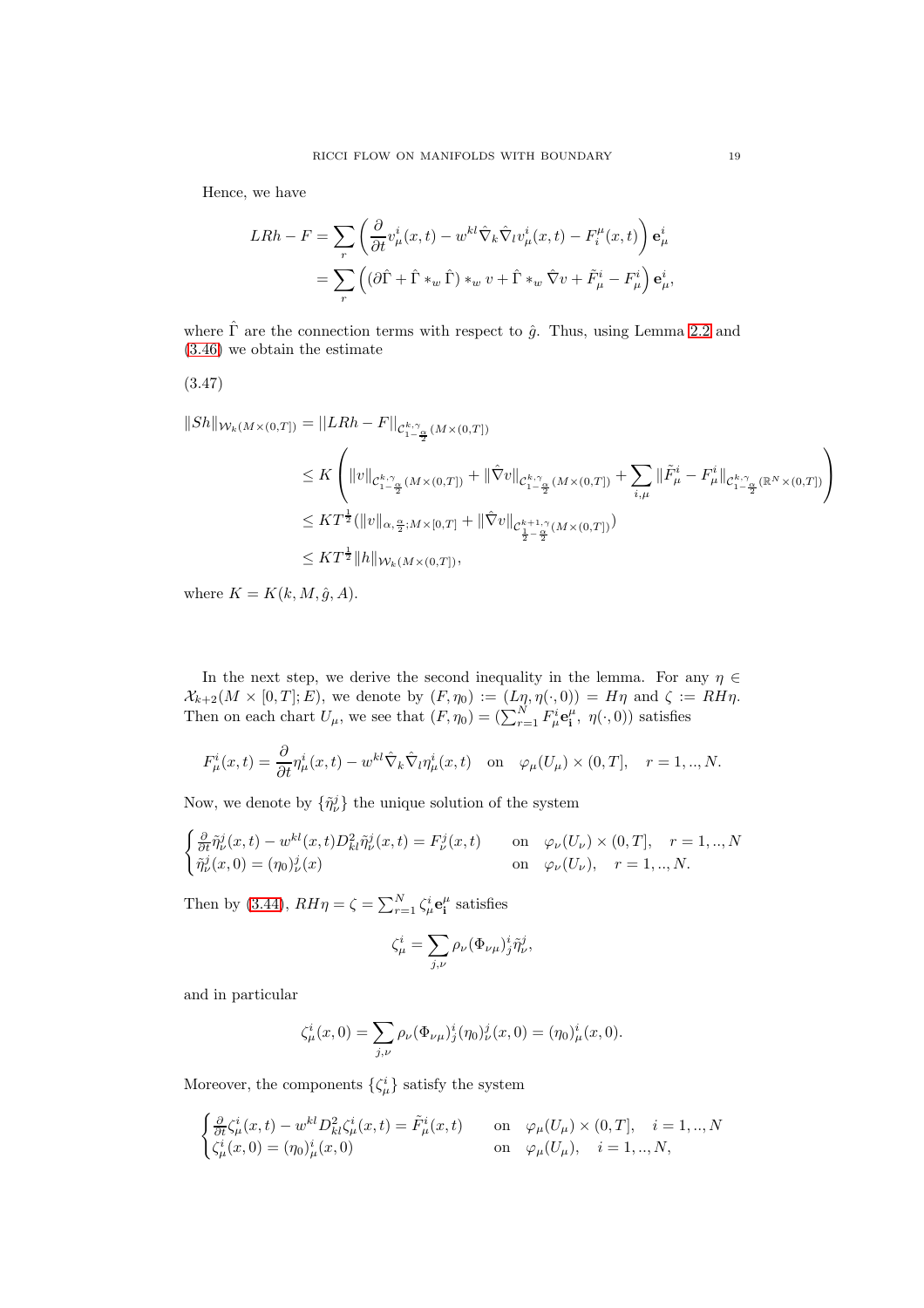where  $\tilde{F}^i_\mu$  is again defined by [\(3.45\)](#page-17-2) with  $\eta$  replaced by  $\tilde{\eta}$ . Similar to [\(3.46\)](#page-17-1), we have the estimate

<span id="page-19-0"></span>
$$
(3.48)
$$

$$
\label{eq:3.13} \begin{split} &\|\tilde{F}^i_\mu-F^i_\mu\|_{\mathcal{C}^{k,\gamma}_{1-\frac{\alpha}{2}}(\mathbb{R}^N\times(0,T])}\\ &=\left\|\sum_{j,\nu}\left\{2w^{kl}D_k(\rho_\nu(\Phi_{\nu\mu})^i_j)\cdot D_l(\tilde{\eta}^j_\nu)+w^{kl}D^2_{kl}(\rho_\nu(\Phi_{\nu\mu})^i_j)\cdot \tilde{\eta}^j_\nu\right\}\right\|_{\mathcal{C}^{k,\gamma}_{1-\frac{\alpha}{2}}(\mathbb{R}^N\times(0,T])}\\ &\leq K\sum_{j,\nu}\left\{\|D_x\tilde{\eta}^j_\nu\|_{\mathcal{C}^{k,\gamma}_{1-\frac{\alpha}{2}}(\mathbb{R}^N\times(0,T])}+\|\tilde{\eta}^j_\nu\|_{\mathcal{C}^{k,\gamma}_{1-\frac{\alpha}{2}}(\mathbb{R}^N\times(0,T])}\right\}\\ &\leq KT^{\frac{1}{2}}\sum_{j,\nu}\left\{\|D_x\tilde{\eta}^j_\nu\|_{\mathcal{C}^{k+1,\gamma}_{\frac{1}{2}-\frac{\alpha}{2}}(\mathbb{R}^N\times(0,T])}+\|\tilde{\eta}^j_\nu\|_{\alpha,\frac{\alpha}{2};\mathbb{R}^N\times[0,T]}\right\}\\ &\leq KT^{\frac{1}{2}}(\|F\|_{\mathcal{C}^{k,\gamma}_{1-\frac{\alpha}{2}}(M\times(0,T])}+\|\eta_0\|_{\alpha;M})\\ &\leq KT^{\frac{1}{2}}\|\eta\|_{\mathcal{X}_{k+2}(M\times[0,T])}, \end{split}
$$

where the second last inequality follows from Lemma [3.3.](#page-14-1) This implies that  $G\eta = RH\eta - \eta = \sum_{r=1}^{N} (\zeta_{\mu}^{i} - \eta_{\mu}^{i}) \mathbf{e}_{i}^{\mu}$  satisfies

$$
\begin{cases} \frac{\partial}{\partial t}(\zeta^i_\mu - \eta^i_\mu) - w^{kl} D^2_{kl}(\zeta^i_\mu - \eta^i_\mu) = (\partial \hat{\Gamma} + \hat{\Gamma} *_{w} \hat{\Gamma}) *_{w} \eta + \hat{\Gamma} *_{w} \hat{\nabla} \eta + \tilde{F}^i_\mu - F^i_\mu & \text{on } \varphi_s(U_s) \times (0, T] \\ (\zeta^i_\mu - \eta^i_\mu)(x, 0) = 0 & \text{on } \varphi_s(U_s). \end{cases}
$$

Then [\(3.48\)](#page-19-0) and Lemma [3.3](#page-14-1) imply that

$$
(3.49)
$$

$$
\begin{split} &||G\eta||_{\mathcal{X}_{k+2}(M\times [0,T])} \\ &\leq K\left(||(\partial\hat{\Gamma}+\hat{\Gamma}*_{w}\hat{\Gamma})*_{w}\eta||_{\mathcal{C}_{1-\frac{\alpha}{2}}^{k,\gamma}(M\times (0,T])}+||\hat{\Gamma}*_{w}\hat{\nabla}\eta||_{\mathcal{C}_{1-\frac{\alpha}{2}}^{k,\gamma}(M\times (0,T])}+\sum_{i,\mu}||\tilde{F}_{\mu}^{i}-F_{\mu}^{i}||_{\mathcal{C}_{1-\frac{\alpha}{2}}^{k,\gamma}(\mathbb{R}^{N}\times (0,T])}\right) \\ &\leq KT^{\frac{1}{2}}\left(||\eta||_{\alpha,\frac{\alpha}{2};M\times [0,T]}+||\hat{\nabla}\eta||_{\mathcal{C}_{\frac{1}{2}-\frac{\alpha}{2}}^{k+1,\gamma}(M\times (0,T])}+||\eta||_{\mathcal{X}_{k+2}(M\times [0,T])}\right) \\ &\leq KT^{\frac{1}{2}}||\eta||_{\mathcal{X}_{k+2}(M\times [0,T])}. \end{split}
$$

We thereby proved the Lemma.  $\hfill \square$ 

To complete the proof of Theorem [3.1,](#page-6-2) we choose  $T^*$  sufficiently small so that the constant given in Lemma [3.4](#page-16-4) satisfies  $KT^* \leq \frac{1}{2}$ . Then for each  $T \in (0, T^*]$ , Lemma [3.4](#page-16-4) implies

$$
||Sh||_{\mathcal{W}_{k}} \leq \frac{1}{2}||h||_{\mathcal{W}_{k}}, \quad ||G\eta||_{\mathcal{X}_{k+2}} \leq \frac{1}{2}||\eta||_{\mathcal{X}_{k+2}}.
$$

Then on the basis of contraction mapping principle and the Fredholm alternative the operators  $Id_{\mathcal{W}} + S$  and  $Id_{\mathcal{X}} + G$  have bounded inverses. From this and [\(3.43\)](#page-16-2) we conclude that the operator  $H$  has bounded inverse such that

(3.50) 
$$
R(Id_{\mathcal{W}} + S)^{-1} = (Id_{\mathcal{X}} + G)^{-1}R = H^{-1}.
$$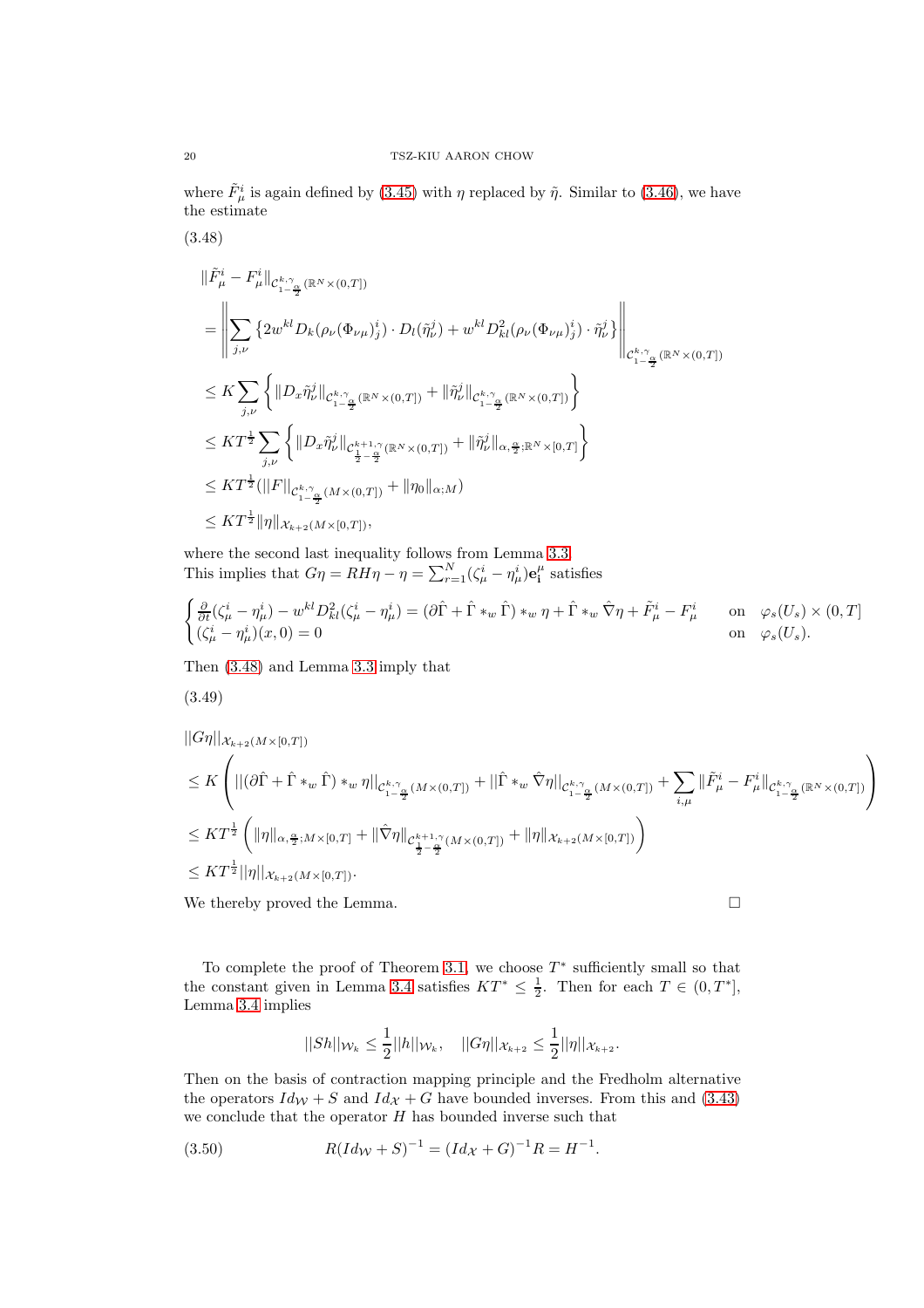Consequently we have

kηkα, <sup>α</sup> 2 ;M×[0,T] <sup>+</sup> k∇<sup>ˆ</sup> <sup>η</sup>k<sup>C</sup> k+1,γ 1 <sup>2</sup> <sup>−</sup> <sup>α</sup> 2 (M×(0,T]) (3.51) = ||η||Xk+2(M×[0,T]) = ||H <sup>−</sup>1h||Xk+2(M×[0,T]) ≤ K||h||W<sup>k</sup> ≤ K ||F||<sup>C</sup> k,γ <sup>1</sup><sup>−</sup> <sup>α</sup> 2 (M×(0,T]) <sup>+</sup> <sup>k</sup>η0kα;<sup>M</sup> 

for each  $T \in (0, T^*]$ . Here K is a constant depending only on  $k, M, \hat{g}, A$ . Having established the theorem on a small time interval  $[0, \min\{T^*, I\}]$ , we can prove the theorem on an arbitrary interval [0, T] for each  $T \leq I$  by standard parabolic theory. Since for  $t > 0$ , we have  $\eta(\cdot, t) \in C^{k+2+\gamma}(M)$  and  $F, w \in C^{k+\gamma, \frac{k+\gamma}{2}}(M \times [t, T]).$ Therefore we have established Theorem [3.1.](#page-6-2)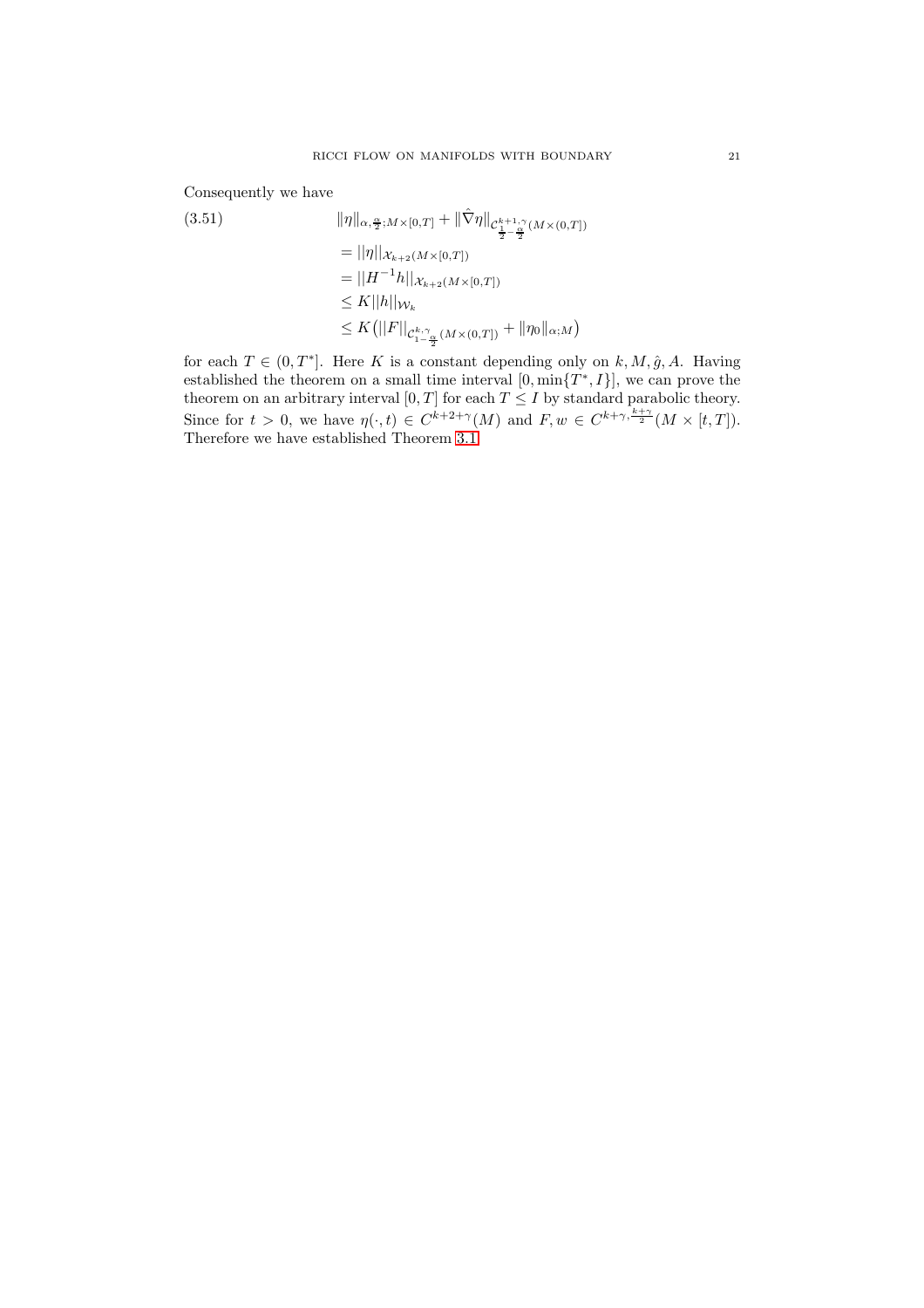## 4. RICCI FLOW WITH HÖLDER CONTINUOUS INITIAL METRICS

<span id="page-21-0"></span>Let M be a smooth, compact Riemannian manifold with boundary  $\partial M$ . Let  $g_0$ be a smooth Riemannian metric on M. Recall that the goal of this paper to prove short time existence to Ricci flow on manifold with boundary in the following sense:

<span id="page-21-1"></span>(4.1) 
$$
\begin{cases} \frac{\partial}{\partial t}g(t) = -2Ric(g(t)) & \text{on} \quad M \times (0,T] \\ A_{g(t)} = 0 & \text{on} \quad \partial M \times (0,T], \end{cases}
$$

where  $A_{g(t)}$  is the second fundamental form of  $\partial M$  in  $(M, g(t))$ . In [\[16\]](#page-54-0), Shen proved short time existence to the above system provided that the initial metric  $g_0$ is totally geodesic. We remark here that we do not impose any condition on the boundary second fundamental form  $A_{g_0}$  for the initial metric  $g_0$ .

Equivalently, we can prove short time existence to the above boundary value problem via doubling the manifold and solving the corresponding Ricci flow on the doubled manifold but with rough initial data. Let  $\tilde{M}$  be the double of M. More precisely, we define  $\tilde{M} = M_1 \cup M_2 \over |\sim\rangle$ , where  $M_1$  and  $M_2$  are identical copies of M and  $p_1 \sim p_2$  if  $p \in \partial M$ . Fix a smooth background metric  $\hat{g}$  on M such that in a small collar neighborhood of  $\partial M$  the metric  $\hat{g}$  is isometric to a product  $\partial M \times [0, \varepsilon)$ . Note that  $\hat{q}$  extends to a smooth metric on the doubled manifold M via reflection about  $\partial M$ , which we would still denote it as  $\hat{g}$ . Next, we extend  $g_0$  to a metric  $\tilde{g}_0$  on the doubled manifold  $\tilde{M}$  via reflection about  $\partial M$ . Then  $\tilde{g}_0$  is a Lipschitz metric on  $\tilde{M}$ . In particular, we have  $\tilde{g}_0 \in C^{\alpha}(M; \text{Sym}^2(T^*M))$  for all  $\alpha \in (0,1)$ . We consider the Ricci flow on  $\tilde{M}$ :

<span id="page-21-2"></span>(4.2) 
$$
\frac{\partial}{\partial t}\tilde{g}(t) = -2Ric(\tilde{g}(t)) \text{ on } \tilde{M} \times (0,T].
$$

Note that solving [\(4.1\)](#page-21-1) is equivalent to solving [\(4.2\)](#page-21-2) with initial metric  $\tilde{g}_0$ . Namely if  $\tilde{g}(t)$  is a smooth solution to [\(4.2\)](#page-21-2) on  $\tilde{M} \times (0, I]$ , then  $\tilde{g}(t)$  preserves the  $\mathbb{Z}_2$  symmetry of  $\tilde{g}_0$  and therefore  $\tilde{g}(t)|_{M_i}$  is a smooth solution to  $(4.1)$  on  $M_i \times (0, I]$  such that  $(M_i, \tilde{g}(t)|_{M_i})$  has totally geodesic boundary.

We use the DeTurck's trick to relate the system [\(4.2\)](#page-21-2) to a modified system which is strictly parabolic. In the sequel of this section, we will work on the doubled manifold  $(M, \tilde{g}_0)$ . For the sake of notation simplicity we will still denote the doubled Riemannian manifold  $(M, \tilde{g}_0)$  as  $(M, g_0)$  if no confusions would be made.  $\hat{\nabla}$  will denote the covariant derivative with respect to the background metric  $\hat{g}$ . We consider the following Ricci-DeTurck system on the doubled manifold  $(M, g_0)$ :

<span id="page-21-3"></span>(4.3) 
$$
\begin{cases} \frac{\partial}{\partial t}g = -2Ric(g) + \mathcal{L}_W g & \text{on} \quad M \times (0,T] \\ g(x,0) = g_0 & \text{on} \quad M. \end{cases}
$$

Here the vector field W is defined as  $W^k = g^{ij}((\Gamma_g)_{ij}^k - (\hat{\Gamma}_{\hat{g}})_{ij}^k)$ . Moreover, we have  $-2Ric(g) + \mathcal{L}_W g = g^{kl}\hat{\nabla}_k \hat{\nabla}_l g + \mathcal{Q}(g, \hat{\nabla}g)$ , where  $\mathcal{Q}(g, \hat{\nabla}g)$  is defined by

$$
Q(g, \hat{\nabla}g)_{ij} = -g^{kl} g_{ip} \hat{g}^{pq} \hat{R}_{jkdl} - g^{kl} g_{jp} \hat{g}^{pq} \hat{R}_{ikql}
$$
  
+ 
$$
\frac{1}{2} g^{kl} g^{pq} (\hat{\nabla}_i g_{pk} \hat{\nabla}_j g_{ql} + 2 \hat{\nabla}_k g_{ip} \hat{\nabla}_q g_{jl} - 2 \hat{\nabla}_k g_{ip} \hat{\nabla}_l g_{jq}
$$
  
- 
$$
4 \hat{\nabla}_i g_{pk} \hat{\nabla}_l g_{jq}).
$$

We remark that the initial metric  $g_0$  is merely Hölder-continuous. We will use the Banach fixed point theorem to prove existence of a short time solution to [\(4.3\)](#page-21-3).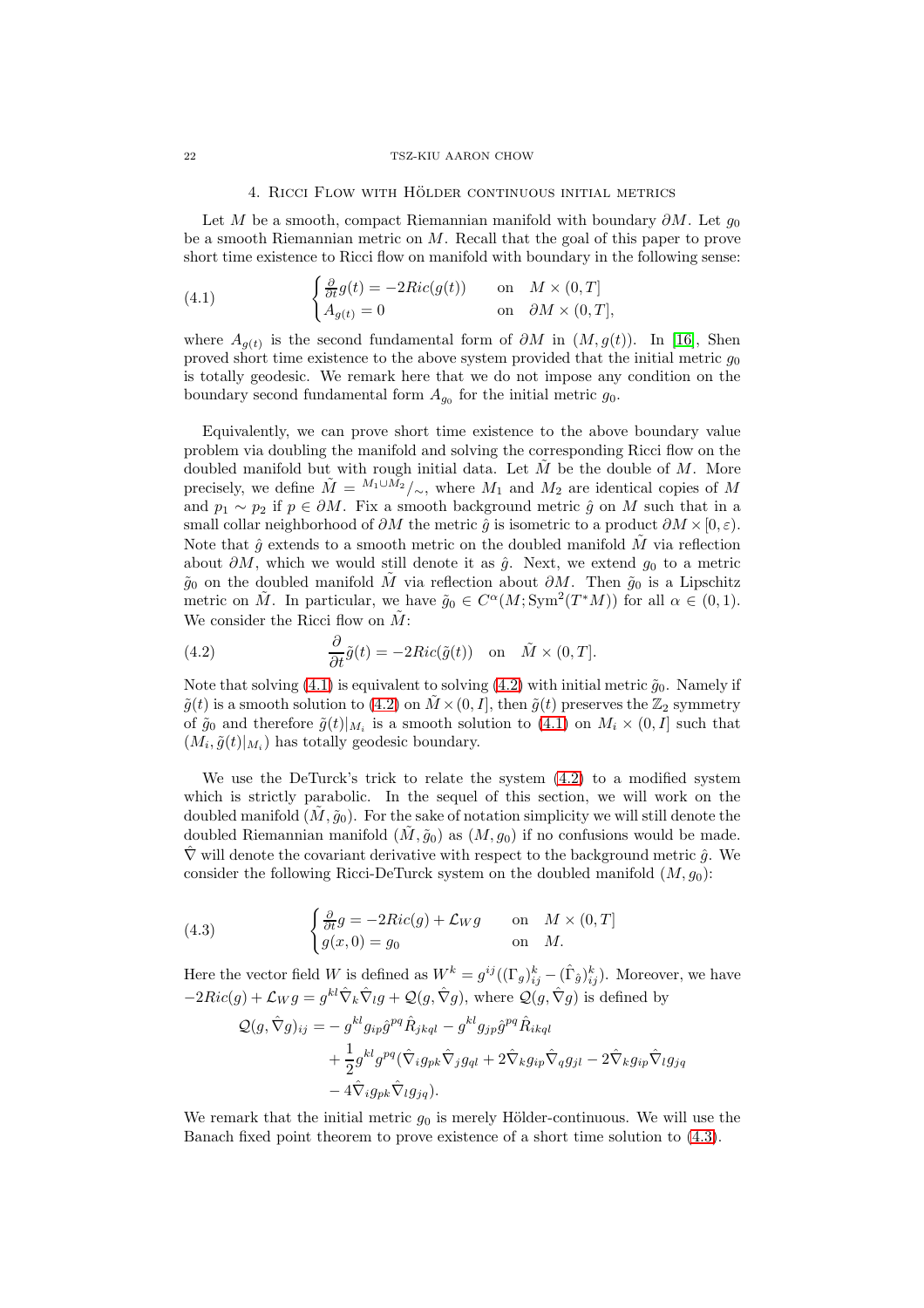To begin with, we define a suitable Banach space for the solutions. Let  $\alpha, \gamma \in (0,1)$  be given such that  $\alpha > \gamma$  and let  $k \geq 1$ , for  $\eta \in \Gamma(M \times [0,T]; E)$ we define a norm  $\|\eta\|_{\mathcal{X}_{k,\gamma}^{(\alpha)}(M\times[0,T])}$  by

(4.4) 
$$
\|\eta\|_{\mathcal{X}_{k,\gamma}^{(\alpha)}(M\times [0,T])} := \|\eta\|_{\alpha,\frac{\alpha}{2};M\times [0,T]} + \|\hat{\nabla}\eta\|_{\mathcal{C}_{\frac{1}{2}-\frac{\alpha}{2}}^{k-1,\gamma}(M\times (0,T])}.
$$

Moreover we define the Banach space

$$
(4.5) \qquad \mathcal{X}_{k,\gamma}^{(\alpha)}(M\times[0,T];E):=\{\eta: M\times[0,T]\to E\left\|\eta\right\|_{\mathcal{X}_{k,\gamma}^{(\alpha)}(M\times[0,T])}<\infty.\}.
$$

#### <span id="page-22-0"></span>4.1. Formulation of the existence result to the Ricci-DeTurck Flow.

Let  $\alpha, \gamma \in (0,1)$  be given such that  $\alpha > \gamma$  and  $g_0 \in C^{\alpha}(M)$ . Denote by  $E =$  $\text{Sym}^2(T^*M)$  the tensor bundle of symmetric (0,2)-tensors on the closed manifold  $M$ . The system  $(4.3)$  is equivalent to

<span id="page-22-2"></span>(4.6) 
$$
\begin{cases} \frac{\partial}{\partial t} g(x,t) - tr_g \hat{\nabla}^2 g(x,t) = \mathcal{Q}(g, \hat{\nabla}g)(x,t) & \text{on} & M \times (0,T] \\ g(x,0) = g_0 & \text{on} & M. \end{cases}
$$

The result in section 3 will help us to apply the Banach fixed point theorem.

Let  $w \in \mathcal{X}_{2,\gamma}^{(\alpha)}(M\times [0,T];E)$  be given such that  $w(\cdot,t)$  is a family of Riemannian metrics on  $M \times [0, T]$ , we consider the following linear system:

<span id="page-22-1"></span>(4.7)  
\n
$$
\begin{cases}\n\frac{\partial}{\partial t}\eta(x,t) - tr_{g_0}\hat{\nabla}^2\eta(x,t) = tr_w\hat{\nabla}^2w(x,t) - tr_{g_0}\hat{\nabla}^2w(x,t) + \mathcal{Q}(w,\hat{\nabla}w)(x,t) & \text{on} \quad M \times (0,T] \\
\eta(x,0) = g_0(x) & \text{on} \quad M\n\end{cases}
$$

Note that if a solution *n* to [\(4.7\)](#page-22-1) satisfies  $n = w$ , then *n* solves the nonlinear system [\(4.6\)](#page-22-2).

<span id="page-22-3"></span>**Proposition 4.1.** Consider the linear system  $(4.7)$ . Suppose that

(1)  $w(x, 0) = g_0(x);$ 

(2)  $w(\cdot, t)$  is a family of Riemannian metrics on  $M \times [0, T]$  such that

$$
\Lambda g_0(x) \ge w(x, t) \ge \frac{1}{\Lambda} g_0(x)
$$

for any  $(x, t) \in M \times [0, T]$ . (3)  $||w||_{\mathcal{X}_{2,\gamma}^{(\alpha)}(M\times[0,T])} \leq A.$ 

Then there is a unique solution  $\eta \in \mathcal{X}_{2,\gamma}^{(\alpha)}(M\times[0,T])$  to the system  $(4.7)$  and positive constants  $K_1 = K_1(M, \hat{g}, \|g_0\|_{\alpha}), K_2 = K_2(M, \Lambda, \hat{g}, \|g_0\|_{\alpha}, A)$  such that

$$
\|\eta\|_{\mathcal{X}_{2,\gamma}^{(\alpha)}(M\times [0,T])}\leq K_1(K_2\;T^{\frac{\gamma}{2}}+\|g_0\|_{\alpha;M}).
$$

Moreover, there exists  $T^* = T^*(M, \Lambda, \hat{g}, ||g_0||_{\alpha}, A)$  such that  $\eta(\cdot, t)$  is a family of Riemannian metrics on  $M \times [0, \min\{T, T^*\}]$  satisfying

$$
\Lambda g_0(x) \ge \eta(x,t) \ge \frac{1}{\Lambda} g_0(x)
$$

for any  $(x, t) \in M \times [0, T]$ .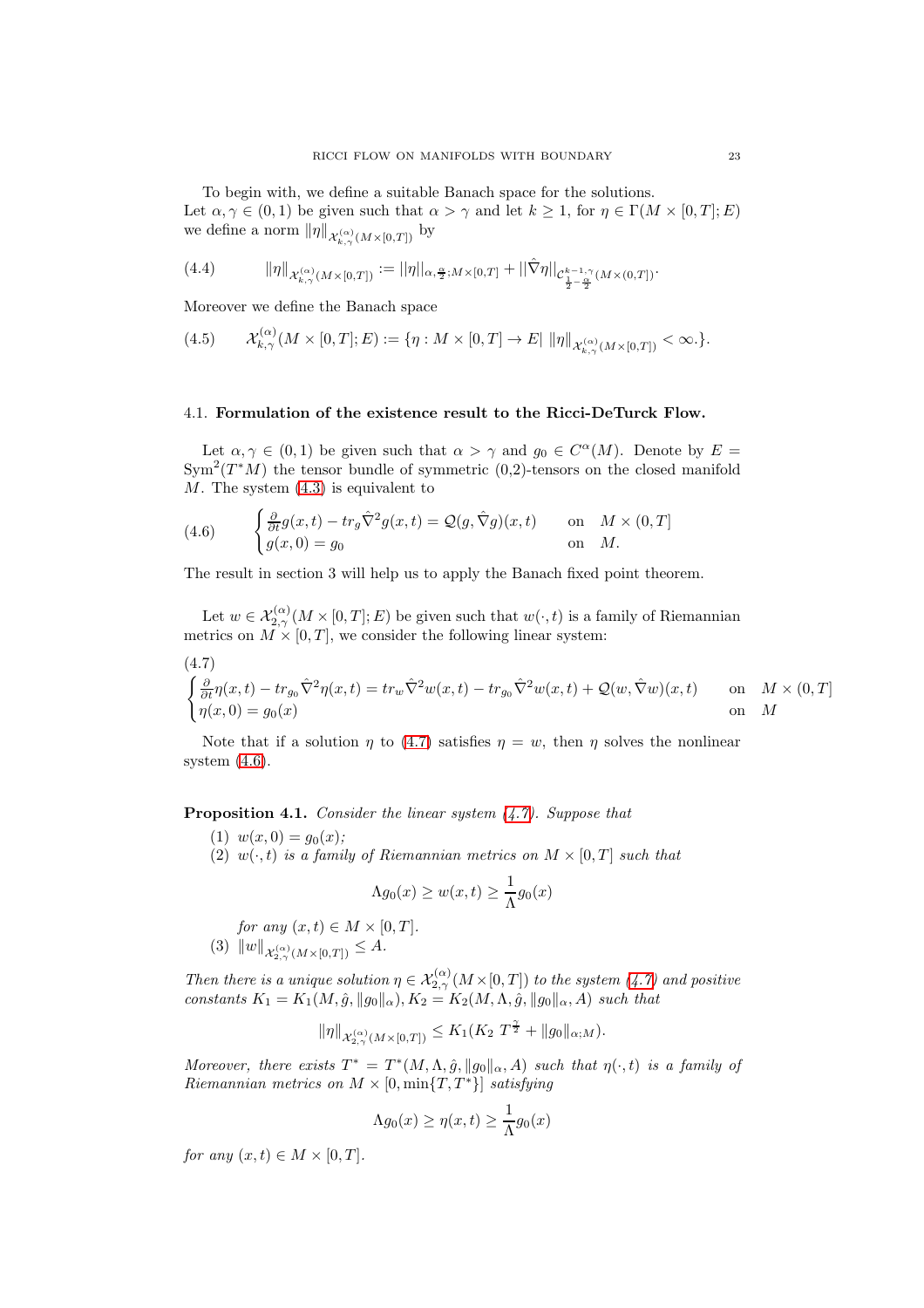*Proof.* In the sequel,  $K_1$  will denote a constant depending only on  $M, \hat{g}, \|g_0\|_{\alpha;M}$ and  $K_2$  will denote a constant depending only on  $M, \Lambda, \hat{g}, ||g_0||_{\alpha;M}, A$ . we first consider the term

$$
Q = w^{-1} * w * \hat{R} + w^{-1} * w^{-1} * \hat{\nabla} w * \hat{\nabla} w.
$$

By assumption (2) and the matrix identity  $A^{-1} - B^{-1} = B^{-1}(B - A)A^{-1}$ , we have  $|w^{-1}|_{0,M\times[0,T]}\leq K_2(\Lambda,\hat{g})\quad\text{and}\quad [w^{-1}]_{\alpha,\frac{\alpha}{2};M\times[0,T]}\leq K(|w^{-1}|_{0,M\times[0,T]},[w]_{\alpha,\frac{\alpha}{2};M\times[0,T]})\leq K_2(\Lambda,\hat{g},A).$ This implies

<span id="page-23-0"></span>
$$
(4.8)
$$

$$
\|Q(w,\hat{\nabla}w)\|_{C_{1-\frac{\alpha}{2}}^{0,\gamma}(M\times(0,T])}
$$
\n
$$
\leq K_2 \left( \|w^{-1} * w\|_{C_{1-\frac{\alpha}{2}}^{0,\gamma}(M\times(0,T])} + \|w^{-1} * w^{-1} * \hat{\nabla}w * \hat{\nabla}w\|_{C_{1-\frac{\alpha}{2}}^{0,\gamma}(M\times(0,T])} \right)
$$
\n
$$
\leq K_2 \left( T^{1-\frac{\alpha}{2}} \|w^{-1}\|_{\alpha,\frac{\alpha}{2};M\times[0,T]} \|w\|_{\alpha,\frac{\alpha}{2};M\times[0,T]} + T^{\frac{\alpha}{2}} \|w^{-1}\|_{\alpha,\frac{\alpha}{2};M\times[0,T]}^2 \| \hat{\nabla}w\|_{C_{\frac{1}{2}-\frac{\alpha}{2}}^{0,\gamma}(M\times(0,T])}^2 \right)
$$
\n
$$
\leq K_2 T^{\frac{\alpha}{2}}.
$$

Similarly, using the facts  $\alpha > \gamma$  and  $|(w - g_0)(x, t)| \leq t^{\frac{\alpha}{2}} [w - g_0]_{\alpha, \frac{\alpha}{2}; M \times [0, T]},$  and the matrix identity  $A^{-1} - B^{-1} = B^{-1}(B - A)A^{-1}$ , we have

<span id="page-23-1"></span>
$$
(4.9)
$$

$$
\begin{split} &\|tr_w\hat{\nabla}^2 w - tr_{g_0}\hat{\nabla}^2 w\|_{\mathcal{C}_{1-\frac{\alpha}{2}}^{0,\gamma}(M\times(0,T])} \\ &= \sup_{\sigma\in(0,T]} \sigma^{1-\frac{\alpha}{2}} |(w^{-1}-g_0^{-1})\ast \hat{\nabla}^2 w|_{0;M\times[\frac{\sigma}{2},\sigma]} + \sup_{\sigma\in(0,T]} \sigma^{1-\frac{\alpha}{2}+\frac{\gamma}{2}} [(w^{-1}-g_0^{-1})\ast \hat{\nabla}^2 w]_{\gamma,\frac{\gamma}{2};M\times[\frac{\sigma}{2},\sigma]} \\ &\leq K_2 \Big(\sup_{\sigma\in(0,T]} \sigma^{1-\frac{\alpha}{2}} |w-g_0|_{0;M\times[\frac{\sigma}{2},\sigma]} |\hat{\nabla}^2 w|_{0;M\times[\frac{\sigma}{2},\sigma]} + \sup_{\sigma\in(0,T]} \sigma^{1-\frac{\alpha}{2}+\frac{\gamma}{2}} |w-g_0|_{0;M\times[\frac{\sigma}{2},\sigma]} |\hat{\nabla}^2 w|_{\gamma,\frac{\gamma}{2};M\times[\frac{\sigma}{2},\sigma]} \\ &\quad + \sup_{\sigma\in(0,T]} \sigma^{1-\frac{\alpha}{2}+\frac{\gamma}{2}} [w-g_0]_{\gamma,\frac{\gamma}{2};M\times[\frac{\sigma}{2},\sigma]} |\hat{\nabla}^2 w|_{0;M\times[\frac{\sigma}{2},\sigma]} \\ &\leq K_2 \Big(\sup_{\sigma\in(0,T]} \sigma |\hat{\nabla}^2 w|_{0;M\times[\frac{\sigma}{2},\sigma]} + \sup_{\sigma\in(0,T]} \sigma^{1+\frac{\gamma}{2}} [\hat{\nabla}^2 w]_{\gamma,\frac{\gamma}{2};M\times[\frac{\sigma}{2},\sigma]} + \sup_{\sigma\in(0,T]} \sigma^{1-\frac{\alpha}{2}+\frac{\gamma}{2}} |\hat{\nabla}^2 w|_{0;M\times[\frac{\sigma}{2},\sigma]} \\ &\leq K_2 \Big(T^{\frac{\alpha}{2}} \sup_{\sigma\in(0,T]} \sigma^{1-\frac{\alpha}{2}} |\hat{\nabla}^2 w|_{0;M\times[\frac{\sigma}{2},\sigma]} + T^{\frac{\alpha}{2}} \sup_{\sigma\in(0,T]} \sigma^{1-\frac{\alpha}{2}+\frac{\gamma}{2}} [\hat{\nabla}^2 w]_{\gamma,\frac{\gamma}{2};M\times
$$

 $\leq K_2 T^{\frac{1}{2}}.$ 

From [\(4.8\)](#page-23-0), [\(4.9\)](#page-23-1) and Theorem [3.1,](#page-6-2) we conclude that there is a unique solution  $\eta \in \mathcal{X}_{2,\gamma}^{(\alpha)}(M\times [0,T])$  to the linear system [\(4.7\)](#page-22-1) and a positive constant  $K_1 =$  $K_1(M, \hat{g}, \|g_0\|_{\alpha})$  such that

$$
\label{eq:3.1} \begin{split} &\|\eta\|_{\mathcal{X}^{(\alpha)}_{2,\gamma}(M\times [0,T])}\\ &\leq K_1\left(\big||tr_w\hat{\nabla}^2 w- tr_{g_0}\hat{\nabla}^2 w +\mathcal{Q}(w,\hat{\nabla} w)||_{\mathcal{C}^{0,\gamma}_{1-\frac{\alpha}{2}}(M\times (0,T])}+\|g_0\|_{\alpha;M}\right)\\ &\leq K_1(K_2\ T^{\frac{\gamma}{2}}+\|g_0\|_{\alpha;M}). \end{split}
$$

Next, note that the bound for the semi-Hölder norm  $[\eta]_{\alpha,\frac{\alpha}{2},M\times[0,T]}$  implies that

$$
\|\eta(x,t) - g_0(x)\|_{0; M \times [0,T]} \leq K(M,\Lambda, \hat{g}, \|g_0\|_{\alpha}, A) T^{\frac{\alpha}{2}}.
$$

Thus if  $T^* = T^*(M, \Lambda, \hat{g}, \|g_0\|_\alpha, A)$  is sufficiently small, then the second conclusion of the proposition also holds.  $\square$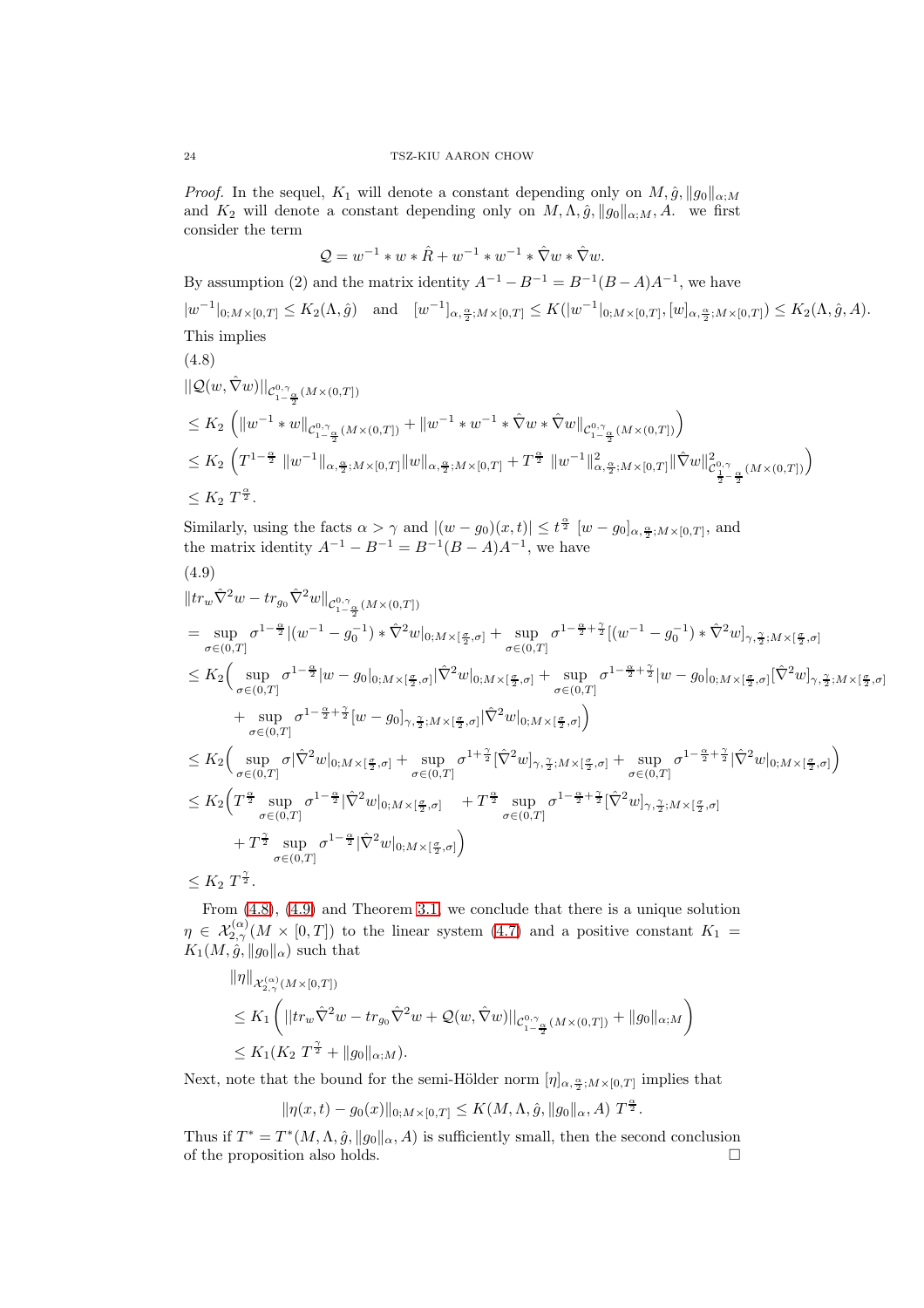## <span id="page-24-0"></span>4.2. Short time existence and uniqueness to Ricci-DeTurck flow.

We now prove the short time existence for the Ricci-DeTurck flow [\(4.3\)](#page-21-3) by employing the Banach fixed point theorem. Let  $\Lambda > 2$  and  $A > 10\Lambda K_1||g_0||_{\alpha;M}$  be large constants, where  $K_1$  is the constant given in Proposition [4.1.](#page-22-3) We define a closed subset in  $\mathcal{X}_{2,\gamma}^{(\alpha)}(M\times [0,T])$  by

$$
\mathcal{B}:=\{w\in\mathcal{X}^{(\alpha)}_{2,\gamma}\vert\ w\vert_{t=0}=g_0,\ \Lambda g_0(\cdot)\geq w(\cdot,t)\geq\frac{1}{\Lambda}g_0(\cdot),\ \Vert w\Vert_{\mathcal{X}^{(\alpha)}_{2,\gamma}}\leq A\}.
$$

The subset B is non-empty by our choice of A provided that  $T = T(M, \Lambda, \hat{g}, \|g_0\|_{\alpha}, A)$ is chosen sufficiently small. We next define an operator  $\mathcal{R}: \mathcal{B} \to \mathcal{X}_{2,\gamma}^{(\alpha)}$  by

$$
(4.10) \t\t \eta := \mathcal{R}(w),
$$

where  $\eta$  is the unique solution to the system [\(4.7\)](#page-22-1) in  $\mathcal{X}_{2,\gamma}^{(\alpha)}$ . The operator  $\mathcal{R}$  is well defined by Proposition [4.1.](#page-22-3) Moreover, we can further set  $T = T(M, \Lambda, \hat{g}, \|g_0\|_{\alpha}, A)$ sufficiently small such that  $\|\eta\|_{\mathcal{X}_{2,\gamma}^{(\alpha)}} \leq A$  and  $\Lambda g_0(\cdot) \geq \eta(\cdot, t) \geq \frac{1}{\Lambda} g_0(\cdot)$  by Proposi-tion [4.1.](#page-22-3) Consequently we have  $\mathcal{R}^{2,\gamma}(\mathcal{B}) \subset \mathcal{B}$  by our choice of T.

**Proposition 4.2.** If  $T = T(M, \Lambda, \hat{g}, ||g_0||_{\alpha}, A)$  is chosen sufficiently small, the operator  $R$  is a contraction mapping.

*Proof.* In the sequel, K will denote a constant depending only on  $M, \Lambda, A, \hat{g}, ||g_0||_{\alpha:M}$ . Let  $w_1, w_2 \in \mathcal{B}$  and write  $\eta_i := \mathcal{R}(w_i)$  for  $i = 1, 2$ . Then  $\eta := \eta_1 - \eta_2$  solves the following system:

(4.11) 
$$
\begin{cases} \frac{\partial}{\partial t} \eta - tr_{g_0} \hat{\nabla}^2 \eta = \tilde{\mathcal{Q}} & \text{on } M \times (0, T] \\ \eta(x, 0) = 0 & \text{on } M, \end{cases}
$$

where

$$
\tilde{\mathcal{Q}} := tr_{w_1} \hat{\nabla}^2 w_1 - tr_{w_2} \hat{\nabla}^2 w_2 - tr_{g_0} \hat{\nabla}^2 (w_1 - w_2) + \mathcal{Q}(w_1, \hat{\nabla} w_1) - \mathcal{Q}(w_2, \hat{\nabla} w_2).
$$

Then Theorem [3.1](#page-6-2) with  $\eta_0 = 0$  asserts that

<span id="page-24-1"></span>(4.12) 
$$
\|\eta\|_{\mathcal{X}_{2,\gamma}^{(\alpha)}} \leq K \|\tilde{\mathcal{Q}}\|_{\mathcal{C}_{1-\frac{\alpha}{2}}^{0,\gamma}(M\times(0,T])}.
$$

We first derive the estimate for the term  $\mathcal{Q}(w_1, \hat{\nabla}w_1) - \mathcal{Q}(w_2, \hat{\nabla}w_2)$ . Recall that

$$
Q(w, \hat{\nabla}w) = w^{-1} * w * \hat{R} + w^{-1} * w^{-1} * \hat{\nabla}w * \hat{\nabla}w,
$$

thus we can write the difference as

$$
Q(w_1, \hat{\nabla}w_1) - Q(w_2, \hat{\nabla}w_2)
$$
  
=  $(w_1^{-1} - w_2^{-1}) * w_1 * \hat{R} + w_2^{-1} * (w_1 - w_2) * \hat{R}$   
+  $(w_1^{-1} - w_2^{-1}) * w_1^{-1} * \hat{\nabla}w_1 * \hat{\nabla}w_1 + w_2^{-1} * (w_1^{-1} - w_2^{-1}) * \hat{\nabla}w_1 * \hat{\nabla}w_1$   
+  $w_2^{-1} * w_2^{-1} * (\hat{\nabla}w_1 - \hat{\nabla}w_2) * \hat{\nabla}w_1 + w_2^{-1} * w_2^{-1} * \hat{\nabla}w_2 * (\hat{\nabla}w_1 - \hat{\nabla}w_2).$ 

Using the matrix identity  $A^{-1} - B^{-1} = B^{-1}(B - A)A^{-1}$  and the fact that  $||w_i||_{\mathcal{X}_{2,\gamma}^{(\alpha)}} \leq A$ , we have for each  $\sigma \in (0,T],$ 

$$
|Q(w_1, \hat{\nabla} w_1) - Q(w_2, \hat{\nabla} w_2)|_{0; M \times [\frac{\sigma}{2}, \sigma]}
$$
  
\n
$$
\leq K\Big(|w_1 - w_2|_{0; M \times [\frac{\sigma}{2}, \sigma]} + \sigma^{\alpha-1}|w_1^{-1} - w_2^{-1}|_{0; M \times [\frac{\sigma}{2}, \sigma]} + \sigma^{\frac{\alpha}{2}-\frac{1}{2}}|\hat{\nabla} w_1 - \hat{\nabla} w_2|_{0; M \times [\frac{\sigma}{2}, \sigma]}\Big)
$$
  
\n
$$
\leq K\Big(\sigma^{\alpha-1}|w_1 - w_2|_{0; M \times [\frac{\sigma}{2}, \sigma]} + \sigma^{\frac{\alpha}{2}-\frac{1}{2}}|\hat{\nabla} w_1 - \hat{\nabla} w_2|_{0; M \times [\frac{\sigma}{2}, \sigma]}\Big).
$$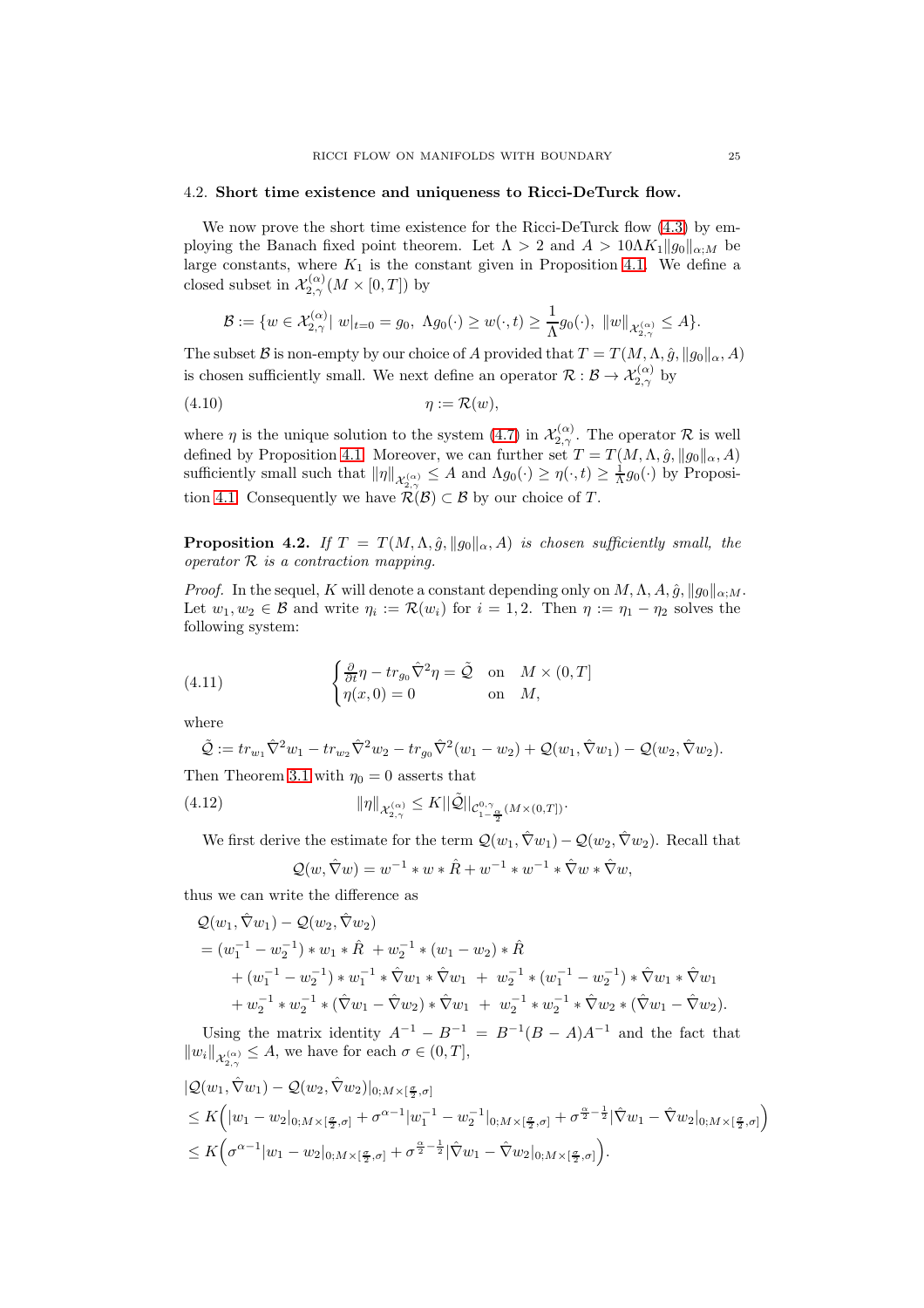This implies

<span id="page-25-0"></span>
$$
(4.13)
$$
\n
$$
\sigma^{1-\frac{\alpha}{2}} |Q(w_1, w_1^{-1}, \hat{\nabla} w_1) - Q(w_2, w_2^{-1}, \hat{\nabla} w_2)|_{0; M \times [\frac{\sigma}{2}, \sigma]}
$$
\n
$$
\leq K \sigma^{\frac{\alpha}{2}} \sup_{\sigma \in (0,T]} |w_1 - w_2|_{0; M \times [\frac{\sigma}{2}, \sigma]} + \sigma^{\frac{\alpha}{2}} \sup_{\sigma \in (0,T]} \sigma^{\frac{1}{2} - \frac{\alpha}{2}} |\hat{\nabla} w_1 - \hat{\nabla} w_2|_{0; M \times [\frac{\sigma}{2}, \sigma]}
$$
\n
$$
\leq K T^{\frac{\alpha}{2}} \|w_1 - w_2\|_{\mathcal{X}_{2,\gamma}^{(\alpha)}}.
$$

On the other hand,

$$
\begin{split} &\left[\mathcal{Q}(w_1,\hat{\nabla}w_1) - \mathcal{Q}(w_2,\hat{\nabla}w_2)\right]_{\gamma,\frac{\gamma}{2};M\times[\frac{\sigma}{2},\sigma]}\\ &\leq K\Big([w_1-w_2]_{\gamma,\frac{\gamma}{2};M\times[\frac{\sigma}{2},\sigma]} + |w_1-w_2|_{0;M\times[\frac{\sigma}{2},\sigma]} + \sigma^{\alpha-1}[w_1^{-1}-w_2^{-1}]_{\gamma,\frac{\gamma}{2};M\times[\frac{\sigma}{2},\sigma]}\\ &+ \sigma^{-\frac{\gamma}{2}+\alpha-1}|w_1^{-1}-w_2^{-1}|_{0;M\times[\frac{\sigma}{2},\sigma]} + \sigma^{\frac{\alpha}{2}-\frac{1}{2}}[\hat{\nabla}w_1-\hat{\nabla}w_2]_{\gamma,\frac{\gamma}{2};M\times[\frac{\sigma}{2},\sigma]} + \sigma^{-\frac{\gamma}{2}+\frac{\alpha}{2}-\frac{1}{2}}|\hat{\nabla}w_1-\hat{\nabla}w_2|_{0;M\times[\frac{\sigma}{2},\sigma]}\Big). \end{split}
$$

Since  $\alpha > \gamma$ , the Hölder semi-norm  $[w_1 - w_2]_{\gamma, \frac{\gamma}{2}; M \times [\frac{\sigma}{2}, \sigma]}$  is controlled by  $[w_1 - w_2]_{\gamma, \frac{\gamma}{2}; M \times [\frac{\sigma}{2}, \sigma]}$  $w_2]_{\alpha,\frac{\alpha}{2};M\times[\frac{\sigma}{2},\sigma]},\text{ thus}$ 

<span id="page-25-1"></span>
$$
(4.14) \quad \sigma^{1-\frac{\alpha}{2}+\frac{\gamma}{2}}[\mathcal{Q}(w_1,\hat{\nabla}w_1)-\mathcal{Q}(w_2,\hat{\nabla}w_2)]_{\gamma,\frac{\gamma}{2};M\times[\frac{\sigma}{2},\sigma]}\leq KT^{\frac{\alpha}{2}}\|w_1-w_2\|_{\mathcal{X}_{2,\gamma}^{(\alpha)}}
$$

for each  $\sigma \in (0, T]$ . Putting [\(4.13\)](#page-25-0) and [\(4.14\)](#page-25-1) together we obtain

<span id="page-25-4"></span>
$$
(4.15) \qquad \|\mathcal{Q}(w_1, \hat{\nabla}w_1) - \mathcal{Q}(w_2, \hat{\nabla}w_2)\|_{\mathcal{C}_{1-\frac{\alpha}{2}}^{0,\gamma}(M \times (0,T])} \leq KT^{\frac{\alpha}{2}} \|w_1 - w_2\|_{\mathcal{X}_{2,\gamma}^{(\alpha)}}.
$$

Next, we derive the estimate for the term  $tr_{w_1}\hat{\nabla}^2 w_1 - tr_{w_2}\hat{\nabla}^2 w_2 - tr_{g_0}\hat{\nabla}^2 (w_1 - \hat{\nabla}^2 w_2)$  $w_2$ ). We write it as

<span id="page-25-2"></span>(4.16) 
$$
tr_{w_1} \hat{\nabla}^2 w_1 - tr_{w_2} \hat{\nabla}^2 w_2 - tr_{g_0} \hat{\nabla}^2 (w_1 - w_2)
$$

$$
= (w_1^{-1} - w_2^{-1}) \cdot \hat{\nabla}^2 w_1 + (w_2^{-1} - g_0^{-1}) \cdot \hat{\nabla}^2 (w_1 - w_2).
$$

For the first term in [\(4.16\)](#page-25-2), we use the matrix identity  $A^{-1} - B^{-1} = B^{-1}(B-A)A^{-1}$ to estimate

$$
\begin{aligned} |(w_1^{-1}-w_2^{-1})\ast\hat{\nabla}^2w_1|_{0;M\times[\frac{\sigma}{2},\sigma]}\leq K|w_1-w_2|_{0;M\times[\frac{\sigma}{2},\sigma]}|\hat{\nabla}^2w_1|_{0;M\times[\frac{\sigma}{2},\sigma]}\\ &\leq K\sigma^{\frac{\alpha}{2}-1}|w_1-w_2|_{0;M\times[\frac{\sigma}{2},\sigma]}. \end{aligned}
$$

Since  $w_1(\cdot, 0) = w_2(\cdot, 0)$ , we have

$$
|(w_1 - w_2)(x, t)| \leq t^{\frac{\alpha}{2}} \ [w_1 - w_2]_{\alpha, \frac{\alpha}{2}; M \times [0, \sigma]}
$$

for any  $(x, t) \in M \times [0, \sigma]$ . Consequently,

<span id="page-25-3"></span>
$$
(4.17)
$$
\n
$$
\sigma^{1-\frac{\alpha}{2}}|(w_1^{-1}-w_2^{-1})*\hat{\nabla}^2 w_1|_{0;M\times[\frac{\sigma}{2},\sigma]} \leq K\sigma^{\frac{\alpha}{2}}\sigma^{-\frac{\alpha}{2}}|w_1-w_2|_{0;M\times[\frac{\sigma}{2},\sigma]}
$$
\n
$$
\leq K\sigma^{\frac{\alpha}{2}}\sup_{\tau\in(0,T]} \tau^{-\frac{\alpha}{2}}|w_1-w_2|_{0;M\times[\frac{\tau}{2},\tau]}
$$
\n
$$
\leq K\sigma^{\frac{\alpha}{2}}\|w_1-w_2\|_{\mathcal{X}_{2,\gamma}^{(\alpha)}}
$$

for any 
$$
\sigma \in (0, T]
$$
. On the other hand,  
\n
$$
[(w_1^{-1} - w_2^{-1}) \times \hat{\nabla}^2 w_1]_{\gamma, \frac{\gamma}{2}; M \times [\frac{\sigma}{2}, \sigma]}
$$
\n
$$
\leq K \Big( |w_1 - w_2|_{0; M \times [\frac{\sigma}{2}, \sigma]} [\hat{\nabla}^2 w_1]_{\gamma, \frac{\gamma}{2}; M \times [\frac{\sigma}{2}, \sigma]} + [w_1 - w_2]_{\gamma, \frac{\gamma}{2}; M \times [\frac{\sigma}{2}, \sigma]} [\hat{\nabla}^2 w_1|_{0; M \times [\frac{\sigma}{2}, \sigma]} \Big)
$$
\n
$$
\leq K \Big( \sigma^{-\frac{\gamma}{2} + \frac{\alpha}{2} - 1} |w_1 - w_2|_{0; M \times [\frac{\sigma}{2}, \sigma]} + \sigma^{\frac{\alpha}{2} - 1} [w_1 - w_2]_{\gamma, \frac{\gamma}{2}; M \times [\frac{\sigma}{2}, \sigma]} \Big).
$$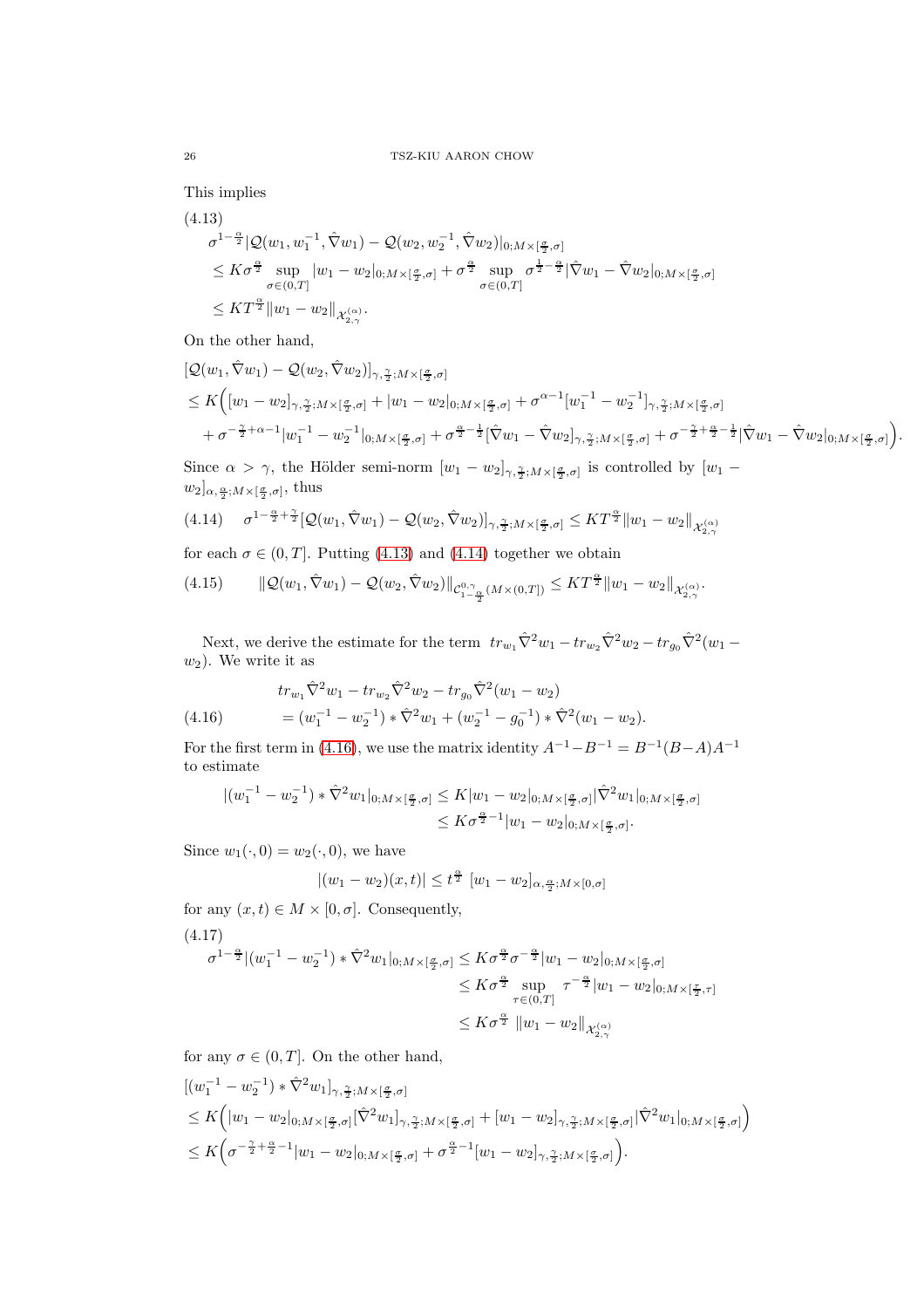for any  $\sigma \in (0, T]$ . By an argument similar to  $(4.17)$  and the fact  $\alpha > \gamma$ , we have  $\sigma^{1-\frac{\alpha}{2}+\frac{\gamma}{2}}[(w_1^{-1}-w_2^{-1})*\hat{\nabla}^2 w_1]_{\gamma,\frac{\gamma}{2};M\times[\frac{\sigma}{2},\sigma]}\leq K\Big(\sigma^{\frac{\gamma}{2}}\sigma^{-\frac{\gamma}{2}}|w_1-w_2|_{0;M\times[\frac{\sigma}{2},\sigma]}+\sigma^{\frac{\alpha}{2}}[w_1-w_2]_{\gamma,\frac{\gamma}{2};M\times[\frac{\sigma}{2},\sigma]}\Big)$ (4.18) γ

$$
\leq K \sigma^{\frac{\boldsymbol{-}}{2}} \, \left\|w_1-w_2\right\|_{\mathcal{X}_{2,\gamma}^{(\alpha)}}
$$

<span id="page-26-0"></span>for any  $\sigma \in (0, T]$ . For the second term in [\(4.16\)](#page-25-2), we have (4.19)

$$
\sigma^{1-\frac{\alpha}{2}}|(w_2^{-1}-g_0^{-1})*\hat{\nabla}^2(w_1-w_2)|_{0;M\times[\frac{\sigma}{2},\sigma]} \leq K\sigma^{1-\frac{\alpha}{2}}|w_2-g_0|_{0;M\times[\frac{\sigma}{2},\sigma]}|\hat{\nabla}^2(w_1-w_2)|_{0;M\times[\frac{\sigma}{2},\sigma]}
$$
  
\n
$$
\leq K\sigma |\hat{\nabla}^2(w_1-w_2)|_{0;M\times[\frac{\sigma}{2},\sigma]}
$$
  
\n
$$
\leq K\sigma^{\frac{\alpha}{2}}\sup_{\tau\in(0,T]} \tau^{1-\frac{\alpha}{2}}|\hat{\nabla}^2(w_1-w_2)|_{0;M\times[\frac{\tau}{2},\tau]}
$$
  
\n
$$
\leq K\sigma^{\frac{\alpha}{2}}\|w_1-w_2\|_{\mathcal{X}_{2,\gamma}^{(\alpha)}},
$$

<span id="page-26-1"></span>for any  $\sigma \in (0,T]$ , since  $|w_2 - g_0|_{0; M \times [\frac{\sigma}{2}, \sigma]} \leq \sigma^{\frac{\alpha}{2}} [w_2]_{\alpha, \frac{\alpha}{2}; M \times [0, \sigma]} \leq A \sigma^{\frac{\alpha}{2}}$ . Moreover, (4.20)

$$
\sigma^{1-\frac{\alpha}{2}+\frac{\gamma}{2}}[(w_2^{-1}-g_0^{-1})*\hat{\nabla}^2(w_1-w_2)]_{\gamma,\frac{\gamma}{2};M\times[\frac{\sigma}{2},\sigma]}
$$
\n
$$
\leq K\Big(\sigma^{1-\frac{\alpha}{2}+\frac{\gamma}{2}}|w_1-g_0|_{0;M\times[\frac{\sigma}{2},\sigma]}|\hat{\nabla}^2(w_1-w_2)|_{\gamma,\frac{\gamma}{2};M\times[\frac{\sigma}{2},\sigma]}
$$
\n
$$
+\sigma^{1-\frac{\alpha}{2}+\frac{\gamma}{2}}[w_1-g_0]_{\gamma,\frac{\gamma}{2};M\times[\frac{\sigma}{2},\sigma]}|\hat{\nabla}^2(w_1-w_2)|_{0;M\times[\frac{\sigma}{2},\sigma]}\Big)
$$
\n
$$
\leq K\Big(\sigma^{1-\frac{\alpha}{2}+\frac{\gamma}{2}}|\hat{\nabla}^2(w_1-w_2)|_{0;M\times[\frac{\sigma}{2},\sigma]} + \sigma^{1+\frac{\gamma}{2}}[\hat{\nabla}^2(w_1-w_2)]_{\gamma,\frac{\gamma}{2};M\times[\frac{\sigma}{2},\sigma]}\Big)
$$
\n
$$
\leq K\Big(\sigma^{\frac{\gamma}{2}}\sup_{\tau\in(0,T]} \tau^{1-\frac{\alpha}{2}}|\hat{\nabla}^2(w_1-w_2)|_{0;M\times[\frac{\tau}{2},\tau]} + \sigma^{\frac{\alpha}{2}}\sup_{\tau\in(0,T]} \tau^{1-\frac{\alpha}{2}+\frac{\gamma}{2}}[\hat{\nabla}^2(w_1-w_2)]_{\gamma,\frac{\gamma}{2};M\times[\frac{\tau}{2},\tau]}\Big)
$$
\n
$$
\leq K\sigma^{\frac{\gamma}{2}}\|w_1-w_2\|_{\mathcal{X}_{2,\gamma}^{(\alpha)}}.
$$

Putting [\(4.16\)](#page-25-2) to [\(4.19\)](#page-26-0) together, we obtain that (4.21)

$$
||tr_{w_1}\hat{\nabla}^2 w_1 - tr_{w_2}\hat{\nabla}^2 w_2 - tr_{g_0}\hat{\nabla}^2 (w_1 - w_2)||_{\mathcal{C}^{0,\gamma}_{1-\frac{\alpha}{2}}(M\times (0,T])} \leq KT^{\frac{\gamma}{2}}||w_1 - w_2||_{\mathcal{X}^{(\alpha)}_{2,\gamma}}
$$

Hence, putting  $(4.12)$ ,  $(4.15)$  and  $(4.20)$  together, we obtain

(4.22) 
$$
||\eta_1 - \eta_2||_{\mathcal{X}_{2,\gamma}^{(\alpha)}} \leq KT^{\frac{\gamma}{2}} ||w_1 - w_2||_{\mathcal{X}_{2,\gamma}^{(\alpha)}}.
$$

If  $T = T(M, \Lambda, \hat{g}, \|g_0\|_{\alpha}, A)$  is chosen sufficiently small, we then have

$$
\|\mathcal{R}(w_1)-\mathcal{R}(w_2)\|_{\mathcal{X}_{2,\gamma}^{(\alpha)}}\leq \frac{1}{2}\|w_1-w_2\|_{\mathcal{X}_{2,\gamma}^{(\alpha)}}.
$$

This proves the proposition.

Therefore, by the Banach fixed point theorem we have proved

<span id="page-26-2"></span>**Theorem 4.3.** There exist  $K = K(M, \hat{g}, \|g_0\|_{\alpha:M})$  and  $T = T(M, \hat{g}, \|g_0\|_{\alpha:M})$  such that the following holds:

There is a unique solution  $g \in \mathcal{X}_{2,\gamma}^{(\alpha)}(M \times [0,T])$  to the Ricci-DeTurck flow  $(4.3)$ such that

- $g(\cdot, t)$  is a family of Riemannian metrics;
- $\bullet \ \|g\|_{\mathcal{X}_{2,\gamma}^{(\alpha)}(M\times [0,T])}\leq K.$

Next, we can improve the regularity of  $q$  by bootstrapping.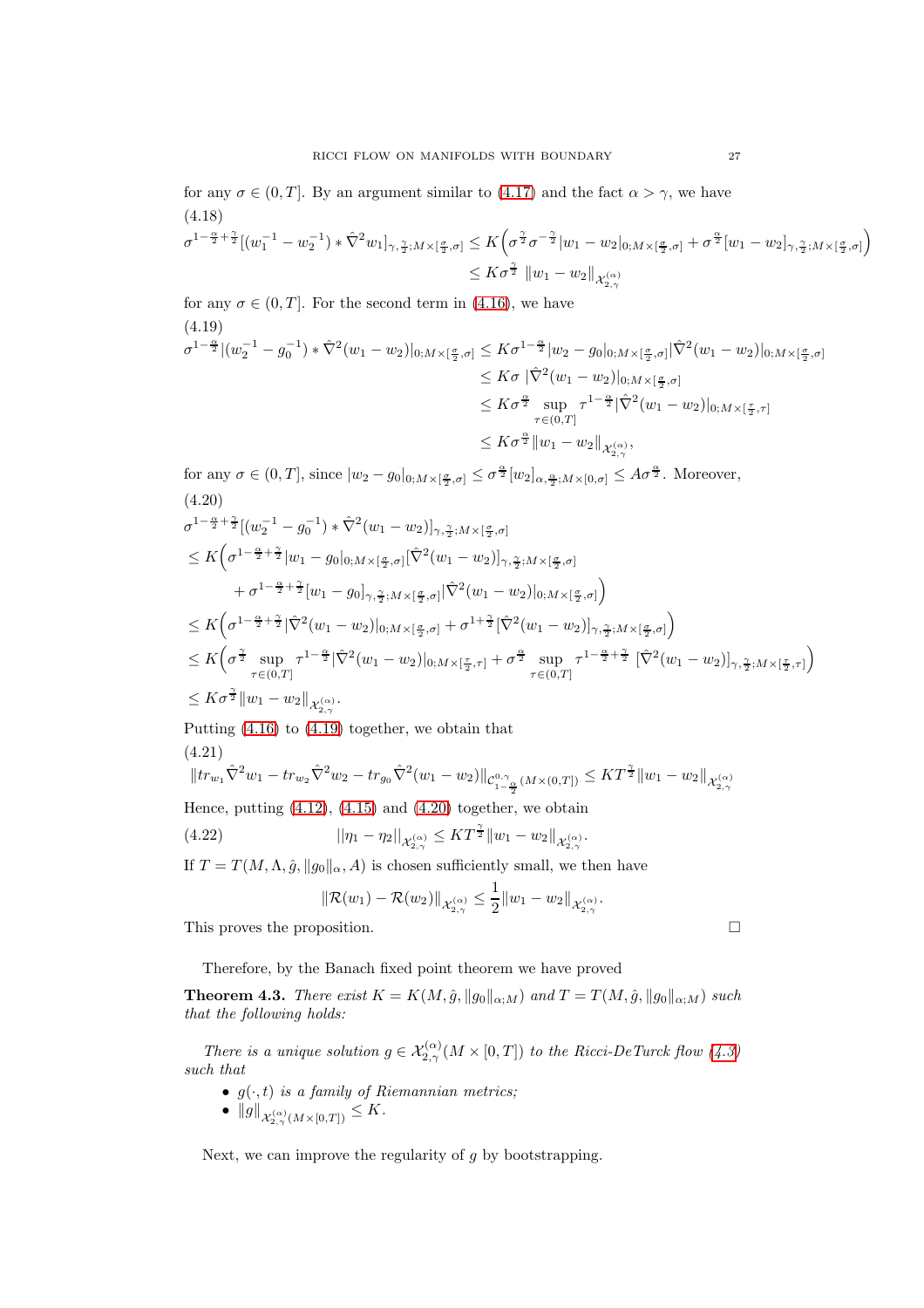<span id="page-27-0"></span>Corollary 4.4. Let  $k \geq 2$  be given. There exist  $K = K(M, k, \hat{g}, ||g_0||_{\alpha;M})$  and  $T = T(M, \hat{g}, \|g_0\|_{\alpha;M})$  such that the following holds:

There is a unique solution  $g \in \mathcal{X}_{k,\gamma}^{(\alpha)}(M \times [0,T])$  to the Ricci-DeTurck flow  $(4.3)$ such that

- $g(\cdot, t)$  is a family of Riemannian metrics;
- $\bullet \ \|g\|_{\mathcal{X}_{k,\gamma}^{(\alpha)}(M\times [0,T])}\leq K.$

*Proof.* We will prove the corollary by induction on  $k$ . It is clear from Theorem [4.3](#page-26-2) that the assertion holds when  $k = 2$ . Let us assume that  $g \in \mathcal{X}_{k,\gamma}^{(\alpha)}(M \times$  $[0, T]$  for some  $k \geq 2$ . In the sequel, K will denote a constant depending only on  $M, k, \hat{g}, \|g_0\|_{\alpha;M}, \|g\|_{\mathcal{X}_{k,\gamma}^{(\alpha)}}$ . Firstly, note that by the matrix identity  $A^{-1} - B^{-1} =$  $B^{-1}(B-A)A^{-1}$ , the term  $||g^{-1}||_{\mathcal{C}_0^{k-1,\gamma}(M\times(0,T])}$  is controlled by  $||g||_{\mathcal{C}_0^{k-1,\gamma}(M\times(0,T])}$ . Moreover, we observe that

$$
||g||_{\mathcal{C}_0^{k-1,\gamma}(M\times(0,T])}=||g||_{\mathcal{C}_0^{0,\gamma}(M\times(0,T])}+||\hat{\nabla}g||_{\mathcal{C}_{\frac{1}{2}}^{k-2,\gamma}(M\times(0,T])}.
$$

Since  $\alpha > \gamma$ ,

$$
||g||_{\mathcal{C}_0^{0,\gamma}(M\times(0,T])}\leq K||g||_{\alpha,\frac{\alpha}{2};M\times[0,T]},
$$

and it follows from Lemma [2.2](#page-5-0) that

$$
\|\hat{\nabla}g\|_{\mathcal{C}^{k-2,\gamma}_{\frac{1}{2}}(M\times(0,T])}\leq KT^{\frac{\alpha}{2}}\|\hat{\nabla}g\|_{\mathcal{C}^{k-1,\gamma}_{\frac{1}{2}-\frac{\alpha}{2}}(M\times(0,T])},
$$

we have

$$
||g||_{\mathcal{C}_0^{k-1,\gamma}(M\times(0,T])}\leq K.
$$

Since g solves the Ricci-DeTurck system [\(4.3\)](#page-21-3) on  $M \times (0,T]$ , by Lemma [2.2,](#page-5-0) the induction hypothesis, and the above estimates, we have

$$
\|g^{-1} \ast g^{-1} \ast \hat{\nabla} g \ast \hat{\nabla} g\|_{\mathcal{C}_{1-\frac{\alpha}{2}}^{k-1,\gamma}(M \times (0,T])} \leq KT^{\frac{\alpha}{2}} \, \|g^{-1}\|_{\mathcal{C}_0^{k-1,\gamma}(M \times (0,T])}^2 \|\hat{\nabla} g\|_{\mathcal{C}_{\frac{1}{2}-\frac{\alpha}{2}}^{k-1,\gamma}(M \times (0,T])}^2
$$
  
\$\leq K\$

and

$$
||g^{-1} * g * \hat{R}||_{\mathcal{C}_{1-\frac{\alpha}{2}}^{k-1,\gamma}(M\times(0,T])} \leq KT^{1-\frac{\alpha}{2}} \ ||g^{-1}||_{\mathcal{C}_0^{k-1,\gamma}(M\times(0,T])} ||g||_{\mathcal{C}_0^{k-1,\gamma}(M\times(0,T])}
$$
  
\$\leq K\$.

Theorem [3.1](#page-6-2) then implies that

$$
||g||_{\mathcal{X}_{k+1,\gamma}^{(\alpha)}(M\times [0,T])} \leq K(||\mathcal{Q}(g,\hat{\nabla}g)||_{\mathcal{C}_{1-\frac{\alpha}{2}}^{k-1,\gamma}(M\times (0,T])} + ||g_0||_{\alpha})
$$
  

$$
\leq K.
$$

From these, the assertion follows.

 $\Box$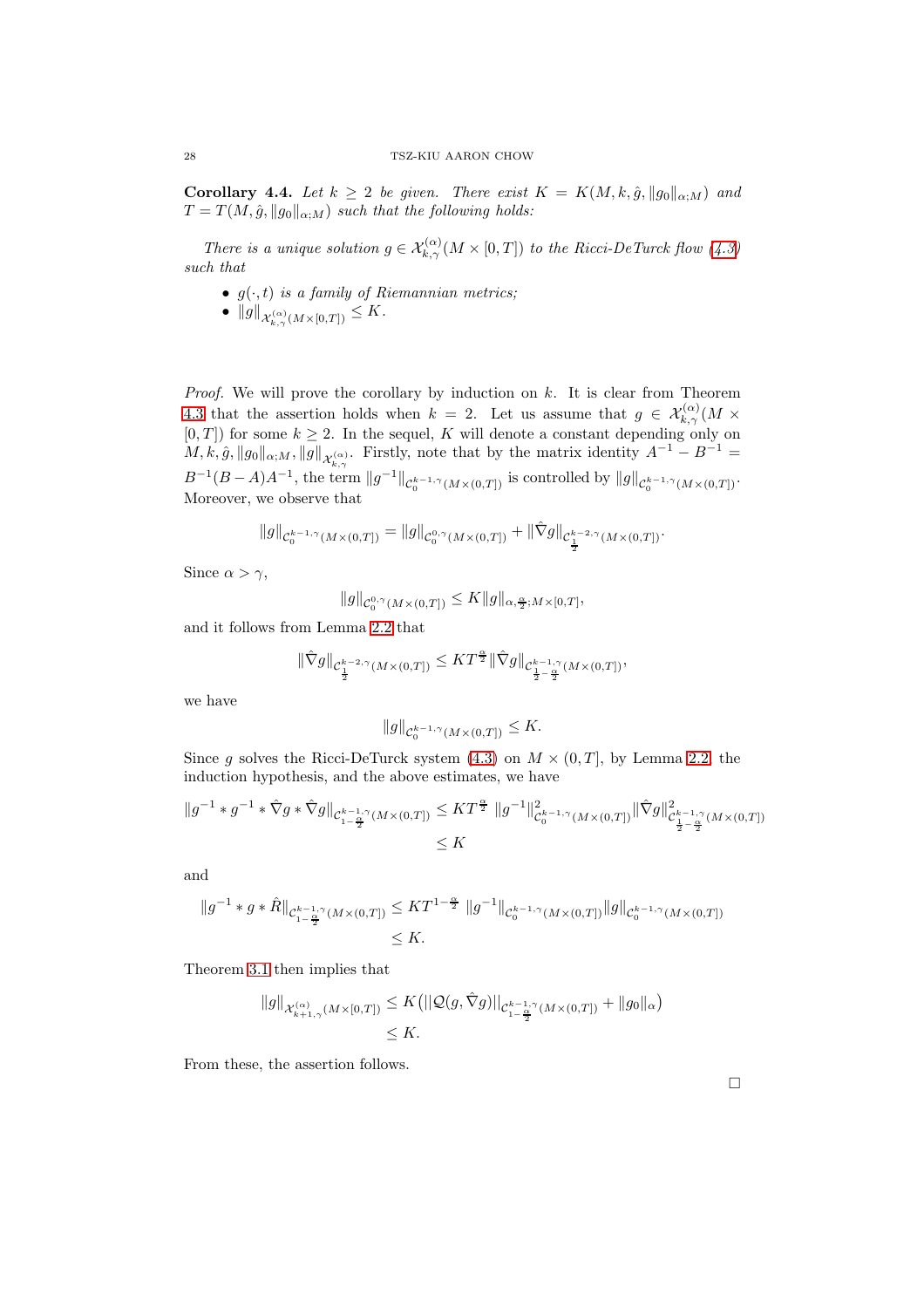# <span id="page-28-0"></span>4.3. Short time existence to the Ricci flow.

We will prove the short time existence of solution to the Ricci flow with Höldercontinuous initial metrics in this subsection. More specifically, we show that any solution of the Ricci-DeTurck flow with Hölder-continuous initial data gives rise to a solution of the Ricci flow with Hölder-continuous initial data.

For any  $\alpha \in (0,1)$  and  $k \geq 0$ , we define by  $C^{k,\alpha}(M;M)$  the space of  $C^{k,\alpha}$  maps  $f: M \to M$ . Recall in section 2 that  $\{U_{\mu}, \varphi_{\mu}\}_{\mu=1,\dots,m}$  is a fixed set of coordinate charts on M. On the coordinate chart  $U_{\mu}$ , a map  $f : M \to M$  has components  $(f_{\mu}^1, \ldots, f_{\mu}^n)$ . The Hölder norm for maps  $f \in C^{k,\alpha}(M;M)$  is measured with respect to the fixed charts  $\{U_{\mu}, \varphi_{\mu}\}\$ . More precisely, given  $f \in C^{k,\alpha}(M;M)$ , we define the associated  $C^{k,\alpha}$  norm to be

$$
||f||_{C^{k,\alpha}(M;M)} = \sum_{\mu} \sum_{r=1}^n |f_{\mu}^r|_{C^{k,\alpha}(\varphi_{\mu}(U_{\mu}))}.
$$

In the remainder of this subsection, we will consider the ODE

<span id="page-28-1"></span>(4.23) 
$$
\begin{cases} \frac{\partial}{\partial t} \psi_t = -W(\psi_t, t) \\ \psi_T = id \end{cases}
$$

where W is the DeTurck vector field defined by  $W^k = g^{ij}((\Gamma_g)_{ij}^k - (\hat{\Gamma}_{\hat{g}})_{ij}^k)$ , and  $g \in \mathcal{X}_{k,\gamma}^{(\alpha)}$  is the solution to the Ricci-DeTurck flow on  $M \times (0,T]$ . Note that the vector field W is undefined at  $t = 0$ . Nevertheless we can show that the oneparameter family of maps  $\{\psi_t\}$  generated by [\(4.23\)](#page-28-1) can be extended to a map  $\psi_0$ at  $t = 0$ . In the sequel of the subsection, K will denote a constant depending only on  $M, \alpha, \hat{g}, \|g_0\|_{\alpha;M}, \|g\|_{\mathcal{X}_{k,\gamma}^{(\alpha)}}.$ 

<span id="page-28-3"></span>**Lemma 4.5.** Let  $g \in \mathcal{X}_{k,\gamma}^{(\alpha)}$  be the solution to the Ricci-DeTurck flow on  $M \times (0,T]$ , and W be the DeTurck vector field defined by  $W^k = g^{ij}((\Gamma_g)_{ij}^k - (\hat{\Gamma}_{\hat{g}})_{ij}^k)$ . Then the one-parameter family of maps  $\{\psi_t\}$  generated by [\(4.23\)](#page-28-1) can be extended to a map  $\psi_0$  at  $t=0$  in  $C^{1,\beta}(M;M)$  for any  $\beta<\alpha$  and satisfies

$$
\|\psi_t\|_{C^{1,\beta}(M;M)} \leq K
$$

for each  $t \in [0, T]$ . Moreover,  $\psi_t$  remains a diffeomorphism for  $t \in [0, T]$  if T is sufficiently small

*Proof.* Since the  $W = g^{-1} * \hat{\nabla}g$ , we have the estimate  $||W||_{\mathcal{C}_{\frac{1}{2}-\frac{\alpha}{2}}^{k-1,\gamma}(M\times(0,T])} \leq K$ . Note that the ODE [\(4.23\)](#page-28-1) is uniquely solvable on  $M \times (0, T]$ , we would like to show that the solution  $\psi_t$  can be extended to  $M \times [0,T]$  in  $C^{1,\beta}(M;M)$  for any  $\beta < \alpha$ .

We now work in local coordinates. Suppose that  $\psi_t$  has components  $\psi_t^k$  in a chart U, we see that  $\partial_i \psi_t^k$  satisfies the ODE

<span id="page-28-2"></span>(4.24) 
$$
\frac{\partial}{\partial t} \partial_i \psi_t^k = -\partial_l W^k(\psi_t, t) \partial_i \psi_t^l, \quad i = 1, ..., n
$$

for each  $t \in (0,T)$ . Let  $\beta \in (0,\alpha)$  be given and define  $\beta' := \frac{\beta+\alpha}{2}$ . We claim that  $\|\psi_t\|_{C^{1,\beta'}(M;M)}$  has a uniform bound for every  $t \in (0,T)$ . Define

$$
f(t) := \|\psi_t\|_{C^{1,0}(M;M)},
$$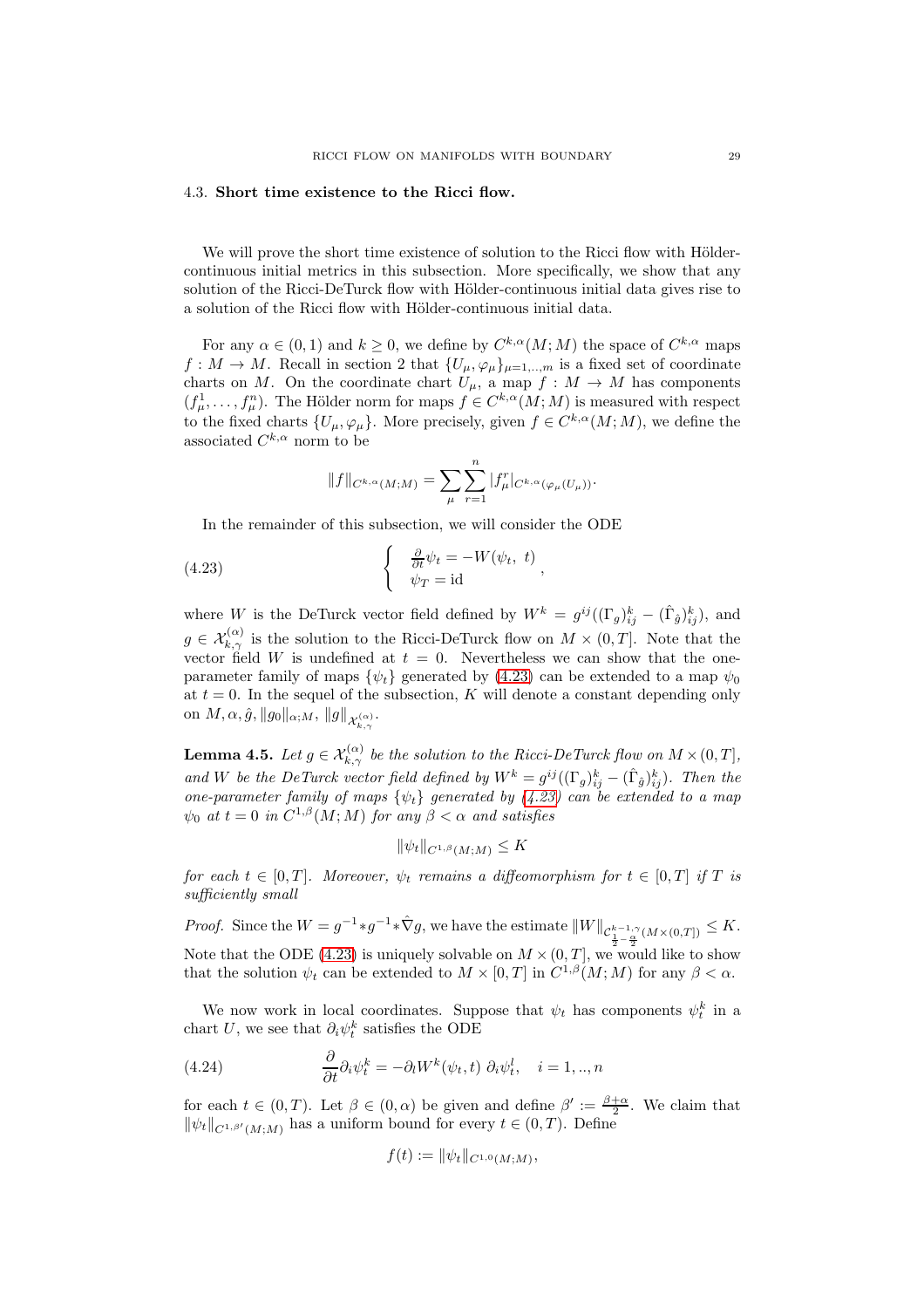then from  $(4.24)$  we have

<span id="page-29-0"></span>(4.25) 
$$
\frac{\partial}{\partial t} \partial_i \psi_t^k \leq K \ t^{\frac{\alpha}{2}-1} f(t).
$$

To integrate the above inequality, it is possible that the integral curves pass into different charts. Fix  $x \in M$  and  $t \in (0, T]$ . Suppose that  $\psi_T(x) \in U$  and  $\psi_t(x) \in V$ . Since there are only finitely many coordinate charts, we may assume without loss of generality that  $U \cap V \neq \emptyset$  and there is  $s \in (t,T)$  such that  $\psi_{\tau}(x) \in U$  for all  $\tau \in [s, T]$  and  $\psi_{\tau}(x) \in V$  for all  $\tau \in [t, s]$ . By integrating the inequality [\(4.25\)](#page-29-0) from s to T, and by noting that  $\partial_i \psi_T^k = \delta_i^k$ , we have

<span id="page-29-1"></span>(4.26) 
$$
|\partial_i \psi_s^k(x) - \delta_i^k| \leq \int_s^T K \ \tau^{\frac{\alpha}{2}-1} f(\tau) \ d\tau.
$$

Moreover, on the intersection  $U \cap V$  we may write  $\partial_i \psi^k_\tau = \partial_i \tilde{\psi}^l_\tau \frac{\partial y_k}{\partial z_l}$ , where  $(y_k)$ and  $(z_l)$  stand for the local coordinates on the charts U and V respectively, and  $\tilde{\psi}^l_\tau$ stand for the components of  $\psi_{\tau}$  on V. Since  $\partial_i \tilde{\psi}^l_{\tau}$  satisfies [\(4.25\)](#page-29-0), it also satisfies a similar inequality as above by integrating  $(4.25)$  from t to s. This implies that

<span id="page-29-2"></span>(4.27) 
$$
|\partial_i \tilde{\psi}_t^l(x) - \partial_i \tilde{\psi}_s^l(x)| \leq \int_t^s K \ \tau^{\frac{\alpha}{2}-1} f(\tau) \ d\tau.
$$

From  $(4.26)$  and  $(4.27)$  we obtain

(4.28) 
$$
|\partial_i \tilde{\psi}_t^l(x)| \leq K + \int_t^T K \ \tau^{\frac{\alpha}{2}-1} f(\tau) \ d\tau.
$$

We can similarly obtain bounds for  $|\tilde{\psi}_t^l(x)|$  by integrating the ODE [\(4.23\)](#page-28-1). Since  $x \in M$  is arbitrary, we obtain

<span id="page-29-4"></span>(4.29) 
$$
f(t) \leq K + \int_t^T K \ \tau^{\frac{\alpha}{2}-1} f(\tau) \ d\tau.
$$

Grönwall's lemma then implies that

<span id="page-29-3"></span>(4.30) 
$$
\|\psi_t\|_{C^{1,0}(M;M)} \le K \exp(KT^{\frac{\alpha}{2}})
$$

for any  $t \in (0, T]$ .

Next, let  $x, y \in M$  and fix  $t \in (0, T)$ . To bound the  $C^{1,\beta'}$  norm for  $\psi_t$ , we may assume without loss of generality that  $\psi_{\tau}(x)$  stays in the same chart with  $\psi_{\tau}(y)$  for  $\tau \in [t, T]$  using the uniform  $C^1$  bound [\(4.30\)](#page-29-3). Note that it is still possible that the integral curves  $\psi_{\tau}(x)$  and  $\psi_{\tau}(y)$  may pass into different charts. By [\(4.24\)](#page-28-2) we have (4.31)

$$
\frac{\partial}{\partial \tau} \left( \frac{\partial_i \psi_\tau^k(x) - \partial_i \psi_\tau^k(y)}{|x - y|^{\beta'}} \right) \n= - \frac{\partial_i W^k(\psi_\tau(x), \tau) - \partial_i W^k(\psi_\tau(y), \tau)}{|x - y|^{\beta'}} \partial_i \psi_\tau^l(x) - \partial_i W^k(\psi_\tau(y), \tau) \frac{\partial_i \psi_\tau^l(x) - \partial_i \psi_\tau^l(y)}{|x - y|^{\beta'}}
$$

for each  $\tau \in (t, T)$ . By Lemma [2.2,](#page-5-0) we have  $||W||_{\mathcal{C}^{k-1,\beta'}_{\frac{1}{2}-\frac{\alpha}{2}}(M\times(0,T])} \leq K$ . Thus the bound for  $\hat{\nabla}W$  and [\(4.30\)](#page-29-3) imply

$$
|\partial_t W^k(\psi_\tau(x), \tau) - \partial_t W^k(\psi_\tau(y), \tau)| \leq K \tau^{-1 + \frac{\alpha - \beta'}{2}} |\psi_\tau(x) - \psi_\tau(y)|^{\beta'}
$$
  

$$
\leq K \tau^{-1 + \frac{\alpha - \beta'}{2}} |x - y|^{\beta'}
$$

and

$$
|\partial_l W^k(\psi_\tau(y), \tau)| \leq K \tau^{-1+\frac{\alpha}{2}}.
$$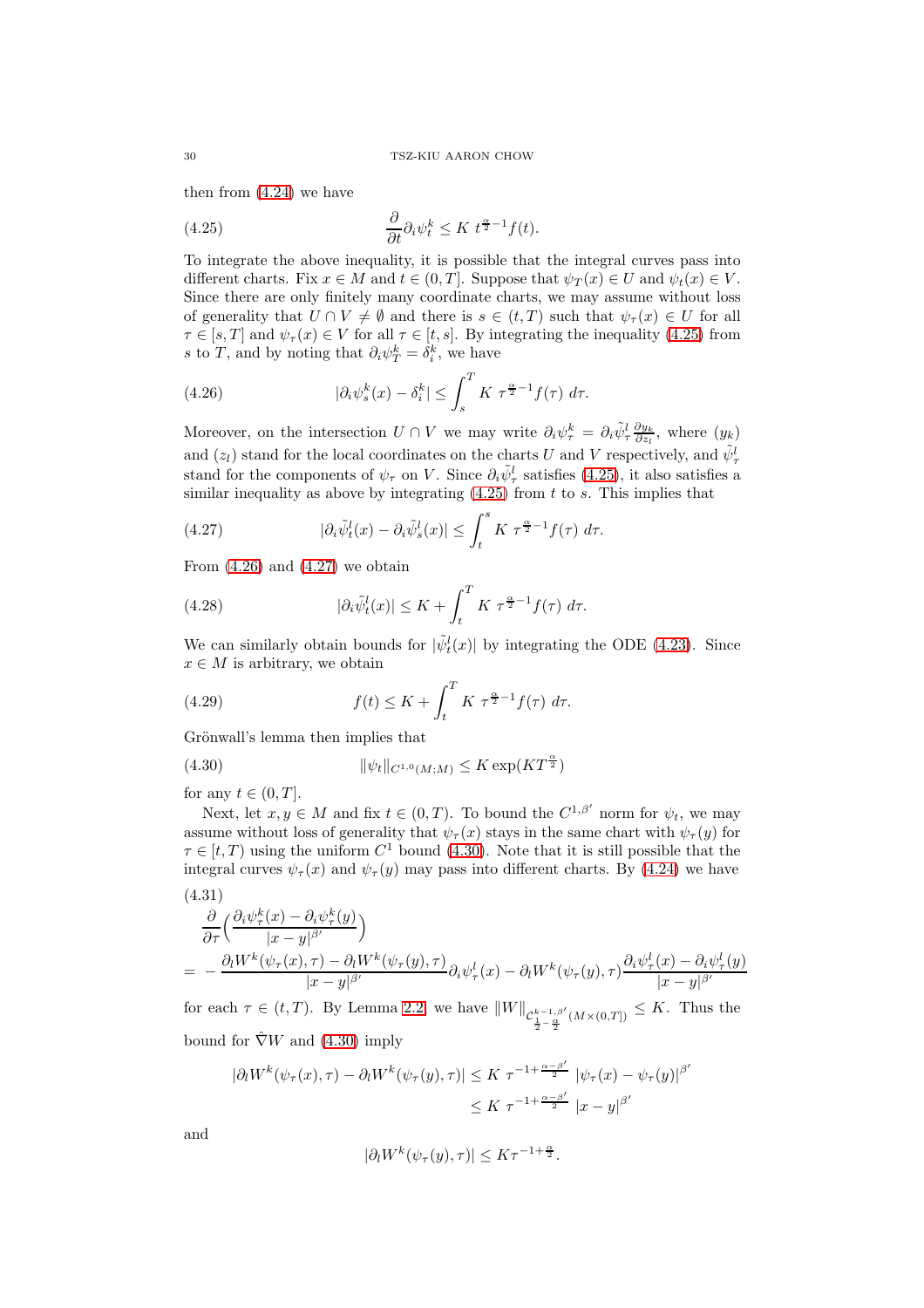Hence

$$
\frac{\partial}{\partial \tau} \Big( \frac{\partial_i \psi_\tau^k(x) - \partial_i \psi_\tau^k(y)}{|x - y|^{\beta'}} \Big) \leq K \tau^{-1 + \frac{\alpha - \beta'}{2}} |\partial_i \psi_\tau^l(x)| + K \tau^{-1 + \frac{\alpha}{2}} \frac{|\partial_i \psi_\tau^l(x) - \partial_i \psi_\tau^l(y)|}{|x - y|^{\beta'}} \leq K \tau^{-1 + \frac{\alpha - \beta'}{2}} + K \tau^{-1 + \frac{\alpha}{2}} \|\psi_\tau\|_{C^{1, \beta'}(M; M)}.
$$

for each  $\tau \in (t, T)$ . Subsequently similar to the argument in deriving the  $C^1$  bound [\(4.30\)](#page-29-3), we can integrate the above inequality to obtain

$$
\frac{|\partial_i \psi_t^k(x) - \partial_i \psi_t^k(y)|}{|x - y|^{\beta'}} \le \int_t^T (K\tau^{-1 + \frac{\alpha - \beta'}{2}} + K\tau^{-1 + \frac{\alpha}{2}} \|\psi_\tau\|_{C^{1, \beta'}(M; M)}) d\tau
$$
  

$$
\le K T^{\frac{\alpha - \beta'}{2}} + \int_t^T K\tau^{-1 + \frac{\alpha}{2}} \|\psi_\tau\|_{C^{1, \beta'}(M; M)} d\tau.
$$

Since  $x, y \in M$  are arbitrary, we can combine the above inequality and the inequality [\(4.29\)](#page-29-4) to obtain

$$
\|\psi_t\|_{C^{1,\beta'}(M;M)} \le K + KT^{\frac{\alpha-\beta'}{2}} + \int_t^T K\tau^{-1+\frac{\alpha}{2}} \|\psi_\tau\|_{C^{1,\beta'}(M;M)} d\tau.
$$

Then Grönwall's lemma implies

(4.32) 
$$
\|\psi_t\|_{C^{1,\beta'}(M;M)} \leq K'(T)
$$

for any  $t \in (0, T]$ , which is uniform for each  $t \in (0, T]$ . Since bounded subsets in  $C^{1,\beta'}(M;M)$  are precompact in  $C^{1,\beta}(M;M)$  as  $\beta' > \beta$ , upon passing to a subsequence we have  $\psi_t \to \psi_0$  in  $C^{1,\beta}(M;M)$  as  $t \to 0$ .

Lastly,  $\psi_t$  remains a diffeomorphism on  $(0, T]$  provided T is sufficiently small by the inverse function theorem. It remains to show that  $\psi_0$  is also a diffeomorphism. We need a uniform lower bound for the differential  $d\psi_t$ . Fix  $x, y \in M$  and  $t \in (0, T]$ . Let  $c : [0, L] \to M$  be a curve such that  $c(0) = x$  and  $c(L) = y$ . Define

$$
h_c(\tau) = \int_0^L (\psi_\tau^* \hat{g}) (c'(s), c'(s)) ds.
$$

Then  $\|\psi_\tau(x)-\psi_\tau(y)\|_{\hat{g}} = \inf_c h_c(\tau)$ . Moreover, from the fact that  $\sigma^{1-\frac{\alpha}{2}}\|W\|_{0;M\times[\frac{\sigma}{2},\sigma]} \leq$  $K$ , we have

$$
h'_c(\tau) = \int_0^L (\psi_\tau^*(\mathcal{L}_{-W}\hat{g})) (c'(s), c'(s)) ds
$$
  
\n
$$
\leq K \|\hat{\nabla}W(\tau)\|_{0;M} h_c(\tau)
$$
  
\n
$$
\leq K\tau^{\frac{\alpha}{2}-1} h_c(\tau)
$$

for each  $\tau \in (t, T]$ . This implies

$$
h_c(T) \le h_c(t) \exp\left(\int_t^T K\tau^{\frac{\alpha}{2}-1} d\tau\right) \le Kh_c(t).
$$

Similarly,

$$
h_c(T) \ge \frac{1}{K} h_c(t).
$$

In particular, this implies the uniform estimate

<span id="page-30-0"></span>(4.33) 
$$
\frac{1}{K}||x - y||_{\hat{g}} \le ||\psi_t(x) - \psi_t(y)||_{\hat{g}} \le K||x - y||_{\hat{g}}
$$

for any  $t \in (0, T]$  and any  $x, y \in M$ . Consequently both  $\psi_0$  and  $D\psi_0$  are injective. Thus  $\psi_0$  is a diffeomorphism to its image. Now we show that  $\psi_0$  is surjective. Take any  $y \in M$  and choose a sequence  $s_j \to 0$ . Define a sequence of points by  $x_j :=$  $\psi_{s_j}^{-1}(y)$ . Since M is compact, after passing to a subsequence we have  $x_j \to x_\infty \in M$ .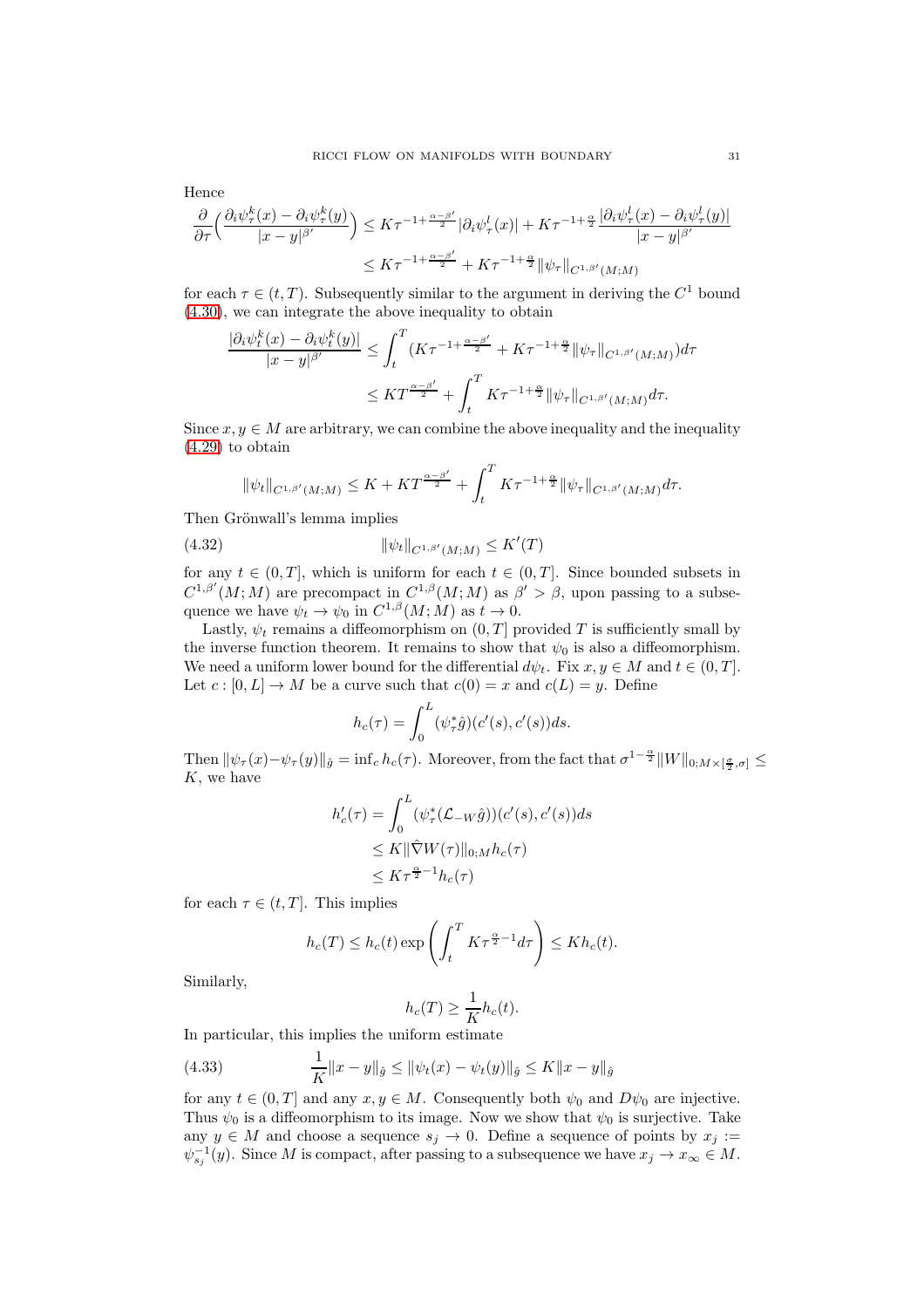The uniform estimate [\(4.33\)](#page-30-0) then implies that  $|\psi_{s_j}(x_j) - \psi_{s_j}(x_{\infty})| \to 0$ . On the other hand, we have  $|\psi_{s_j}(x_{\infty}) - \psi_0(x_{\infty})| \to 0$ . Hence  $|\psi_{s_j}(x_j) - \psi_0(x_{\infty})| \to 0$  and we get  $\psi_0(x_\infty) = y$ .

 $\Box$ 

For the family of diffeomorphisms 
$$
\{\psi_t\}_{t\in[0,T]}
$$
, it is possible that the curve  $t \mapsto \psi_t(x)$  does not stay in the same chart for all  $t \in [0,T]$ . Hence if  $\tilde{\psi}: M \times [0,T] \to M$  is a map defined by  $\tilde{\psi}(x,t) = \psi_t(x)$ , we cannot measure its parabolic Hölder norm the way we did for the elliptic Hölder norm without any modification. However, our final goal is to show that the pullback metric  $\psi_t^* g_t$  satisfies the Ricci flow equation and lies in the weighted space  $\mathcal{X}_{*,\gamma}^{(*)}$  provided that  $g \in \mathcal{X}_{k,\gamma}^{(\alpha)}$  is a solution to the Ricci-DeTurck flow.

Now, consider the section  $d\psi_t : M \to T^*M \otimes (\psi_t)^*(TM)$ . We introduce the multi-index notations

$$
\mu=(\mu_1,\mu_2).
$$

If  $(x_i^{\mu_1})_{i=1,\dots,n}$  and  $(y_j^{\mu_2})_{j=1,\dots,n}$  are local coordinates on the charts  $U_{\mu_1}$  and  $U_{\mu_2}$ respectively, then

$$
\mathbf{e}_{ij}^{\mu}(t) := dx_i^{\mu_1} \otimes \frac{\partial}{\partial (y_j^{\mu_2} \circ \psi_t)}, \quad i_1, i_2 = 1, ..., n
$$

form a local frame on  $T^*M \otimes (\psi_t)^*(TM)|_{U_{\mu_1} \cap \psi_t^{-1}(U_{\mu_2})}$ . Moreover, if  $x \in U^t_\mu :=$  $U_{\mu_1} \cap \psi_t^{-1}(U_{\mu_2})$ , then locally around x the section  $d\psi_t$  can be expressed as

 $d\psi_t = (d\psi_t)^{ij}_{\mu} \mathbf{e}_{ij}^{\mu}(t)$ , where  $(d\psi_t)^{ij}_{\mu} = \partial_i(\psi_t)^j_{\mu}$ 

<span id="page-31-0"></span>**Definition 4.6.** With the above notations, let  $\{\rho_{\mu_2}\}\$  be the partition of unity subordinate to the chart  $U_{\mu_2}$ , we define functions  $\Psi_{\mu}^{ij}: M \times [0,T] \to \mathbb{R}$  by

$$
\Psi_{\mu}^{ij}(x,t) = \begin{cases} \rho_{\mu_2}(\psi_t(x))(d\psi_t)^{ij}_{\mu}(x) & \text{if } \psi_t(x) \in \text{supp}(\rho_{\mu_2})\\ 0 & \text{if } \psi_t(x) \notin \text{supp}(\rho_{\mu_2}) \end{cases}.
$$

Note that in this way, although the component maps  $t \mapsto (d\psi_t)^{ij}_{\mu}(x)$  may not be defined for all  $t \in [0, T]$ , the maps  $\Psi_{\mu}^{ij}(x, \cdot)$  are well defined for all  $t \in [0, T]$ .

<span id="page-31-1"></span>**Lemma 4.7.** Let  $g \in \mathcal{X}_{k+2,\gamma}^{(\alpha)}$  be the solution to the Ricci-DeTurck flow on  $M \times$  $(0,T]$ , and  $\{\psi_t\}_{t\in[0,T]}$  be the one-parameter family of diffeomorphisms generated by [\(4.23\)](#page-28-1). Then given any  $\beta < \alpha$ , the functions  $\Psi_{\mu}^{ij}$  which are defined by Definition [4.6](#page-31-0) satisfy

$$
(1) \ \Psi_{\mu}^{ij} \in C^{\beta, \frac{\beta}{2}}(M \times [0, T]; \mathbb{R}) \ \ and \ \ \hat{\nabla} \Psi_{\mu}^{ij} \in C_{\frac{1}{2} - \frac{\beta}{2}}^{k-2, \gamma}(M \times (0, T]; \mathbb{R});
$$
\n
$$
(2) \ \|\Psi_{\mu}^{ij}\|_{\beta, \frac{\beta}{2}; M \times [0, T]} + \|\hat{\nabla} \Psi_{\mu}^{ij}\|_{C_{\frac{1}{2} - \frac{\beta}{2}}^{k-2, \gamma}(M \times (0, T])} \leq K(M, k, \hat{g}, \|g_0\|_{\alpha}, \|g\|_{\mathcal{X}_{k+2, \gamma}}).
$$

*Proof.* Firstly, Lemma [4.5](#page-28-3) has already shown that  $\Psi_{\mu}^{ij}(\cdot, t) \in C^{0,\beta}(M;\mathbb{R})$  for each  $t \in [0, T]$  with an uniform upper bound for the elliptic Hölder norm. Thus to show that  $\Psi_{\mu}^{ij} \in C^{\beta,\frac{\beta}{2}}(M\times[0,T];\mathbb{R})$ , it remains to show that  $\Psi_{\mu}^{ij}(x,\cdot)$  is also Höldercontinuous for  $t \in [0, T]$  for each  $x \in M$ . We rewrite the equation [\(4.24\)](#page-28-2) in the new notations as

$$
\frac{\partial}{\partial t}(d\psi_t)^{ij}_{\mu} = -\partial_l W^j(\psi_t, t) \ (d\psi_t)^{il}_{\mu}.
$$

This gives

$$
\frac{\partial}{\partial t}\Psi_{\mu}^{ij} = -\langle D\rho_{\mu_2}(\psi_t), W\rangle (d\psi_t)_{\mu}^{ij} - \rho_{\mu_2}(\psi_t)\partial_l W^j(\psi_t, t) (d\psi_t)_{\mu}^{il}.
$$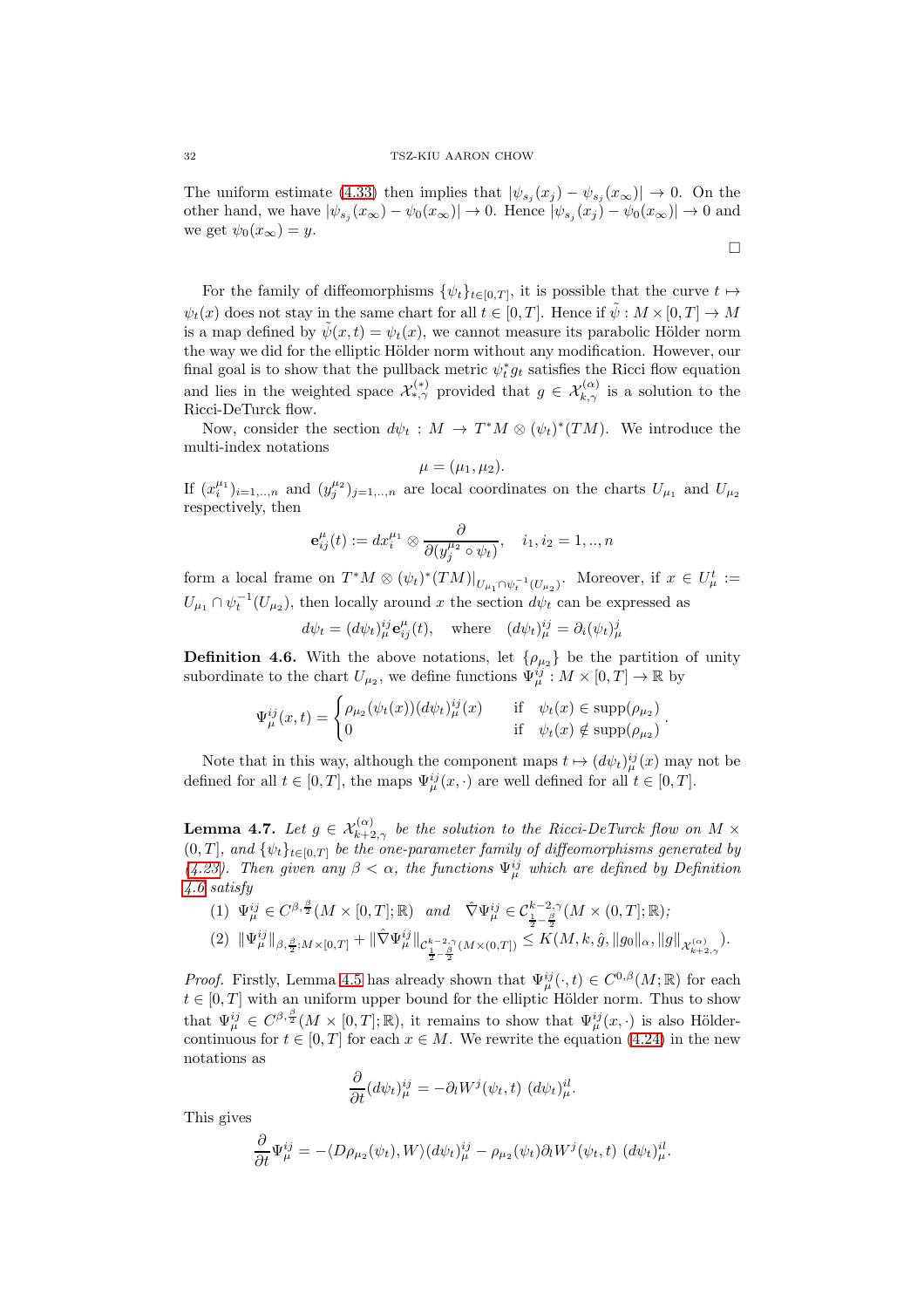Using the  $C^1$  bound [\(4.30\)](#page-29-3) and the fact that  $||W||_{\mathcal{C}_{\frac{1}{2}-\frac{\alpha}{2}}^{k+1,\gamma}(M\times(0,T])} \leq K$ , we have

$$
\frac{\partial}{\partial t} \Psi^{ij}_\mu \leq K t^{-1+\frac{\alpha}{2}}
$$

for each  $t \in (0, T)$ . Hence

$$
|\Psi_{\mu}^{ij}(x,t) - \Psi_{\mu}^{ij}(x,s)| \leq \int_{s}^{t} K \tau^{-1+\frac{\alpha}{2}} d\tau
$$
  

$$
\leq K(t^{\frac{\alpha}{2}} - s^{\frac{\alpha}{2}})
$$
  

$$
\leq K |t - s|^{\frac{\alpha}{2}}
$$

for  $t, s \in [0, T]$ . This gives  $\sup_{t \neq s} \frac{|\Psi_{\mu}^{ij}(x,t) - \Psi_{\mu}^{ij}(x,s)|}{|t-s|^{\frac{\alpha}{2}}}$  $\frac{f^{(t)}(x,y)}{|t-s|^{\frac{\alpha}{2}}} \leq K$  for any  $x \in M$ . Hence, we conclude that

$$
\|\Psi_{\mu}^{ij}\|_{\beta,\frac{\beta}{2};M\times[0,T]}\leq K.
$$

In the next step, we prove the remaining assertions. Heuristically as  $g \in \mathcal{X}_{k+2,\gamma}^{(\alpha)}$ , we have  $W \in C_{\frac{1}{2} - \frac{\alpha}{2}}^{k+1,\gamma}$ , and so the highest regularity we can achieve for  $\hat{\nabla} \Psi_{\mu}^{ij}$ would be  $\mathcal{C}_{\frac{1}{2}-\frac{\beta}{2}}^{k-1,\gamma}$ . On the other hand, we can easily control the Hölder semi-norm  $[\hat{\nabla}^{m-1}\Psi]_{\gamma,\frac{\gamma}{2},M\times[\frac{\sigma}{2},\sigma]}$  by the higher order  $C^0$  norm  $|\hat{\nabla}^m\Psi|_{0,M\times[\frac{\sigma}{2},\sigma]}$ . And since we have the freedom of choosing  $k$  to be any large integer, it doesn't hurt if we omit controlling the highest order Hölder semi-norm  $[\hat{\nabla}^k \Psi]_{\gamma, \frac{\gamma}{2}; M \times [\frac{\sigma}{2}, \sigma]}$ . Nevertheless, we will first control the  $C^0$  norm of  $|\hat{\nabla}^m \Psi|_{0; M \times [\frac{\sigma}{2}, \sigma]}$  up to the highest order. More precisely, we first prove the estimate

<span id="page-32-0"></span>(4.34) 
$$
\sigma^{\frac{1}{2} - \frac{\beta}{2} + \frac{m-2}{2}} |\hat{\nabla}^{m-1} \Psi_{\mu}^{ij}|_{0; M \times [\frac{\sigma}{2}, T]} \leq K
$$

by induction for  $2 \leq m \leq k+1$ . For notation simplicity, we abbreviate the components  $(d\psi_t)^{ij}_{\mu}$  of the differential  $d\psi_t$  simply by  $\partial \psi_t$ , the partial derivatives  $\partial_x^{m-1}(d\psi_t)^{ij}_{\mu}$  and  $\partial_x^m W^i$  by  $\partial^m \psi_t$  and  $\partial^m W$  respectively, and the functions  $\Psi_{\mu}^{ij}$  by **V**. Moreover, with this abbreviation, for each  $t \in (0,T]$  the  $C^0$  norm for  $\partial^m \psi_t$  is given by

$$
\|\partial^m \psi_t\|_{0;M} = \sum_{\mu_2} \sum_{i,j} |\partial_x^{m-1} (d\psi_t)_{\mu}^{ij}|_{C^0(\psi_t^{-1}(U_{\mu_2});\mathbb{R})}.
$$

Now suppose that the estimate [\(4.34\)](#page-32-0) holds for all  $2 \le j \le m$ . Thus the induction hypothesis implies that

$$
\|\partial^j \psi_t\|_{0;M} \le K t^{\frac{\beta}{2} - \frac{1}{2} - \frac{j-2}{2}}
$$

for all  $2 \leq j \leq m$  and  $t \in \left[\frac{\sigma}{2}, T\right]$ . Using the Francesco Faà di Bruno formula for higher-order chain rule, the following ODE is satisfied by  $\partial^{m+1}\psi_i$ :

<span id="page-32-1"></span>
$$
\frac{\partial}{\partial t}(\partial^{m+1}\psi_t) = - \sum_{j_1+2j_2+\cdots+(m+1)j_{m+1}=m+1} (\partial^{j_1+\cdots+j_{m+1}}W)(\psi_t, t) * (\partial \psi_t)^{*j_1} * \cdots * (\partial^{m+1}\psi_t)^{*j_{m+1}} \n= - \sum_{j_1+2j_2+\cdots+mj_m=m+1} (\partial^{j_1+\cdots+j_m}W) * (\partial \psi_t)^{*j_1} * \cdots * (\partial^m \psi_t)^{*j_m} - \partial W * \partial^{m+1}\psi_t.
$$

Here  $(\partial^i \psi)^{*j}$  stands for  $\partial^i \psi \cdot \cdot \cdot \cdot \cdot \partial^i \psi$  ${j \times j}$  times and the summation sums over all nonnegative integer solutions of  $j_1 + 2j_2 + \cdots + mj_m = m + 1$ .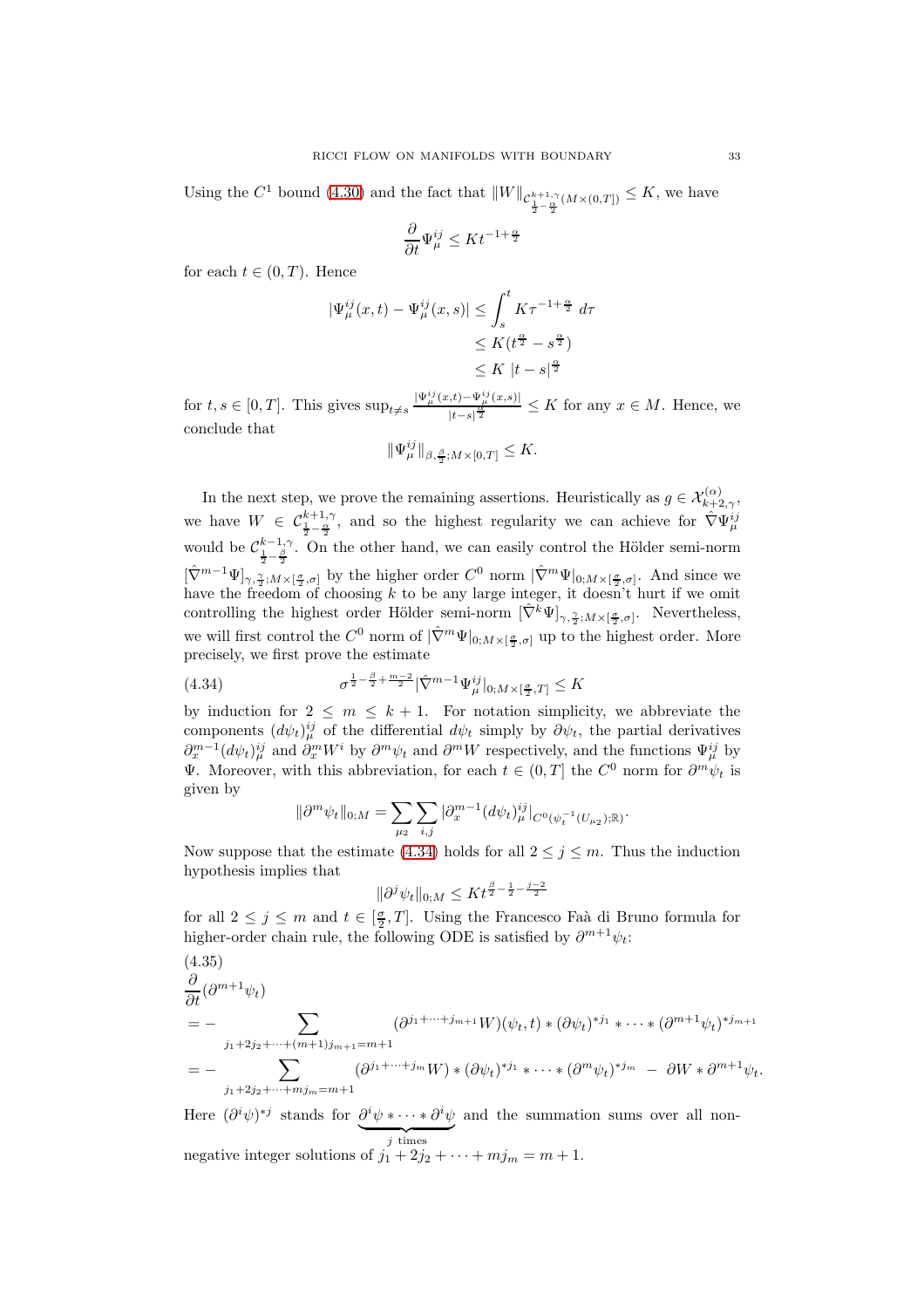Now observe that for any  $t \in [\frac{\sigma}{2}, T]$ , the  $C^0$  bound for  $\partial^j W$ ,  $\partial \psi_t$ , and the induction hypothesis imply

<span id="page-33-0"></span>
$$
(4.36) \qquad |(\partial^{j_1+\cdots+j_m}W)(\psi_t, t) * (\partial \psi_t)^{*j_1} * \cdots * (\partial^m \psi_t)^{*j_m}|
$$
  
\n
$$
\leq K \ t^{\frac{\alpha}{2} - \frac{1}{2} - \frac{j_1 + \cdots + j_m}{2}} \prod_{r=2}^m \|\partial^r \psi_t\|_{0;M}^{j_r}
$$
  
\n
$$
\leq K \ t^{\frac{\alpha}{2} - \frac{1}{2} - \frac{j_1 + \cdots + j_m}{2}} \prod_{r=2}^m t^{(\frac{\beta}{2} + \frac{1}{2} - \frac{r}{2})j_r}
$$
  
\n
$$
= K \ t^{\frac{\alpha}{2} - \frac{m+2}{2} + \frac{\beta}{2} \sum_{r=2}^m j_r}
$$
  
\n
$$
\leq K \ t^{\frac{\alpha}{2} - \frac{m+2}{2}}
$$

for each  $\{j_1, ..., j_m\}$  satisfying  $j_1 + 2j_2 + \cdots + mj_m = m + 1$ . Let us define  $f(t) := ||\partial^{m+1}\psi_t||_{0,M}$ . Since  $(d\psi_T)^{ij}_{\mu}(x) = \delta^i_j$  for all  $x \in \psi_t^{-1}(U_{\mu_2})$ , we have  $f(T) = 0$ . By [\(4.34\)](#page-32-0), [\(4.35\)](#page-32-1), [\(4.36\)](#page-33-0) and the fundamental theorem of calculus, we have

$$
f(t) \leq K \int_{t}^{T} \tau^{\frac{\alpha}{2} - \frac{m+2}{2}} d\tau + K \int_{t}^{T} \tau^{\frac{\alpha}{2} - 1} f(\tau) d\tau
$$
  

$$
\leq K t^{\frac{\alpha}{2} - \frac{m}{2}} + K \int_{t}^{T} \tau^{\frac{\alpha}{2} - 1} f(\tau) d\tau
$$

for each  $t \in [\frac{\sigma}{2}, T]$ . Hence Grönwall's lemma implies

<span id="page-33-1"></span>(4.37) 
$$
\|\partial^{m+1}\psi_t\|_{0;M} \leq Kt^{\frac{\alpha}{2}-\frac{m}{2}}\exp(KT^{\frac{\alpha}{2}})
$$

for each  $t \in [\frac{\sigma}{2}, T]$ . Now, since  $\Psi = (\rho \circ \psi_t) * (\partial \psi_t)$ , where we have abbreviated the function  $\rho_{\mu_2}$  as  $\rho$ . Using the Francesco Faà di Bruno formula again, we obtain

$$
\partial^l(\rho \circ \psi_t) = \sum_{i_1+2i_2+\cdots+i_l=1} \rho^{(i_1+\cdots+i_l)}(\psi_t) * (\partial \psi_t)^{*i_1} * \cdots * (\partial^l \psi_t)^{*i_l}
$$

for  $1 \leq l \leq m+1$ . By the induction hypothesis and [\(4.37\)](#page-33-1), we have the estimate

<span id="page-33-2"></span>
$$
(4.38) \qquad |\partial^{l}(\rho \circ \psi_{t})| \leq K \sum_{i_{1}+2i_{2}+\cdots+i_{l_{l}}=l} \left(\prod_{r=2}^{l} \|\partial^{r}\psi_{t}\|_{0;M}^{i_{r}}\right)
$$

$$
\leq K \sum_{i_{1}+2i_{2}+\cdots+i_{l_{l}}=l} \left(\prod_{r=2}^{l} t^{(\frac{\beta}{2}+\frac{1}{2}-\frac{r}{2})i_{r}}\right)
$$

$$
\leq K \sum_{i_{1}+2i_{2}+\cdots+i_{l_{l}}=l} t^{-\frac{1}{2}\sum_{r=2}^{l}ri_{r}}
$$

$$
\leq K \sum_{i_{1}+2i_{2}+\cdots+i_{l_{l}}=l} t^{-\frac{l-i_{1}}{2}}
$$

$$
\leq K t^{-\frac{l}{2}}.
$$

for any  $1 \leq l \leq m+1$  and  $t \in [\frac{\sigma}{2}, T]$ . Then we observe that  $\partial^{m+1}\Psi$  satisfies

$$
\partial^m \Psi = \sum_{j_1+j_2 = m} \partial^{j_1} (\rho \circ \psi_t) * \partial^{j_2+1} \psi_t.
$$

Using the estimate  $(4.38)$ , the induction hypothesis and  $(4.37)$ , we subsequently obtain

$$
|\partial^m \Psi(x,t)| \le K \sum_{j_1+j_2=m} t^{-\frac{j_1}{2}} t^{\frac{\beta}{2}-\frac{j_2}{2}} \le K t^{\frac{\beta}{2}-\frac{m}{2}}.
$$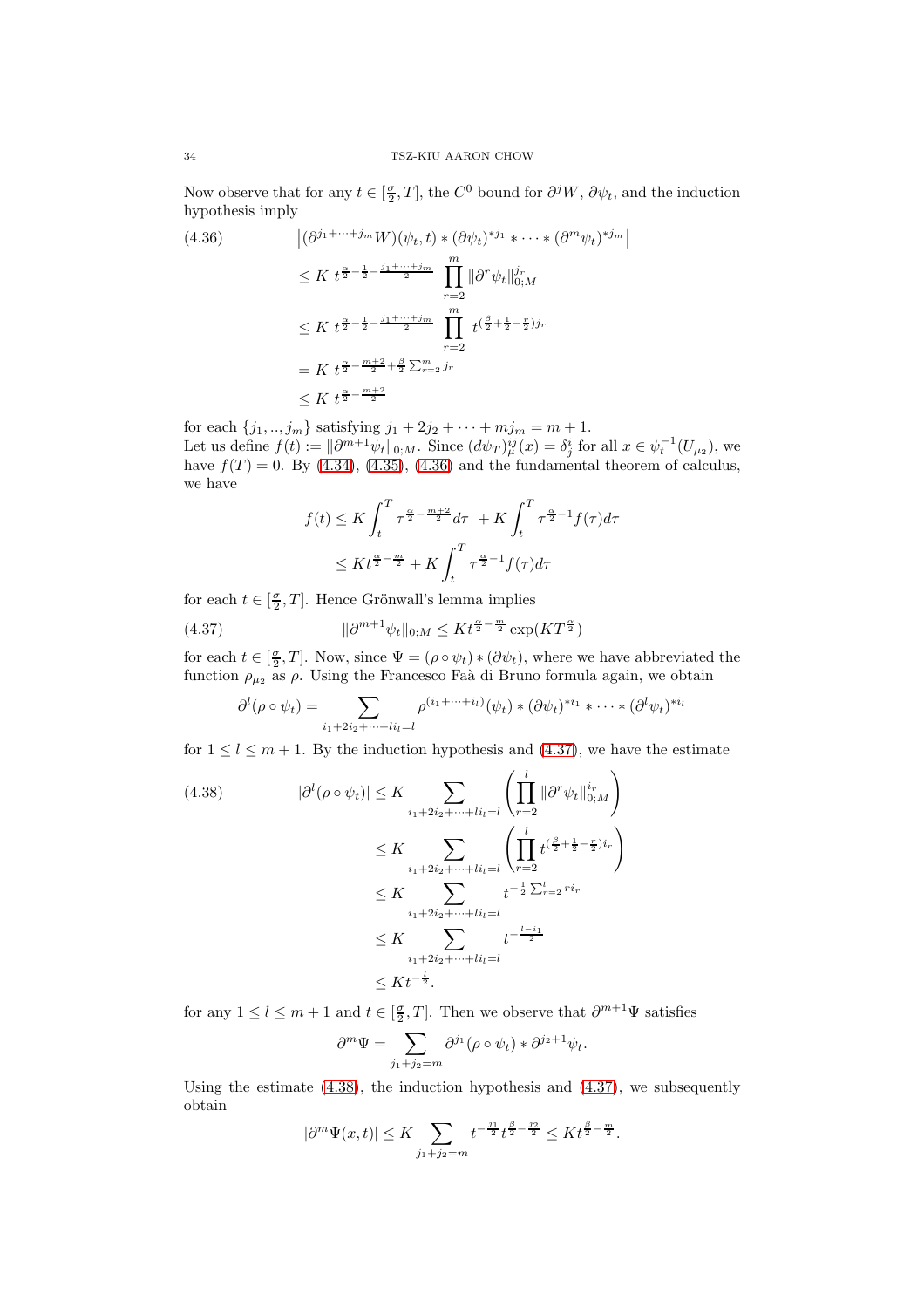for each  $t \in [\frac{\sigma}{2}, T]$ . Therefore we conclude that

$$
\sigma^{\frac{1}{2}-\frac{\beta}{2}+\frac{m-1}{2}}|\hat{\nabla}^m\Psi^{ij}_\mu|_{0;M\times[\frac{\sigma}{2},T]}\leq K.
$$

Note that in the RHS of [\(4.37\)](#page-33-1) the exponent of  $\sigma$  is negative for any  $m \geq 1$ . This is why we cannot hope for higher powers of  $\hat{\nabla}^m \Psi_{\mu}^{ij}$  to converge for any  $m \geq 1$  as  $t \to 0$ . Lastly, to verify that [\(4.34\)](#page-32-0) holds for  $m = 2$ , it suffices to consider the following ODE satisfied by  $\partial^2 \psi_t$ :

$$
\frac{\partial}{\partial t}(\partial^2 \psi_t) = -\partial^2 W(\psi_t, t) * \partial \psi_t * \partial \psi_t - \partial W(\psi_t, t) * \partial^2 \psi_t.
$$

For each  $t \in [\frac{\sigma}{2}, T]$ , the  $C^0$  bound for  $\partial^2 W$  and  $\partial \psi_t$  imply

$$
|\partial^2 W(\psi_t, t) * \partial \psi_t * \partial \psi_t| \leq K t^{\frac{\alpha}{2} - \frac{3}{2}}.
$$

Now we can proceed as before to obtain  $(4.34)$  for the case  $m = 2$ . This proves [\(4.34\)](#page-32-0) by induction. In particular, this implies that

<span id="page-34-0"></span>(4.39) 
$$
\sigma^{\frac{1}{2} - \frac{\beta}{2} + \frac{m-2}{2}} |\hat{\nabla}^{m-1} \Psi_{\mu}^{ij}|_{0; M \times [\frac{\sigma}{2}, \sigma]} \leq K
$$

for  $2 \le m \le k+1$ .

Next, we show that

<span id="page-34-1"></span>(4.40) 
$$
\sigma^{\frac{1}{2} - \frac{\beta}{2} + \frac{m-2}{2} + \frac{\gamma}{2}} [\hat{\nabla}^{m-1} \Psi_{\mu}^{ij}]_{\gamma, \frac{\gamma}{2}; M \times [\frac{\sigma}{2}, \sigma]} \leq K
$$

for any  $2 \leq m \leq k$ . We first observe that the following equation is satisfied by  $\partial^{m-1}\Psi$ :

$$
\frac{\partial}{\partial t}(\partial^{m-1}\Psi)
$$
\n
$$
= \sum_{j_1+j_2=m-1} \left\{ \partial^{j_1+1}\psi_t * \sum_{l_1+l_2=j_2} (\partial^{l_1}(\rho \circ \psi_t) * \frac{\partial}{\partial t}(\partial^{l_2}\psi_t)) + \frac{\partial}{\partial t}(\partial^{j_1+1}\psi_t) * \partial^{j_2}(\rho \circ \psi_t) \right\}.
$$

Using [\(4.35\)](#page-32-1) to [\(4.37\)](#page-33-1) and the  $C^0$  norm for  $\hat{\nabla}W$ , we obtain

$$
\left| \frac{\partial}{\partial t} (\partial^l \psi_t) \right| \le K t^{\frac{\alpha}{2} - \frac{l+1}{2}} + K t^{\frac{\alpha}{2} - 1} \cdot t^{\frac{\alpha}{2} - \frac{l-1}{2}}
$$

$$
\le K t^{\frac{\alpha}{2} - \frac{l+1}{2}} + K t^{\alpha - \frac{l+1}{2}}
$$

$$
\le K t^{\frac{\alpha}{2} - \frac{l+1}{2}}
$$

for all  $0 \le l \le k+1$ . Combining the above estimate, [\(4.37\)](#page-33-1) and [\(4.38\)](#page-33-2), we obtain

$$
\left| \frac{\partial}{\partial t} (\partial^{m-1} \Psi)(x, t) \right|
$$
\n
$$
\leq K \sum_{j_1+j_2=m-1} \left\{ t^{\frac{\alpha}{2} - \frac{j_1}{2}} \sum_{l_1+l_2=j_2} t^{-\frac{l_1}{2}} \cdot t^{\frac{\alpha}{2} - \frac{l_2}{2}} + t^{\frac{\alpha}{2} - \frac{j_1+2}{2}} \cdot t^{-\frac{j_2}{2}} \right\}
$$
\n
$$
\leq K \sum_{j_1+j_2=m-1} \left\{ t^{\alpha - \frac{j_1+j_2}{2}} + t^{\frac{\alpha}{2} - \frac{j_1+j_2+2}{2}} \right\}
$$
\n
$$
\leq K (t^{\alpha - \frac{m-1}{2}} + t^{\frac{\alpha}{2} - \frac{m+1}{2}})
$$
\n
$$
\leq K t^{\frac{\alpha}{2} - \frac{m+1}{2}}.
$$

Now, we fix a point  $z \in M$ , and let  $(x,t), (y,s) \in B_{\sqrt{\sigma}}(z) \times [\frac{\sigma}{2}, \sigma]$ . We may assume without loss of generality that  $\psi_t(x), \psi_s(y) \in \text{supp}(\rho_{\mu_2}),$  and  $t > s$  are close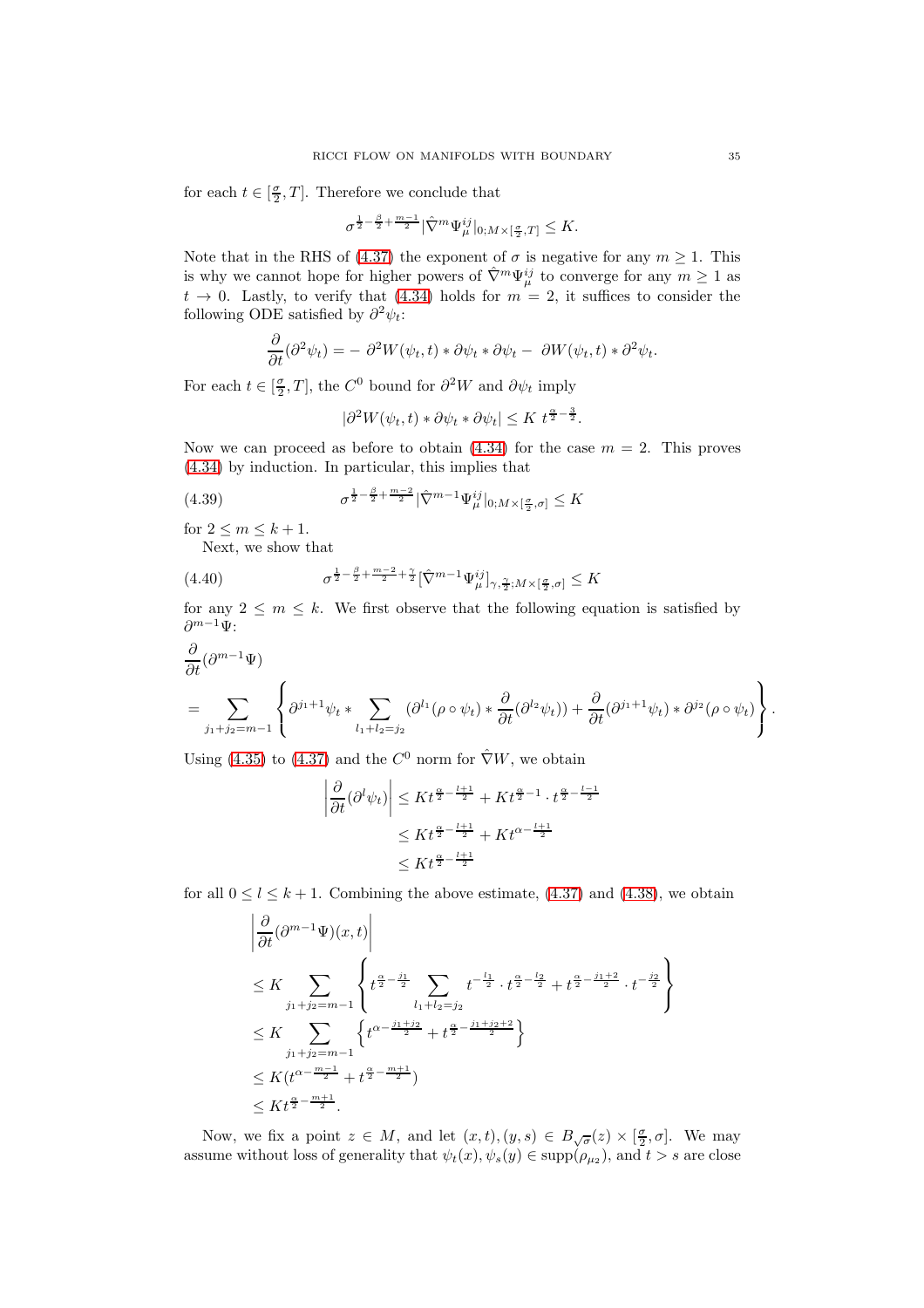enough such that  $\psi_{\tau}(y) \in \text{supp}(\rho_{\mu_2})$  for  $\tau \in [s, t]$ . Using [\(4.35\)](#page-32-1), [\(4.36\)](#page-33-0) and [\(4.39\)](#page-34-0) we have

$$
\frac{|\partial_x^{m-1}\Psi_{\mu}^{ij}(x,t) - \partial_x^{m-1}\Psi_{\mu}^{ij}(y,s)|}{|x - y|^{\gamma} + |t - s|^{\frac{\gamma}{2}}} \n\leq \frac{|\partial_x^{m-1}\Psi_{\mu}^{ij}(x,t) - \partial_x^{m-1}\Psi_{\mu}^{ij}(y,t)|}{|x - y|^{\gamma}} + \frac{|\partial_x^{m-1}\Psi_{\mu}^{ij}(y,t) - \partial_x^{m-1}\Psi_{\mu}^{ij}(y,s)|}{|t - s|^{\frac{\gamma}{2}}} \n\leq K |\partial_x^m\Psi_{\mu}^{ij}|_{0;M \times [\frac{\sigma}{2}, \sigma]} |x - y|^{1 - \gamma} + K|t - s|^{-\frac{\gamma}{2}} \int_s^t \left| \frac{\partial}{\partial \tau} (\partial_x^{m-1}\Psi_{\mu}^{ij})(y, \tau) \right| d\tau \n\leq K \sigma^{\frac{\beta}{2} - \frac{m}{2}} \sigma^{\frac{1}{2} - \frac{\gamma}{2}} + K|t - s|^{-\frac{\gamma}{2}} \int_s^t \tau^{\frac{\alpha}{2} - \frac{m+1}{2}} d\tau \n\leq K \sigma^{\frac{\beta}{2} - \frac{\gamma}{2} - \frac{m-1}{2}} + K|t - s|^{-\frac{\gamma}{2}} \int_s^t \tau^{\frac{\alpha}{2} - \frac{m+1}{2}} d\tau \n\leq K \sigma^{\frac{\beta}{2} - \frac{\gamma}{2} - \frac{m-1}{2}} + K|t - s|^{-\frac{\gamma}{2}} (t^{\frac{\alpha}{2} - \frac{m-1}{2}} - s^{\frac{\alpha}{2} - \frac{m-1}{2}}).
$$

Now, we can write  $\frac{\alpha}{2} - \frac{m-1}{2} = (\frac{\beta}{2} - \frac{\gamma}{2} - \frac{m-1}{2}) + (\frac{\alpha-\beta}{2} + \frac{\gamma}{2})$ . Using the fact that  $\alpha > \beta$  and  $t, s \in [\frac{\sigma}{2}, \sigma]$ , we obtain

$$
|t - s|^{-\frac{\gamma}{2}} (t^{\frac{\alpha}{2} - \frac{m-1}{2}} - s^{\frac{\alpha}{2} - \frac{m-1}{2}})
$$
  
\$\leq K\sigma^{\frac{\beta}{2} - \frac{\gamma}{2} - \frac{m-1}{2}} |t - s|^{-\frac{\gamma}{2}} (t^{\frac{\gamma}{2}} - s^{\frac{\gamma}{2}})  
\$\leq K'\sigma^{-\frac{1}{2} + \frac{\beta}{2} - \frac{\gamma}{2} - \frac{m-2}{2}}.\$

Hence

$$
\frac{|\partial_x^{m-1}\Psi_{\mu}^{ij}(x,t) - \partial_x^{m-1}\Psi_{\mu}^{ij}(y,s)|}{|x - y|^{\gamma} + |t - s|^{\frac{\gamma}{2}}} \leq K\sigma^{-\frac{1}{2} + \frac{\beta}{2} - \frac{\gamma}{2} - \frac{m-2}{2}}
$$

for any  $(x, t), (y, s) \in B_{\sqrt{\sigma}}(z) \times [\frac{\sigma}{2}, \sigma]$ . Since  $z \in M$  is arbitrary, we have proved  $(4.40).$  $(4.40).$ 

 $\Box$ 

<span id="page-35-0"></span>**Proposition 4.8.** Let  $k \geq 2$  and  $\beta, \gamma \in (0, \alpha)$  be given. There exist a  $C^{1,\beta}$  diffeomorphism  $\psi : M \to M$  and  $K = K(M, k, \hat{g}, ||g_0||_{\alpha;M})$ ,  $T = T(M, \hat{g}, ||g_0||_{\alpha;M})$  such that the following holds: There is a solution  $\tilde{g} \in \mathcal{X}_{k,\gamma}^{(\beta)}(M\times [0,T])$  to the Ricci flow such that

$$
\tilde{g}(\cdot,0) = \psi^* g_0 \quad and \quad \|\tilde{g}\|_{\mathcal{X}_{k,\gamma}^{(\beta)}(M \times [0,T])} \leq K.
$$

Proof.

By Corollary [4.4,](#page-27-0) we can find  $T = T(M, \hat{g}, ||g_0||_{\alpha}) > 0$  sufficiently small such that  $g(t) \in \mathcal{X}_{k+3,\gamma}^{(\alpha)}(M \times [0,T])$  is the unique solution to the Ricci-DeTurck system such that

$$
\|g\|_{\mathcal{X}_{k+3,\gamma}^{(\alpha)}} \leq K.
$$

By Lemma [4.5](#page-28-3) and Lemma [4.7,](#page-31-1) we can find a one-parameter family of diffeomorphisms  $\{\psi_t\}_{t\in[0,T]}$  which is generated by

$$
\begin{cases} \frac{\partial}{\partial t} \psi_t = -W(\psi_t, t) \\ \psi_T = \mathrm{id} \end{cases}
$$

,

such that if the functions  $\Psi_{\mu}^{ij}$  are defined by Definition [4.6,](#page-31-0) then they satisfy

(1)  $\Psi_{\mu}^{ij} \in C^{\beta, \frac{\beta}{2}}(M \times [0, T]; \mathbb{R})$  and  $\widehat{\nabla} \Psi_{\mu}^{ij} \in C_{\frac{1}{2} - \frac{\beta}{2}}^{k-1, \gamma}(M \times (0, T]; \mathbb{R});$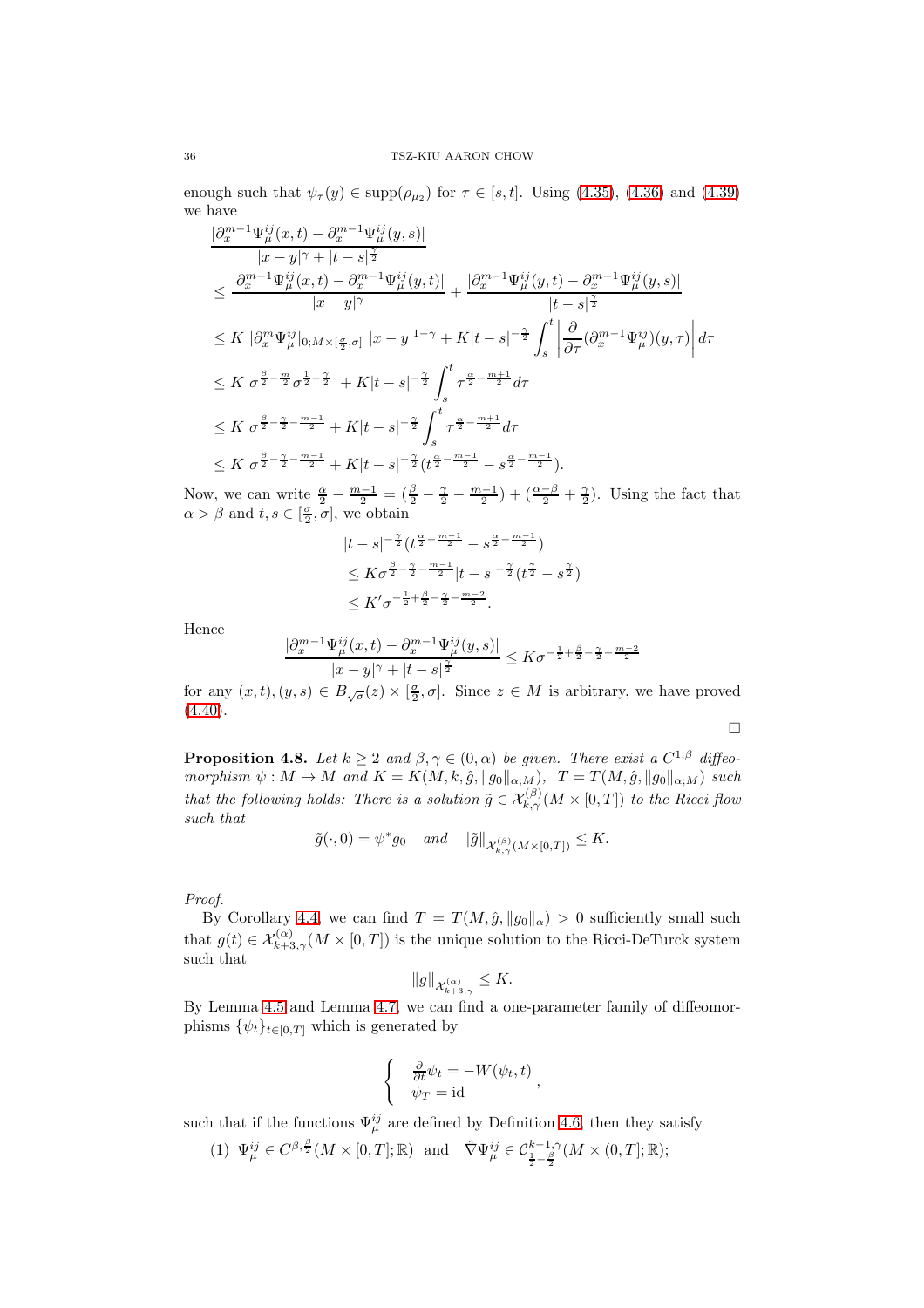$$
(2) \ \|\Psi_{\mu}^{ij}\|_{\beta,\frac{\beta}{2};M\times[0,T]}+\|\hat{\nabla}\Psi_{\mu}^{ij}\|_{\mathcal{C}_{\frac{1}{2}-\frac{\beta}{2}}^{k-1,\gamma}(M\times(0,T])}\leq K(M,k,\hat{g},\|g_0\|_{\alpha},\|g\|_{\mathcal{X}_{k+3,\gamma}^{(\alpha)}}).
$$

Equivalently, we have  $\|\hat{\nabla}\Psi^{ij}_{\mu}\|_{\mathcal{C}_{\frac{1}{2}-\frac{\beta}{2}}^{k-1,\gamma}(M\times(0,T])}\leq K.$ 

We then define  $\tilde{g}(t) := (\psi_t)^* g(t)$ . Thus  $\tilde{g}(0) = \psi_0^* g_0$  where  $\psi_0$  is a  $C^{1,\beta}$  diffeomorphism. We have

$$
\frac{\partial}{\partial t}\tilde{g} = (\psi_t)^*(-2Ric(g(t)) + L_Wg(t)) - L_W\tilde{g}(t) = -2Ric(\tilde{g}(t)).
$$

Hence  $\tilde{g}$  is a solution to the Ricci flow on a  $M \times (0,T]$ . In the sequel, let us denote  $g(t)$  by  $g_t$ . Next, we fix a chart U. Let  $x \in U$  and  $\psi_t(x) \in V$  for some chart V. Let  $\{x_i\}$  and  $\{\tilde{x}_i\}$  be the coordinates on the charts U and V respectively. Moreover, we denote by  $h_\mu: U_\mu \cap V \to GL_n(\mathbb{R})$  the induced transition maps between trivializations of the tangent bundle  $TM$ ; and by  $H_s: U_s \cap V \to GL_N(\mathbb{R})$ the induced transition maps between trivializations of the bundle  $\text{Sym}^2(T^*M)$ . So on the intersection  $U_{\mu} \cap V$ , we have

$$
(d\psi_t)^{ij} = (h_\mu)^j_k (d\psi_t)^{ik}_\mu \quad \text{and} \quad g_{kl} = (H_\mu)^{ab}_{kl} \cdot g^\mu_{ab}
$$

where  $(d\psi_t)^{ij} = \partial_i \psi_t^j$  are the components of  $d\psi_t$  on  $U \cap \psi_t^{-1}(V)$ , and  $g_{ab}^{\mu}$  are the components of g on  $U_{\mu}$ . Then

<span id="page-36-0"></span>
$$
(4.41)
$$
  
\n
$$
\tilde{g}(x, t)_{ij} = \psi_t^* g_t(x)_{ij}
$$
  
\n
$$
= g_t(\psi_t(x))((d\psi_t)(\frac{\partial}{\partial x_i}), (d\psi_t)(\frac{\partial}{\partial x_j}))
$$
  
\n
$$
= g_t(\psi_t(x))((d\psi_t)^{ik}\frac{\partial}{\partial \tilde{x}_k}, (d\psi_t)^{jl}\frac{\partial}{\partial \tilde{x}_l})
$$
  
\n
$$
= (g_t \circ \psi_t)_{kl}(d\psi_t)^{ik}(d\psi_t)^{jl}
$$
  
\n
$$
= \sum_s \rho_s(\psi_t)(g_t \circ \psi_t)_{kl} \cdot \sum_\mu \rho_\mu(\psi_t)(d\psi_t)^{ik} \cdot \sum_\nu \rho_\nu(\psi_t)(d\psi_t)^{jl}
$$
  
\n
$$
= \sum_s \rho_s(\psi_t)(g_t \circ \psi_t)^s_{ab}(H_s)^{ab}_{kl} \cdot \sum_\mu \rho_\mu(\psi_t)(h_\mu)^k_p (d\psi_t)^{ip}_{\mu} \cdot \sum_\nu \rho_\nu(\psi_t)(h_\nu)^l_q (d\psi_t)^{jq}_{\nu}
$$
  
\n
$$
= \sum_{\mu,\nu,s} \rho_s(\psi_t)(g_t \circ \psi_t)^s_{ab} \cdot \Psi_\mu^{ip} \Psi_\nu^{jq} \cdot (h_\mu)^k_p (h_\nu)^l_q (H_s)^{ab}_{kl}.
$$

Now, since  $g \in C^{\alpha, \frac{\alpha}{2}}(M \times [0,T])$ ,  $\Psi \in C^{\beta, \frac{\beta}{2}}(M \times [0,T])$  and  $\alpha > \beta$ , we have  $\tilde{g} \in C^{\beta, \frac{\beta}{2}}(M \times [0, T])$  from [\(4.41\)](#page-36-0). Next, for  $1 \le m \le k$ , we see from (4.41) that

$$
\hat{\nabla}\tilde{g} = \sum_{j_1+j_2+j_3+j_4=1} \hat{\nabla}^{j_1} (\rho \circ \psi_t) * \hat{\nabla}^{j_2} (g_t \circ \psi_t) * \hat{\nabla}^{j_3} \Psi * \hat{\nabla}^{j_4} \Psi.
$$

Note that we have  $\|\hat{\nabla}\Psi\|_{C^{\frac{k-1}{2},\gamma}_{\frac{1}{2}}(M\times(0,T])}\leq K$ . Since  $\psi_t$  is a  $C^{1,\beta}$  diffeomorphism,  $g_t \circ \psi_t$  has the same regularity as  $g_t$ , and so  $\|\hat{\nabla}(g_t \circ \psi_t)\|_{\mathcal{C}^{k-1,\gamma}_{\frac{1}{2}-\frac{\beta}{2}}(M\times(0,T])} \leq \|\hat{\nabla}(g_t \circ \psi_t)\|_{\mathcal{C}^{k-1,\gamma}_{\frac{1}{2}-\frac{\beta}{2}}(M\times(0,T])}$  $\|\psi_t\|_{\mathcal{C}^{k-1,\gamma}_{\frac{1}{2}-\frac{\alpha}{2}}(M\times(0,T])}\leq K.$  By the definition of  $\Psi$ ,  $\rho\circ\psi_t$  has at least the regularity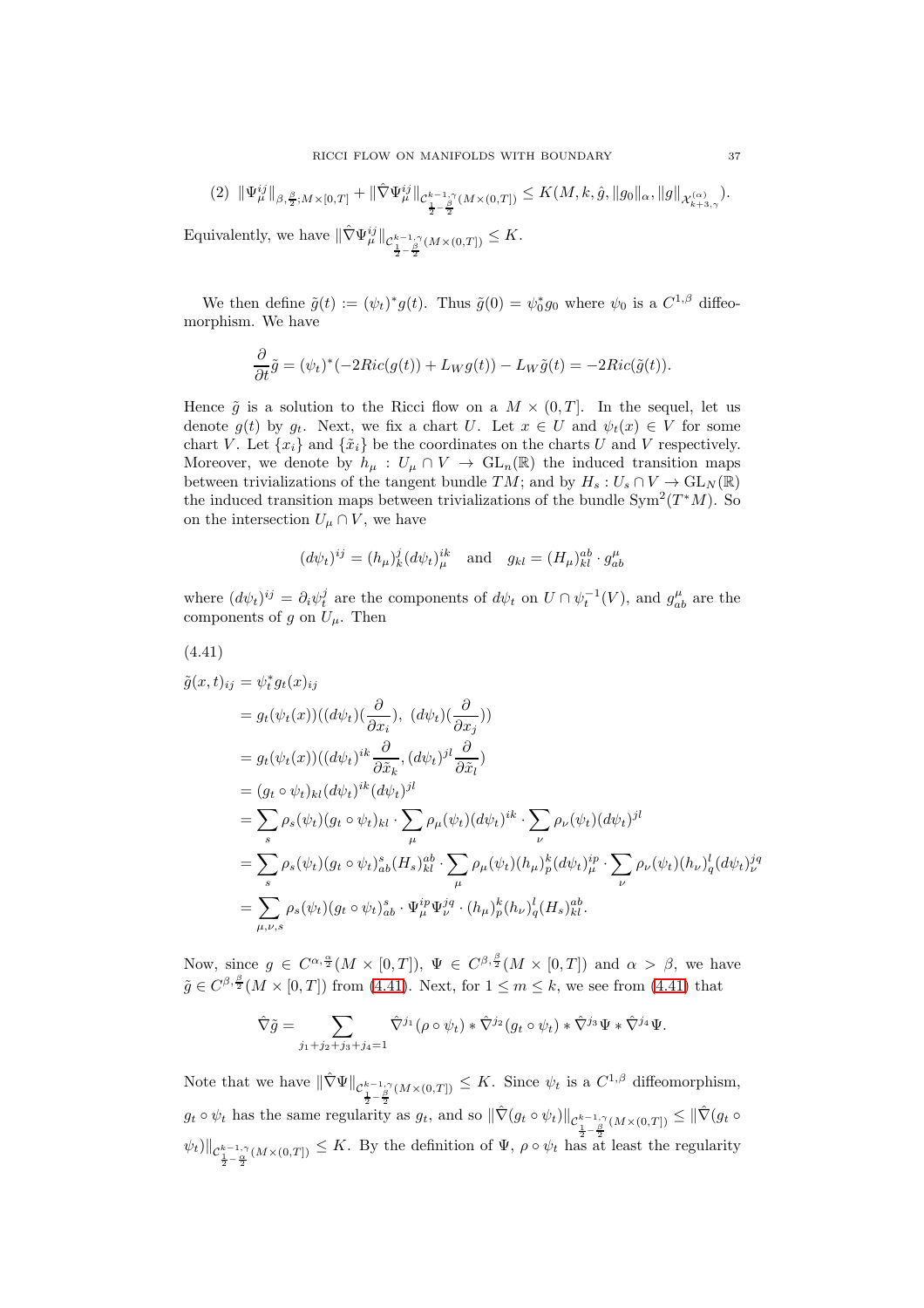of  $\Psi$ , thus  $\|\hat{\nabla}(\rho \circ \psi_t)\|_{\mathcal{C}_{\frac{1}{2}-\frac{\beta}{2}}^{k-1,\gamma}(M\times(0,T])} \leq K$ . Moreover, by Lemma [2.2,](#page-5-0) there is

$$
\begin{split} \|\Psi\|_{\mathcal{C}_0^{k-1,\gamma}(M\times(0,T])} &\leq K(\|\Psi\|_{\beta,\frac{\beta}{2};M\times(0,T])} + \|\hat{\nabla}\Psi\|_{\mathcal{C}_{\frac{1}{2}}^{k-2,\gamma}(M\times(0,T])})\\ &\leq K(\|\Psi\|_{\beta,\frac{\beta}{2};M\times(0,T])} + \|\hat{\nabla}\Psi\|_{\mathcal{C}_{\frac{1}{2}-\frac{\beta}{2}}^{k-1,\gamma}(M\times(0,T])})\\ &\leq K. \end{split}
$$

Similarly,

$$
||g_t \circ \psi_t||_{\mathcal{C}_0^{k-1,\gamma}(M \times (0,T])} \leq K \text{ and } ||\rho \circ \psi_t||_{\mathcal{C}_0^{k-1,\gamma}(M \times (0,T])} \leq K.
$$
 Putting everything together, we obtain

$$
\begin{split} &\|(\rho\circ\psi_t)*(g_t\circ\psi_t)*\Psi*\hat{\nabla}\Psi\|_{\mathcal{C}^{k-1,\gamma}_2(M\times (0,T])}\\ &\leq K\|(\rho\circ\psi_t)\|_{\mathcal{C}^{k-1,\gamma}_0(M\times (0,T])}\|(g_t\circ\psi_t)\|_{\mathcal{C}^{k-1,\gamma}_0(M\times (0,T])}\|\Psi\|_{\mathcal{C}^{k-1,\gamma}_0(M\times (0,T])}\|\hat{\nabla}\Psi\|_{\mathcal{C}^{k-1,\gamma}_2(M\times (0,T])}\\ &\leq K. \end{split}
$$

We can similarly derive the bounds for the other terms in the summation of  $(4.41)$ . Therefore we conclude that

$$
\|\hat \nabla \tilde g\|_{\mathcal{C}^{k-1,\gamma}_{\frac{1}{2}-\frac{\beta}{2}}(M\times (0,T])}\leq K.
$$

This proves that  $\tilde{g} \in \mathcal{X}_{k,\gamma}^{(\beta)}(M \times [0,T])$  and the assertion follows.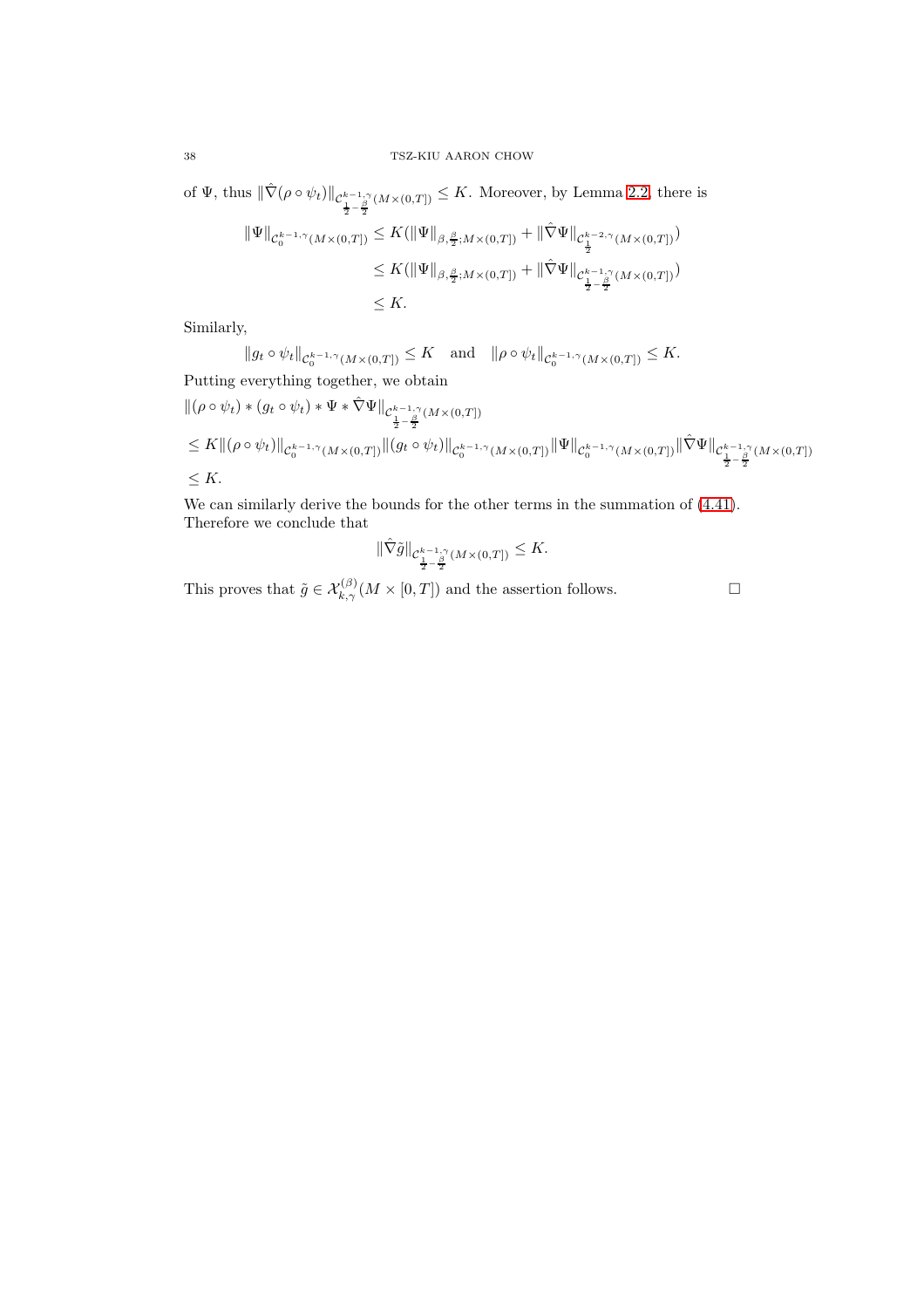## <span id="page-38-0"></span>5. Short Time Existence and Uniqueness to the Harmonic map heat  $FLOW$

In this subsection, we assume that a solution to the Ricci flow is given. To construct a solution to the Ricci-Deturck flow, we prove the short time existence and the uniqueness to the associated harmonic map heat flow.

Throughout this subsection, let  $\alpha \in (0,1)$  be given such that  $g_0 \in C^{\alpha}(M)$ . Let  $\gamma \in (0, \alpha)$  be given and we fix  $\beta \in (\gamma, \alpha)$ . Moreover, let  $g(t) \in \mathcal{X}_{k,\gamma}^{(\beta)}(M \times [0, T])$ be a solution to the Ricci flow on  $M \times (0,T]$  and  $\psi$  be a  $C^{1,\beta}$  diffeomorphism such that

• 
$$
g(0) = \psi^* g_0;
$$
  
\n•  $\|\psi\|_{C^{1,\beta}(M;M)} \leq C;$   
\n•  $\|g\|_{\mathcal{X}_{k,\gamma}^{(\beta)}(M\times [0,T])} = \|g\|_{\beta,\frac{\beta}{2};M\times [0,T]} + \|\hat{\nabla}g\|_{\mathcal{C}_{\frac{1}{2}-\frac{\beta}{2}}^{k-1,\gamma}} \leq C.$ 

for some constant  $C > 0$ .

Associated with  $g(t)$ , we consider the harmonic map heat flow

<span id="page-38-1"></span>(5.1) 
$$
\begin{cases} \frac{\partial \phi_t}{\partial t} = \Delta_{g(t), \hat{g}} \phi_t, & \text{on } M \times (0, T] \\ \varphi_0 = \psi, & \text{on } M. \end{cases}
$$

We seek short time existence and uniqueness to the initial value problem [\(5.1\)](#page-38-1). To do that, we reformulate the problem into an equivalent equation on  $TM$  via the exponential map. Since  $\psi \in C^{1,\beta}(M)$ , we can find a  $C^{\infty}$  map  $\hat{\psi} : (M,g) \to (M,\hat{g})$ such that  $d_{\hat{g}}(\psi(x), \hat{\psi}(x)) < \frac{1}{2}$ inj $(M, \hat{g})$ . Here  $d_{\hat{g}}$  is the Riemannian distance with respect to the metric  $\hat{g}$ . Thus we can write

(5.2) 
$$
\psi(x) = \exp_{\hat{\psi}(x)}(U(x))
$$

for some  $C^{1+\beta}$  vector field  $U(x)$ . The exponential map is taken with respect to the metric  $\hat{g}$ . If we assume that T is sufficiently small so that  $d_{\hat{g}}(\phi_t(x), \hat{\psi}(x))$  <  $\frac{3}{4}$ inj $(M, \hat{g})$ , then we can write the harmonic map heat flow  $\phi_t(x)$  in the form

(5.3) 
$$
\phi_t(x) = \exp_{\hat{\psi}(x)}(V(x,t))
$$

for some vector field  $V(x, t)$ . Note that the assumptions on the injectivity radius ensures that  $V(x, t)$  is well-defined. Now the idea is to transform the initial value problem [\(5.1\)](#page-38-1) into an equivalent PDE for the vector field  $V(x, t)$  with initial condition  $U(x)$ . The following lemma gives such an equivalence.

<span id="page-38-3"></span>**Lemma 5.1.** If  $\phi_t(x) \in \Gamma(M \times [0,T]; M)$  is a solution to the harmonic map heat flow [\(5.1\)](#page-38-1), then the vector field  $V(x,t)$  defined by  $\phi_t(x) = \exp_{\hat{\psi}(x)}(V(x,t))$  is a solution in  $\Gamma(M \times [0,T]; \hat{\psi}^*(TM))$  to the initial value problem

<span id="page-38-2"></span>(5.4) 
$$
\begin{cases} \left(\frac{\partial}{\partial t} - tr_g \hat{\nabla}^2\right) V = \mathcal{P}(V, \hat{\nabla}V) & \text{on} & M \times (0, T] \\ V(x, 0) = U(x) & \text{on} & M, \end{cases}
$$

provided that  $T$  is sufficiently small, where

(5.5) 
$$
\mathcal{P}(V, \hat{\nabla}V)^a := g^{ij}(\Gamma_{\hat{g}} - \Gamma_g)_{ij}^k (\hat{\nabla}_k V^a + Z_k^a(V)) + g^{ij} S_{ij}^a(V, \hat{\nabla}V),
$$

 $Z(V)$  and  $S(V, \hat{\nabla}V)$  are sections of  $T^*M \otimes \hat{\psi}^*TM$  and  $T^*M \otimes \tilde{\chi}^*M \otimes \hat{\psi}^*TM$ respectively. Here  $Z_k^a(V)$  is a smooth function in V, whereas  $S_{ij}^a(V, \hat{\nabla}V)$  is a smooth function in V and a polynomial of degree 2 in  $\hat{\nabla}V$ . Moreover, the converse is also true.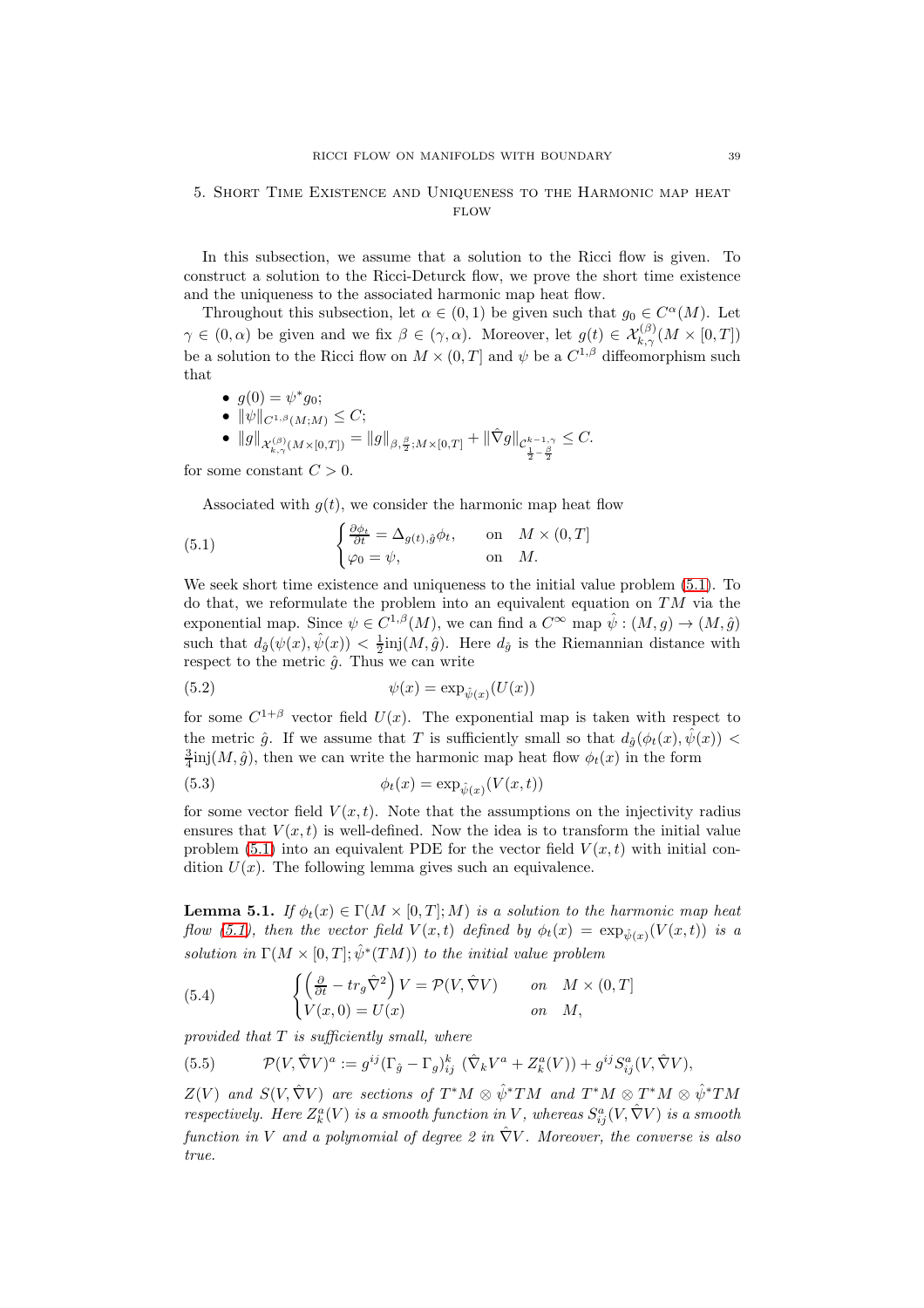*Proof.* Let  $\{x^{i}\}, \{y^{a}\}$  and  $\{z^{c}\}\$ be local coordinates around x,  $\psi(x)$  and  $\phi_t(x)$ respectively. We first show that

<span id="page-39-0"></span>(5.6) 
$$
d\phi_t(x)(\frac{\partial}{\partial x^i}) = (d \exp_{\hat{\psi}(x)})_{V(x,t)} (\hat{\nabla}_i V(x,t) + Z_i(V(x,t))) ,
$$

where  $Z_i = Z_i(x, V(x, t)) \in T_{\hat{\psi}(x)}M$  is a vector field depending smoothly on x and  $V$ .

Fix x and t, let  $\lambda(\tau) := \exp_{\hat{\psi}(x)}(\tau V(x,t))$  be a geodesic. Let  $\gamma(s)$  be a curve such that  $\gamma(0) = x$  and  $\gamma'(0) = \frac{\partial}{\partial x^i}$ . Let  $F(s,\tau) := \exp_{\hat{\psi}(\gamma(s))}(\tau V(\gamma(s),t))$  be a variation of  $\lambda$  through geodesics. Then

$$
J(\tau) := \frac{\partial F}{\partial s}(s, \tau)\Big|_{s=0}
$$

is a Jacobi field with initial conditions  $J(0) = d\hat{\psi}(x) \left(\frac{\partial}{\partial x^i}\right), \ \hat{\nabla}_\tau J(0) = \hat{\nabla}_X V(x, t)$ such that  $J(1) = d\phi_t(x)(\frac{\partial}{\partial x^i})$ . Let us decompose the Jacobi field  $J := J_1 + J_2$  in a way that  $J_1(0) = 0$ ,  $\hat{\nabla}_{\tau} J_1(0) = \hat{\nabla}_i V(x, t)$  and  $J_2(0) = d\hat{\psi}(x) (\frac{\partial}{\partial x^i})$ ,  $\hat{\nabla}_{\tau} J_2(0) = 0$ . Then we have

$$
J_1(1) = (d \exp_{\hat{\psi}(x)})_{V(x,t)} \left(\hat{\nabla}_i V(x,t)\right).
$$

Moreover, the vector  $J_2(1)$  depends smoothly on x and  $V(x, t)$ . To see that, let  $\sigma(u) := \exp_{\hat{\psi}(x)}(u \cdot J_2(0))$  be a geodesic, and let  $H(u, \tau) := \exp_{\sigma(u)}(\tau P_{\sigma(u)}(V(x,t)))$ be another geodesic variation of  $\lambda(\tau)$  where  $P_{\sigma(u)}(V(x,t))$  is the parallel transport of  $V(x,t)$  through  $\sigma(u)$ . Note that the Jacobi field  $J_2(\tau)$  arises from the variation  $H$  since

$$
\frac{\partial H}{\partial u}(u,\tau)\Big|_{u=0,\tau=0} = J_2(0) \text{ and } D_\tau \frac{\partial H}{\partial u}(u,\tau)\Big|_{u=0,\tau=0} = 0.
$$

Then

$$
\tilde{Z}_i(x, V(x,t)) := J_2(1) = \frac{\partial H}{\partial u}(u,1)\Big|_{u=0} \in T_{\exp_{\hat{\psi}(x)}(V)}M
$$

is a vector field depending smoothly on x and  $V(x, t)$ . We then define the vector field

 $Z_i(x, V(x, t)) \in T_{\hat{\psi}(x)}M$  by

$$
(d \exp_{\hat{\psi}(x)})_{V(x,t)}(Z_i(x, V(x,t))) = \tilde{Z}_i(x, V(x,t)).
$$

Combining the above results, we obtain the identity [\(5.6\)](#page-39-0).

Next, let  $\bar{\nabla}$  be the connection on  $T^*M \otimes \phi_t^*(TM)$  induced by  $\nabla_{g(t)}$  and  $\phi_t^* \hat{\nabla}$ . It is worth noting that although we are using the connection  $\bar{\nabla} = \nabla_{g(t)} \otimes 1 + 1 \otimes \phi_t^* \hat{\nabla}$ which applies to sections of the form  $dx^i \otimes \phi_t^* \partial_{z^c}$ , we will be using the basis  $\{(d \exp_{\psi(x)})_{V(x,t)}(\partial_{y^a})\}$  on the fibre  $T_{\phi_t(x)}M$ . Moreover, we denote by  $\omega_a^c$  the connection 1-forms for the connection  $\phi_t^* \hat{\nabla}$  with respect to the basis  $\{ (d \exp_{\hat{\psi(x)}})_{V(x,t)} (\partial_{y^a}) \},$ thus

$$
\hat{\nabla}_{(d\exp_{\hat{\psi}})V}(\partial_{y^a})(d\exp_{\hat{\psi}})_{V}(\partial_{y^b})=\omega_{ab}^c\cdot(d\exp_{\hat{\psi}})_{V}(\partial_{y^c}).
$$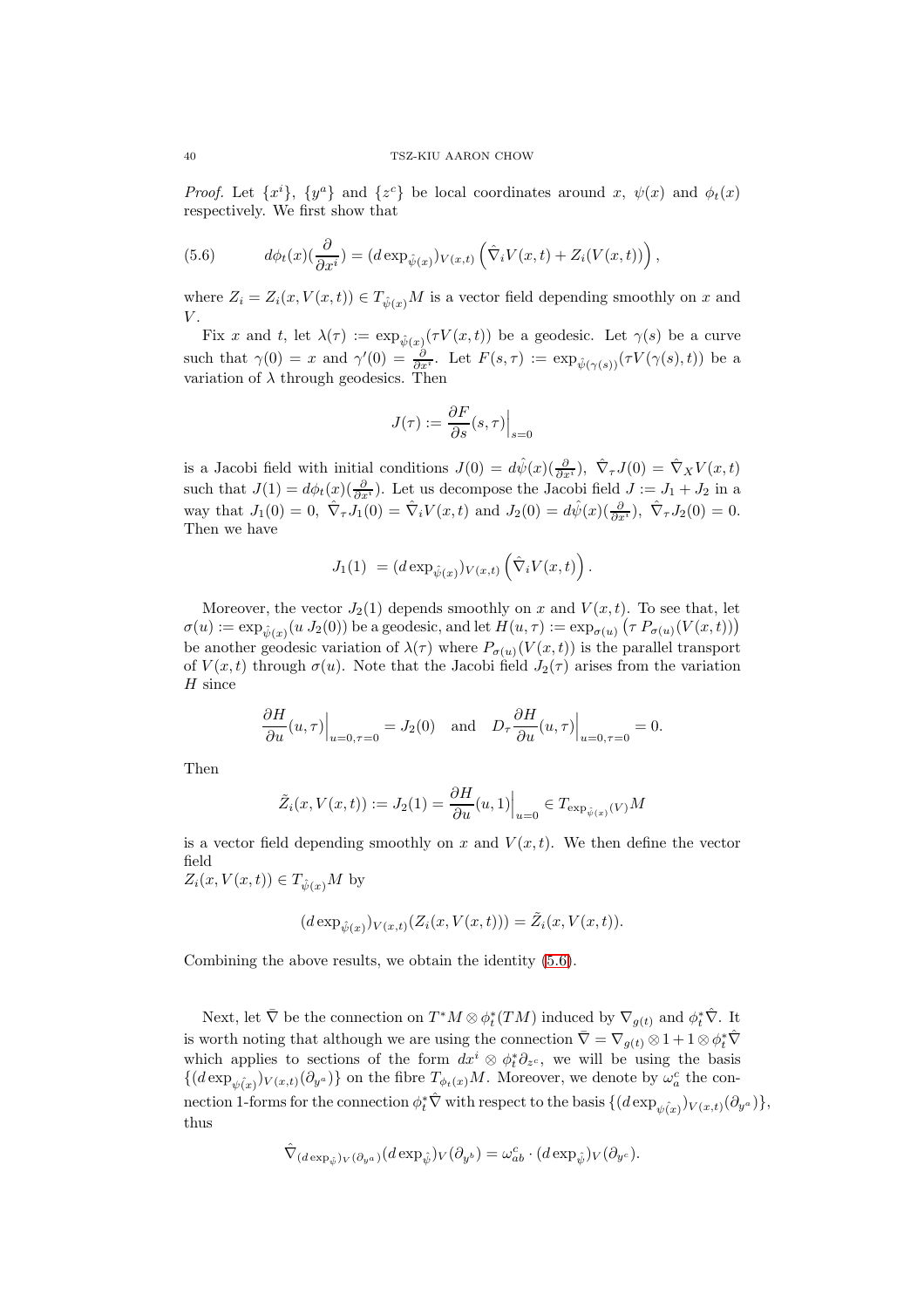Note that 
$$
\omega_a^c
$$
 depend smoothly on  $V(x, t)$ . Then (5.6) implies  
\n
$$
\nabla d\phi_t \left( \frac{\partial}{\partial x^i}, \frac{\partial}{\partial x^j} \right)
$$
\n
$$
= (\phi_t^* \hat{\nabla})_{\frac{\partial}{\partial x^i}} \left( d\phi_t \left( \frac{\partial}{\partial x^j} \right) \right) - d\phi_t \left( (\nabla_{g(t)})_{\frac{\partial}{\partial x^i}} \frac{\partial}{\partial x^j} \right)
$$
\n
$$
= (\phi_t^* \hat{\nabla})_{\frac{\partial}{\partial x^i}} \left( (\hat{\nabla}_j V^b + Z^b_j) (d \exp_{\hat{\psi}}) V \left( \frac{\partial}{\partial y^b} \right) \right) - d\phi_t \left( (\Gamma_g)_{ij}^k \frac{\partial}{\partial x^k} \right)
$$
\n
$$
= \left( \frac{\partial}{\partial x^i} \hat{\nabla}_j V^b + \frac{\partial}{\partial x^i} Z^b_j \right) (d \exp_{\hat{\psi}}) V \left( \frac{\partial}{\partial y^b} \right)
$$
\n
$$
+ (\hat{\nabla}_j V^b + Z^b_j) \cdot \hat{\nabla}_{(\hat{\nabla}_i V^a + Z^a_i) (d \exp_{\hat{\psi}}) V \left( \frac{\partial}{\partial y^a} \right)} \left( (d \exp_{\hat{\psi}}) V \left( \frac{\partial}{\partial y^b} \right) \right)
$$
\n
$$
- (\Gamma_g)_{ij}^k (\hat{\nabla}_k V^c + Z^c_k) (d \exp_{\hat{\psi}}) V \left( \frac{\partial}{\partial y^c} \right)
$$
\n
$$
= \left( \hat{\nabla}_i \hat{\nabla}_j V^c + \hat{\nabla}_i Z^c_j \right) (d \exp_{\hat{\psi}}) V \left( \frac{\partial}{\partial y^c} \right)
$$
\n
$$
+ (\Gamma_{\hat{g}} - \Gamma_g)_{ij}^k (\hat{\nabla}_k V^c + Z^c_k) (d \exp_{\hat{\psi}}) V \left( \frac{\partial}{\partial y^c} \right)
$$
\n
$$
= \left( \hat{\nabla}_i \hat{\nabla}_j V^c + (\Gamma_{\hat{g}} - \Gamma_g)_{ij}^k \left(
$$

This means that (5.7)

$$
\nabla d\phi_t \left( \frac{\partial}{\partial x^i}, \frac{\partial}{\partial x^j} \right)
$$
  
=  $\left( \hat{\nabla}_j \hat{\nabla}_i V^a + (\Gamma_{\hat{g}} - \Gamma_g)_{ij}^k \left( \hat{\nabla}_k V^a + Z_k^a(V) \right) + S_{ij}^a(V, \hat{\nabla} V) \right) (d \exp_{\hat{\psi}})_V \left( \frac{\partial}{\partial y^a} \right).$ 

Here  $S_{ij}^a(V, \hat{\nabla}V) := \hat{\nabla}_i Z_j^a + (Z_i^b \hat{\nabla}_j V^c + Z_j^c \hat{\nabla}_i V^b + Z_i^b Z_j^c) \cdot \omega_{bc}^a + \hat{\nabla}_i V^b \hat{\nabla}_j V^c \cdot \omega_{bc}^a$ is a smooth function in  $V(x, t)$  and a polynomial of degree 2 in  $\hat{\nabla}V(x, t)$ . The Laplacian  $\Delta_{g(t),\hat{g}}\phi_t$  is thus given by

$$
\Delta_{g(t),\hat{g}} \phi_t
$$
  
= tr<sub>g</sub>  $\nabla d\phi_t$   
=  $\left(\text{tr}_g \hat{\nabla}^2 V^a + g^{ij} (\Gamma_{\hat{g}} - \Gamma_g)_{ij}^k (\hat{\nabla}_k V^a + Z_k^a) + g^{ij} S_{ij}^a \right) (d \exp_{\hat{\psi}})_V \left(\frac{\partial}{\partial y^a}\right).$ 

On the other hand, it is easy to see that

$$
\frac{\partial}{\partial t}\phi_t = (d \exp_{\hat{\psi}})_V \left(\frac{\partial}{\partial t}V\right) = \left(\frac{\partial}{\partial t}V^a\right) (d \exp_{\hat{\psi}})_V \left(\frac{\partial}{\partial y^a}\right).
$$

Therefore, we conclude that

(5.8)  
\n
$$
\frac{\partial \phi_t}{\partial t} - \Delta_{g(t),\hat{g}} \phi_t
$$
\n
$$
= \left( \frac{\partial}{\partial t} V^a - \text{tr}_g \hat{\nabla}^2 V^a - g^{ij} (\Gamma_{\hat{g}} - \Gamma_g)_{ij}^k (\hat{\nabla}_k V^a + Z_k^a) - g^{ij} S_{ij}^a \right) (d \exp_{\hat{\psi}})_V \left( \frac{\partial}{\partial y^a} \right).
$$

The assertion then follows since the exponential map exp is a smooth diffeomorphism with respect to the metric  $\hat{g}$ .

 $\setminus$ 

 $\setminus$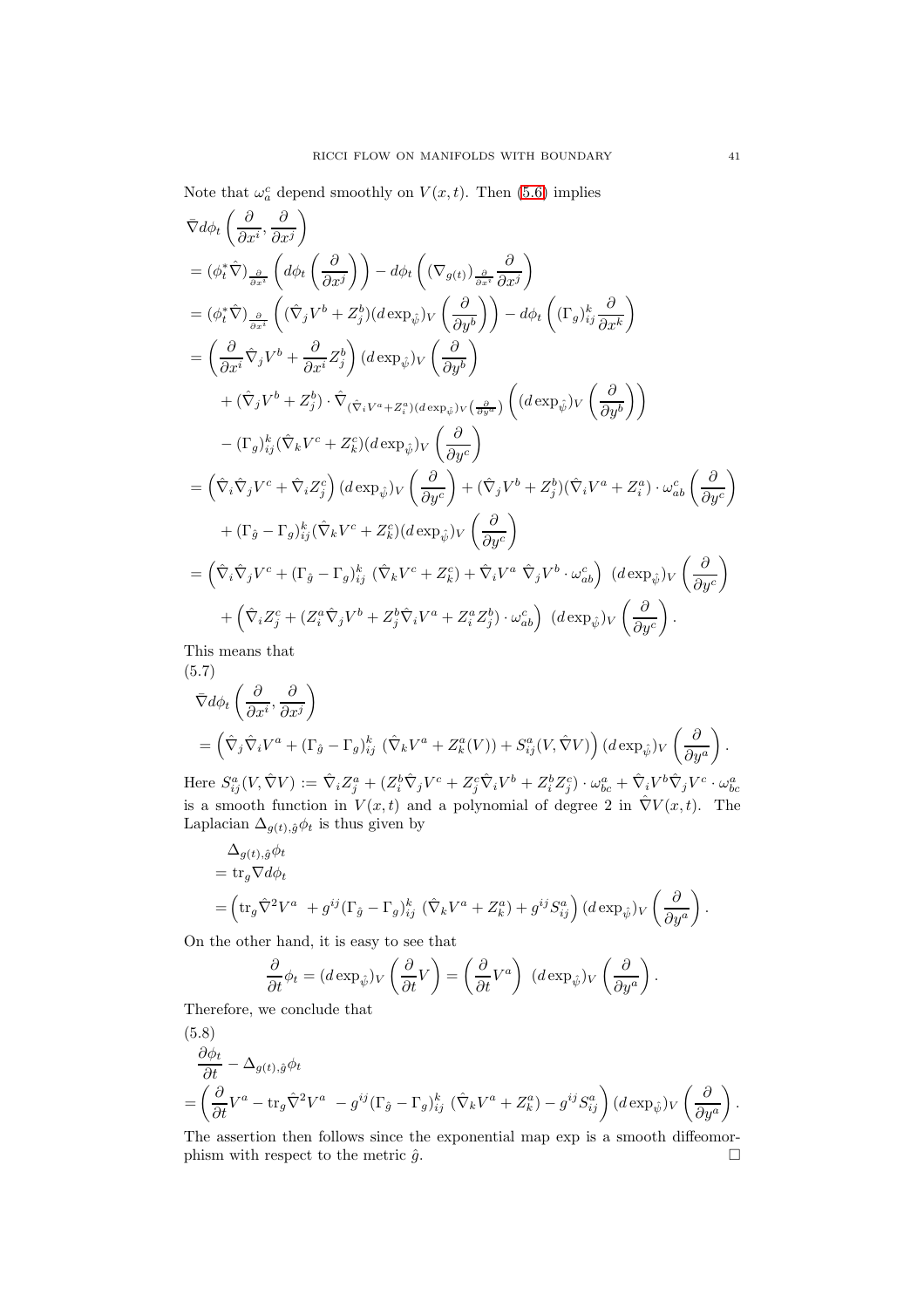Similar to the proof of the short time existence and uniqueness to the Ricci De-Turck flow, the short time existence and uniqueness to [\(5.4\)](#page-38-2) can be obtained by applying the Banach fixed point theorem to the following linear system:

<span id="page-41-0"></span>(5.9) 
$$
\begin{cases} \left(\frac{\partial}{\partial t} - tr_g \hat{\nabla}^2\right) V = \mathcal{P}(W, \hat{\nabla}W) & \text{on} & M \times (0, T] \\ V(x, 0) = U(x) & \text{on} & M, \end{cases}
$$

where

(5.10) 
$$
\mathcal{P}(W,\hat{\nabla}W)^a := g^{ij}(\Gamma_{\hat{g}} - \Gamma_g)_{ij}^k (\hat{\nabla}_k W^a + Z_k^a(W)) + g^{ij} S_{ij}^a(W,\hat{\nabla}W).
$$

Moreover, we note that the fact  $U \in C^{1,\beta}(M)$  implies that  $U \in C^{\delta}(M)$  for any exponent  $\delta \in (0,1)$  which can be arbitrarily close to 1.

<span id="page-41-2"></span>**Proposition 5.2.** Let  $k \geq 2$  and  $\delta \in (0,1)$  be given such that  $\delta \geq \beta$ . Suppose that

- $W(x, 0) = U(x);$
- $\bullet \ \|W\|_{\mathcal{X}_{k,\gamma}^{(\delta)}(M\times [0,T])}\leq B.$

Then there exists a unique solution  $V \in \mathcal{X}_{k+1,\gamma}^{(\delta)}(M \times [0,T]; \hat{\psi}^*(TM))$  to the lin-ear system [\(5.9\)](#page-41-0) and there are positive constants  $K_1 = K_1(\hat{g}, M, ||g||_{\mathcal{X}_{k,\gamma}^{(\beta)}}), K_2 =$  $K_2(\hat{g}, M, \|g\|_{\mathcal{X}_{k,\gamma}^{(\beta)}}, B)$  such that

$$
||V||_{\mathcal{X}_{k+1,\gamma}^{(\delta)}(M\times [0,T])} \leq K_1(K_2 T^{\frac{1}{2}} + ||U||_{C^{1,\beta}(M)}).
$$

Proof.

We first claim that the assumption  $||W||_{\mathcal{X}_{k,\gamma}^{(\delta)}(M\times[0,T])}\leq B$  implies

<span id="page-41-1"></span>(5.11) 
$$
\|\mathcal{P}(W,\hat{\nabla}W)\|_{\mathcal{C}^{k-1,\gamma}_{1-\frac{\beta}{2}-\frac{\delta}{2}}(M\times(0,T])}\leq K(\hat{g},\|g\|_{\mathcal{X}^{(\beta)}_{k,\gamma}},B).
$$

To see that, we estimate

$$
\|g^{ij}(\Gamma_{\hat{g}} - \Gamma_g)_{ij}^k \left. (\hat{\nabla}_k W + Z_k) \right\|_{\mathcal{C}^{k-1,\gamma}_{1-\frac{\beta}{2}-\frac{\delta}{2}}(M \times (0,T])}
$$
  
\n
$$
\leq K(\hat{g}) \|g^{-1}\|_{\mathcal{C}^{k-1,\gamma}_0(M \times (0,T])} \|\Gamma_{\hat{g}} - \Gamma_g\|_{\mathcal{C}^{k-1,\gamma}_{\frac{1}{2}-\frac{\delta}{2}}(M \times (0,T])} \|\hat{\nabla} W + Z\|_{\mathcal{C}^{k-1,\beta}_{\frac{1}{2}-\frac{\delta}{2}}(M \times (0,T])}
$$
  
\n
$$
\leq K(\hat{g}, \|g\|_{\mathcal{X}^{(\beta)}_{k,\gamma}}, B)
$$

and

$$
\|g^{ij}S_{ij}^{a}(W,\hat{\nabla}W)\|_{\mathcal{C}_{1-\frac{\beta}{2}-\frac{\delta}{2}}^{k-1,\gamma}(M\times(0,T])}\n\leq K(\hat{g})\;T^{\frac{\delta}{2}-\frac{\beta}{2}}\|g^{-1}\|_{\mathcal{C}_{0}^{k-1,\gamma}(M\times(0,T])}\|\hat{\nabla}W\|_{\mathcal{C}_{\frac{1}{2}-\frac{\delta}{2}}^{k-1,\gamma}(M\times(0,T])}^{2}
$$
\n
$$
\leq K(\hat{g},\|g\|_{\mathcal{X}_{k,\gamma}^{(\beta)}},B)T^{\frac{\delta}{2}-\frac{\beta}{2}}.
$$

Hence the estimate [\(5.11\)](#page-41-1) is established. By Lemma [2.2,](#page-5-0) this in particular implies that

$$
\|\mathcal{P}(W,\hat{\nabla}W)\|_{\mathcal{C}^{k-1,\gamma}_{1-\frac{\delta}{2}}(M\times(0,T])}\leq K(\hat{g},\|g\|_{\mathcal{X}^{(\beta)}_{k,\gamma}},B)\;T^{\frac{\beta}{2}}.
$$

Since the initial condition in [\(5.9\)](#page-41-0) satisfies  $U \in C^{\delta}(M; \hat{\psi}^*(TM))$ , then by The-orem [3.1](#page-6-2) there exists a unique solution  $V$  to the linear system [\(5.9\)](#page-41-0) such that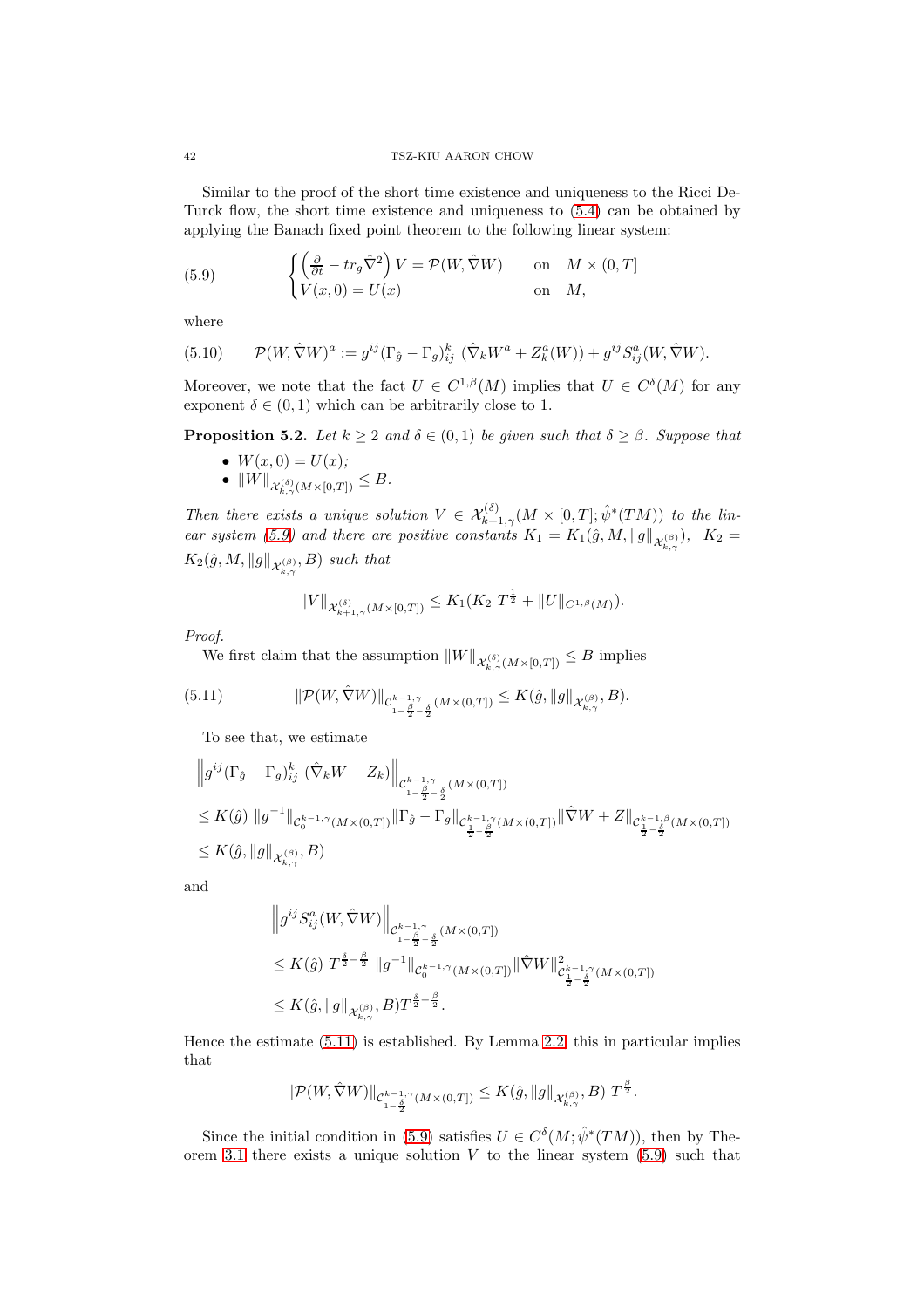$V \in C^{\delta, \frac{\delta}{2}}(M \times [0, T])$  and  $\hat{\nabla} V \in C^{\frac{k}{2}, \gamma}_{\frac{1}{2} - \frac{\delta}{2}}(M \times (0, T])$ . Moreover, V satisfies the estimate

(5.12) 
$$
||V||_{\delta, \frac{\delta}{2}; M \times [0,T]} + ||\hat{\nabla}V||_{\mathcal{C}^{k,\gamma}_{\frac{1}{2} - \frac{\delta}{2}}(M \times (0,T])}
$$
  
\n
$$
\leq K_1 \left( ||\mathcal{P}(W, \hat{\nabla}W)||_{\mathcal{C}^{k-1,\gamma}_{1-\frac{\delta}{2}}(M \times (0,T])} + ||U||_{\delta;M} \right)
$$
  
\n
$$
\leq K_1 (K_2 T^{\frac{\beta}{2}} + ||U||_{C^{1,\beta}(M)}),
$$
  
\nwhere  $K_1 = K_1(\hat{g}, M, ||g||_{\mathcal{X}^{(\beta)}_{k,\gamma}})$  and  $K_2 = K_2(\hat{g}, M, ||g||_{\mathcal{X}^{(\beta)}_{k,\gamma}}, B).$ 

Now, we choose  $B > 2K_1 ||U||_{C^{1,\beta}(M)}$  to be a large positive constant. For  $k \geq 2$ , we define a closed subset  $\mathcal W$  in  $\mathcal X_{k,\gamma}^{(\delta)}(M\times [0,T])$  by

$$
\mathcal{W}:=\{W\in\mathcal{X}_{k,\gamma}^{(\delta)}(M\times[0,T])|\,\left\|W\right\|_{\mathcal{X}_{k,\gamma}^{(\delta)}(M\times[0,T])}\leq B\}.
$$

Next, we define an operator  $S: \mathcal{W} \to \mathcal{X}_{k,\gamma}^{(\delta)}(M \times [0,T])$  by

$$
V:=\mathcal{S}(W),
$$

where V is the unique solution to the system [\(5.9\)](#page-41-0) in  $\mathcal{X}_{k,\gamma}^{(\delta)}(M\times[0,T])$ . By Propo-sition [5.2](#page-41-2) and our choice of B, we can make  $||V||_{\mathcal{X}_{k,\gamma}^{(\delta)}(M\times [0,T])} \leq B$  provided that T is sufficiently small. Consequently  $\mathcal{S}(\mathcal{W}) \subset \mathcal{W}$ .

<span id="page-42-0"></span>**Proposition 5.3.** If  $T = T(\hat{g}, M, ||g||_{\mathcal{X}_{k,\gamma}^{(\beta)}}, B)$  is chosen sufficiently small, the operator  $S$  is a contraction mapping.

*Proof.* In the sequel, K will denote a constant depending only on  $\hat{g}$ , M,  $||g||_{\mathcal{X}_{k,\gamma}^{(\beta)}}$ , B.

Let  $W_1, W_2 \in \mathcal{W}$  and write  $V_i := \mathcal{S}(W_i)$  for  $i = 1, 2$ . Then  $V = V_1 - V_2$  solves the system

(5.13) 
$$
\begin{cases} \left(\frac{\partial}{\partial t} - tr_g \hat{\nabla}^2\right) V = \mathcal{P}(W_1, \hat{\nabla}W_1) - \mathcal{P}(W_2, \hat{\nabla}W_2) & \text{on } M \times (0, T] \\ V|_{t=0} = 0 & \text{on } M. \end{cases}
$$

We recall that

$$
\mathcal{P}(W,\hat{\nabla}W)^a = g^{ij}(\Gamma_{\hat{g}} - \Gamma_g)_{ij}^k \, (\hat{\nabla}_k W^a + Z_k^a(W)) + g^{ij} S_{ij}^a(W,\hat{\nabla}W).
$$

Now, we define the tensors  $Z(s) \in \Gamma(M; T^*M \otimes \hat{\psi}^*TM)$  and  $S(s) \in \Gamma(M; T^*M \otimes \hat{\psi}^*TM)$  $T^*M\otimes \hat{\psi}^*TM$ ) by

$$
Z(s) := Z(sW_1 + (1 - s)W_2))
$$

and

$$
S(s) := S(sW_1 + (1 - s)W_2, \ s\hat{\nabla}W_1 + (1 - s)\hat{\nabla}W_2).
$$

Note that  $(1-s)W_1 + sW_2 \in W$  for all  $s \in [0,1]$ . From Lemma [5.1,](#page-38-3) we observe that

- $\nabla_{\mathbf{q}}Z_k^a(x,\mathbf{q})$  is a smooth function in x and **q**;
- $\nabla_{\mathbf{q}} S_{ij}^a(x, \mathbf{q}, \mathbf{A})$  is a smooth function in x and  $\mathbf{q}$ , and a polynomial of degree two in A;
- $\nabla_{\mathbf{A}} S^a_{ij}(x, \mathbf{q}, \mathbf{A})$  is a smooth function in x and  $\mathbf{q}$ , and a polynomial of degree one in A.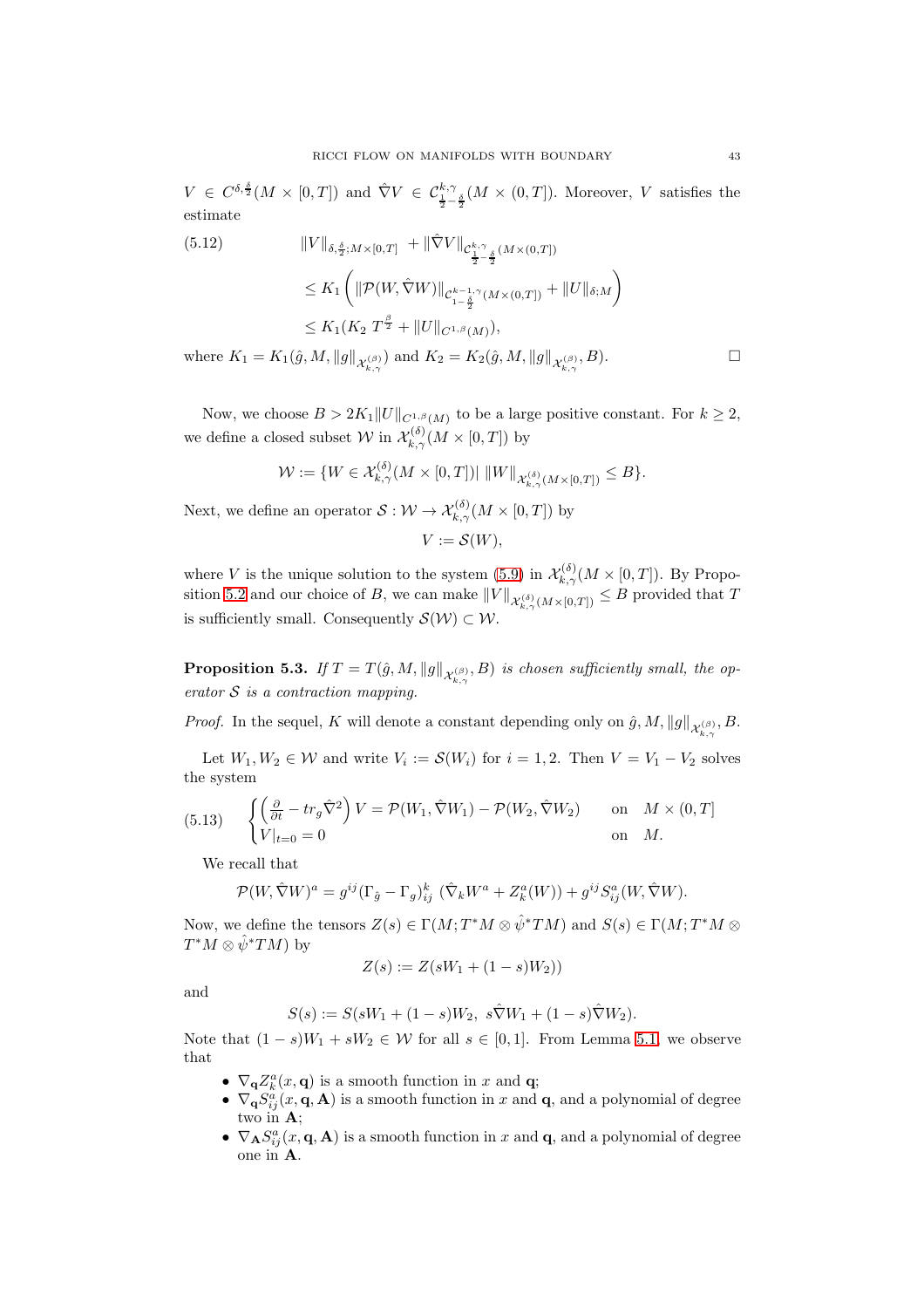Let  $\{dx^i \otimes \frac{\partial}{\partial y^a}\}$  be the local frame of  $T^*M \otimes \hat{\psi}^*TM$  on the chart  $U_{ia}$ , then from the above observations and Lemma [2.2,](#page-5-0) we have

$$
\begin{split} \|\frac{\partial}{\partial s}Z(s)\|_{\mathcal{C}_{0}^{k-2,\gamma}(M\times(0,T])} &= \sum_{i,a}\|\frac{\partial}{\partial s}Z(s)_{i}^{a}\|_{\mathcal{C}_{0}^{k-2,\gamma}(U_{ia}\times(0,T])} \\ &= \sum_{i,a}\|(D_{\mathbf{q}}Z(s)_{i}^{a},W_{1}-W_{2})\|_{\mathcal{C}_{0}^{k-2,\gamma}(U_{ia}\times(0,T])} \\ &\leq \sum_{i,a}K\sup_{s\in[0,1]}\|D_{\mathbf{q}}Z(s)_{k}^{a}\|_{\mathcal{C}_{0}^{k-2,\gamma}(U_{ia}\times(0,T])}\|W_{1}-W_{2}\|_{\mathcal{C}_{0}^{k-2,\gamma}(U_{ia}\times(0,T])} \\ &\leq K\|W_{1}-W_{2}\|_{\mathcal{X}_{k,\gamma}^{(\delta)}(M\times[0,T])}. \end{split}
$$

Hence

<span id="page-43-0"></span>
$$
(5.14) \t\t ||Z(W_1) - Z(W_2)||_{\mathcal{C}_0^{k-2,\gamma}(M \times (0,T])} \le ||\frac{\partial}{\partial s}Z(s)||_{\mathcal{C}_0^{k-2,\gamma}(M \times (0,T])} \le K||W_1 - W_2||_{\mathcal{X}_{k,\gamma}^{(\delta)}(M \times [0,T])}.
$$

Let  $\{dx^i\otimes dx^j\otimes \frac{\partial}{\partial y^a}\}$  be the local frame of  $T^*M\otimes T^*M\otimes \hat{\psi}^*TM$  on the chart  $U_{ija}$ , then we similarly have

$$
\| \frac{\partial}{\partial s} S(s) \|_{C^{k-2,\gamma}_{i-\frac{\delta}{2}}(M \times (0,T])}
$$
\n
$$
= \sum_{i,j,a} \| \frac{\partial}{\partial s} S(s)_{ij}^a \|_{C^{k-2,\gamma}_{i-\frac{\delta}{2}}(U_{ija} \times (0,T])}
$$
\n
$$
\leq \sum_{i,j,a} \| \langle D_{\mathbf{q}} S(s)_{ij}^a, W_1 - W_2 \rangle \|_{C^{k-2,\gamma}_{i-\frac{\delta}{2}}(U_{ija} \times (0,T])} + \| \langle D_{\mathbf{A}} S(s)_{ij}^a, \hat{\nabla} W_1 - \hat{\nabla} W_2 \rangle \|_{C^{k-2,\gamma}_{i-\frac{\delta}{2}}(U_{ija} \times (0,T])}
$$
\n
$$
\leq \sum_{i,j,a} KT^{\frac{\delta}{2}} \sup_{s \in [0,1]} \| D_{\mathbf{q}} S(s)_{ij}^a \|_{C^{k-2,\gamma}_{i-\delta}(U_{ija} \times (0,T])} \| W_1 - W_2 \|_{C^{k-2,\gamma}_{0}(U_{ija} \times (0,T])}
$$
\n
$$
+ \sum_{i,j,a} KT^{\frac{\delta}{2}} \sup_{s \in [0,1]} \| D_{\mathbf{A}} S(s)_{ij}^a \|_{C^{k-2,\gamma}_{i-\frac{\delta}{2}}(U_{ija} \times (0,T])} \| \hat{\nabla} W_1 - \hat{\nabla} W_2 \|_{C^{k-2,\gamma}_{i-\frac{\delta}{2}(\frac{\delta}{2} - \frac{\delta}{2})} (U_{ija} \times (0,T])}
$$
\n
$$
\leq KT^{\frac{\delta}{2}} \| W_1 - W_2 \|_{\mathcal{X}_{k,\gamma}^{(\delta)}(M \times [0,T])}.
$$

This gives

<span id="page-43-1"></span>
$$
(5.15)
$$
\n
$$
||S(W_1, \hat{\nabla}W_1) - S(W_2, \hat{\nabla}W_2)||_{\mathcal{C}_{1-\frac{\delta}{2}}^{k-2,\gamma}(M \times (0,T])} \leq ||\frac{\partial}{\partial s}S(s)||_{\mathcal{C}_{1-\frac{\delta}{2}}^{k-2,\gamma}(M \times (0,T])}
$$
\n
$$
\leq K||W_1 - W_2||_{\mathcal{X}_{k,\gamma}^{(\delta)}(M \times [0,T])}.
$$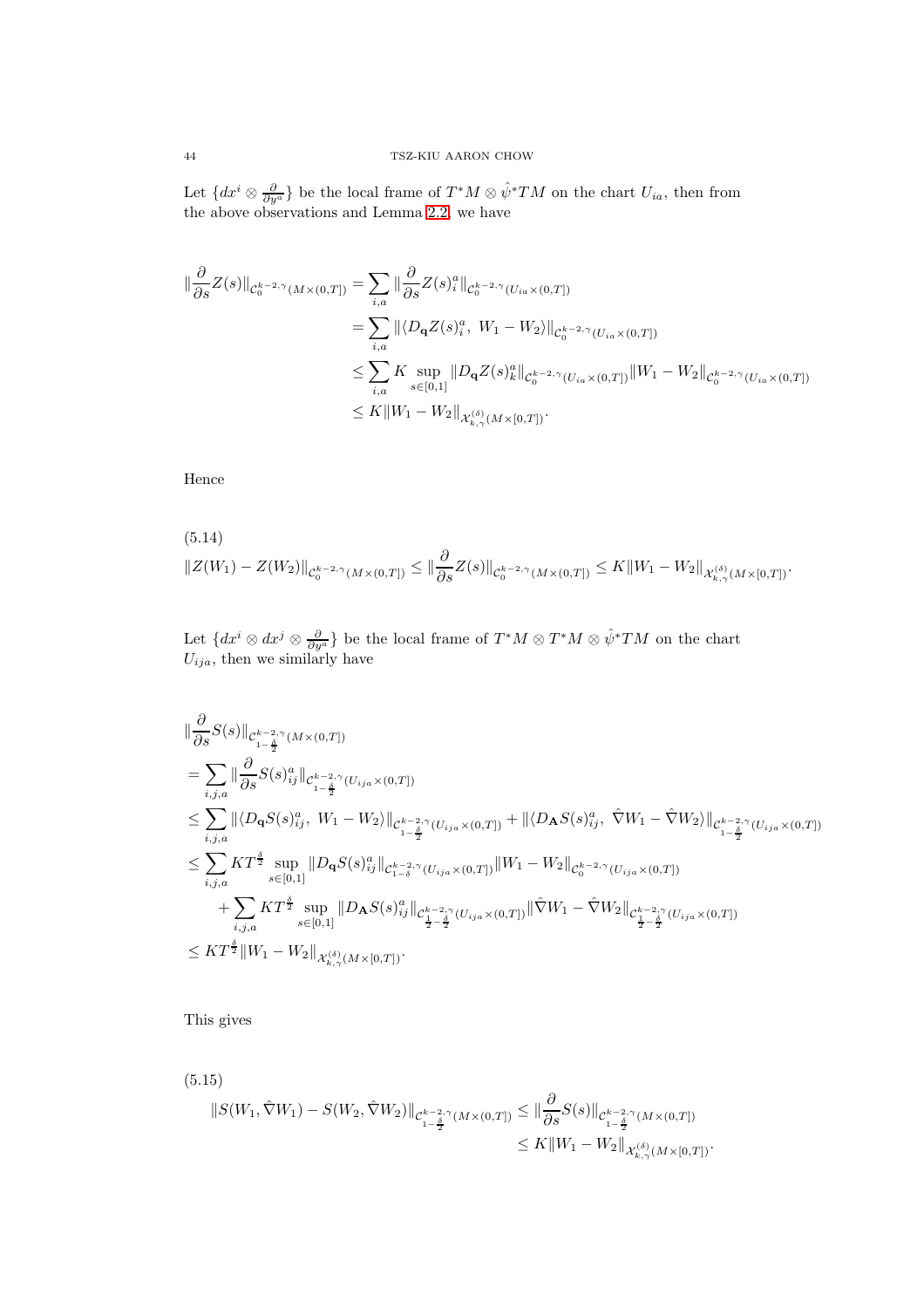From  $(5.14)$ ,  $(5.15)$  and Lemma [2.2](#page-5-0) we obtain

$$
\|\mathcal{P}(W_{1}, \hat{\nabla}W_{1}) - \mathcal{P}(W_{2}, \hat{\nabla}W_{2})\|_{C_{1-\frac{\delta}{2}}^{k-2,\gamma}(M\times(0,T])}
$$
\n
$$
\leq \|g^{-1} * (\Gamma_{\hat{g}} - \Gamma_{g}) * \hat{\nabla}(W_{1} - W_{2})\|_{C_{1-\frac{\delta}{2}}^{k-2,\gamma}(M\times(0,T])}
$$
\n
$$
+ \|g^{-1} * (\Gamma_{\hat{g}} - \Gamma_{g}) * (Z(W_{1}) - Z(W_{2}))\|_{C_{1-\frac{\delta}{2}}^{k-2,\gamma}(M\times(0,T])}
$$
\n
$$
+ \|g^{-1} * (S(W_{1}, \hat{\nabla}W_{1}) - S(W_{2}, \hat{\nabla}W_{2}))\|_{C_{1-\frac{\delta}{2}}^{k-2,\gamma}(M\times(0,T])}
$$
\n
$$
\leq K \left(T^{\frac{\beta}{2}} \|\Gamma_{\hat{g}} - \Gamma_{g}\|_{C_{\frac{1-\beta}{2}}^{k-2,\gamma}(M\times(0,T])} \|\hat{\nabla}(W_{1} - W_{2})\|_{C_{\frac{1}{2}-\frac{\delta}{2}}^{k-2,\gamma}(M\times(0,T])}
$$
\n
$$
+ T^{\frac{1}{2} + \frac{\beta}{2} - \frac{\delta}{2}} \|\Gamma_{\hat{g}} - \Gamma_{g}\|_{C_{\frac{1-\beta}{2}}^{k-2,\gamma}(M\times(0,T])} \|Z(W_{1}) - Z(W_{2})\|_{C_{0}^{k-2,\gamma}(M\times(0,T])}
$$
\n
$$
+ \|S(W_{1}, \hat{\nabla}W_{1}) - S(W_{2}, \hat{\nabla}W_{2})\|_{C_{1-\frac{\delta}{2}}^{k-2,\gamma}(M\times(0,T])}\right)
$$

 $\leq K \ T^{\frac{\beta}{2}} \ \|W_1-W_2\|_{\mathcal{X}_{k,\gamma}^{(\delta)}(M\times [0,T])}.$ 

Theorem [3.1](#page-6-2) then implies

$$
||V||_{\delta, \frac{\delta}{2}; M\times[0,T]} + ||\hat{\nabla}V||_{\mathcal{C}^{k-1,\gamma}_{\frac{1}{2}-\frac{\delta}{2}}(M\times(0,T])} \leq K T^{\frac{\beta}{2}} ||W_1 - W_2||_{\mathcal{X}^{(\delta)}_{k,\gamma}(M\times[0,T])}.
$$

Therefore,

(5.16) 
$$
\|V_1 - V_2\|_{\mathcal{X}_{k,\gamma}^{(\delta)}(M\times [0,T])} \leq K T^{\frac{\beta}{2}} \|W_1 - W_2\|_{\mathcal{X}_{k,\gamma}^{(\delta)}(M\times [0,T])}.
$$
  
This proves the proposition.

From the previous proposition and Lemma [5.1,](#page-38-3) the harmonic map heat flow [\(5.1\)](#page-38-1) has a unique solution  $\phi_t$  such that  $\phi_t \in C^{\delta, \frac{\delta}{2}}(M \times [0,T])$  and  $d\phi_t \in C^{\frac{k-1}{2}, \gamma}_{\frac{1}{2}-\frac{\delta}{2}}(M \times$  $(0,T])$  provided that  $g \in \mathcal{X}_{k,\gamma}^{(\beta)}(M\times[0,T])$  and that  $T=T(\hat{g}, M, \|g\|_{\mathcal{X}_{k,\gamma}^{(\beta)}}, \|\psi\|_{C^{1,\beta}(M)})$ is chosen sufficiently small. Furthermore, as the initial condition satisfies  $\psi \in$  $C^{1,\beta}(M)$ , we can choose  $\delta$  to be arbitrarily close to 1. It turns out that the regularity of  $\phi_t$  can be improved.

<span id="page-44-1"></span>**Theorem 5.4.** Let  $\lambda \in (\gamma, \beta)$  be given. If  $T = T(\hat{g}, M, ||g||_{\mathcal{X}_{k,\gamma}^{(\beta)}}, ||\psi||_{C^{1,\beta}(M)})$  is chosen sufficiently small, then there exists a unique solution  $V(x,t)$  to the initial value problem [\(5.4\)](#page-38-2) such that

$$
(1) \ \ V \in C^{1+\lambda, \frac{1+\lambda}{2}}(M\times[0,T]) \ \ and \ \ \hat{\nabla}^{2}V \in \mathcal{C}_{\frac{1}{2}-\frac{\lambda}{2}}^{k-1,\gamma}(M\times(0,T]);
$$
\n
$$
(2) \ \ \|V\|_{1+\lambda, \frac{1+\lambda}{2};M\times[0,T]} + \|\hat{\nabla}^{2}V\|_{\mathcal{C}_{\frac{1}{2}-\frac{\lambda}{2}}^{k-1,\gamma}(M\times(0,T])} \leq K(\hat{g}, M, \|g\|_{\mathcal{X}_{k,\gamma}^{(\beta)}}, \|U\|_{C^{1,\beta}(M)}).
$$

*Proof.* In the sequel of the proof,  $K$  will always denote a constant depending only  $\text{on }\hat{g}, M, {\| g \|}_{\mathcal{X}^{(\beta)}_{k, \gamma}}, {\| U \|}_{C^{1,\beta}(M)}.$  $k, \gamma$ 

Let us take  $\delta = 1 + \lambda - \beta$  in the definition of  $\mathcal{X}_{k,\gamma}^{(\delta)}(M \times [0,T]; \hat{\psi}^*(TM))$ . Note that  $\lambda \in (\gamma, \beta)$  implies  $\delta < 1$ . By Proposition [5.3,](#page-42-0) we can find a unique solution  $V \in \mathcal{X}_{k,\gamma}^{(\delta)}(M \times [0,T])$  to the initial value problem [\(5.4\)](#page-38-2) if T is chosen sufficiently small. Since  $\|\hat{\nabla}U\|_{\lambda;M} \leq K$ , we claim that

<span id="page-44-0"></span>(5.17) 
$$
\lim_{t \to 0^+} \hat{\nabla}_i V(x, t) = \hat{\nabla}_i U(x).
$$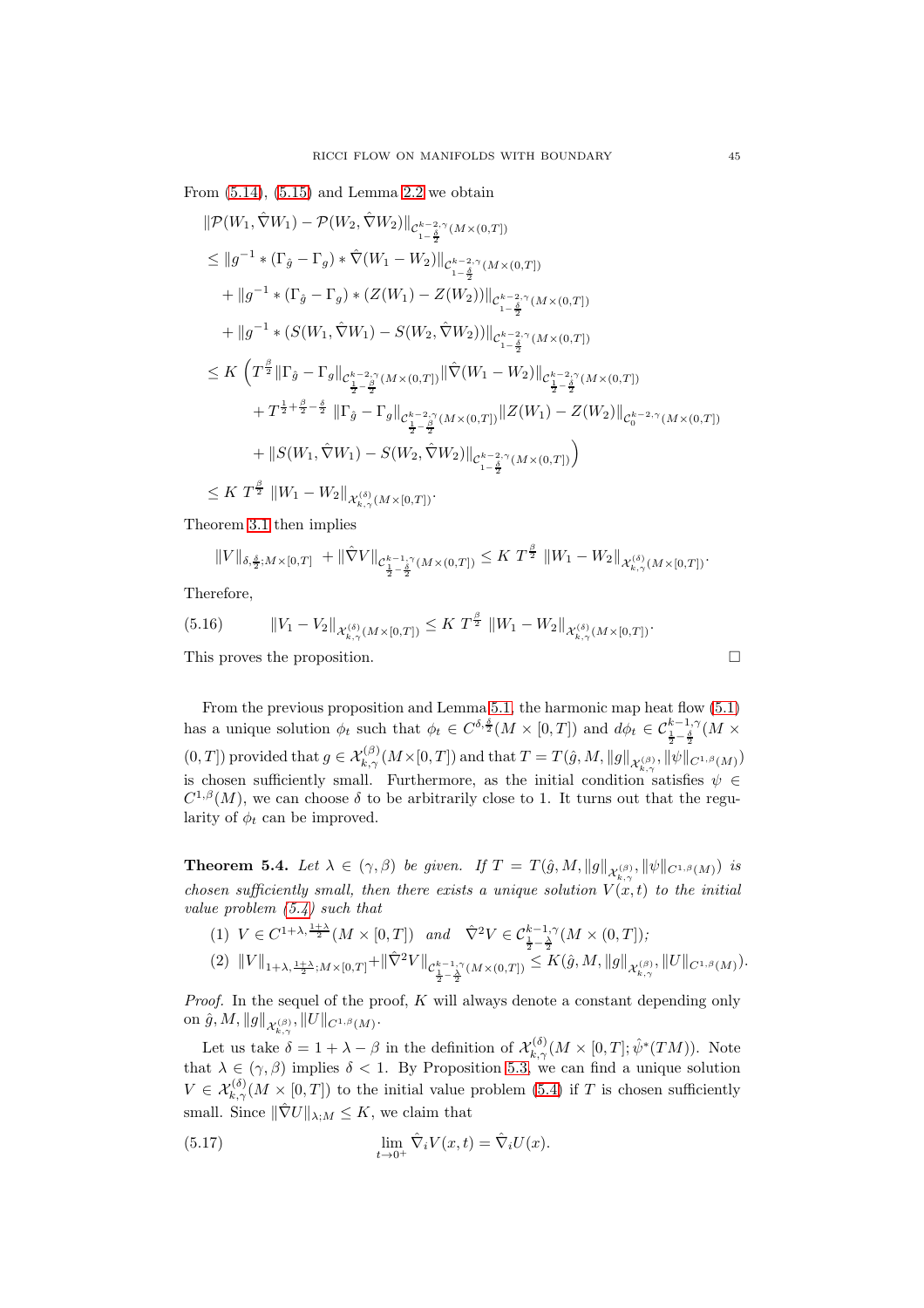For instance, let us consider an arbitrary chart  $\varphi: U \to \mathbb{R}^n$ , so that on this chart  $V = V^a \frac{\partial}{\partial y^a}$  and we abbreviate  $V^a(x,t) = V^a(\varphi^{-1}(x),t)$  for  $x \in \varphi(U)$ . Then  $V^a$ solves the equation

$$
\begin{cases} \frac{\partial}{\partial t} V^a - g^{kl} D_{kl}^2 V^a = \tilde{\mathcal{P}}^a(V, \hat{\nabla} V) & \text{on} \quad \varphi(U) \times (0, T] \\ V^a(x, 0) = U^a(x) & \text{on} \quad \varphi(U) \end{cases},
$$

where  $\tilde{\mathcal{P}}^{a}(V, \hat{\nabla}V) = \mathcal{P}^{a}(V, \hat{\nabla}V) + (\partial \hat{\Gamma} + \hat{\Gamma} *_{g} \hat{\Gamma}) *_{g} V + \hat{\Gamma} *_{g} \hat{\nabla}V$ . Since  $||V||_{\mathcal{X}_{k,\gamma}^{(\delta)}(M \times [0,T])} \le$  $K$ , the estimate  $(5.11)$  implies that

<span id="page-45-0"></span>(5.18) 
$$
\|\tilde{\mathcal{P}}^{a}(V, \hat{\nabla}V)\|_{\mathcal{C}^{k-1,\gamma}_{\frac{1}{2}-\frac{\lambda}{2}}(U\times(0,T])}\leq K.
$$

Moreover, the uniqueness part of Lemma [3.2](#page-7-2) and  $(3.6)$  imply that  $V^a$  has the form

<span id="page-45-1"></span>(5.19)  
\n
$$
D_iV^a(x,t) = -\int_0^t \int_{\mathbb{R}^n} D_i\Gamma(x,t;\xi,\tau)\tilde{\mathcal{P}}^a(V,\hat{\nabla}V)(\xi,\tau)d\xi d\tau + \int_{\mathbb{R}^n} D_i\Gamma(x,t;\xi,0)U^a(\xi)d\xi.
$$

Using the estimates of fundamental solution [\(3.7\)](#page-8-1) and [\(5.18\)](#page-45-0), we have

<span id="page-45-3"></span>
$$
(5.20)
$$
\n
$$
\int_{0}^{t} \int_{\mathbb{R}^{n}} |D_{i}\Gamma(x, t; \xi, \tau) \tilde{\mathcal{P}}^{a}(\xi, \tau)| d\xi d\tau
$$
\n
$$
\leq K \int_{0}^{t} \int_{\mathbb{R}^{n}} (t - \tau)^{-\frac{n+1}{2}} \exp\left(-\frac{|x - \xi|^{2}}{K(t - \tau)}\right) |\tilde{\mathcal{P}}^{a}(\xi, \tau)| d\xi d\tau
$$
\n
$$
\leq K \int_{0}^{t} \int_{\mathbb{R}^{n}} (t - \tau)^{-\frac{n+1}{2}} \exp\left(-\frac{|x - \xi|^{2}}{K(t - \tau)}\right) \tau^{-\frac{1}{2} + \frac{\lambda}{2}} \|\tilde{\mathcal{P}}^{a}\|_{\mathcal{C}_{\frac{1}{2} - \frac{\lambda}{2}}^{k - 1, \gamma}(U \times (0, T])} d\xi d\tau
$$
\n
$$
\leq K \int_{0}^{t} \int_{0}^{\infty} (t - \tau)^{-\frac{1}{2}} \rho^{n-1} \exp(-\frac{1}{K} \rho^{2}) \tau^{-\frac{1}{2} + \frac{\lambda}{2}} d\rho d\tau
$$
\n
$$
\leq K t^{\frac{\lambda}{2}}.
$$

For the second integral in  $(5.19)$ , we note that by  $[12, (11.13)]$  the fundamental solution  $\Gamma(x, t; \xi, 0)$  can be written in the form

$$
\Gamma(x, t; \xi, 0) = \Gamma_0(x - \xi, t; \xi, 0) + \Gamma_1(x, t; \xi, 0),
$$

where the function  $\Gamma_0(x-\xi, t; \xi, 0)$  is defined in [\[12,](#page-54-12) (11.2)] which is the fundamental solution obtained by freezing the operator  $\frac{\partial}{\partial t} - g^{kl} D_{kl}^2$  at the point  $(\xi, 0)$ . Moreover,  $\Gamma_0$  also satisfies the estimates [\(3.7\)](#page-8-1) by [\[12,](#page-54-12) (11.3)]. On the other hand, since  $g^{kl} \in$  $C^{\beta, \frac{\beta}{2}}(\mathbb{R}^n \times [0,T])$ , the minor term  $\Gamma_1(x,t;\xi,0)$  satisfies the estimate

<span id="page-45-2"></span>(5.21) 
$$
\left| D_x \Gamma_1(x, t; \xi, 0) \right| \leq K t^{-\frac{n+1-\beta}{2}} \exp \left( -\frac{|x-\xi|^2}{Kt} \right)
$$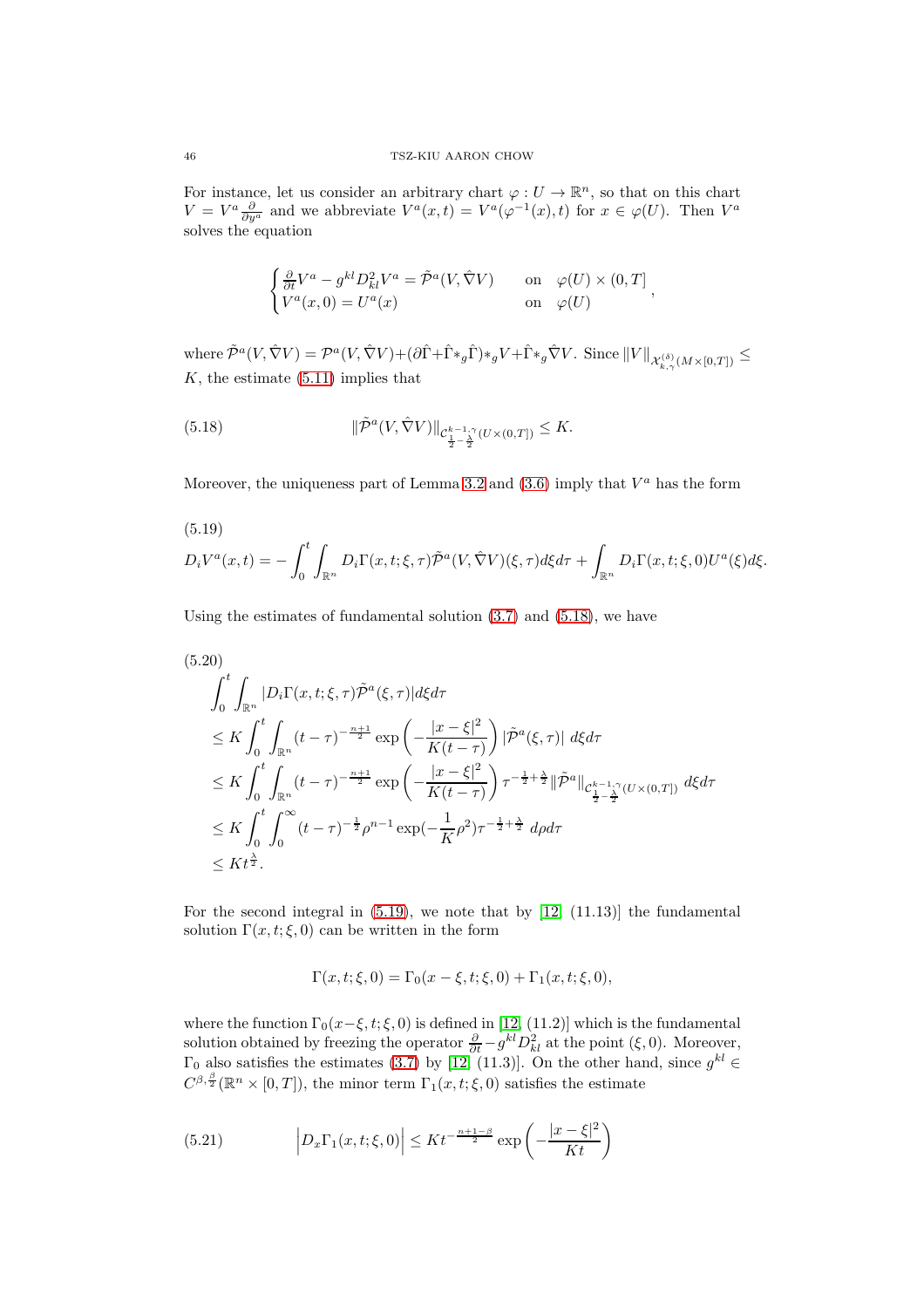by [\[12,](#page-54-12) P.377]. Since  $\int_{\mathbb{R}^n} D_z \Gamma_0(z, t; \xi, 0) dz = 0$  for any fixed  $\xi$  by [12, (11.5)], we also have  $\int_{\mathbb{R}^n} D_x \Gamma_1(x, t; \xi, 0) d\xi = 0$ . Hence [\(5.21\)](#page-45-2) implies

$$
(5.22) \qquad \left| \int_{\mathbb{R}^n} D_i \Gamma_1(x, t; \xi, 0) U^a(\xi) d\xi \right|
$$
  
\n
$$
= \left| \int_{\mathbb{R}^n} D_i \Gamma_1(x, t; \xi, 0) (U^a(\xi) - U^a(x)) d\xi \right|
$$
  
\n
$$
\leq K \int_{\mathbb{R}^n} t^{-\frac{n+1-\beta}{2}} \exp\left(-\frac{|x-\xi|^2}{Kt}\right) \|\hat{\nabla} U\|_{0;M} |x-\xi| d\xi
$$
  
\n
$$
\leq K \int_0^\infty t^{\frac{\beta}{2}} \rho^n \exp(-\frac{1}{K} \rho^2) d\rho
$$
  
\n
$$
\leq K t^{\frac{\beta}{2}}.
$$

We next write

$$
(5.23) \quad \int_{\mathbb{R}^n} D_i \Gamma_0(x - \xi, t; \xi, 0) U^a(\xi) d\xi
$$
  
= 
$$
\int_{\mathbb{R}^n} D_i \Gamma_0(x - \xi, t; x, 0) U^a(\xi) d\xi
$$
  
+ 
$$
\int_{\mathbb{R}^n} (D_i \Gamma_0(x - \xi, t; \xi, 0) - D_i \Gamma_0(x - \xi, t; x, 0)) (U^a(\xi) - U^a(x)) d\xi
$$
  
:=  $I_1 + I_2$ .

For the second term  $I_2$ , we apply the estimate  $[12, (11.4)]$  to obtain

<span id="page-46-0"></span>
$$
(5.24) \t|I_2| \le K \int_{\mathbb{R}^n} |x - \xi|^{\beta} t^{-\frac{n+1}{2}} \exp\left(-\frac{|x - \xi|^2}{Kt}\right) |U^a(x) - U^a(\xi)| d\xi
$$
  
\n
$$
\le K \int_{\mathbb{R}^n} |x - \xi|^{1+\beta} t^{-\frac{n+1}{2}} \exp\left(-\frac{|x - \xi|^2}{Kt}\right) ||\hat{\nabla}U||_{0;M} d\xi
$$
  
\n
$$
\le K \int_0^\infty t^{\frac{\beta}{2}} \rho^n \exp(-\frac{1}{K}\rho^2) d\rho
$$
  
\n
$$
\le K t^{\frac{\beta}{2}}.
$$

For the first term  $I_1$ , by noting that  $D_i\Gamma_0(x-\xi,t;x,0) = -D_{\xi^i}\Gamma_0(x-\xi,t;x,0),$ we have

(5.25) 
$$
I_1 = \int_{\mathbb{R}^n} \Gamma_0(x - \xi, t; x, 0) D_i U^a(\xi) d\xi.
$$

Now, by putting  $(5.20)$  to  $(5.24)$  into  $(5.19)$ , we obtain

$$
\left| D_i V^a(x,t) - \int_{\mathbb{R}^n} \Gamma_0(x-\xi,t;x,0) D_i U^a(\xi) d\xi \right| \leq K t^{\frac{\lambda}{2}}.
$$

Note that  $\Gamma_0(x-\xi, t; x, 0) \to \delta(x-\xi)$  as  $t \to 0^+$  in the sense of distribution. Hence by taking  $t \to 0^+$ , we obtain [\(5.17\)](#page-44-0).

Next, we observe that  $\hat{\nabla}_i V(x, t)$  solves the system

<span id="page-46-1"></span>(5.26) 
$$
\begin{cases} \left(\frac{\partial}{\partial t} - tr_g \hat{\nabla}^2\right)(\hat{\nabla}_i V) = \tilde{\mathcal{P}}(V, \hat{\nabla} V, \hat{\nabla}^2 V) & \text{on} \quad M \times (0, T] \\ \hat{\nabla}_i V(x, 0) = \hat{\nabla}_i U(x) & \text{on} \quad M, \end{cases}
$$

where

$$
\tilde{\mathcal{P}}(V, \hat{\nabla}V, \hat{\nabla}^2 V) = \hat{\nabla}g^{-1} * \hat{\nabla}^2 V + g^{-1} * \hat{R} * \hat{\nabla}V + g^{-1} * \hat{\nabla}\hat{R} * V + \hat{\nabla}_i(\mathcal{P}(V, \hat{\nabla}V))
$$
  
and the initial condition makes sense in view of (5.17).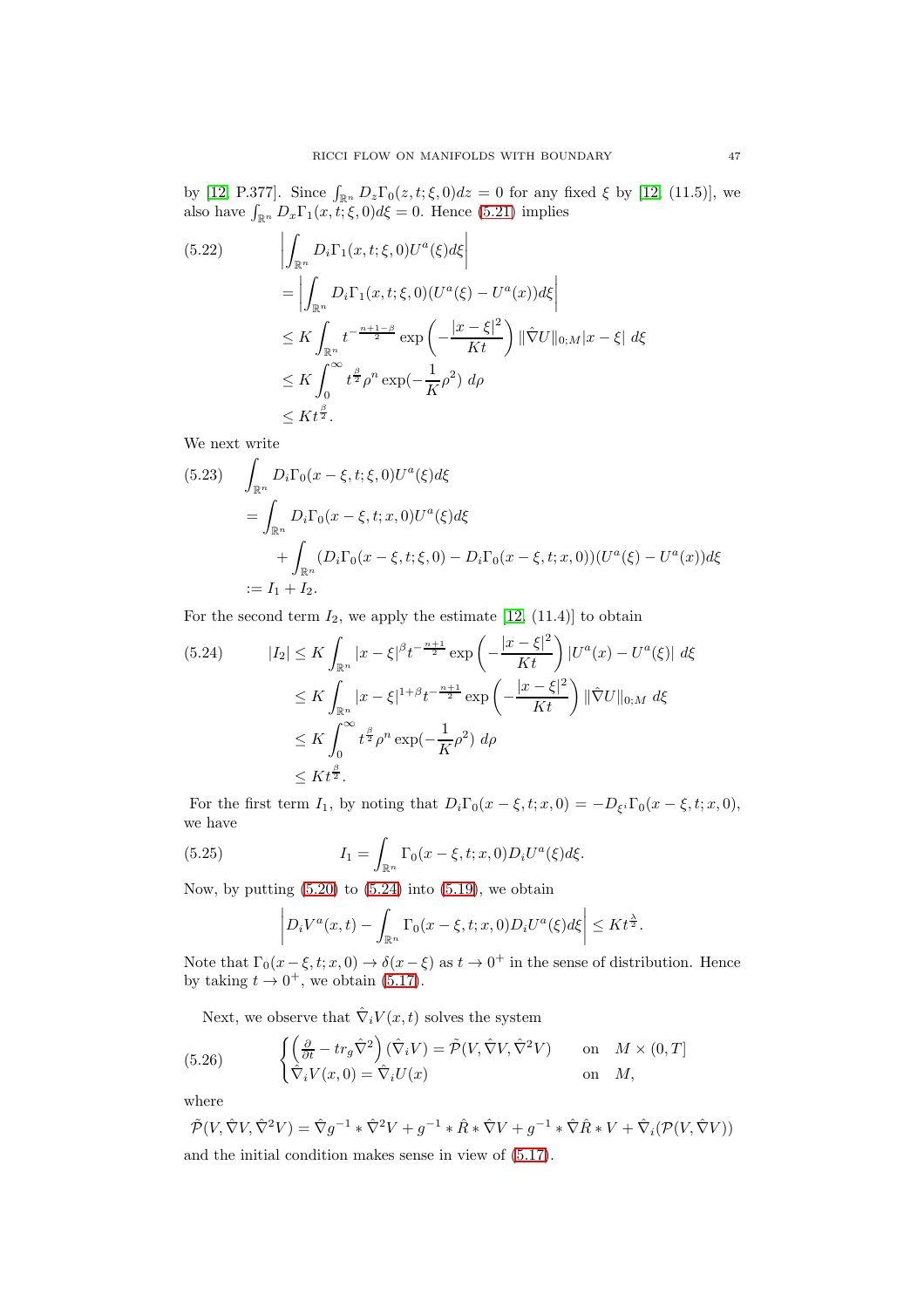Since  $||V||_{\mathcal{X}_{k,\gamma}^{(\delta)}(M\times[0,T])}\leq K$ , the estimate [\(5.11\)](#page-41-1) implies that

<span id="page-47-0"></span>(5.27) 
$$
\|\hat{\nabla}_i(\mathcal{P}(V,\hat{\nabla}V))\|_{\mathcal{C}^{k-2,\gamma}_{\frac{3}{2}-\frac{\beta}{2}-\frac{\delta}{2}}(M\times(0,T])}\leq K.
$$

It is also easy to see that

(5.28)  $||g^{-1} * \hat{R} * \hat{\nabla} V + g^{-1} * \hat{\nabla} \hat{R} * V||_{\mathcal{C}^{k-2,\gamma}_{\frac{3}{2} - \frac{\beta}{2} - \frac{\delta}{2}}(M \times (0,T])} \leq K.$ 

Moreover,  $||V||_{\mathcal{X}_{k,\gamma}^{(\delta)}(M\times[0,T])} \leq K$  implies that  $||\hat{\nabla}^2 V||_{\mathcal{C}_{1-\frac{\delta}{2}}^{k-2,\gamma}(M\times(0,T])} \leq K$ . This gives

<span id="page-47-1"></span>(5.29)

$$
\|\hat{\nabla}g^{-1}\ast\hat{\nabla}^{2}V\|_{\mathcal{C}^{k-2,\gamma}_{\frac{3}{2}-\frac{\beta}{2}-\frac{\delta}{2}}(M\times(0,T])}\leq K\,\|\hat{\nabla}g^{-1}\|_{\mathcal{C}^{k-2,\gamma}_{\frac{1}{2}-\frac{\beta}{2}}(M\times(0,T])}\|\hat{\nabla}^{2}V\|_{\mathcal{C}^{k-2,\gamma}_{1-\frac{\delta}{2}}(M\times(0,T])}\n\leq K'.
$$

As  $1 - \frac{\lambda}{2} = \frac{3}{2} - \frac{\beta}{2} - \frac{\delta}{2}$  and  $\lambda < \beta$ , we obtain by putting [\(5.27\)](#page-47-0) to [\(5.29\)](#page-47-1) that

$$
\left\|\tilde{\mathcal{P}}(V,\hat{\nabla}V,\hat{\nabla}^2V)\right\|_{\mathcal{C}_{1-\frac{\lambda}{2}}^{k-2,\gamma}(M\times(0,T])}\leq K.
$$

Since  $\|\hat{\nabla}_i U\|_{\lambda,M} \leq K$ , we apply Theorem [3.1](#page-6-2) with  $\alpha = \lambda$  to the system [\(5.26\)](#page-46-1) to obtain

$$
\|\hat{\nabla}V\|_{\lambda, \frac{\lambda}{2}; M\times [0,T]} + \|\hat{\nabla}^2 V\|_{\mathcal{C}^{k-1,\gamma}_{\frac{1}{2}-\frac{\lambda}{2}}(M\times (0,T])} \leq K.
$$

From this, the assertion follows.

Now, associated with the differential  $d\phi_t$  of the harmonic map flow  $\phi_t$ , we define the functions

$$
\Phi_\mu^{ij}:M\times[0,T]\to\mathbb{R}
$$

as in Definition [4.6.](#page-31-0) Then Theorem [5.4](#page-44-1) and Lemma [5.1](#page-38-3) imply

 $h(5.30)$   $\|\Phi_{\mu}^{ij}\|_{\lambda, \frac{\lambda}{2}; M\times[0,T]} + \|\hat{\nabla}\Phi_{\mu}^{ij}\|_{\mathcal{C}_{\frac{1}{2}-\frac{\lambda}{2}}^{k-1,\gamma}(M\times(0,T])} \leq K(\hat{g}, M, \|g\|_{\mathcal{X}_{k,\gamma}^{(\beta)}}, \|\psi\|_{C^{1,\beta}(M)})$ for  $\lambda \in (\gamma, \beta)$ .

Next, we show that a solution to the Ricci flow gives rise to a solution to the Ricci-DeTurck flow via the harmonic map heat flow.

<span id="page-47-2"></span>**Proposition 5.5.** Let  $\lambda \in (\gamma, \beta)$  be given. Let  $\{\phi_t\}_{t\in [0,T]}$  be a one-parameter family of diffeomorphisms which evolves under the harmonic map heat flow [\(5.1\)](#page-38-1). For each  $t \in [0,T]$ , we define a metric  $\tilde{g}(t)$  by  $\tilde{g}(t) := (\phi_t^{-1})^*(g(t))$ . Then,  $\tilde{g}(t) \in$  $\mathcal{X}_{k,\gamma}^{(\lambda)}(M\times [0,T])$  solves the Ricci-DeTurck system [\(4.3\)](#page-21-3). Moreover,  $\tilde{g}$  satisfies the estimate

(5.31) 
$$
\|\tilde{g}\|_{\mathcal{X}_{k,\gamma}^{(\lambda)}(M\times [0,T])}\leq K(\hat{g},M, \|g\|_{\mathcal{X}_{k,\gamma}^{(\beta)}}, \|\psi\|_{C^{1,\beta}(M)}).
$$

Proof. Since

 $\Delta_{g(t),\hat{g}}\phi_t(p) = \Delta_{(\phi_t)^*\tilde{g}(t),\ \hat{g}}\phi_t(p) = \Delta_{\tilde{g}(t),\ \hat{g}}\mathrm{id}(\phi_t(p)) = -W(\phi_t(p))$ for all  $(p, t) \in M \times (0, T]$ , where  $W^k = \tilde{g}^{ij}(\Gamma^k_{ij}(\tilde{g}) - \Gamma^k_{ij}(\hat{g}))$ , we have

$$
\frac{\partial}{\partial t}(\tilde{\phi}_t)^*\tilde{g}(t)\Big|_p = (\phi_t)^*\Big(\frac{\partial}{\partial t}\tilde{g}(t)\Big|_p + \frac{d}{ds}\Big|_{s=0} (\varphi_s)^*\tilde{g}(t)\Big|_p\Big) \n= (\phi_t)^*\Big(\frac{\partial}{\partial t}\tilde{g}(t) - \mathcal{L}_W\tilde{g}(t)\Big)\Big|_p.
$$

 $\Box$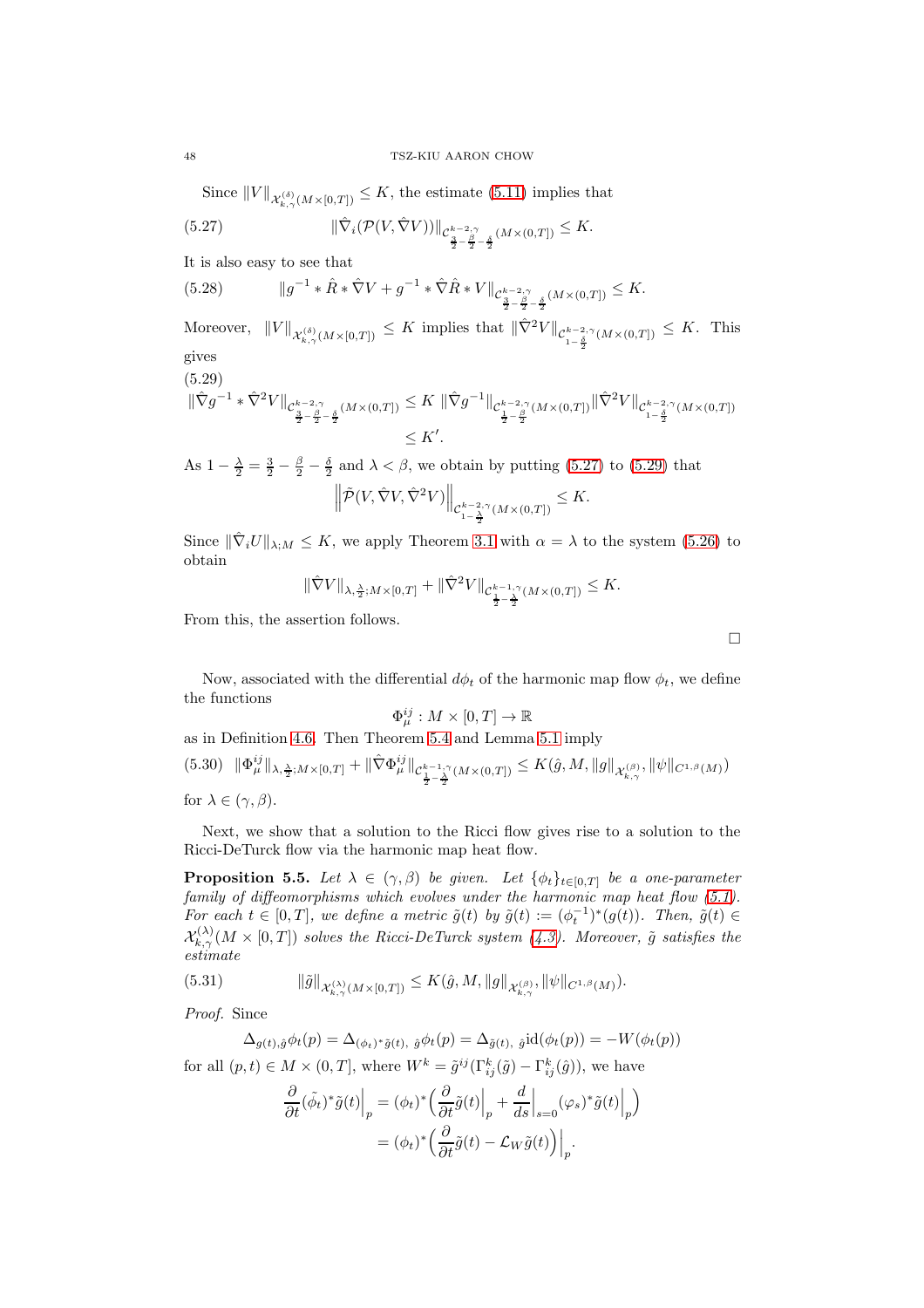But since  $\frac{\partial}{\partial t}g(t) = -2Ric(g(t))$ , by the diffeomorphism invariance of Ricci curvature we obtain

$$
\frac{\partial}{\partial t}\tilde{g}(t) - \mathcal{L}_W \tilde{g}(t) = -2Ric(\tilde{g}(t)).
$$

Hence  $\tilde{g}$  satisfies the Ricci-DeTurck system with initial condition  $\tilde{g}(0) = g_0$ . Lastly, since Theorem [5.4](#page-44-1) and Lemma [5.1](#page-38-3) imply

$$
\|\Phi_\mu^{ij}\|_{\lambda,\frac{\lambda}{2};M\times[0,T]}+\|\hat{\nabla}\Phi_\mu^{ij}\|_{\mathcal{C}^{k-1,\gamma}_{\frac{1}{2}-\frac{\lambda}{2}}(M\times(0,T])}\leq K(\hat{g},M,\|g\|_{\mathcal{X}^{(\beta)}_{k,\gamma}},\|\psi\|_{C^{1,\beta}(M)}),
$$

we have  $\tilde{g} \in C^{\lambda, \frac{\lambda}{2}}$ , and we can then proceed as in Proposition [4.8](#page-35-0) to obtain that  $\tilde{g} \in \mathcal{X}_{k,\gamma}^{(\lambda)}(M \times [0,T])$  and the desired estimates.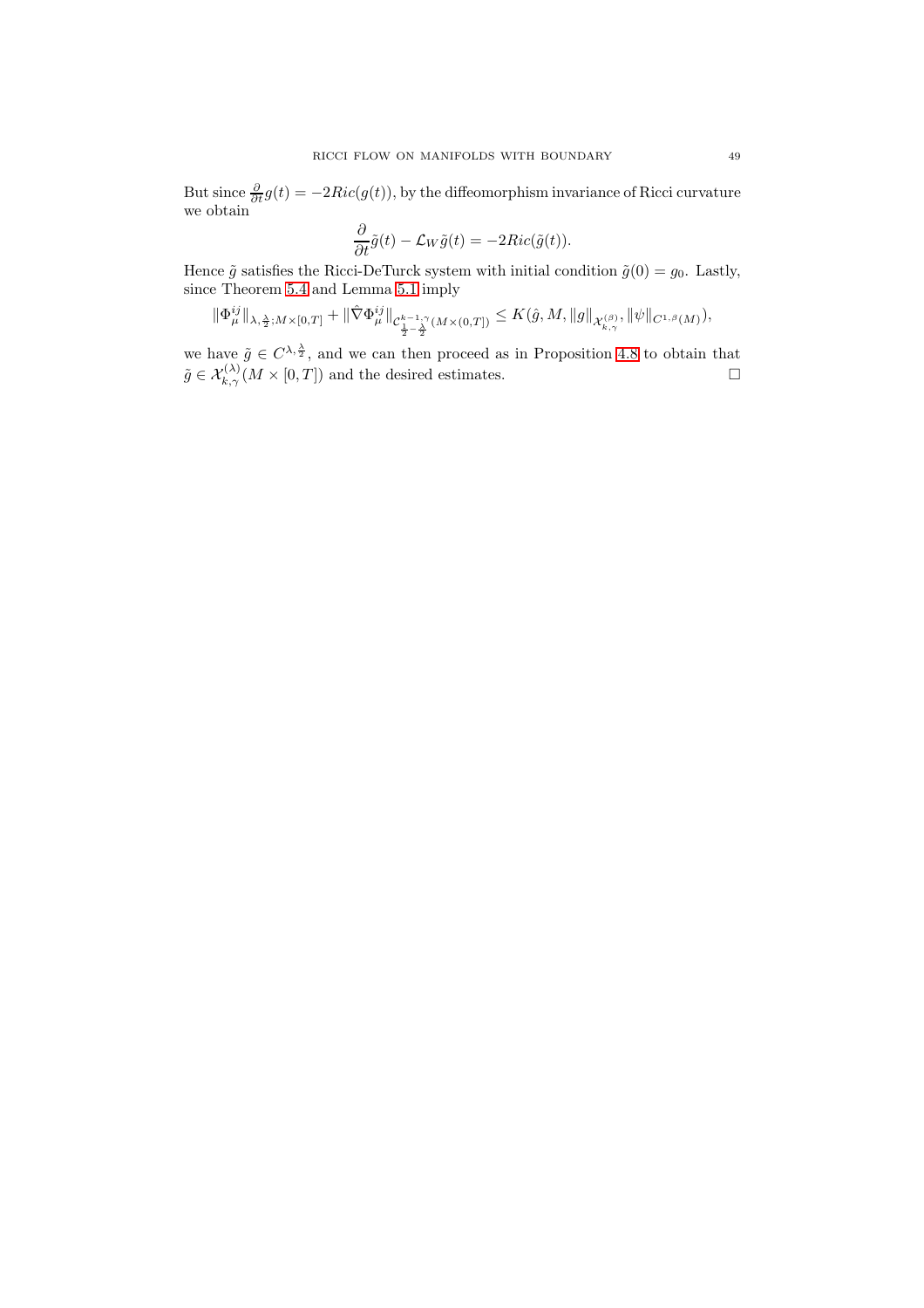#### <span id="page-49-0"></span>50 TSZ-KIU AARON CHOW

#### 6. Proof of the Main Theorems

We first prove the existence of a canonical solution to Ricci flow on the doubled manifold with  $C^{\alpha}$  initial metric. The following result implies Main Theorem 1 and Main Theorem 2.

**Theorem 6.1.** Let  $\tilde{M}$  be a closed compact smooth manifold and  $\tilde{g}_0 \in C^{\alpha}(\tilde{M})$  be a Riemannian metric for some  $\alpha \in (0,1)$ . Let  $k \geq 2$ ,  $\gamma \in (0,\alpha)$  and  $\beta \in (\gamma,\alpha)$ be given. Then there exists a  $C^{1,\beta}$  diffeomorphism  $\psi$  and  $T = T(\tilde{M}, \hat{g}, ||\tilde{g}_0||_{\alpha}),$  $K = K(\tilde{M}, k, \hat{g}, \|\tilde{g}_0\|_{\alpha})$  such that the following holds:

There is a solution  $g(t) \in \mathcal{X}_{k,\gamma}^{(\beta)}(\tilde{M} \times [0,T])$  to the Ricci flow

$$
\frac{\partial}{\partial t}g(t) = -2Ric(g(t)) \quad on \quad \tilde{M} \times (0,T]
$$

such that  $g(0) = \psi^* \tilde{g}_0$  and

$$
||g||_{\mathcal{X}_{k,\gamma}^{(\beta)}(\tilde{M}\times[0,T])}\leq K.
$$

Moreover, the solution is canonical in the sense that if  $\bar{g}(t) \in \mathcal{X}_{k,\gamma}^{(\beta)}(\tilde{M} \times [0,T])$  is another solution to the Ricci flow and  $\bar{\psi} \in C^{1,\beta}(\tilde{M})$  is a diffeomorphism such that  $\bar{g}(0) = \bar{\psi}^* \tilde{g}_0$ , then there is a  $C^{k+1}$  diffeomorphism  $\phi$  such that  $\bar{g}(t) = \phi^* g(t)$  which satisfies  $\bar{\psi} = \psi \circ \phi$ .

*Proof.* By Proposition [4.8,](#page-35-0) we can find  $T = T(\tilde{M}, \hat{g}, ||\tilde{g}_0||_{\alpha}) > 0$  sufficiently small and  $K = K(\tilde{M}, k, \hat{g}, ||\tilde{g}_0||_{\alpha})$  and a  $C^{1,\beta}$  diffeomorphism  $\psi$  such that there is a solution  $g(t)$  to the Ricci flow satisfying the estimate

$$
\|g\|_{\mathcal{X}_{k,\gamma}^{(\beta)}} \leq K.
$$

and  $g(0) = \psi^* \tilde{g}_0$ .

Now, suppose that  $\bar{g}(t) \in \mathcal{X}_{k,\gamma}^{(\beta)}(\tilde{M} \times [0,T])$  is another solution to the Ricci flow and  $\bar{\psi} \in C^{1+\beta}(\tilde{M})$  is a diffeomorphism such that  $\bar{g}(0) = \bar{\psi}^*\tilde{g}_0$ . Let  $\phi_t$  denote the solution to the harmonic map heat flow starting from  $\phi_0 = \psi$  with respect to  $g(t)$ and  $\hat{g}$ . Let  $\bar{\phi}_t$  denote the solution to the harmonic map heat flow starting from  $\bar{\phi}_0 = \psi$  with respect to  $\bar{g}(t)$  and  $\hat{g}$ . By Proposition [5.3](#page-42-0) these solutions exist and are unique. Subsequently Theorem [5.4](#page-44-1) and Proposition [5.5](#page-47-2) imply that

$$
h(t):=(\phi_t^{-1})^*g(t) \quad \text{and} \quad \bar{h}(t):=(\bar{\phi}_t^{-1})^*\bar{g}(t)
$$

are both solutions to the Ricci-DeTurck flow [\(4.3\)](#page-21-3) such that  $h, \bar{h} \in \mathcal{X}_{k,\gamma}^{(\lambda)}(\tilde{M} \times [0,T])$ for some  $\lambda \in (\gamma, \beta)$  and  $h(0) = \bar{h}(0) = \tilde{g}_0$ . Since the solution to the Ricci-DeTurck flow in  $\mathcal{X}_{k,\gamma}^{(\lambda)}$  are unique by Theorem [4.3,](#page-26-2) we have  $h(t) = \bar{h}(t)$  on  $M \times [0,T]$ . Now observe that

$$
\Delta_{g(t),\hat{g}}\phi_t\Big|_{\psi^{-1}(p)} = \Delta_{h(t),\hat{g}}\mathrm{id}\Big|_{\phi_t\circ\psi^{-1}(p)},
$$

hence  $\phi_t \circ \psi^{-1}$  is a solution to the ODE

(6.1) 
$$
\begin{cases} \frac{\partial}{\partial t} \phi_t \circ \psi^{-1}(p) = \Delta_{h(t),\hat{g}} \mathrm{id} \big|_{\phi_t \circ \psi^{-1}(p)} \\ \varphi_0 \circ \psi^{-1} = \mathrm{id}. \end{cases}
$$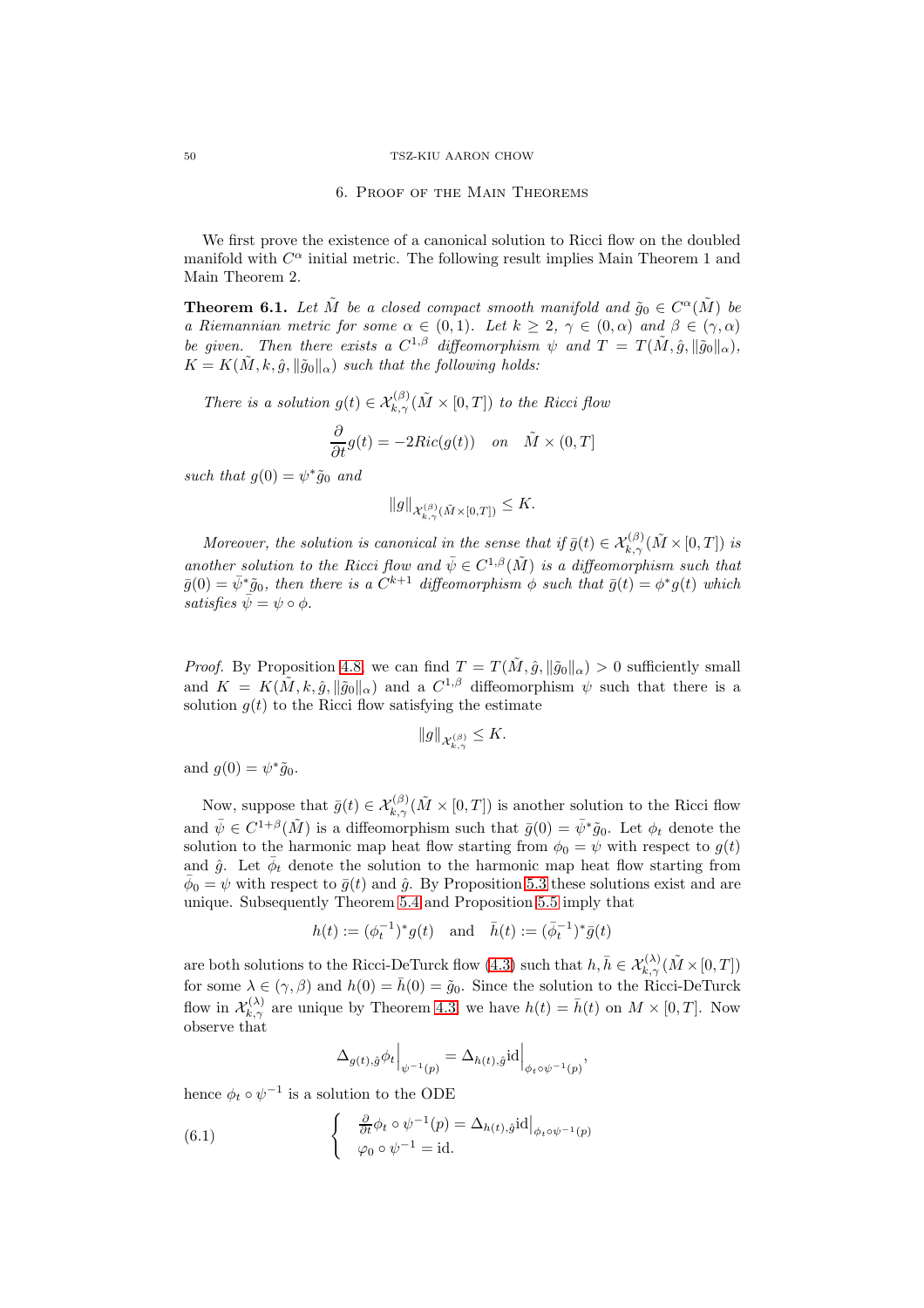Analogously,  $\bar{\varphi}_t \circ \bar{\psi}^{-1}$  satisfies

(6.2) 
$$
\begin{cases} \frac{\partial}{\partial t} \bar{\varphi}_t \circ \bar{\psi}^{-1}(p) = \Delta_{\bar{h}(t), \hat{g}} \mathrm{id} \big|_{\bar{\varphi}_t \circ \bar{\psi}^{-1}(p)} \\ \bar{\varphi}_0 \circ \bar{\psi}^{-1} = \mathrm{id}. \end{cases}
$$

Since we know that  $h(t) = \bar{h}(t)$ , it follows that  $\phi_t \circ \psi^{-1}$  and  $\bar{\phi}_t \circ \bar{\psi}^{-1}$  satisfy the same ODE with the same initial condition. Consequently  $\phi_t \circ \psi^{-1} = \bar{\phi}_t \circ \bar{\psi}^{-1}$  on  $M \times [0,T]$ . In other words,  $\phi_t^{-1} \circ \bar{\phi}_t = \psi^{-1} \circ \bar{\psi}$  is constant in t. Let us take the desired diffeomorphism  $\phi$  to be  $\phi := \phi_t^{-1} \circ \bar{\phi}_T$ . Then from Theorem [5.4](#page-44-1) we know that  $\phi$  is a  $C^{k+1}$  diffeomorphism satisfying  $\bar{\psi} = \psi \circ \phi$  and

$$
\bar{g}(t) = (\phi_t^{-1} \circ \bar{\phi}_t)^* g(t) = \phi^* g(t).
$$

The previous theorem implies Main Theorem 3 and Main Theorem 4 via doubling:

**Theorem 6.2** (Main Theorem 3). Let  $(M, g_0)$  be a compact smooth Riemannian manifold with boundary. Let  $k \geq 2$ ,  $\beta \in (0,1)$ ,  $\gamma \in (0,\beta)$  and  $\epsilon \in (0,1-\beta)$ be given. Then there exists a  $C^{1,\beta}$  diffeomorphism  $\psi$  and  $T = T(M, \hat{g}, ||g_0||_{\beta+\varepsilon}),$  $K = K(M, k, \hat{g}, \|g_0\|_{\beta+\varepsilon})$  such that the following holds:

There is a solution  $g(t) \in \mathcal{X}_{k,\gamma}^{(\beta)}(M \times [0,T])$  to the Ricci flow on manifold with boundary

<span id="page-50-0"></span>(6.3) 
$$
\begin{cases} \frac{\partial}{\partial t}g(t) = -2Ric(g(t)) & \text{on} \quad M \times (0,T] \\ A_{g(t)} = 0 & \text{on} \quad \partial M \times (0,T] \end{cases}
$$

such that  $g(0) = \psi^* g_0$  and

$$
||g||_{\mathcal{X}_{k,\gamma}^{(\beta)}(M\times [0,T])}\leq K.
$$

For each  $t > 0$ , the metric  $g(t)$  extends smoothly to the doubled manifold  $\tilde{M}$  of  $M$ , and the doubled metric lies in  $\mathcal{X}_{k,\gamma}^{(\beta)}(\tilde{M}\times[0,T])$ . The diffeomorphism  $\psi$  also extends to a  $C^{1,\beta}$  diffeomorphism on the doubled manifold.

*Proof.* Let  $\tilde{M}$  be the doubling of M, and  $\tilde{q}_0$  be the extension of  $q_0$  in  $\tilde{M}$  via reflection about the boundary  $\partial M$ . Since  $\tilde{g}_0$  is Lipschitz, we can find  $\beta + \varepsilon \in (\beta, 1)$  such that  $\tilde{g}_0 \in C^{\beta+\varepsilon}(M)$ . Fix a smooth background metric  $\hat{g}$  on M such that in a small collar neighborhood of  $\partial M$  the metric  $\hat{g}$  is isometric to a product  $\partial M \times [0, \varepsilon]$ .

By Proposition [4.8,](#page-35-0) we can find  $T = T(M, \hat{g}, ||\tilde{g}_0||_{\beta+\varepsilon}) > 0$  sufficiently small and  $K = K(\tilde{M}, k, \hat{g}, ||\tilde{g}_0||_{\beta+\varepsilon})$  and a  $C^{1,\beta}$  diffeomorphism  $\tilde{\psi}$  such that there is a solution  $\tilde{g}(t)$  to the Ricci flow on  $\tilde{M} \times (0,T]$  satisfying the estimate

$$
\|\tilde{g}\|_{\mathcal{X}_{k,\gamma}^{(\beta)}} \leq K.
$$

and  $\tilde{g}(0) = \tilde{\psi}^* \tilde{g}_0$ .

Note that by uniqueness and diffeomorphism invariance the solution to the Ricci-DeTurck flow on the doubled manifold  $\tilde{M}$  with initial metric  $\tilde{g}_0$  is invariant under the natural natural  $\mathbb{Z}_2$  action given by the reflection about  $\partial M$  which switches the two halves of M. Thus the diffeomorphism  $\psi$  we obtained by solving the ODE [\(4.19\)](#page-26-0) is equivariant under this  $\mathbb{Z}_2$  action. This implies that the solution  $\tilde{g}(t)$  to the Ricci flow is also invariant under the  $\mathbb{Z}_2$  action. In particular, it follows from the  $\mathbb{Z}_2$  symmetry that  $g = \tilde{g}|_M \in \mathcal{X}_{k,\gamma}^{(\beta)}(M \times [0,T])$  has totally geodesic boundary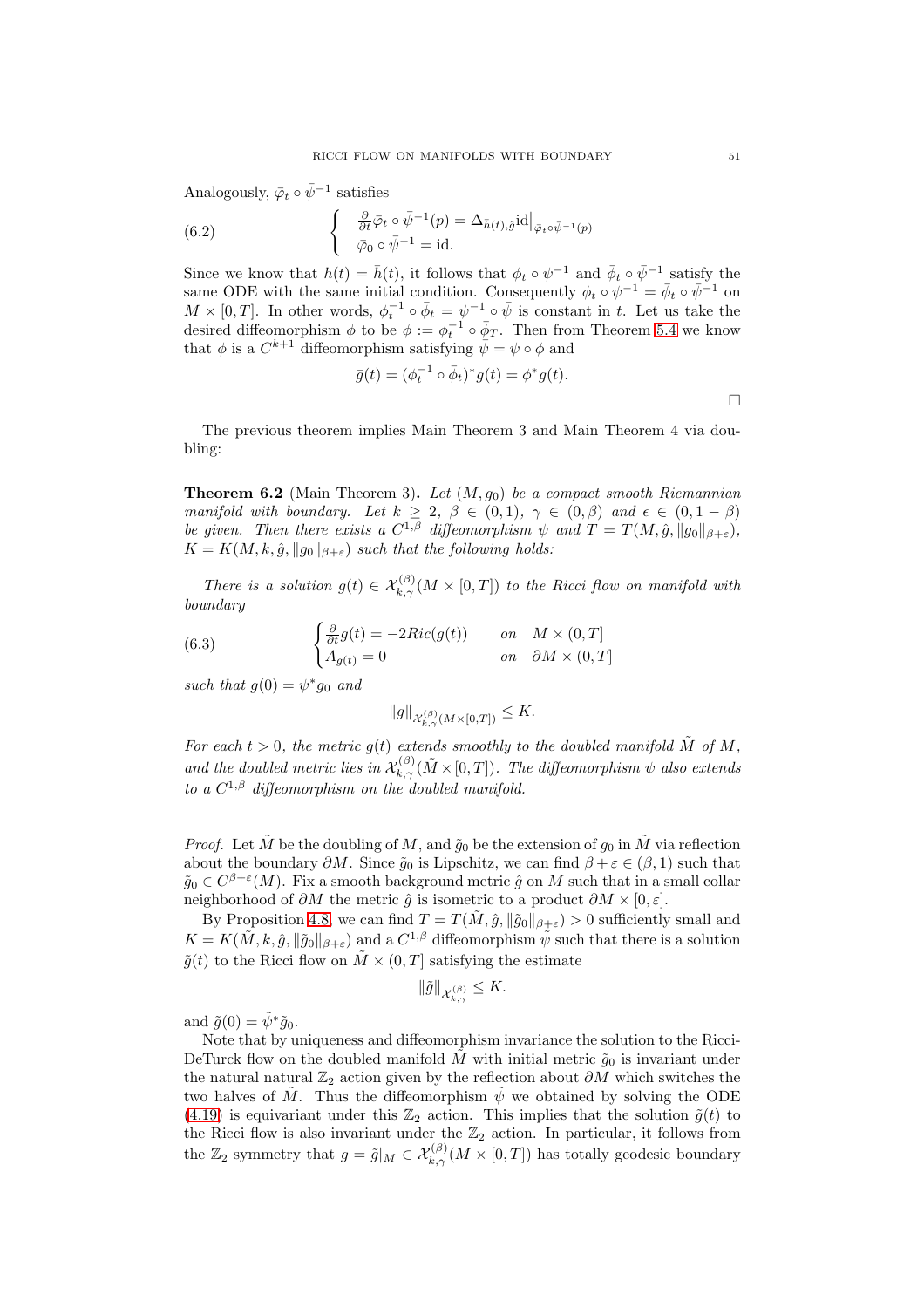on M, and thus a solution to [\(6.3\)](#page-50-0). Moreover,  $\psi = \tilde{\psi}|_M : M \to M$  is a  $C^{1,\beta}$ diffeomorphism such that  $g(0) = \psi^*$  $g_0$ .

**Theorem 6.3** (Main Theorem 4). Let  $(M, g_0)$  be a compact smooth Riemannian manifold with boundary. Suppose that the pairs  $(g^1(t), \psi^1)$  and  $(g^2(t), \psi^2)$  satisfy the conclusion of Theorem 6.2. Then there exists a  $C^{k+1}$  diffeomorphism  $\varphi : M \to M$ such that  $\varphi$  extends to a  $C^{k+1}$  diffeomorphism on the doubled manifold and

 $g^2(t) = \varphi^*(g^1(t)),$ where  $\psi^2 = \psi^1 \circ \varphi$ . In particular,  $((\psi^1)^{-1})^* g^1(t) = ((\psi^2)^{-1})^* g^2(t)$ .

*Proof.* By assumptions, the pairs  $(g^1(t), \psi^1)$  and  $(g^2(t), \psi^2)$  can be extended to the doubled manifold so that Theorem 6.1 can be applied. Since the whole construction of the harmonic map heat flow is invariant under the natural  $\mathbb{Z}_2$  action given by reflection, the assertion thus follows from restricting the conclusion of Theorem 6.1 to  $M$ .

We can show that various important curvature conditions are preserved along the Ricci flow on manifolds with boundary in our formulation. We first prove a compactness result.

<span id="page-51-2"></span>**Lemma 6.4.** Let  $\alpha, \beta \in (0,1)$  be given such that  $\beta < \alpha$ . Moreover, let  $\gamma \in (0,\alpha)$ and  $\delta \in (0, \beta)$  be given such that  $\delta < \gamma$ . Then the bounded subsets in the space  $\mathcal{C}_{\frac{1}{2}-\frac{\alpha}{2}}^{k,\gamma}(M\times(0,T])$  are precompact in the space  $\mathcal{C}_{\frac{1}{2}-\frac{\beta}{2}}^{k,\delta}(M\times(0,T]).$ 

*Proof.* Note that by Lemma [2.2](#page-5-0) we have the inclusion  $\mathcal{C}^{k,\gamma}_{\frac{1}{2}-\frac{\alpha}{2}} \subset \mathcal{C}^{k,\delta}_{\frac{1}{2}-\frac{\beta}{2}}$ . Let  $\{\eta_j\}$  be a bounded sequence in  $\mathcal{C}_{\frac{1}{2}-\frac{\alpha}{2}}^{k,\gamma}(M\times(0,T])$  so that  $\|\eta_j\|_{\mathcal{C}_{\frac{1}{2}-\frac{\alpha}{2}}^{k,\gamma}} \leq L$ . In particular,

$$
\|\hat{\nabla}^k \eta_j\|_{0;M\times[\sigma/2,\sigma]} \leq \frac{L}{\sigma^{\frac{1}{2}-\frac{\alpha}{2}+\frac{k}{2}}} \quad \text{and} \quad [\hat{\nabla}^k \eta_j]_{\gamma,\frac{\gamma}{2};M\times[\sigma/2,\sigma]} \leq \frac{L}{\sigma^{\frac{1}{2}-\frac{\alpha}{2}+\frac{k}{2}+\frac{\gamma}{2}}}
$$

for any  $\sigma \in (0, T]$ . Thus  $\{\hat{\nabla}^k \eta_i\}$  is equicontinuous on  $M \times [\sigma/2, \sigma]$  and uniformly bounded. By Arzela-Ascoli it contains a subsequence  $\{\tilde{\eta}_i\}$  such that  $\{\hat{\nabla}^k \tilde{\eta}_i\}$  is uniformly convergent on compact subsets of  $M \times [\sigma/2, \sigma]$ . By the same argument we can also proceed to find a subsequence of  $\{\tilde{\eta}_j\}$  which is uniformly convergent on bounded subsets of  $M \times [\sigma/2, \sigma]$  together with its lower order x-derivatives. Moreover, by a standard diagonal argument we can further find a subsequence which is uniformly convergent on bounded subsets of  $M \times (0,T]$ . We still denote this subsequence by  $\{\tilde{\eta}_i\}$  and its limit by  $\eta$ . Thus  $\eta$  satisfies the same bounds as  $\eta_j$  given above. Define  $\zeta_j = \tilde{\eta}_j - \eta$ . To finish the proof we will show that  $\zeta_j \to 0$  in  $\mathcal{C}^{k,\delta}_{\frac{1}{2}-\frac{\beta}{2}}(M\times(0,T])$ . For any  $0\leq r\leq k$ , we have

<span id="page-51-1"></span>
$$
(6.4) \qquad \sigma^{\frac{1}{2}-\frac{\beta}{2}+\frac{r}{2}} \|\hat{\nabla}^r \zeta_j\|_{0;M\times[\sigma/2,\sigma]} \leq T^{\frac{\alpha-\beta}{2}} \sigma^{\frac{1}{2}-\frac{\alpha}{2}+\frac{r}{2}} \|\hat{\nabla}^r \zeta_j\|_{0;M\times[\sigma/2,\sigma]}.
$$

Moreover,

<span id="page-51-0"></span>
$$
(6.5) \qquad \sigma^{\frac{1}{2}-\frac{\alpha}{2}+\frac{r}{2}+\frac{\gamma}{2}}[\hat{\nabla}^r \zeta_j]_{\gamma,\frac{\gamma}{2};M \times [\sigma/2,\sigma]} \leq \|\zeta_j\|_{\mathcal{C}^{k,\gamma}_{\frac{1}{2}-\frac{\alpha}{2}}(M \times (0,T])} \leq 2L
$$

for any  $\sigma \in (0, T]$ . Now, we choose a local chart U in M and let  $x, y \in U$  so that the (0,2)-tensors  $\zeta_j$  are represented in local coordinates as  $\zeta_j = \sum_{m=1}^{N} \zeta_{jm} \mathbf{e}_m$ . Let  $\epsilon > 0$  be an arbitrary small number, we may assume without loss of generality that  $\epsilon < \sigma$ .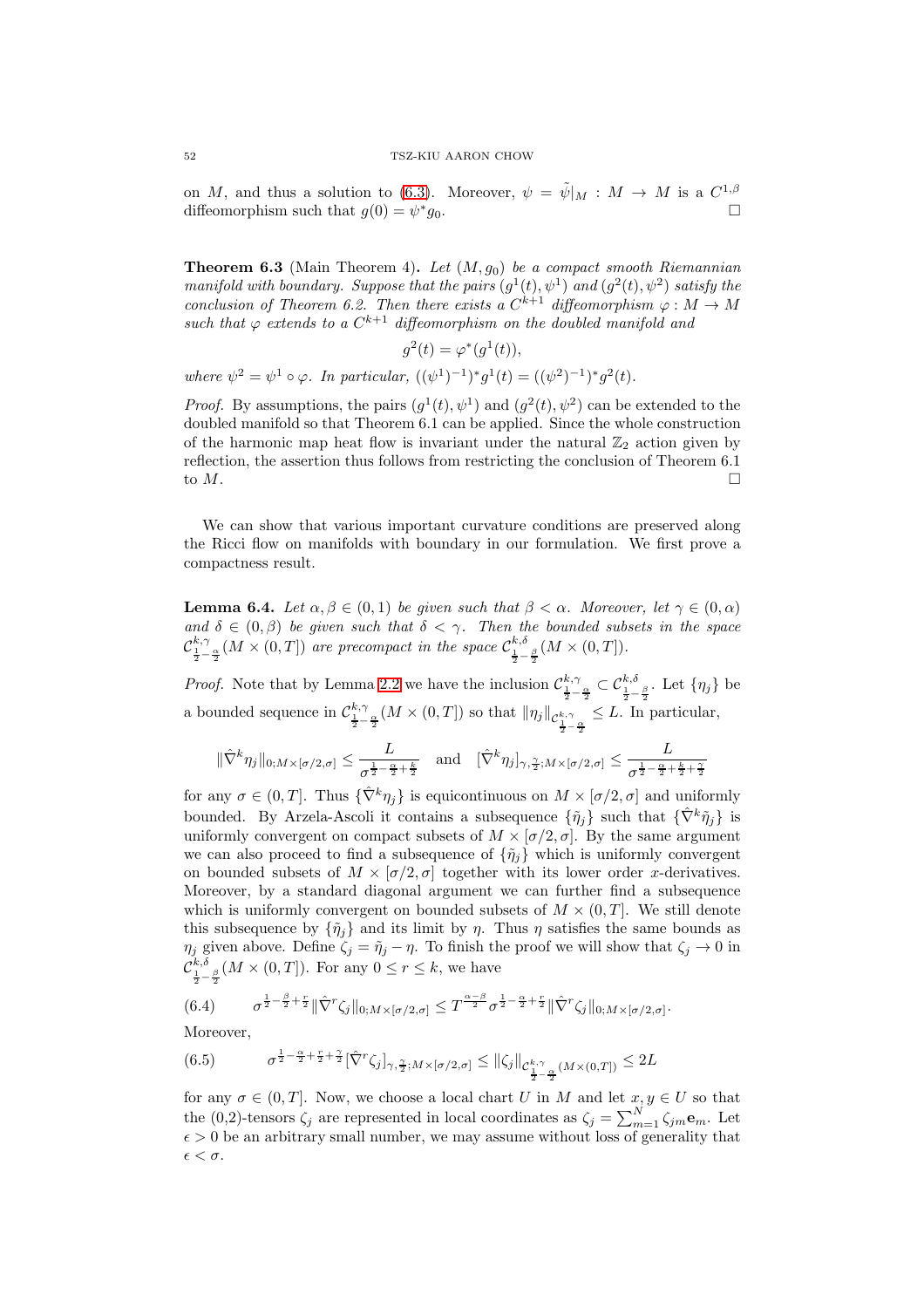If  $d((x, t), (y, s)) < \epsilon$ , where the distance  $d((x, t), (y, s)) = |x - y| + |t - s|^{1/2}$  is taken within the chart, then [\(6.5\)](#page-51-0) implies

<span id="page-52-0"></span>
$$
(6.6) \quad \sigma^{\frac{1}{2}-\frac{\beta}{2}+\frac{r}{2}+\frac{\delta}{2}} \frac{|\hat{\nabla}^r \zeta_{jm}(x,t) - \hat{\nabla}^r \zeta_{jm}(y,s)|}{d((x,t),(y,s))^\delta}
$$
  
\n
$$
= \sigma^{\frac{1}{2}-\frac{\alpha}{2}+\frac{r}{2}+\frac{\gamma}{2}} \frac{|\hat{\nabla}^r \zeta_{jm}(x,t) - \hat{\nabla}^r \zeta_{jm}(y,s)|}{d((x,t),(y,s))^\gamma} \cdot d((x,t),(y,s))^{\gamma-\delta} \sigma^{\frac{\alpha}{2}-\frac{\beta}{2}+\frac{\delta}{2}-\frac{\gamma}{2}}
$$
  
\n
$$
\leq 2LT^{\frac{\alpha-\beta}{2}} \epsilon^{\frac{\gamma-\delta}{2}}.
$$

If  $d((x, t), (y, s)) \geq \epsilon$ , then

<span id="page-52-1"></span>
$$
(6.7) \qquad \sigma^{\frac{1}{2}-\frac{\beta}{2}+\frac{r}{2}+\frac{\delta}{2}}\frac{|\hat{\nabla}^r\zeta_{jm}(x,t)-\hat{\nabla}^r\zeta_{jm}(y,s)|}{d((x,t),(y,s))^\delta}\leq K(T)\|\hat{\nabla}^r\zeta_j\|_{0;M\times[\sigma/2,\sigma]}\epsilon^{-\delta}.
$$

Combining  $(6.6)$  and  $(6.7)$ , we obtain

<span id="page-52-2"></span>
$$
(6.8) \quad \sigma^{\frac{1}{2}-\frac{\beta}{2}+\frac{r}{2}+\frac{\delta}{2}}[\hat{\nabla}^r\zeta_j]_{\delta,\frac{\delta}{2};M\times[\sigma/2,\sigma]}\leq K(T)(2L\epsilon^{\frac{\gamma-\delta}{2}}+\|\hat{\nabla}^r\zeta_j\|_{0;M\times[\sigma/2,\sigma]}\epsilon^{-\delta}).
$$

By taking  $j \to \infty$  and then  $\epsilon \to 0$  in [\(6.8\)](#page-52-2), we obtain

<span id="page-52-3"></span>(6.9) 
$$
\lim_{j \to \infty} \sigma^{\frac{1}{2} - \frac{\beta}{2} + \frac{r}{2} + \frac{\delta}{2}} [\hat{\nabla}^r \zeta_j]_{\delta, \frac{\delta}{2}; M \times [\sigma/2, \sigma]} = 0.
$$

for each  $\sigma \in (0, T]$ . Therefore, [\(6.4\)](#page-51-1) and [\(6.9\)](#page-52-3) conclude that

(6.10) 
$$
\lim_{j \to \infty} \|\zeta_j\|_{C^{k,\delta}_{\frac{1}{2} - \frac{\beta}{2}}(M \times (0,T])} = 0
$$

**Theorem 6.5** (Main Theorem 5). Suppose that  $g(t)$  is a canonical solution to [\(6.3\)](#page-50-0) on  $M \times [0, T]$  given by Theorem 6.2. Then the following holds: If  $(M, g_0)$  has a convex boundary, then

- (i)  $(M, g_0)$  has positive curvature operator  $\implies (M, g(t))$  has positive curvature operator;
- (ii)  $(M, g_0)$  is  $PIC1 \implies (M, g(t))$  is  $PIC1;$
- (iii)  $(M, g_0)$  is  $PIC2 \implies (M, g(t))$  is PIC2.

If  $(M, g_0)$  has a two-convex boundary, then

(iv)  $(M, q_0)$  is  $PIC \implies (M, q(t))$  is PIC.

Moreover, if  $(M, q_0)$  has a mean-convex boundary, then

(v)  $(M, g_0)$  has positive scalar curvature  $\implies$   $(M, g(t))$  has positive scalar curvature.

Proof. By Theorem 2 in [\[5\]](#page-54-11), there is a family of smooth Riemannian metrics  $\{\hat{g}_{\lambda}\}_{\lambda>\lambda^*}$  on M which converges to  $g_0$  in  $C^{\alpha}$  for any  $\alpha \in [0,1)$  and satisfies:

- (i)  $(M, \hat{g}_{\lambda})$  has a totally geodesic boundary.
- (ii) If  $(M, g_0)$  has a convex boundary, then
	- $(M, g_0)$  has positive curvature operator  $\implies (M, \hat{g}_{\lambda})$  has positive curvature operator;
	- $(M, g_0)$  is PIC1  $\implies (M, \hat{g}_{\lambda})$  is PIC1;
	- $(M, q_0)$  is PIC2  $\implies (M, \hat{q}_{\lambda})$  is PIC2.
- (iii) If  $(M, q_0)$  has a two-convex boundary, then
	- $(M, g_0)$  is PIC  $\implies (M, \hat{g}_{\lambda})$  is PIC.
- (iv) If  $(M, g_0)$  has a mean-convex boundary, then –  $(M, g_0)$  has positive scalar curvature  $\implies (M, \hat{g}_{\lambda})$  has positive scalar curvature.

 $\Box$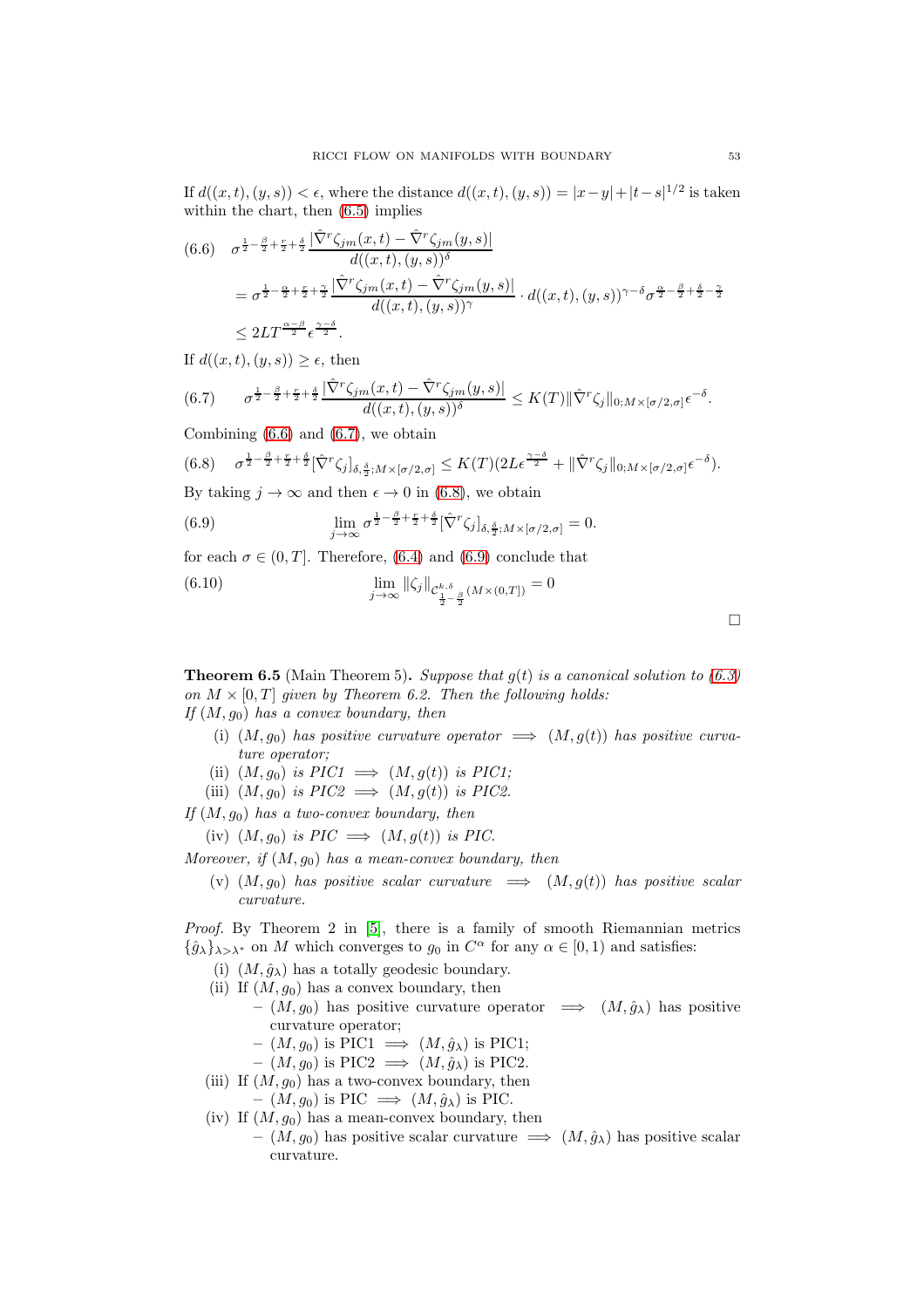Note that by Corollary 8 in [\[5\]](#page-54-11) the positivity conditions in the above statement are uniform in all sufficiently large  $\lambda$ .

Let  $\tilde{M}$  be the doubled manifold of M, and fix a background metric  $\hat{g}$  such that in a small collar neighborhood of  $\partial M$  the metric is isometric to  $\partial M \times [0, \varepsilon]$ . We extend the metrics  $q_0$  to  $\tilde{M}$  via reflection about the boundary  $\partial M$ . Moreover, from the construction in [\[5\]](#page-54-11) in a neighborhood of the boundary  $\hat{g}_{\lambda}$  has the form of a product metic, thus the metric  $\hat{g}_{\lambda}$  can be extended smoothly to the doubled manifold  $\tilde{M}$ . Then  $g_0$  is a Lipschitz metric on M and  $\hat{g}_{\lambda}$  is a smooth metric on M.

Now, we assume that  $(M, g_0)$  has convex boundary. If  $(M, g_0)$  has positive curvature operator/ PIC1/ PIC2, then  $(\tilde{M}, \hat{g}_{\lambda})$  has positive curvature operator/ PIC1/ PIC2 for all sufficiently large  $\lambda > 0$  and these positivity conditions are uniformly bounded below for  $\lambda$  large. Let  $\tilde{g}_{\lambda}(t)$  be the solution to Ricci-DeTurck flow on  $M \times (0, T]$  starting from  $\tilde{g}_{\lambda}(0) = \hat{g}_{\lambda}$ . Let  $\phi_t$  solves the harmonic map heat flow so that  $\tilde{g}(t) = (\phi_t^{-1})^* g(t)$  is a solution to Ricci-DeTurck flow on  $\tilde{M} \times (0,T]$ starting from  $\tilde{g}(0) = g_0$ . Proposition [5.5](#page-47-2) then implies that  $\tilde{g}(t) \in \mathcal{X}_{2,\gamma}^{(\alpha)}$  for some exponent  $\alpha \in (0,1)$  and  $\gamma \in (0,\alpha)$ . Next we apply Theorem [4.3](#page-26-2) to obtain the estimates

$$
\|\tilde{g}_{\lambda}(t)\|_{\mathcal{X}_{2,\gamma}^{(\alpha)}(M\times [0,T])}\leq K(M,\hat{g},\|\hat{g}_{\lambda}\|_{\alpha;M}).
$$

Since  $\hat{g}_{\lambda} \to g_0$  in  $C^{\alpha}(M)$ , we can find a uniform constant  $K(M, \hat{g}, \|g_0\|_{\alpha;M})$  such that

<span id="page-53-3"></span>(6.11) 
$$
\|\tilde{g}_{\lambda}(t)\|_{\mathcal{X}_{2,\gamma}^{(\alpha)}(M\times [0,T])}\leq K(M,\hat{g},\|g_0\|_{\alpha;M}).
$$

Next, we pick some  $\beta \in (0, \alpha)$  and  $\delta \in (0, \gamma)$  such that  $\delta < \beta$ . Since bounded subsets in  $C^{\alpha, \frac{\alpha}{2}}(M \times [0, T])$  are precompact in  $C^{\beta, \frac{\beta}{2}}(M \times [0, T])$ , Lemma [6.4](#page-51-2) then implies that bounded subsets in the Banach space  $\mathcal{X}_{2,\gamma}^{(\alpha)}(M\times [0,T])$  are precompact in  $\mathcal{X}_{2,\delta}^{(\beta)}(M\times[0,T])$ . Now, by the estimate [\(6.11\)](#page-53-3) the metrics  $\tilde{g}_{\lambda}$  are uniformly bounded in  $\mathcal{X}_{2,\gamma}^{(\alpha)}(M\times[0,T])$  for all large  $\lambda$ . Upon passing to a subsequence we have  $\tilde{g}_{\lambda} \to \tilde{g}_{\infty}$  in  $\mathcal{X}_{2,\delta}^{(\beta)}(M \times [0,T])$  as  $\lambda \to \infty$ . By the continuity of coefficients in the Ricci-DeTurck flow,  $\tilde{g}_{\infty}(t)$  is also a solution to the Ricci-DeTurck flow with  $\tilde{q}_{\infty}(0) = q_0$  such that

$$
\|\tilde{g}_{\infty}(t)\|_{\mathcal{X}^{(\beta)}_{2,\delta}(M\times [0,T])}\leq K(M,\hat{g},\|g_0\|_{\alpha;M}).
$$

Since  $\delta < \beta$ , Theorem [4.3](#page-26-2) implies that such a solution is unique, therefore we have  $\tilde{g}_{\infty}(t) = \tilde{g}(t)$ . On the other hand, since  $\hat{g}_{\lambda}$  are smooth metrics, the curvature conditions are preserved under the Ricci flow, thus  $\tilde{g}_{\lambda}(t)$  also has positive curvature operator/ PIC1/ PIC2 for all sufficiently large  $\lambda$  by diffeomorphism invariance of curvatures. This in particular implies that  $\tilde{g}(t) = \tilde{g}_{\infty}(t)$  also has positive curvature operator/ PIC1/ PIC2 for each  $t > 0$ . Therefore, since  $g(t) = (\phi_t)^* \tilde{g}(t)$ , by diffeomorphism invariance of curvatures these curvature conditions also hold for  $q(t)$  for each  $t > 0$ . This proves statements (i) to (iii) in the theorem. Statements (iv) and (v) can be proved similarly. The theorem then follows.

 $\Box$ 

#### <span id="page-53-0"></span>**REFERENCES**

- <span id="page-53-2"></span><span id="page-53-1"></span>[1] S. Brendle, Curvature flows on surfaces with boundary, Math. Ann. 324 (2002), no. 3, 491-519.
- [2] S. Brendle, A general convergence result for the Ricci flow in higher dimensions, Duke. Math. J. 145 (2008), no. 3, 585-601.